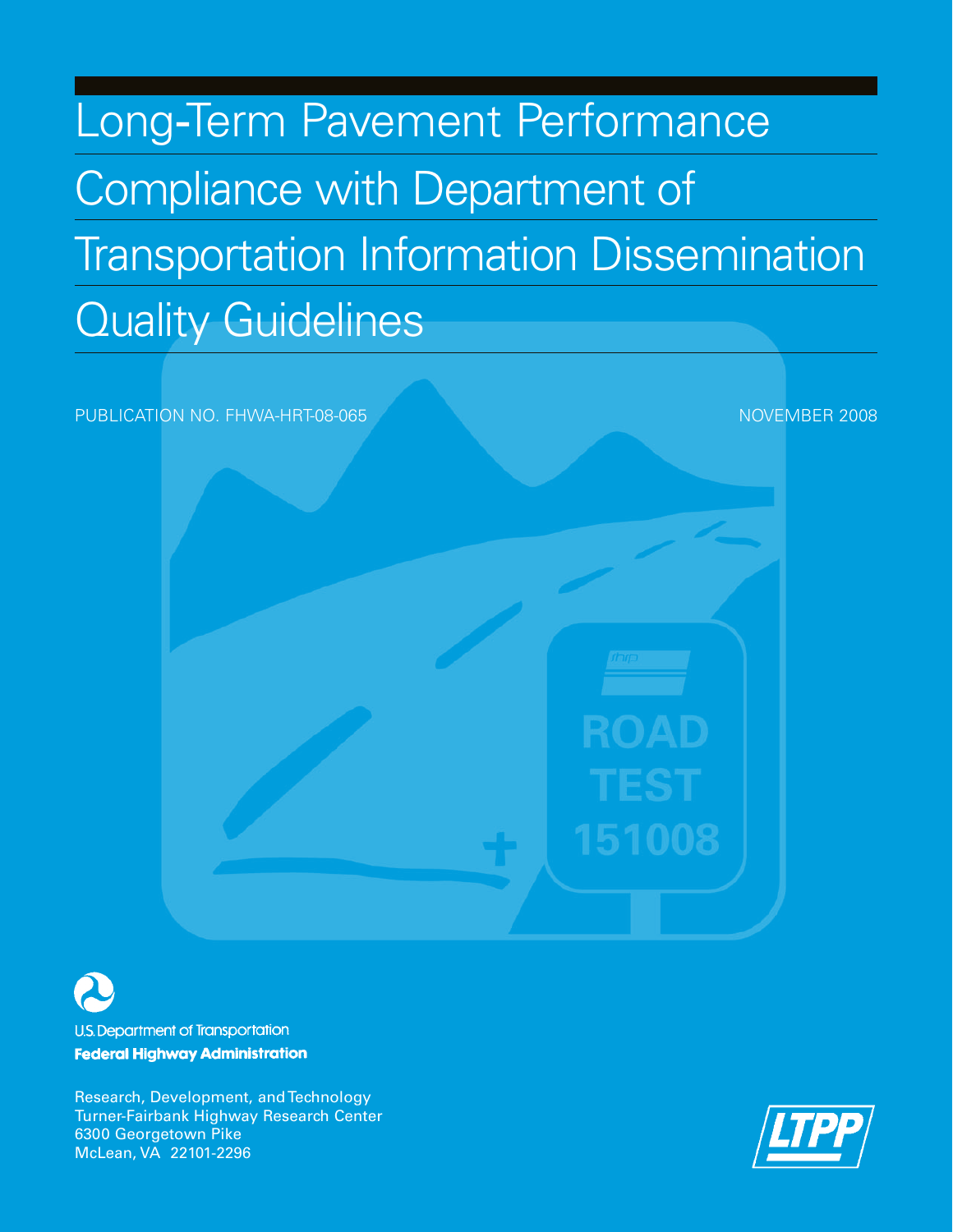#### **FOREWORD**

This document provides information on the compliance of the Long-Term Pavement Performance (LTPP) program with the guidelines the Department of Transportation (DOT) issued Information Dissemination Quality Guidelines (IDQG). These guidelines were developed in response to requirements of Section 515 of the Treasury and General Government Appropriations Act for fiscal year (FY) 2001. The purpose of the guidelines is to ensure and maximize the quality, utility, objectivity, and integrity of information that is disseminated by the Federal government. This document discusses the activities performed under the LTPP program, and it also addresses the policies and procedures established by these guidelines.

The LTPP program is an ongoing and active program. To obtain current information and access to other technical references, LTPP data users should visit the LTPP Web site at http://www.fhwa.dot. gov/pavement/ltpp/index.cfm. LTPP data requests, technical questions, and data user feedback can be submitted to LTPP customer service via e-mail at [ltppinfo@fhwa.dot.gov](mailto:ltppinfo@fhwa.dot.gov).

> Gary L. Henderson Director, Office of Infrastructure Research and Development

#### **Notice**

This document is distributed under the sponsorship of the U.S. Department of Transportation in the interest of information exchange. The U.S. Government assumes no liability for its contents or use thereof. This report does not constitute a standard, specification, or regulation.

The U.S. Government does not endorse products or manufacturers. Trade and manufacturers' names appear in this report only because they are considered essential to the object of the document.

#### **Quality Assurance Statement**

The Federal Highway Administration (FHWA) provides high-quality information to serve Government, industry, and the public in a manner that promotes public understanding. Standards and policies are used to ensure and maximize the quality, objectivity, utility, and integrity of its information. FHWA periodically reviews quality issues and adjusts its programs and processes to ensure continuous quality improvement.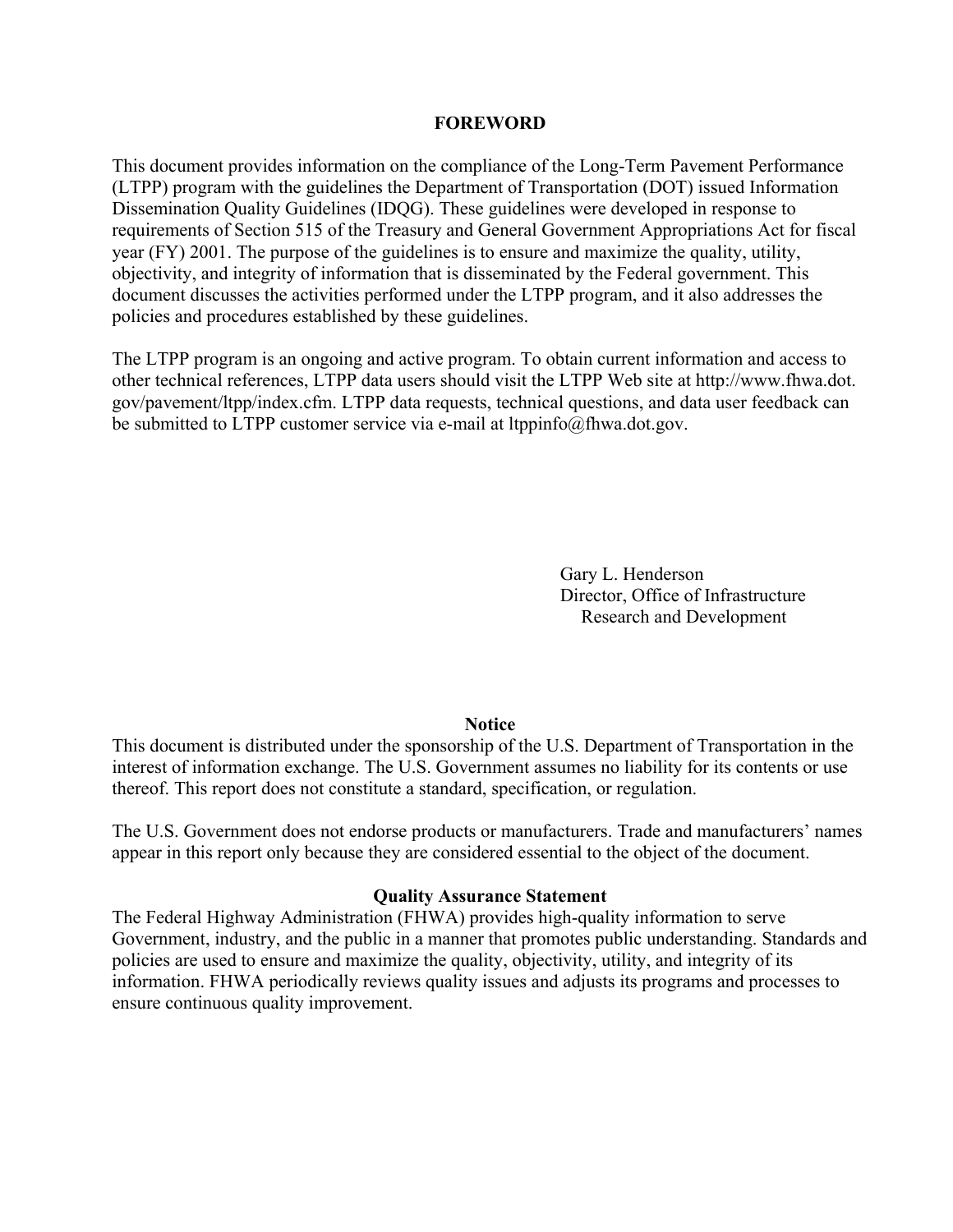# **TECHNICAL REPORT DOCUMENTATION PAGE**

| 1. Report No.<br>FHWA-HRT-08-065                                                                                                                                                                                                                                                                                                                                                                                                                                                                                                                                                                                                                                                                                                      | 2. Government Accession No.                          |                                                                                                                                                                             | 3. Recipient's Catalog No.                                                          |           |  |
|---------------------------------------------------------------------------------------------------------------------------------------------------------------------------------------------------------------------------------------------------------------------------------------------------------------------------------------------------------------------------------------------------------------------------------------------------------------------------------------------------------------------------------------------------------------------------------------------------------------------------------------------------------------------------------------------------------------------------------------|------------------------------------------------------|-----------------------------------------------------------------------------------------------------------------------------------------------------------------------------|-------------------------------------------------------------------------------------|-----------|--|
| 4. Title and Subtitle<br>Long-Term Pavement Performance Compliance with Department of<br>Transportation Information Dissemination Quality Guidelines                                                                                                                                                                                                                                                                                                                                                                                                                                                                                                                                                                                  |                                                      |                                                                                                                                                                             | 5. Report Date<br>November 2008                                                     |           |  |
|                                                                                                                                                                                                                                                                                                                                                                                                                                                                                                                                                                                                                                                                                                                                       |                                                      |                                                                                                                                                                             | 6. Performing Organization Code                                                     |           |  |
| $7.$ Author(s)<br>Gary E. Elkins                                                                                                                                                                                                                                                                                                                                                                                                                                                                                                                                                                                                                                                                                                      |                                                      |                                                                                                                                                                             | 8. Performing Organization Report<br>No.                                            |           |  |
| 9. Performing Organization Name and Address<br>MACTEC Engineering and Consulting, Inc.                                                                                                                                                                                                                                                                                                                                                                                                                                                                                                                                                                                                                                                |                                                      |                                                                                                                                                                             | 10. Work Unit No. (TRAIS)                                                           |           |  |
| 12104 Indian Creek Court, Suite A<br>Beltsville, MD 20705-1242                                                                                                                                                                                                                                                                                                                                                                                                                                                                                                                                                                                                                                                                        |                                                      |                                                                                                                                                                             | 11. Contract or Grant No.<br>DTFH61-02-C-00007                                      |           |  |
| 12. Sponsoring Agency Name and Address<br>Office of Infrastructure Research and Development<br>Federal Highway Administration<br>6300 Georgetown Pike                                                                                                                                                                                                                                                                                                                                                                                                                                                                                                                                                                                 |                                                      |                                                                                                                                                                             | 13. Type of Report and Period<br>Covered<br>Final Report, August 2004– June<br>2008 |           |  |
| McLean, VA 22101-2296                                                                                                                                                                                                                                                                                                                                                                                                                                                                                                                                                                                                                                                                                                                 |                                                      |                                                                                                                                                                             | 14. Sponsoring Agency Code                                                          |           |  |
| 15. Supplementary Notes<br>Contracting Officer's Technical Representative (COTR): Aramis Lopez, Jr., HRDI-13                                                                                                                                                                                                                                                                                                                                                                                                                                                                                                                                                                                                                          |                                                      |                                                                                                                                                                             |                                                                                     |           |  |
| 16. Abstract<br>This document provides information on the compliance of the LTPP program<br>with the guidelines the Department of Transportation (DOT) issued Information Dissemination Quality Guidelines<br>(IDQG). These guidelines were developed in response to requirements of Section 515 of the Treasury and General<br>Government Appropriations Act for fiscal year (FY) 2001. The purpose of the guidelines is to ensure and maximize the<br>quality, utility, objectivity, and integrity of information that is disseminated by the Federal government. This document<br>discusses the activities performed under the LTPP program, and it also addresses the policies and procedures<br>established by these guidelines. |                                                      |                                                                                                                                                                             |                                                                                     |           |  |
| 17. Key Words<br>Data quality, experiment design, data dissemination, Federal<br>information dissemination guidelines, information quality, data system<br>planning, data collection design                                                                                                                                                                                                                                                                                                                                                                                                                                                                                                                                           |                                                      | 18. Distribution Statement<br>No restrictions. This document is available<br>to the public through the National Technical<br>Information Service, Springfield, VA<br>22161. |                                                                                     |           |  |
| 19. Security Classif. (of this report)<br>Unclassified                                                                                                                                                                                                                                                                                                                                                                                                                                                                                                                                                                                                                                                                                | 20. Security Classif. (of this page)<br>Unclassified |                                                                                                                                                                             | 21. No. of Pages<br>83                                                              | 22. Price |  |
| Form DOT F 1700.7 (8-72)                                                                                                                                                                                                                                                                                                                                                                                                                                                                                                                                                                                                                                                                                                              |                                                      |                                                                                                                                                                             | Reproduction of completed page authorized                                           |           |  |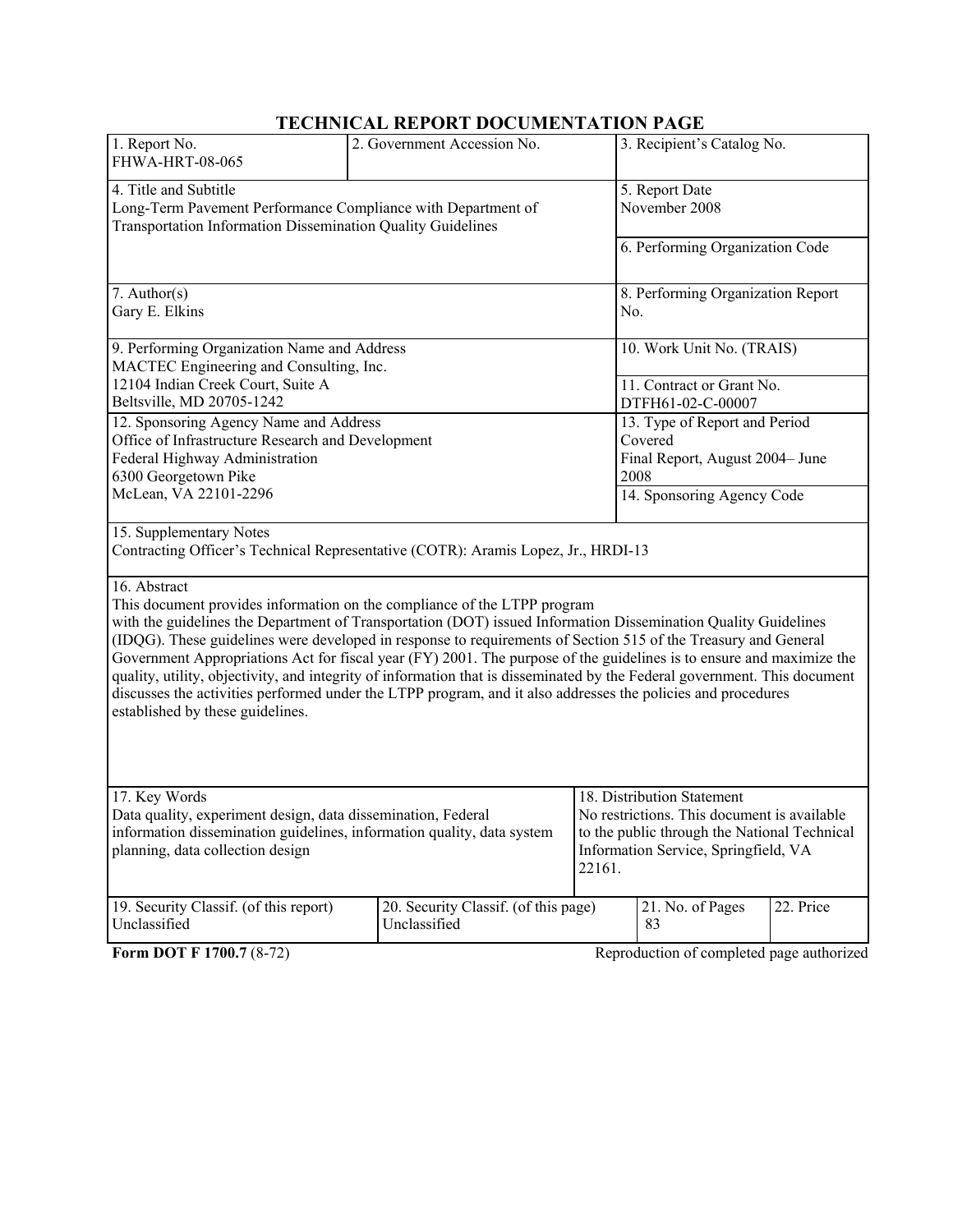| SI* (MODERN METRIC) CONVERSION FACTORS     |                                     |                                                          |                                          |                            |  |
|--------------------------------------------|-------------------------------------|----------------------------------------------------------|------------------------------------------|----------------------------|--|
| <b>APPROXIMATE CONVERSIONS TO SI UNITS</b> |                                     |                                                          |                                          |                            |  |
| <b>Symbol</b>                              | <b>When You Know</b>                | <b>Multiply By</b>                                       | <b>To Find</b>                           | <b>Symbol</b>              |  |
|                                            |                                     | <b>LENGTH</b>                                            |                                          |                            |  |
| in                                         | inches                              | 25.4                                                     | millimeters                              | mm                         |  |
| ft                                         | feet                                | 0.305                                                    | meters                                   | m                          |  |
| yd                                         | yards                               | 0.914                                                    | meters                                   | m                          |  |
| mi                                         | miles                               | 1.61                                                     | kilometers                               | km                         |  |
| $in^2$                                     |                                     | <b>AREA</b><br>645.2                                     |                                          | $\text{mm}^2$              |  |
| $ft^2$                                     | square inches<br>square feet        | 0.093                                                    | square millimeters<br>square meters      | m <sup>2</sup>             |  |
| $yd^2$                                     | square yard                         | 0.836                                                    | square meters                            | m <sup>2</sup>             |  |
| ac                                         | acres                               | 0.405                                                    | hectares                                 | ha                         |  |
| mi <sup>2</sup>                            | square miles                        | 2.59                                                     | square kilometers                        | km <sup>2</sup>            |  |
|                                            |                                     | <b>VOLUME</b>                                            |                                          |                            |  |
| fl oz                                      | fluid ounces                        | 29.57                                                    | milliliters                              | mL                         |  |
| $\frac{gal}{ft^3}$                         | gallons                             | 3.785                                                    | liters                                   | L                          |  |
|                                            | cubic feet                          | 0.028                                                    | cubic meters                             | m <sup>3</sup>             |  |
| $yd^3$                                     | cubic yards                         | 0.765                                                    | cubic meters                             | m <sup>3</sup>             |  |
|                                            |                                     | NOTE: volumes greater than 1000 L shall be shown in $m3$ |                                          |                            |  |
|                                            |                                     | <b>MASS</b>                                              |                                          |                            |  |
| 0Z                                         | ounces                              | 28.35                                                    | grams                                    | g                          |  |
| lb<br>T                                    | pounds                              | 0.454                                                    | kilograms<br>megagrams (or "metric ton") | kg                         |  |
|                                            | short tons (2000 lb)                | 0.907                                                    |                                          | $Mg$ (or "t")              |  |
| $\mathrm{P}$                               |                                     | <b>TEMPERATURE (exact degrees)</b>                       | Celsius                                  | $^{\circ}$ C               |  |
|                                            | Fahrenheit                          | 5 (F-32)/9<br>or (F-32)/1.8                              |                                          |                            |  |
|                                            |                                     | <b>ILLUMINATION</b>                                      |                                          |                            |  |
| fc                                         | foot-candles                        | 10.76                                                    | lux                                      | Ιx                         |  |
| fl                                         | foot-Lamberts                       | 3.426                                                    | candela/ $m2$                            | cd/m <sup>2</sup>          |  |
|                                            |                                     | <b>FORCE and PRESSURE or STRESS</b>                      |                                          |                            |  |
| Ibf                                        | poundforce                          | 4.45                                                     | newtons                                  | $\mathsf{N}$               |  |
| lbf/in <sup>2</sup>                        | poundforce per square inch          | 6.89                                                     | kilopascals                              | kPa                        |  |
|                                            |                                     |                                                          |                                          |                            |  |
|                                            |                                     |                                                          |                                          |                            |  |
|                                            |                                     | <b>APPROXIMATE CONVERSIONS FROM SI UNITS</b>             |                                          |                            |  |
| <b>Symbol</b>                              | <b>When You Know</b>                | <b>Multiply By</b>                                       | <b>To Find</b>                           | <b>Symbol</b>              |  |
|                                            |                                     | <b>LENGTH</b>                                            |                                          |                            |  |
| mm                                         | millimeters                         | 0.039                                                    | inches                                   | in                         |  |
| m                                          | meters                              | 3.28                                                     | feet                                     | ft                         |  |
| m                                          | meters                              | 1.09                                                     | yards                                    | yd                         |  |
| km                                         | kilometers                          | 0.621                                                    | miles                                    | mi                         |  |
|                                            |                                     | <b>AREA</b>                                              |                                          |                            |  |
| mm <sup>2</sup><br>m <sup>2</sup>          | square millimeters<br>square meters | 0.0016<br>10.764                                         | square inches<br>square feet             | $in^2$<br>$ft^2$           |  |
| m <sup>2</sup>                             | square meters                       | 1.195                                                    | square yards                             | $yd^2$                     |  |
| ha                                         | hectares                            | 2.47                                                     | acres                                    | ac                         |  |
| km <sup>2</sup>                            | square kilometers                   | 0.386                                                    | square miles                             | mi <sup>2</sup>            |  |
|                                            |                                     | <b>VOLUME</b>                                            |                                          |                            |  |
| mL                                         | milliliters                         | 0.034                                                    | fluid ounces                             | fl oz                      |  |
| L                                          | liters                              | 0.264                                                    | qallons                                  |                            |  |
| m <sup>3</sup>                             | cubic meters                        | 35.314                                                   | cubic feet                               | $\frac{gal}{ft^3}$         |  |
| m <sup>3</sup>                             | cubic meters                        | 1.307                                                    | cubic yards                              | $yd^3$                     |  |
|                                            |                                     | <b>MASS</b>                                              |                                          |                            |  |
| g                                          | grams                               | 0.035                                                    | ounces                                   | oz                         |  |
| kg                                         | kilograms                           | 2.202                                                    | pounds                                   | Ib                         |  |
| $Mg$ (or "t")                              | megagrams (or "metric ton")         | 1.103                                                    | short tons (2000 lb)                     | T                          |  |
| $^{\circ}C$                                | Celsius                             | <b>TEMPERATURE (exact degrees)</b><br>$1.8C + 32$        | Fahrenheit                               | $\mathrm{P}$               |  |
|                                            |                                     |                                                          |                                          |                            |  |
| lx                                         | lux                                 | <b>ILLUMINATION</b><br>0.0929                            | foot-candles                             | fc                         |  |
| cd/m <sup>2</sup>                          | candela/ $m2$                       | 0.2919                                                   | foot-Lamberts                            | fl                         |  |
|                                            |                                     | <b>FORCE and PRESSURE or STRESS</b>                      |                                          |                            |  |
| N                                          | newtons                             | 0.225                                                    | poundforce<br>poundforce per square inch | Ibf<br>lbf/in <sup>2</sup> |  |

\*SI is the symbol for the International System of Units. Appropriate rounding should be made to comply with Section 4 of ASTM E380.<br>(Revised March 2003)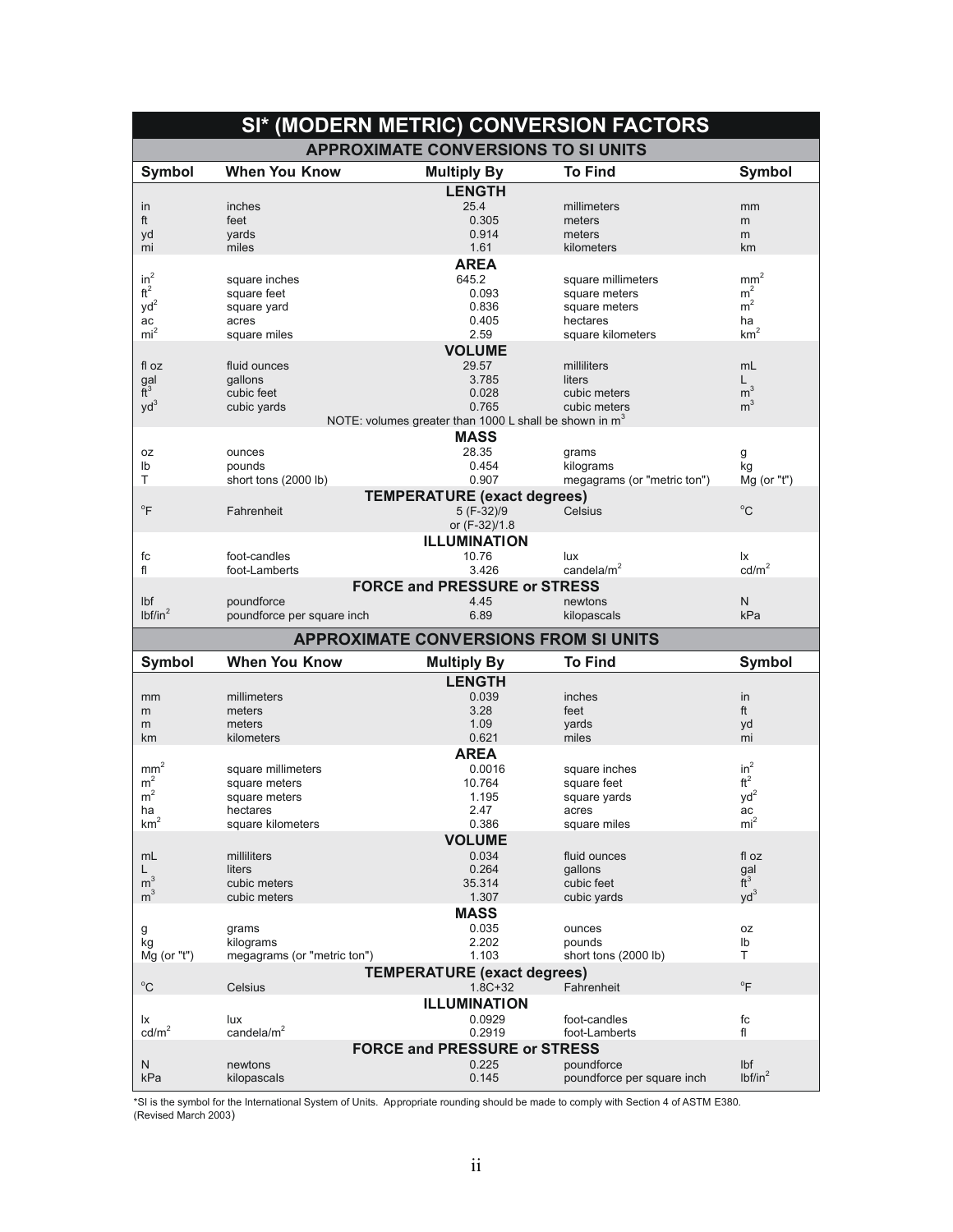| HANDLING MISSING DATA, ESTIMATES, AND PROJECTIONS  19     |  |
|-----------------------------------------------------------|--|
|                                                           |  |
|                                                           |  |
|                                                           |  |
| <b>PUBLICATIONS AND DISSEMINATED SUMMARIES OF DATA 25</b> |  |
|                                                           |  |
|                                                           |  |
|                                                           |  |
|                                                           |  |
|                                                           |  |
|                                                           |  |
|                                                           |  |
|                                                           |  |
|                                                           |  |
|                                                           |  |
|                                                           |  |
|                                                           |  |
|                                                           |  |
|                                                           |  |
|                                                           |  |
|                                                           |  |
|                                                           |  |
| APPENDIX A. LTPP OPERATIONS REFERENCE DOCUMENTS 43        |  |
|                                                           |  |
|                                                           |  |
|                                                           |  |
|                                                           |  |

# **TABLE OF CONTENTS**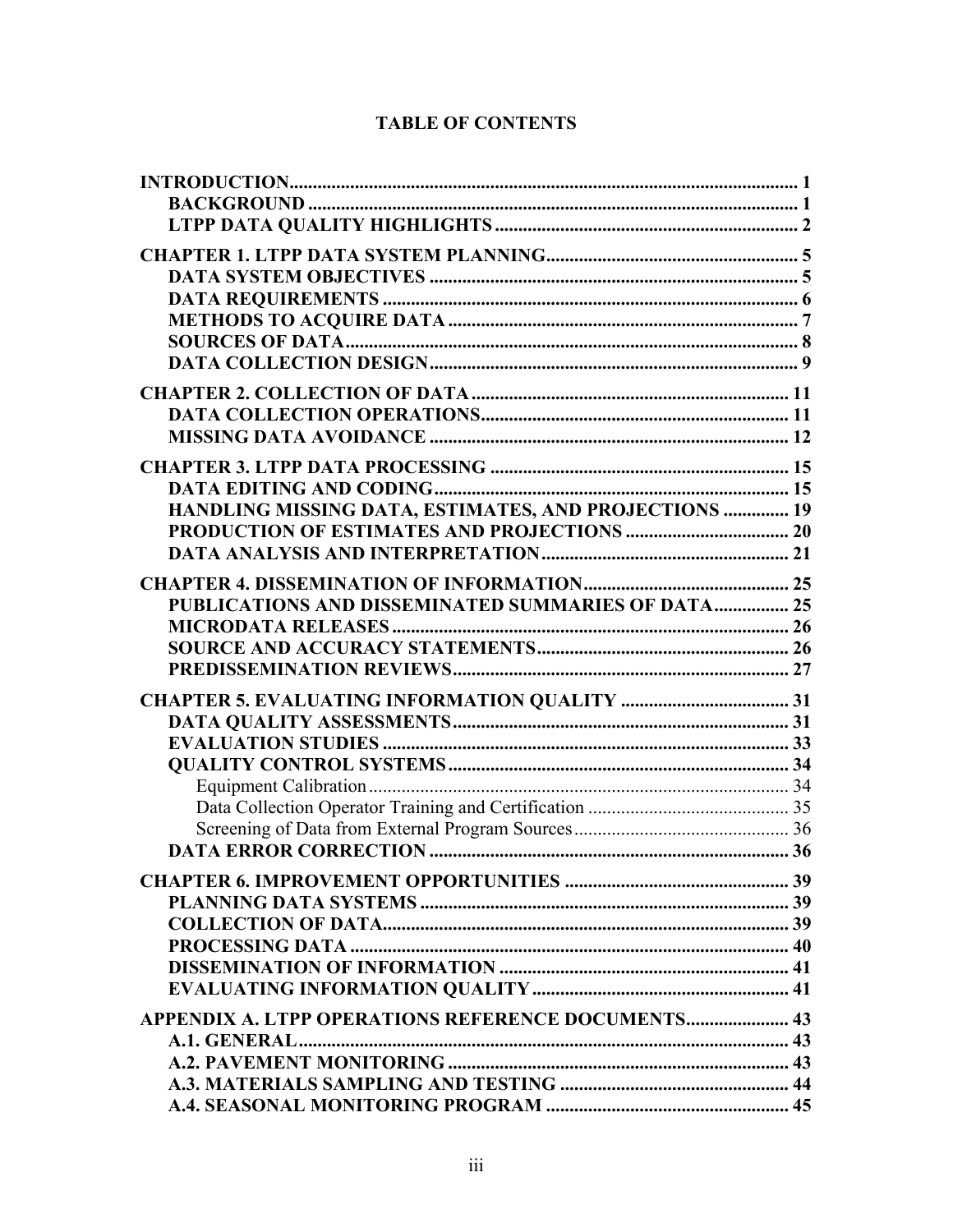|                                                                                | 45 |
|--------------------------------------------------------------------------------|----|
|                                                                                |    |
|                                                                                |    |
|                                                                                |    |
|                                                                                |    |
|                                                                                |    |
| A.10.1. SPS Materials Sampling, Field Testing, and Laboratory Testing Plans 50 |    |
|                                                                                |    |
|                                                                                |    |
|                                                                                |    |
|                                                                                |    |
|                                                                                |    |
|                                                                                | 73 |
|                                                                                |    |
|                                                                                |    |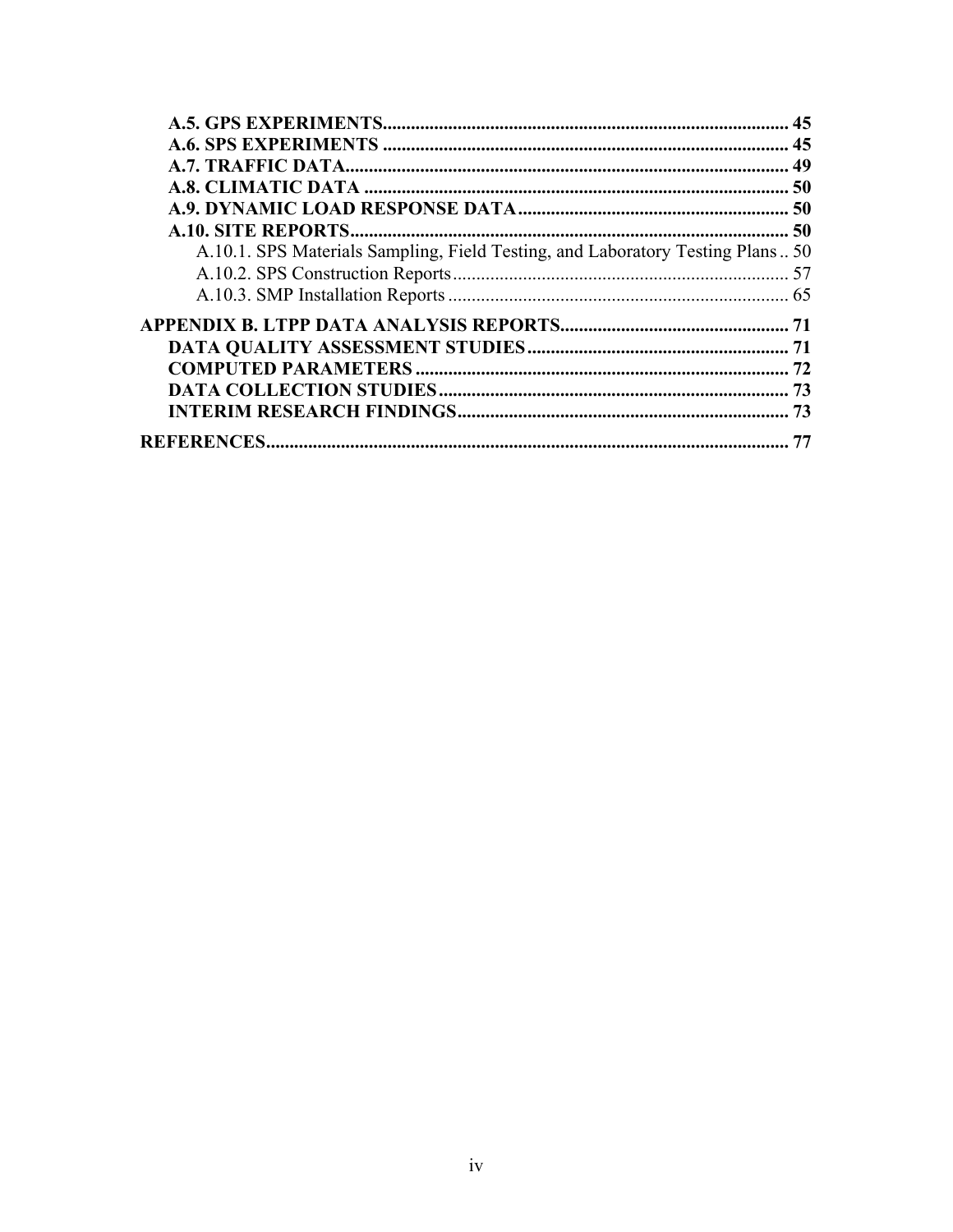# **LIST OF ACRONYMS AND ABBREVIATIONS**

| <b>AADT</b>   | Annual average daily traffic                                       |
|---------------|--------------------------------------------------------------------|
| <b>AASHO</b>  | American Association of State Highway Officials                    |
| <b>AASHTO</b> | American Association of State Highway and Transportation Officials |
| AC            | Asphalt concrete                                                   |
| <b>ASTM</b>   | American Society for Testing and Materials                         |
| <b>AVC</b>    | Automated vehicle classification                                   |
| AWS           | Automated weather station                                          |
| <b>CCC</b>    | Canadian Climatic Center                                           |
| <b>DLR</b>    | Dynamic load response                                              |
| DMI           | <b>Distance Measuring Instrument</b>                               |
| <b>DOT</b>    | Department of Transportation                                       |
| ESAL          | Equivalent single-axle load                                        |
| <b>ETG</b>    | <b>Expert Task Groups</b>                                          |
| FAR           | <b>Federal Acquisition Regulation</b>                              |
| <b>FHWA</b>   | Federal Highway Administration                                     |
| <b>FIPS</b>   | <b>Federal Information Processing Standards</b>                    |
| <b>FWD</b>    | Falling-weight deflectometer                                       |
| FY            | Fiscal year                                                        |
| <b>GPS</b>    | <b>General Pavement Studies</b>                                    |
| <b>HPMS</b>   | Highway Performance Monitoring System                              |
| <b>IDQG</b>   | <b>Information Dissemination Quality Guidelines</b>                |
| <b>IMS</b>    | <b>Information Management System</b>                               |
| <b>ISO</b>    | International Organization for Standardization                     |
| <b>LTPP</b>   | Long-Term Pavement Performance                                     |
| <b>MEPDG</b>  | Mechanistic-Empirical Pavement Design Guide                        |
| <b>NCDC</b>   | National Climatic Data Center                                      |
| <b>NCHRP</b>  | National Cooperative Highway Research Program                      |
| <b>NRC</b>    | National Research Council                                          |
| <b>PADIAS</b> | Pavement Distress Analysis System                                  |
| <b>PCC</b>    | Portland cement concrete                                           |
| QC            | Quality control                                                    |
| <b>RDBMS</b>  | Relational database management system                              |
| <b>SHRP</b>   | Strategic Highway Research Program                                 |
| SI            | International System of Units                                      |
| <b>SMP</b>    | <b>Seasonal Monitoring Program</b>                                 |
| <b>SPR</b>    | Software Performance Report                                        |
| <b>SPS</b>    | <b>Specific Pavement Studies</b>                                   |
| SQL           | <b>Standard Query Language</b>                                     |
| <b>TFHRC</b>  | Turner-Fairbank Highway Research Center                            |
| <b>WIM</b>    | Weigh-in-motion                                                    |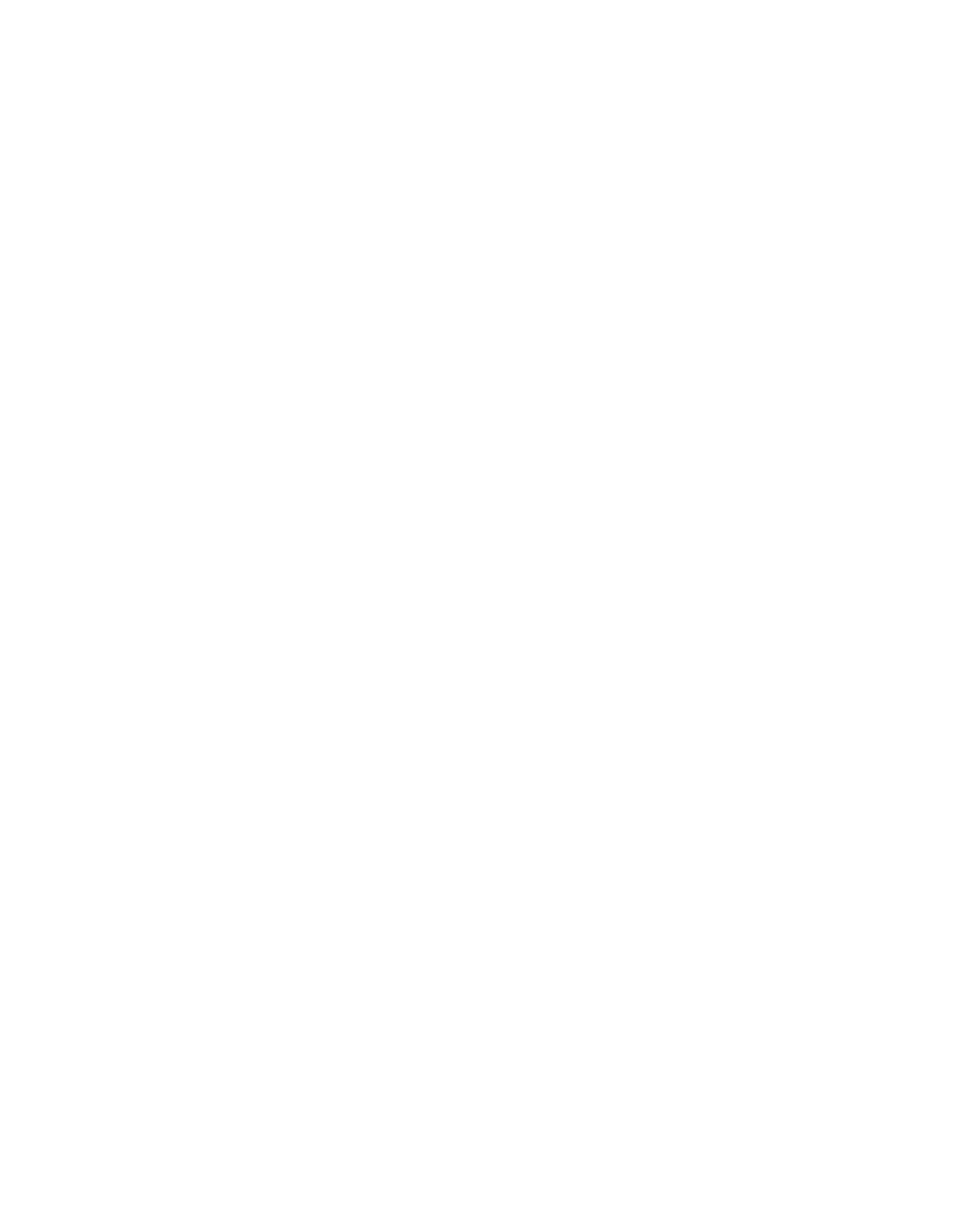## **INTRODUCTION**

<span id="page-8-0"></span>On October 1, 2002, the Department of Transportation (DOT) issued Information Dissemination Quality Guidelines (IDQG) to implement Section 515 of the Treasury and General Government Appropriations Act for fiscal year (FY) 2001. The purpose of the guidelines is to ensure and maximize the quality, utility, objectivity, and integrity of information that is disseminated. This document presents the policies and procedures established by the Long-Term Pavement Performance (LTPP) program related to compliance with the DOT IDQG.

In the interest of brevity, this document does not recite all of the DOT IDQG specifications. Instead, each chapter on a specific topic covered in the DOT IDQG provides a general summary of the intent of the guidelines. A copy of the DOT IDQG can be found at [http://www.thecre.com/pdf/20021026\\_dot-final.pdf.](http://www.thecre.com/pdf/20021026_dot-final.pdf)

## <span id="page-8-1"></span>**BACKGROUND**

The LTPP program started as a States initiative in the early 1980s. Preimplementation research planning was conducted under a joint effort between the Federal Highway Administration (FHWA), Transportation Research Board (TRB), and the National Cooperative Highway Research Program (NCHRP). These plans were published by NCHRP in May 1986 in the report *Strategic Highway Research Program: Research Plans*. Implementation of the LTPP program was authorized under the Surface Transportation and Uniform Relocation Act of 1987. The 20-year LTPP program began operations under the 5-year Strategic Highway Research Program (SHRP) administered by the National Academy of Sciences. In 1992, the FHWA made a commitment to assume management and administrative responsibilities to continue LTPP and complete the baseline 20-year period of pavement performance monitoring. Continuation of LTPP under FHWA was formally authorized by Congress in the Intermodal Surface Transportation Efficiency Act of 1991 (ISTEA). In 1998, the Transportation Equity Act for the 21st Century (TEA-21) funded LTPP as a national program to 2003.

The LTPP Program received its foundational mission from a 1984 study entitled, *America's Highways: Accelerating the Search for Innovation* (Special Report 202), published by the TRB. The program's mission is to "increase pavement life by the investigation of the long-term performance of various designs of pavement structures and rehabilitated pavement structures, using different materials and under different loads, environments, subgrade soils, and maintenance practices." The strategic goals and objectives for LTPP were stated in the original LTPP work plan as follows:

- Evaluate existing design methods.
- Develop improved design methodologies and strategies for the rehabilitation of existing pavements.
- Develop improved design equations for new and reconstructed pavements.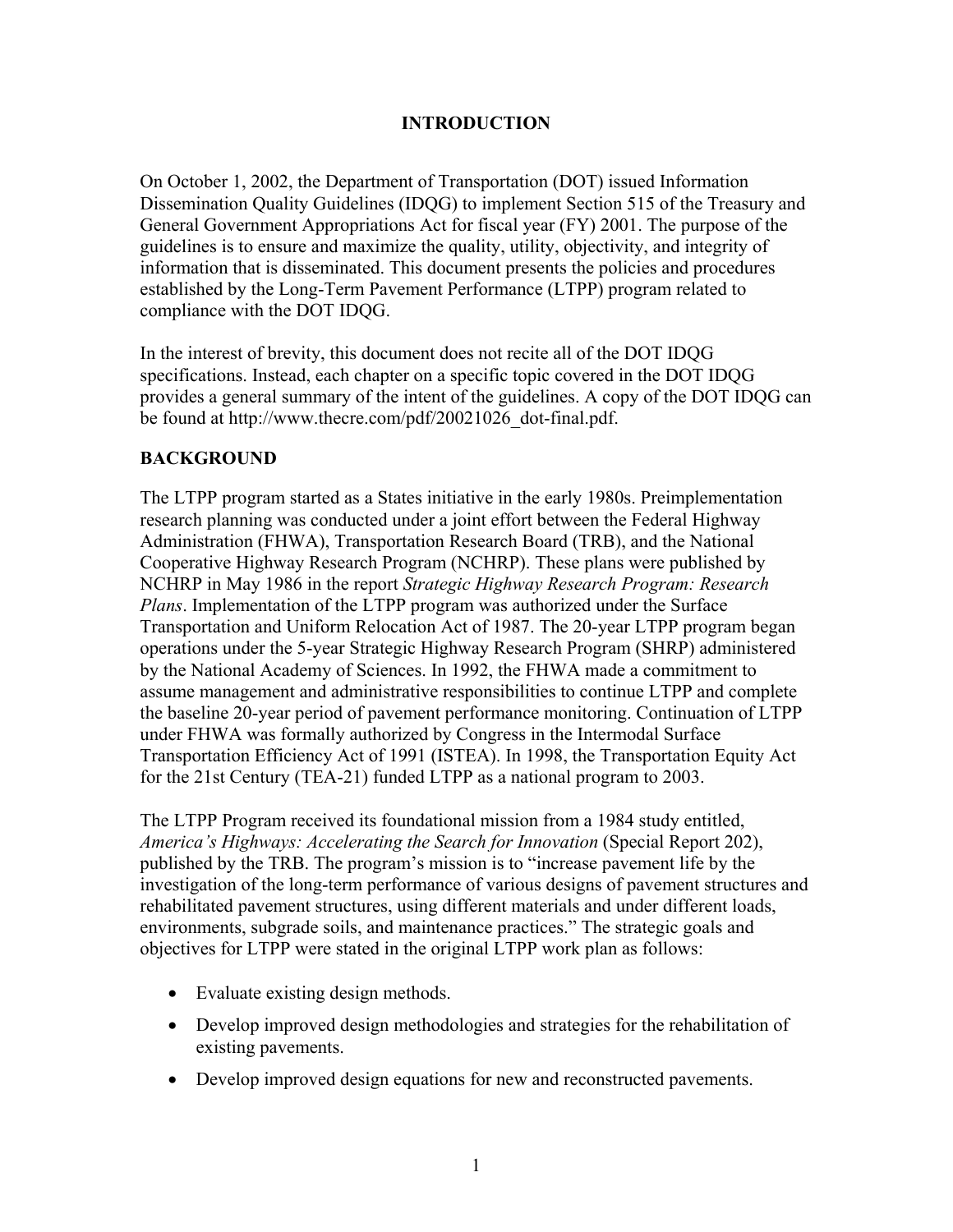- Determine the effects of loading, environment, material properties and variability, construction quality, and maintenance levels on pavement distress and performance.
- Determine the effects of specific design features on pavement performance.
- Establish a national long-term pavement database to support program objectives and future needs.

# <span id="page-9-0"></span>**LTPP DATA QUALITY HIGHLIGHTS**

Data quality has been a prime concern in the development and operation of the LTPP program. Although the LTPP program started more than 14 years prior to the issuance of the Federal data quality guidelines, it is remarkable how many of the concepts and procedures contained in the guidelines were followed by LTPP. Some of the highlights of the LTPP data quality process include the following:

- Extensive peer review by experts and highway agency practitioners. A TRB committee was created in 1986 to monitor the status and progress of the LTPP studies and provides technical assistance to FHWA concerning courses of action and the future direction of the studies. The TRB LTPP Committee is supplemented with smaller Expert Task Groups (ETGs) created on specific subjects. Over the years, ETGs have been created on Experiment Design, Materials Testing, Environmental Data Collection, Profile Measurement, Falling Weight Deflectometer (FWD) Measurements, Traffic Data Collection, Pavement Distress Measurement, Construction Specifications, Data Analysis, Metrication, and Database Operations.
- Statistically-based factorial experimental designs were used to plan the studies. The experimental designs were prepared by nationally and internationally recognized statisticians and research engineers. These designs were reviewed by an ETG.
- LTPP has documented all phases of its activities. More than 300 documents have been prepared describing the details of the planning process, experiment design, construction guidelines, agency participation requirements, data collection procedures, data processing procedures, data evaluation checks, data collection equipment calibration procedures and checks, data analysis results, standard data release format and data user aids, and details of construction and instrumentation installation on specific test sections.
- Inclusion of an indicator of "data quality" on each record in the database was developed in the early 1990s and has been refined over time. This data quality indicator encompasses measures of identifying missing data, out of range data, inconsistencies in relational data structures between tables, and illogical data. The data quality indicator is disseminated with the data.
- In the design of the data collection plan, LTPP had to develop new procedures, protocols, and test methods. Some of these methods have been adopted as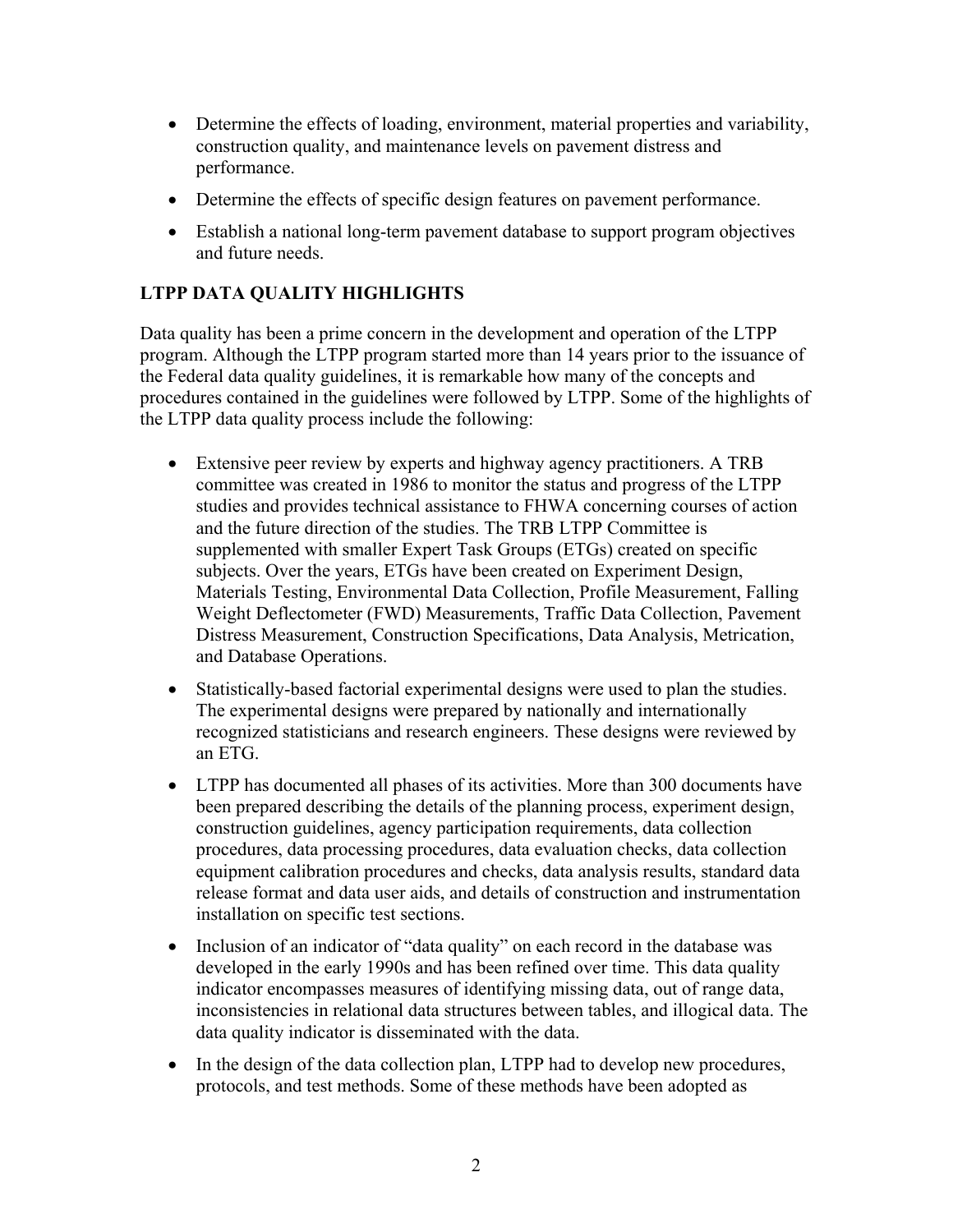American Association of State Highway and Transportation Officials (AASHTO) standards.

- In 2000, LTPP implemented International Organization for Standardization (ISO) management quality standards in its data collection and processing activities. All data collection contractors developed management procedures for data quality control (QC). These procedures are audited by an independent source on a nominal 6-month cycle.
- Currently, LTPP data updates are released on a 1-year interval. Prior to data release, a central contractor, independent from data collection sources, performs a predistribution review of the data in order to identify, and if possible, corrects data problems not previously discovered.
- LTPP created a customer service and data problem feedback process in the early 1990s. A formal data problem and feedback mechanism was created in the late 1990s which allows data users, analysts, and others to submit problem reports. These reports and their resolution are now posted on the LTPP Web page http://www.fhwa.dot.gov/pavement/ltpp/index.cfm.

As a unique national research program whose operations model consists of providing research quality data for analysis to those who did not participate in the data collection process, all of the issues in recent Federal guides on data quality had to be addressed by LTPP. Improvements are continuously occurring to enhance LTPP's conformance to the new IDQG. These improvements are resource constrained and are dependent on budget allocation from Congress.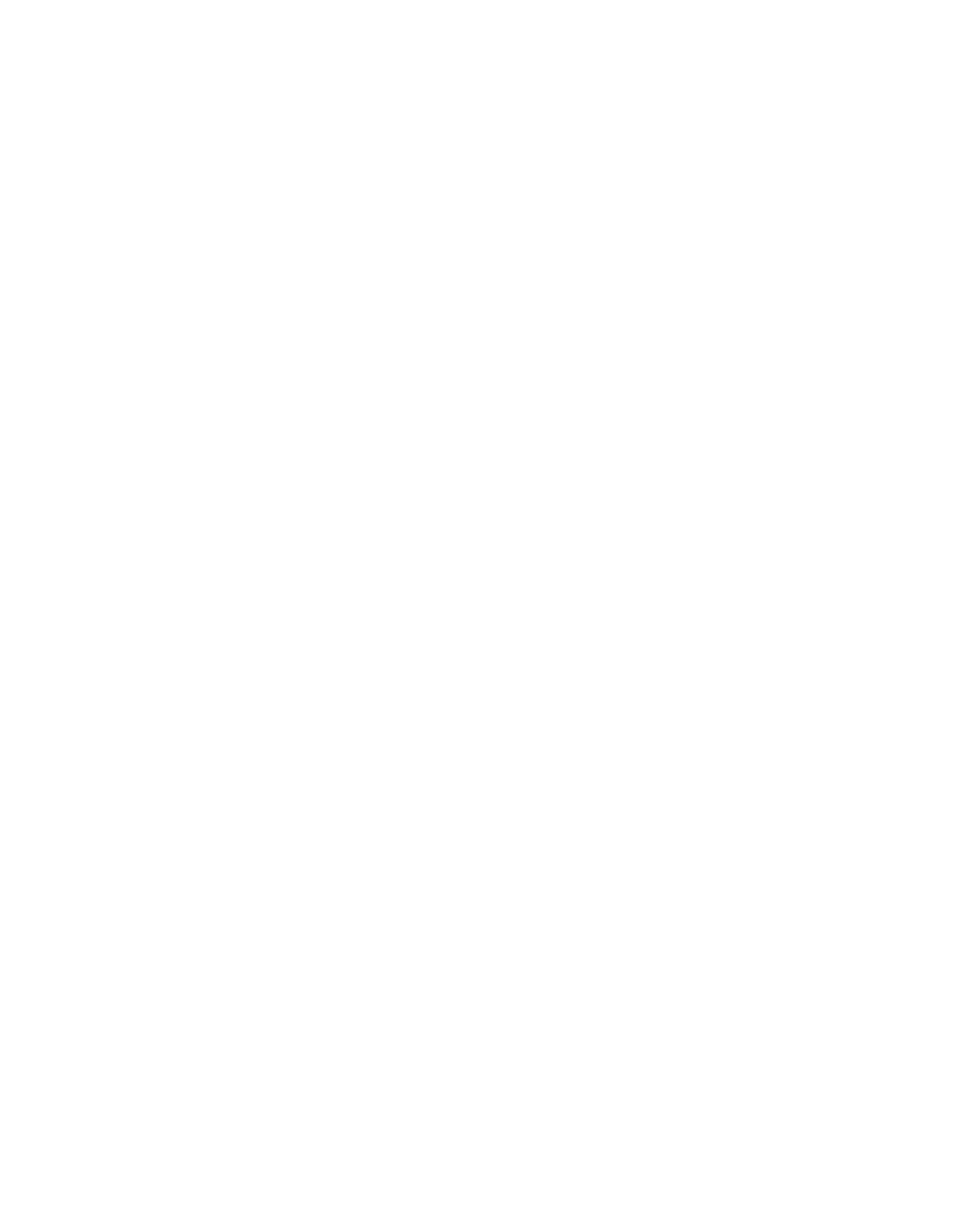# **CHAPTER 1. LTPP DATA SYSTEM PLANNING**

<span id="page-12-0"></span>The DOT IDQG indicates that the following factors should be considered for planning a data system:

- Data system should be linked to the organization's strategic plan.
- Objectives for the data system should be expressed in terms of goals.
- Data requirements should be based on achievement of goals.
- Data acquisition methods are based on data requirements and use.

# <span id="page-12-1"></span>**DATA SYSTEM OBJECTIVES**

In order to garner widespread support and keep relevancy over a long period of time, LTPP goals were purposely expressed in terms of general topical areas of pavement engineering needs. Although a formal assessment of the program has been performed, the objective statements still remain relevant.

The LTPP program was started as a States' initiative and implemented as part of the SHRP, operated under the auspices of the National Academy of Sciences, to meet a need for research quality data on long-term performance of pavements in North America. The strategic goals for the program were establish by a committee with representation from State and Provincial highway agencies, Federal agencies, and academia. These goals were endorsed by AASHTO.

Although the LTPP program did not start as a program managed by a Federal agency, its goals and objectives were congruent with those of FHWA in the early 1990s. This is why at the end of the 5-year SHRP effort in 1992, FHWA management agreed to provide management services for the remainder of this long-term effort. Although the LTPP program is not specifically addressed in the changing strategic objectives of FHWA, it has continued to be a line item in all of the highway bills passed by Congress to date. Due to the LTPP program's unique enabling role in the advancement of pavement technology, its data will be used as a tool far into the future to address future highway infrastructure engineering needs.

Highlights of LTPP's compliance with this portion of the guidelines include the following:

- Updates to the formal objective statements have not been necessary.
- Key questions to be answered by the data are expressed in the objective statements.
- Timeliness of data is not an important aspect to the accomplishment of the project's goal, as this is a long-term project, and therefore is not directly addressed in the objectives.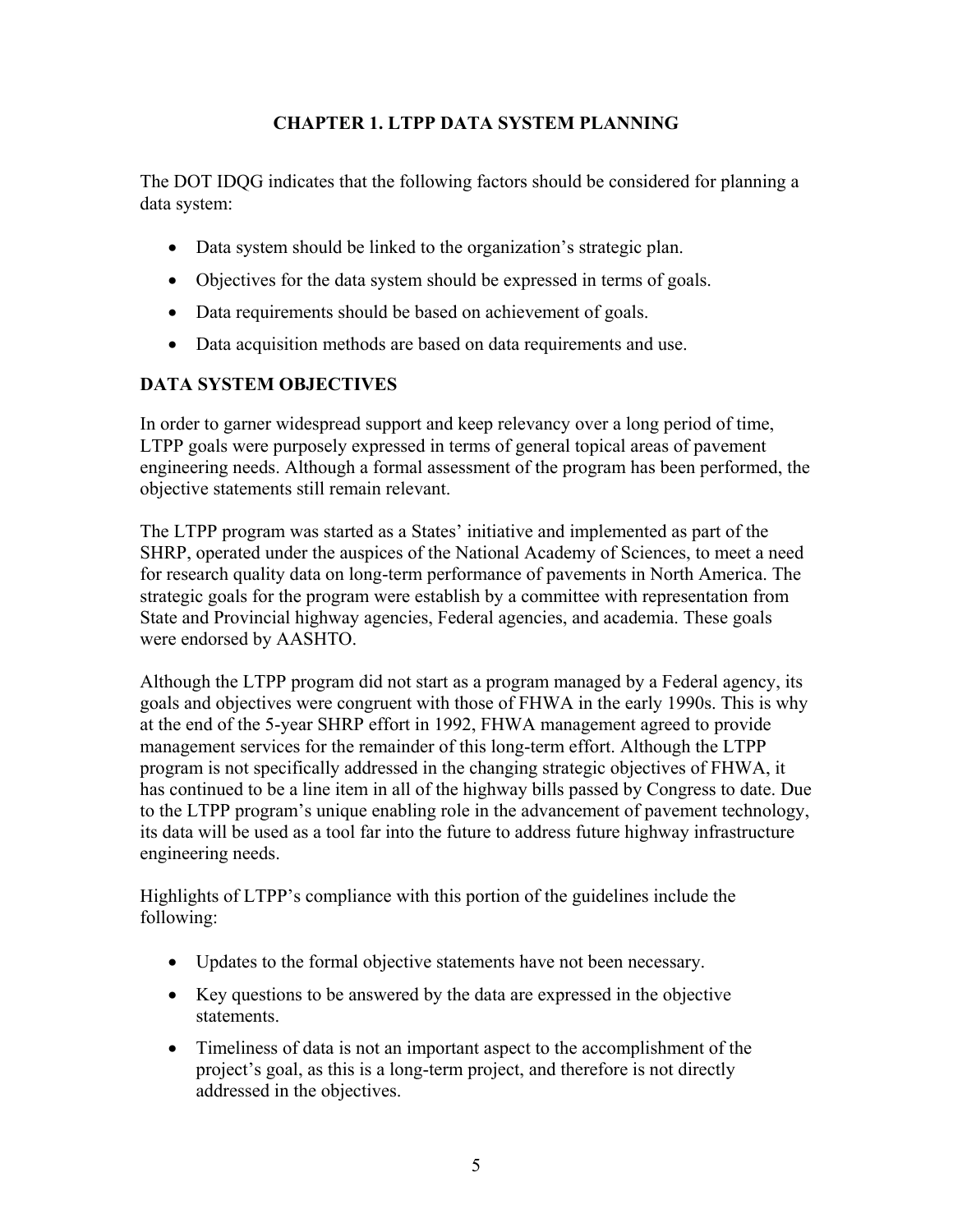- The data system objectives are distributed with the data in the form of a database user's reference guide. This guide is also available from the LTPP Web site ([http://www.fhwa.dot.gov/pavement/pub\\_details.cfm?id=96\)](http://www.fhwa.dot.gov/pavement/pub_details.cfm?id=96).
- Data user information and feedback is obtained through a variety of sources. Biannual meetings of the LTPP TRB Committee are held to provide input on programmatic issues. The LTPP ETGs provide input on specific data topics. A data user satisfaction survey is distributed with the data and is available on the LTPP Web site. LTPP holds two sessions at the annual TRB meeting allowing questions and comments from Federal, State, academia, and industry. These groups represent LTPP's stakeholders.

The objective of the LTPP data system is to provide data to engineering researchers that enable the evaluation of existing pavement design methods, the development of improved pavement design methods, and the study of the effect of relevant factors that influence pavement performance.

# <span id="page-13-0"></span>**DATA REQUIREMENTS**

The LTPP data requirements are based on the achievement of the program's goals and objectives. The data requirements were developed by experts in each associated engineering discipline with review and critique by other stakeholders through TRB- facilitated national meetings.

The development of measurement concepts for the LTPP program followed a scientific approach methodology. Data needs were based on existing models, theories of pavement performance, and anticipated needs of future models of pavement performance. The findings from previous studies of the performance of in-service pavements were also used.

The LTPP program relies on thousands of measurement concepts. Some of the more important measurement concepts used in the LTPP program include the following:

- Important characteristics in determining the cause and effect relationship on why pavements perform as they do include the following:
	- o The strength of the pavement structure.
	- o The thickness and types of materials in the pavement structure.
	- o The strength, elastic, and plastic properties of the pavement materials.
	- o The magnitude and volume of wheel loads applied to the pavement.
	- o The response of the pavement structure to load.
	- o The climate characteristics at the site.
	- o The condition of a pavement as a function of its roughness and features related to fracture, distortion, and disintegration of the surface materials.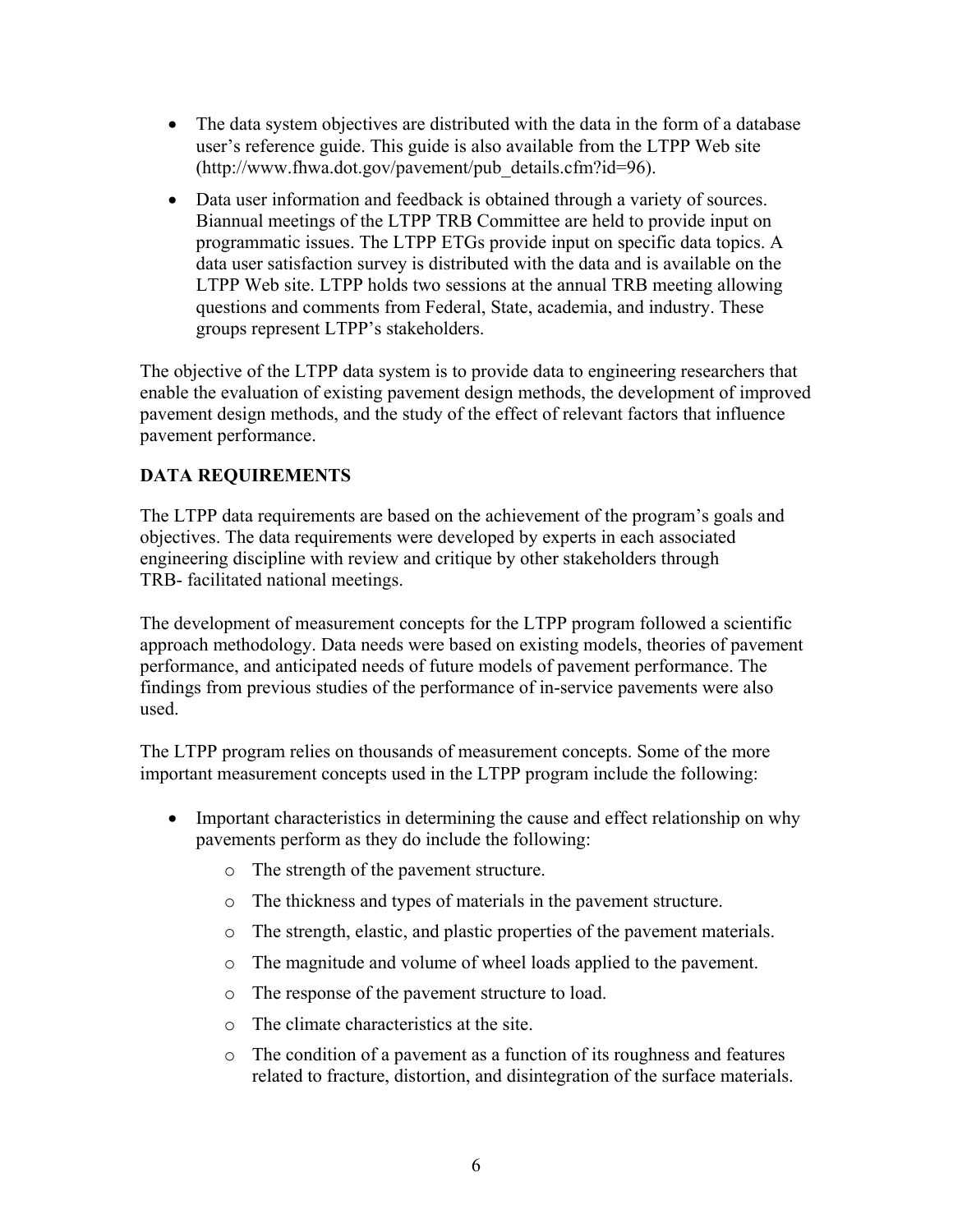- In order to maintain coherence across other databases, many existing concepts used in other databases were adopted. Some of these include the following:
	- o Federal Information Processing Standards (FIPS) for geographic codes.
	- o Highway Performance Monitoring System (HPMS) test section identification.
	- o National Transportation Thesaurus for keywords.
	- o World Geodetic System 1984 for location coordinates.
	- o AASHTO classification system for soils and unbound base material.
	- o AASHTO material test standards.
	- o American Society for Testing and Materials (ASTM) test standards.
- While desired data accuracy and repeatability targets were developed for a vast array of measurement concepts, formal targets were not set for all data elements. Where possible, LTPP has strived to provide data users with quantitative information that permits an assessment of actual measurement error, accuracy, and repeatability.
	- o An accuracy of 90 percent the confidence level being within 10 percent of the mean was a goal for traffic monitoring measurements, stated in terms of annual loading of equivalent 18-kips single axle loads in the LTPP test lane. Because many factors enter into the accuracy of field axle weight measurements, some of which are difficult to control, information on sources of error introduced by sampling and equipment calibration are stored in the database.
	- o Use of industry standardized material testing protocols permits use of accuracy and repeatability studies performed in development of the protocol.
	- o In some cases, where equipment calibration standards did not exist, LTPP developed calibration protocols and test procedures to assess equipment accuracy and repeatability. For example, a reference calibration procedure was developed by LTPP for FWDs.

The LTPP data requirements are based on the concept of providing the user with baseline raw data that can be used to support a wide range of measurement concepts. This is a fundamental requirement of a research-based program. While the database contains traditional measurement concepts, data users are able to access the baseline measurement data in order to investigate their applicability for development of new measurement concepts.

# <span id="page-14-0"></span>**METHODS TO ACQUIRE DATA**

The methods to acquire LTPP data were developed by expert staff working in-concert with program stakeholders and other experts. The preliminary planning for the LTPP program was funded under an NCHRP-sponsored study conducted under the auspices of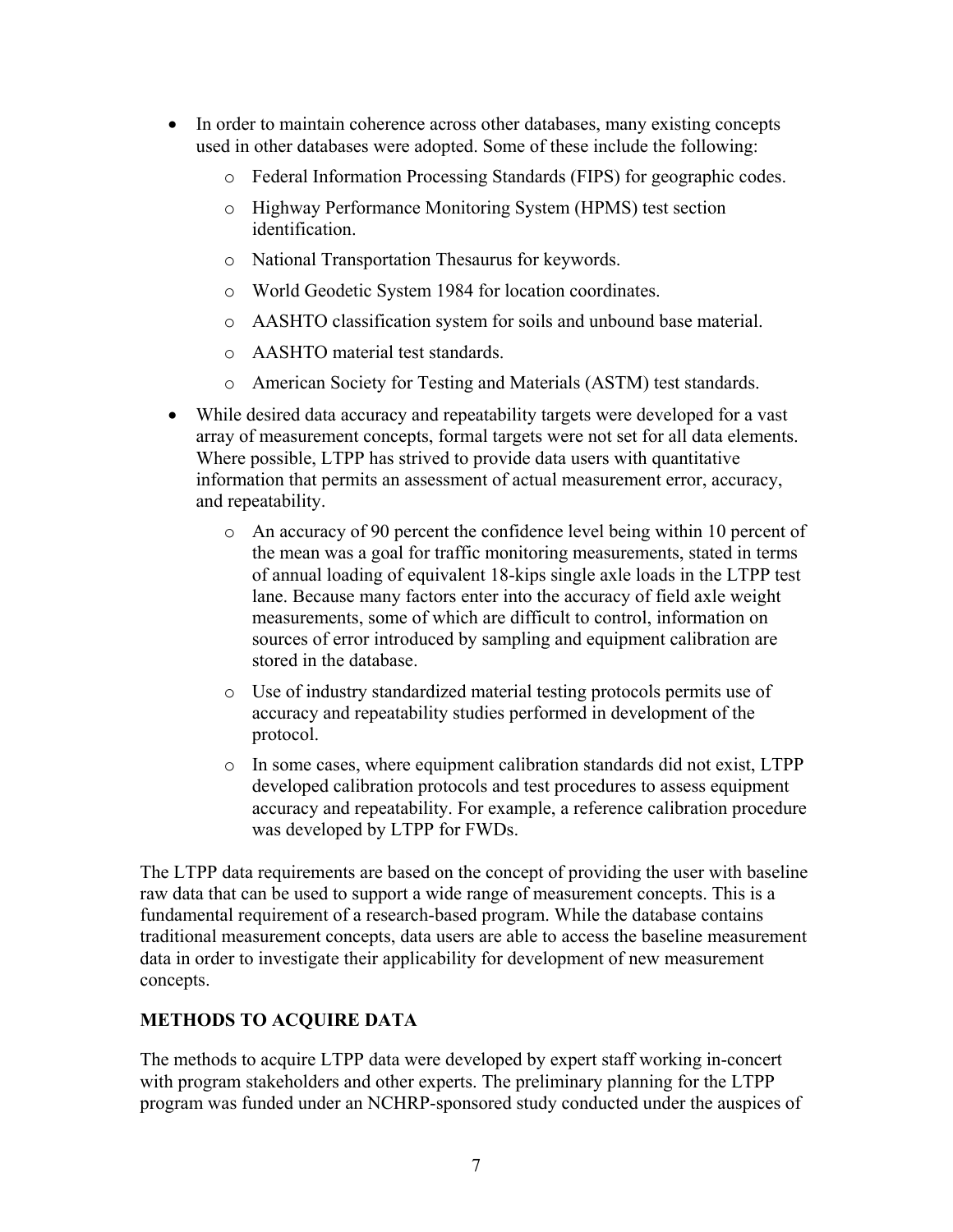the LTPP TRB committee. A comprehensive process was used to examine and evaluate data acquisition methods that took into account budget, complexity, ease, and time considerations.

Due to the complexity of many LTPP data elements, an early decision in the program was to use qualified data collection contractors with experience in operation of technical data collection equipment and working with highway agencies on collection of other data. Greater resources were planned and used on the more complex data elements requiring specialty resources.

FHWA served as a cooperative partner in this work by funding an equipment evaluation project to evaluate the state of the practice and art in the critical data elements needed for the project during the preimplementation phase of the project.

## <span id="page-15-0"></span>**SOURCES OF DATA**

LTPP data sources were developed based on past experience in performing similar field studies. Findings from a research study sponsored by FHWA in the early 1980s called the Long-Term Pavement Monitoring Program<sup> $(1)$ </sup> provided the basis for selection of data sources.

Since provision of data to the LTPP program was not a matter of public law, LTPP had to rely upon contractual data collection services, available data sources, and the good will of participating highway agencies.

The sources of data selected for the LTPP program included the following:

- Participating highway agencies were used for inventory and construction information that were contained only in their files.
- Pavement monitoring measurements were assigned to a team of expert contractors operating the same type of equipment in order to improve uniformity and reduce variability. Highly technical measurements which included specialized test section instrumentation were assigned to contractors.
- Climate data were obtained from the National Climate Data Center (NCDC) for test sections in the United States and the Canadian Climate Center (CCC) for test sections in Canada.
- The FHWA's advance material testing laboratory at Turner-Fairbank Highway Research Center (TFHRC) was used for measurement of the coefficient of thermal expansion on portland cement concrete (PCC) and for Superpave™ tests on asphalt cement.
- The National Aggregate Institute performed material tests on the angularity of fine aggregates in asphalt concrete (AC) mixtures.
- Mixed approaches for the collection of some data items were required due to budgetary limitations. Early in the program, all material tests were performed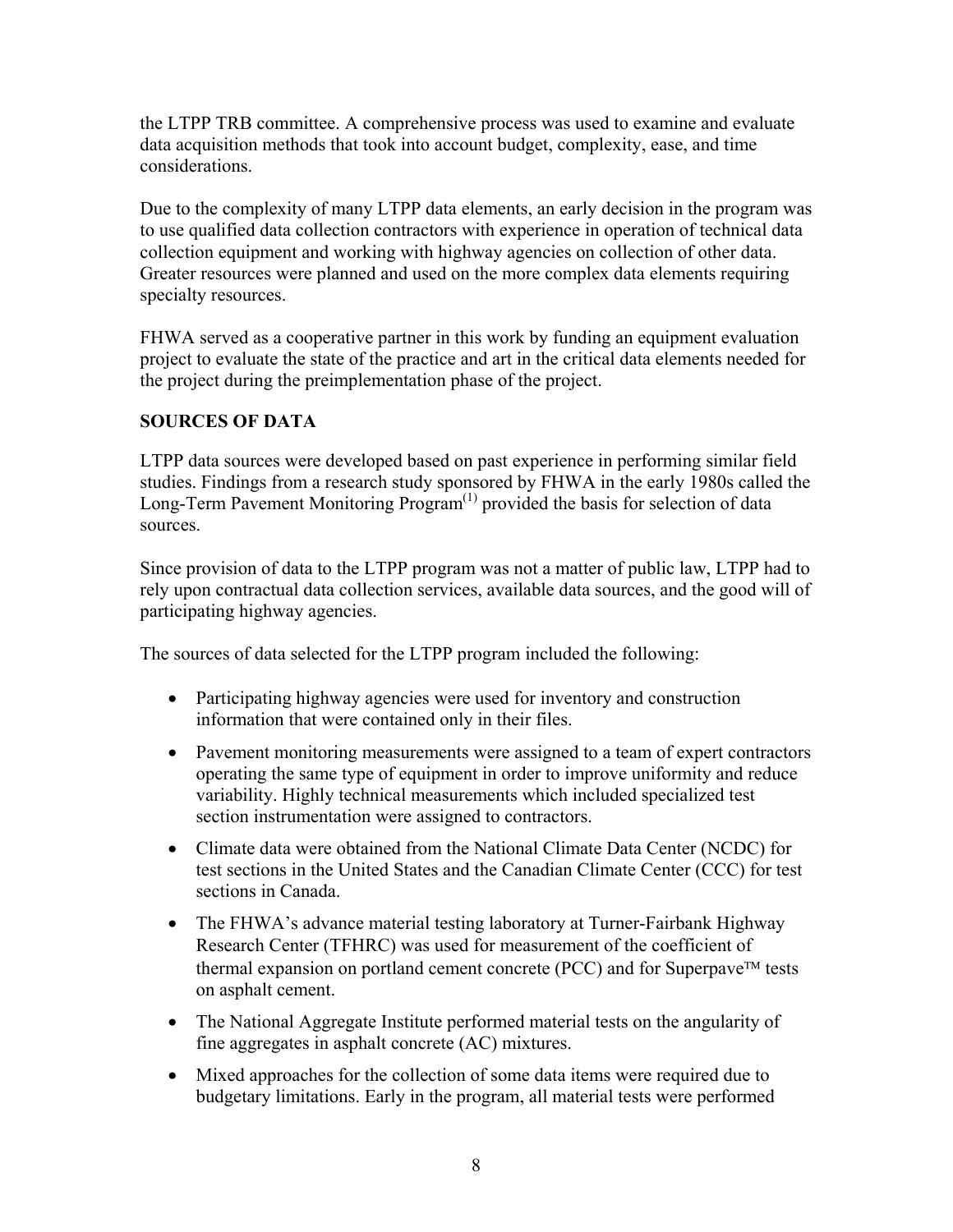under LTPP contract. Another set of material tests on newly constructed pavement test sections was assigned to participating highway agencies.

• Over time, shifts in data sources have been necessary due to data quality and availability concerns. Collection of traffic data on LTPP test sections has been a participating highway agency responsibility. In order to overcome the limitations of this data, the LTPP Specific Pavement Study Traffic Pooled Fund Study TRF-05 (004) was implemented to obtain needed data from high priority test sections (<http://www.fhwa.dot.gov/pavement/ltpp/spstraffic/index.cfm>).

# <span id="page-16-0"></span>**DATA COLLECTION DESIGN**

The LTPP data collection design was based on a wide variety of methods, as follows:

- Due to cost considerations, the population of test sections was not selected to represent a statistical sample of the pavement types used in North America but rather was restricted to a subset of pavement types thought by experts to represent "good" engineering practice.
- Factorial sampling designs were used in which test sections were categorized by significant design features relative to the pavement type and environmental factors to direct test section selection. A large majority of LTPP experiments can be most properly described as uncontrolled fractional factorials since test section selection and sample size depended upon voluntary agency participation and the "diagonal" effect of public roads. The diagonal effect of properly engineered roads means that some of the combinations of factors in an experimental design are not common. For example, thin pavement structures on high traffic volume routes on poor subgrade are difficult to find since they are contrary to engineering design practice. The "diagonal" is best described as typical engineering practice in which thicker pavements are built on roads with higher traffic loadings and volume.
- For the Specific Pavement Studies (SPS)-1 and -2 controlled experiments, which started with new construction, blocked fractional factorial experimental designs were used to reduce the number of test sections constructed at a site and still maintain desired statistical inferences. This permitted construction of some off "diagonal" pavement structures designed to have a "limited" life.
- All experiment designs were developed and reviewed by expert statisticians with pavement research experience. These designs also received peer review by an ETG consisting of both expert statisticians and pavement research engineers.
- Testing patterns were designed to capture known seasonal and location effects; in order to capture these effects, randomized testing patterns were not used.
- Repeat measurements were used when possible to provide an estimate of measurement variances. For example, measurements of pavement stiffness using a FWD used four drops from each drop height. Measurement of longitudinal pavement profile used a minimum of five and up to nine repeat measurement passes on a test section.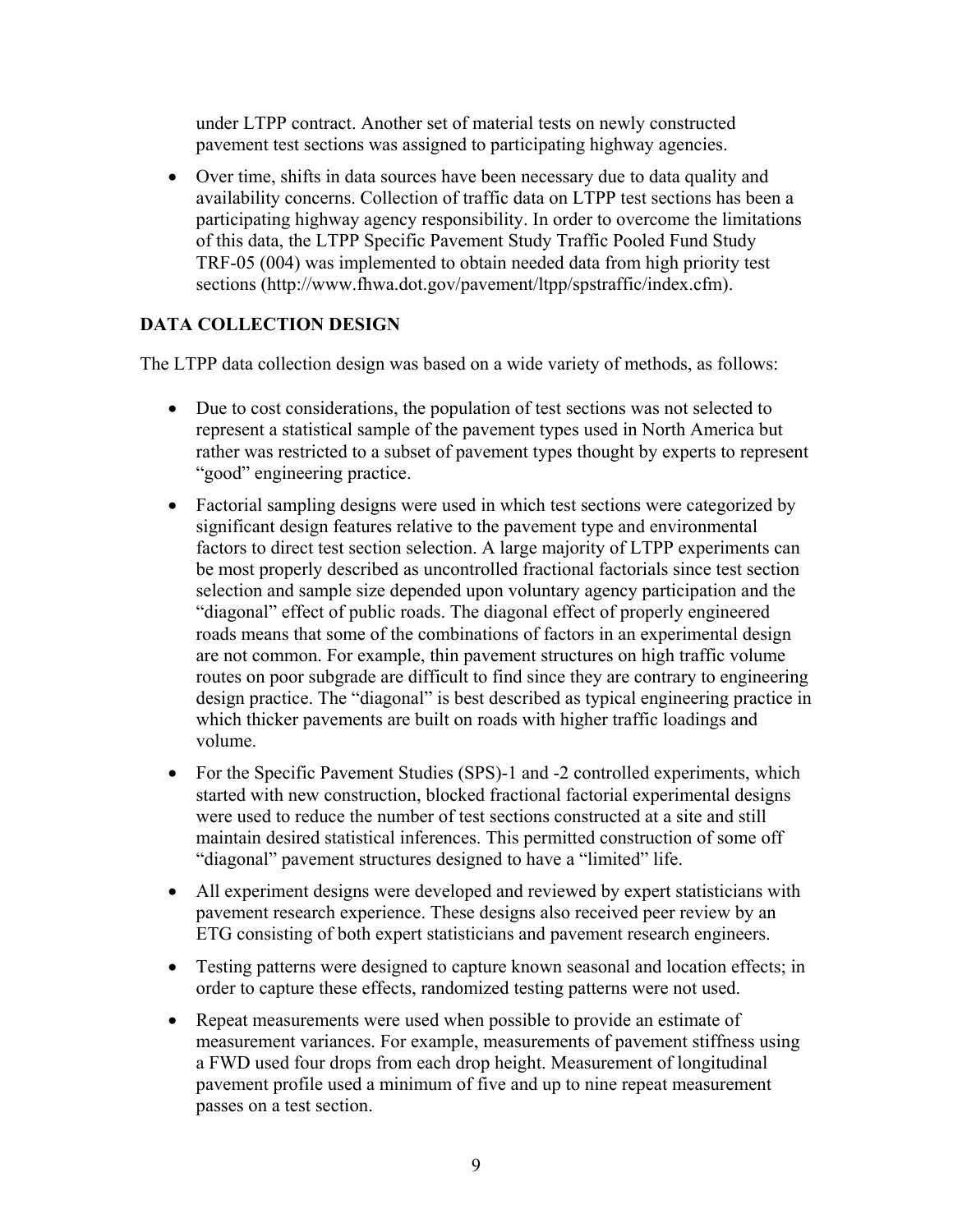- When possible, the sampling theory used for the experiment and the data collection design are contained in the program documentation. Most of this information is included within the Reference Library disseminated with the data.
- The one critical data element which LTPP relies on for statistical sampling is the collection of traffic weight, classification, and volume data. Although the stated preferred sampling practice is continuous monitoring of traffic weight and classification by a calibrated weigh-in-motion (WIM) station, since this portion of LTPP data collection is primarily dependent upon voluntary highway agency participation, the program developed a hierarchical approach to different sampling scenarios. Due to the lack of other information, an analysis study of data from sites with full-time operating WIM scales was used to evaluate traffic data sampling errors and bias. The basis of these sampling scenarios is documented in a report whose findings are published in a LTPP TechBrief.<sup>(2)</sup>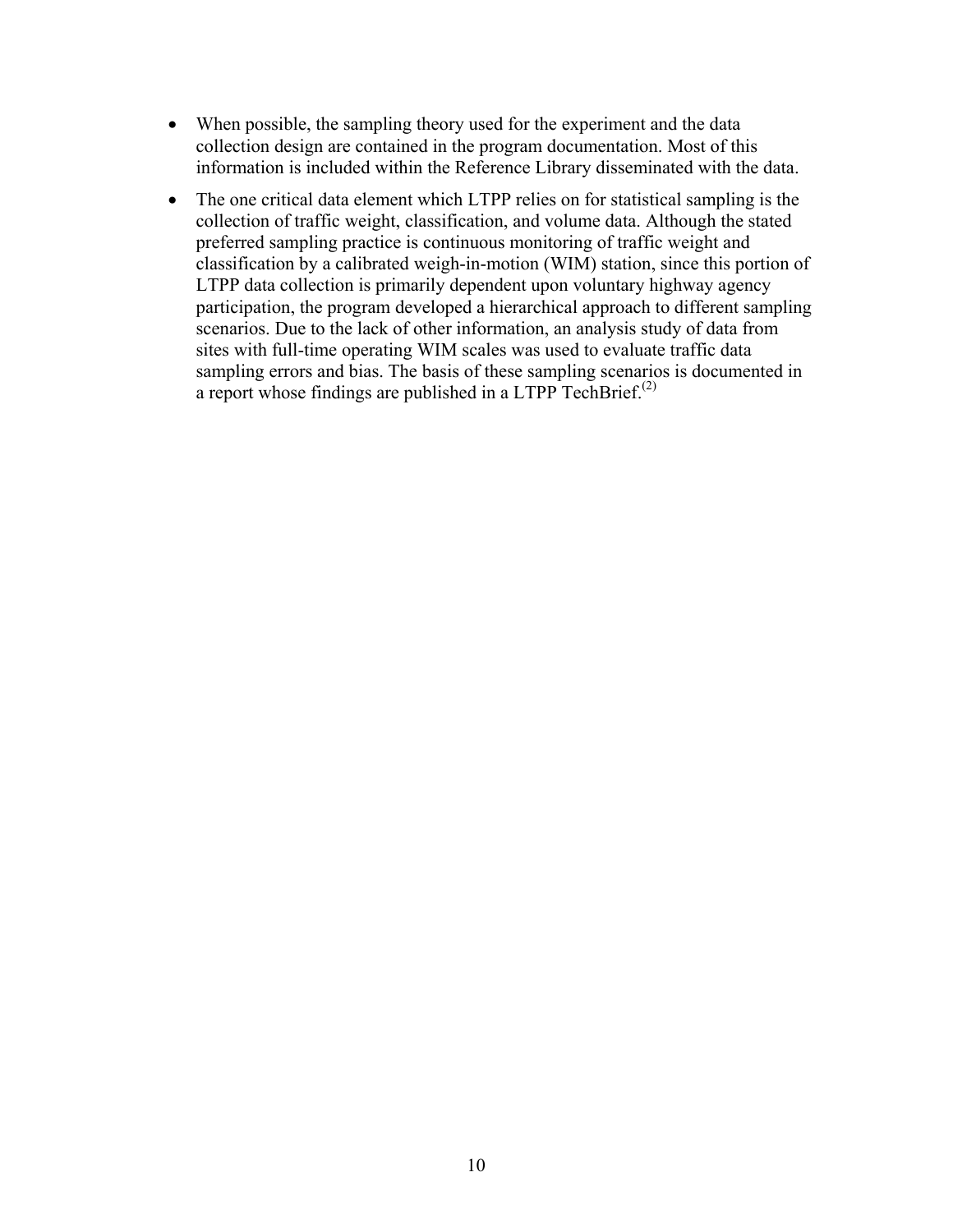# **CHAPTER 2. COLLECTION OF DATA**

<span id="page-18-0"></span>The DOT IDQG regarding the collection of data are generic to encompass a wide range of data collection methods. LTPP data collection methodology is best characterized as a mix of one-time surveys, periodic collection of condition data, continuous reporting of climate and traffic loading, and compilation of data collected by others.

The LTPP data collection operations comply and, in some cases, surpass the DOT's IDQG. The LTPP data collection operations include an array of techniques including data collection forms, electronic measurement systems, automated data acquisition, and use of data collected by third parties. The one data collection approach not used by LTPP is a statistical response survey. Some of the LTPP activities noted under data collection operations should be considered for addition to the DOT guidelines.

#### <span id="page-18-1"></span>**DATA COLLECTION OPERATIONS**

With the vast array of data collection methods employed by the LTPP program, the following operational procedures had to be developed:

- All data recorded on paper forms included written instructions on all requested pieces of information.
- When possible, all pertinent information needed to complete a paper form were included on the form. For example, when codes were used to represent a response, the codes were printed on the form.
- All forms were numbered and dated for document control.
- Revisions to forms were issued in a formal directive documenting changes.
- A response was requested for all information items contained on the form. A "NA" was requested when a piece of information was not available or was not appropriate to confirm that the requested data item was considered or ignored.
- Data collected by instrumentation require a calibration process or a check on the state of calibration of the instrument used.
	- o For the vast array of LTPP operated measurement instrumentation, requirements for instrument calibration or checks on the state of calibration were specified.
	- o Where required, calibration procedures were developed by the program.
	- o Where possible, calibration procedures were specified that could be traced back to the National Institute of Standards and Technology.
	- o Adjustments to equipment calibration factors were documented and stored in the database.
	- o When adjustments to measurement equipment calibration factors were not possible, guidelines were developed to check equipment calibration and to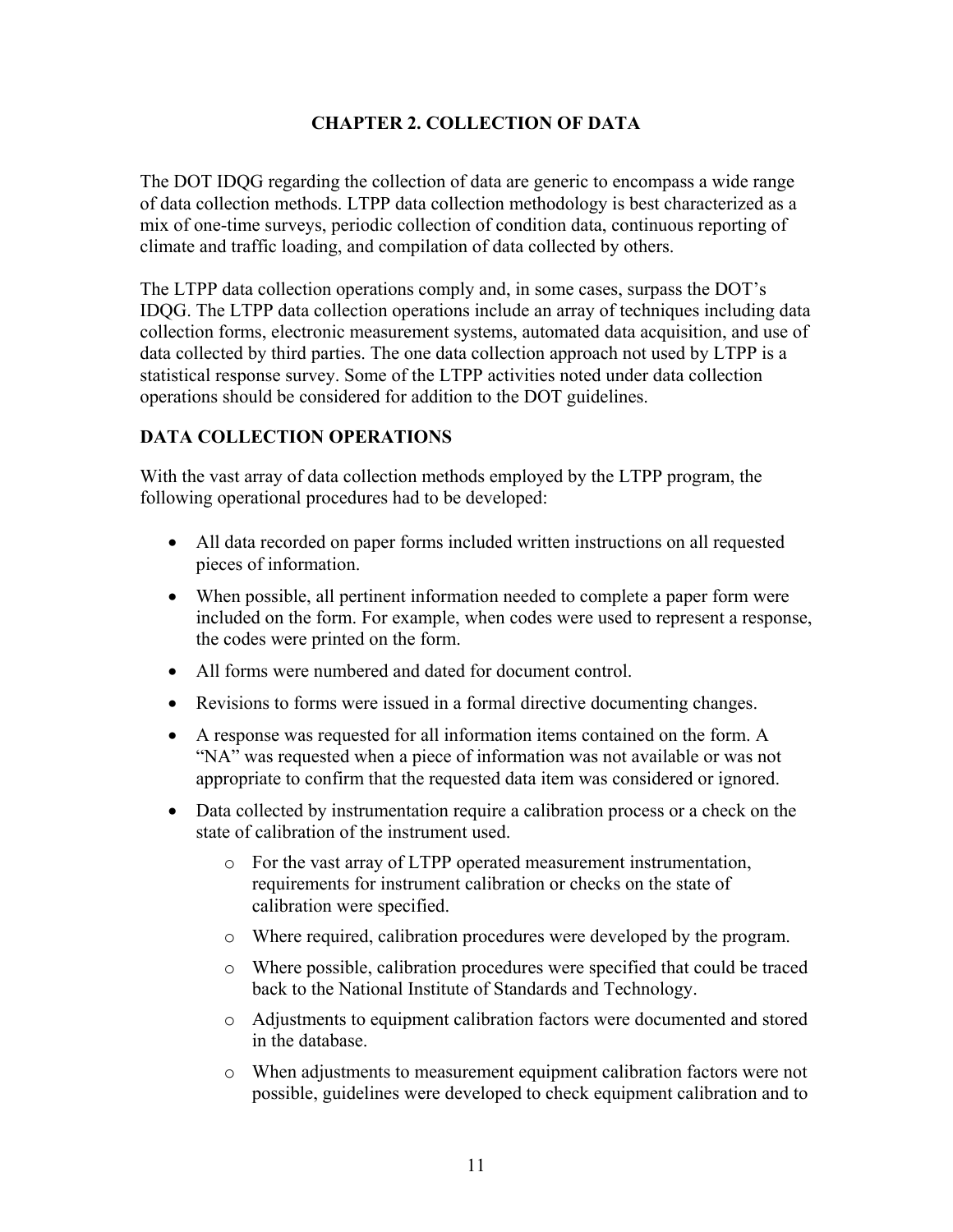return it to the manufacturer for recalibration or discard and purchase new equipment. The guidelines include rules on disposition of data collected using equipment found to be out of calibration after measurement.

- o Field checks for reasonableness of data from electronic measurement equipment were developed. Many of these checks involved computer programs that plotted a data time history that permitted an assessment of operational condition. Guidelines were published to aid technicians to recognize faulty equipment. This allowed trouble shooting and repair activities to be conducted in the field whenever possible.
- o Before using equipment for measurement of critical test section characteristics, side-by-side equipment measurement studies were conducted.
- Electronic data obtained from third parties were evaluated and subjected to automated QC checks before entry into the LTPP database.
	- o Errors were found from checks of climate data obtained from the NCDC. The errors where the supplied data indicated that the average daily air temperature was not between the low and high temperature for the day was flagged and not used in calculations.
	- o Traffic volume, classification, and weight data supplied by participating highway agencies were preprocessed through software developed by the LTPP program to detect a variety of known errors. Data error reports were then sent back to the agency for review and comment.
- In order to better interface with participating highway agencies, North America was divided up into four "data collection" regions based on the number of agencies in each region. Regional data collection support centers were established in each region to coordinate data collection activities with highway agencies. The regional centers are responsible for collection, review, and processing of critical data and review and processing of all data on test sections located in their region.

#### <span id="page-19-0"></span>**MISSING DATA AVOIDANCE**

Missing data avoidance is a significant issue for a program like LTPP that relies on voluntary participation by highway agencies for supply of important data elements. The program also relies on notification from highway agencies prior to the application of maintenance and rehabilitation treatments so that pavement condition measurements can be made. Some of the steps employed by the LTPP program to reduce missing data include the following:

- The regional data collection contractors have established data tracking systems to track the status of data collection and processing functions for the test sections in their territory.
- The paper data collection forms sent to highway agencies used a positive feedback response methodology where data items not applicable were marked as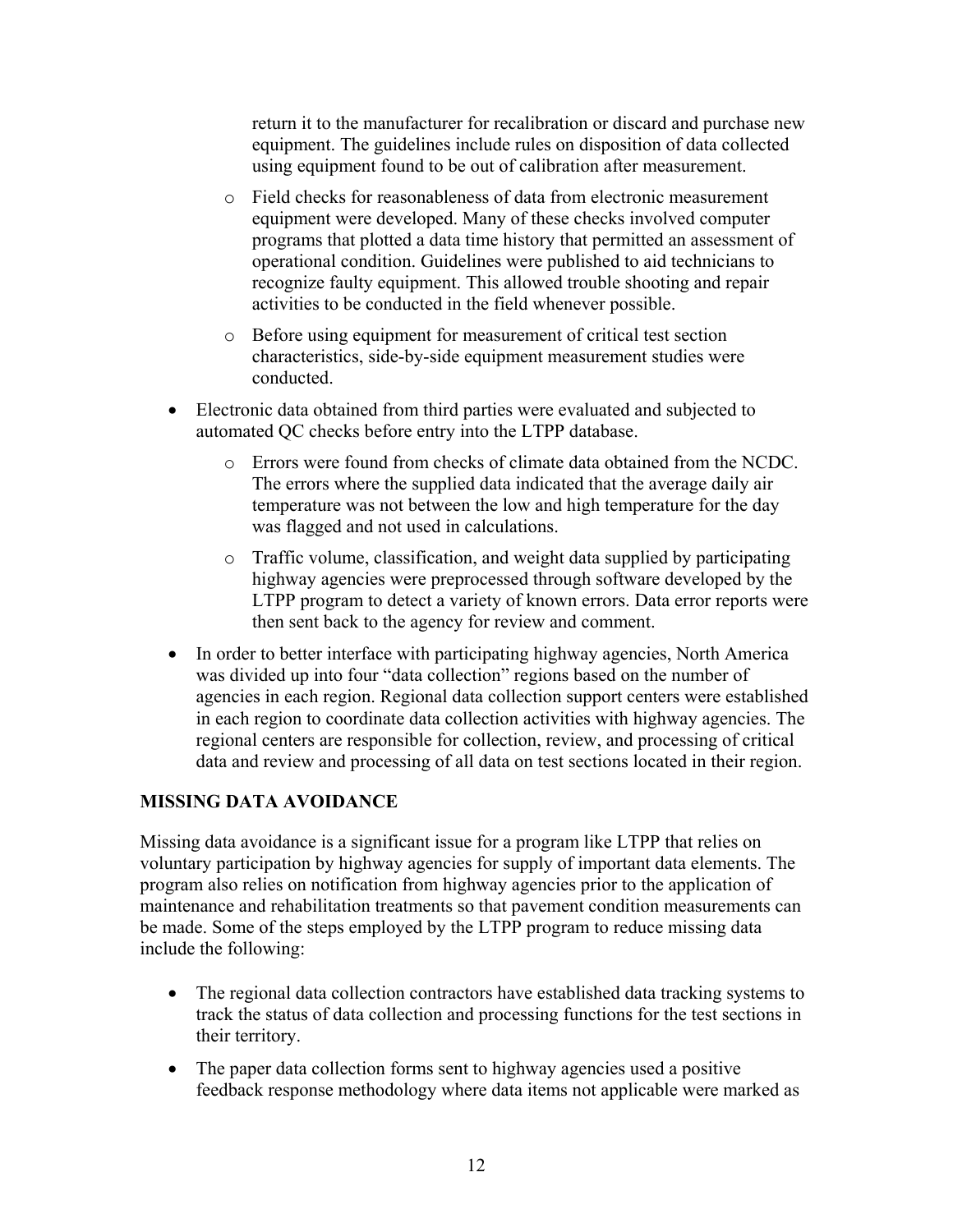such. This method was used to avoid confusion over items on data forms left blank.

- Group meetings were held with participating highway agencies on a regional basis where data needs and requirements were discussed. Data packets and status reports on missing data were distributed to agency representatives at these meetings.
- Visits to each agency were performed to follow up on data needs and discuss the status of missing data.
- In some cases, it was necessary to send contractor staff to the highway agencies' offices in order to obtain the needed data directly from agencies' files.
- An internal assessment of the program was performed in 1996. One of the results of this assessment was the development of a formal program to identify missing critical data and formulate a plan to obtain the needed data. Visits with all participating highway agencies were held. A signed agreement was obtained from each agency to document what data would and would not be supplied by the agency.
- From this assessment, a pooled fund study was set up with participating highway agencies to obtain missing traffic monitoring data on high-priority test sections. The benefits of the pooled fund study approach to this highly technical area of data collection were the opportunity to provide centralized expert resources and to lessen the impact of manpower resources at the agency to provide this data.
- In another instance, program funds were reallocated to obtain missing materials data, which were the responsibility of participating highway agencies, on a subset of high-priority test sections. In this exercise, the new data collection effort was based on an assessment of both missing and questionable data.
- While some of these efforts have been documented in various methods, due to the engineering research nature of the LTPP program, it is LTPP management's position that a data user would not benefit from information on the procedures used to avoid missing data. Therefore, these procedures are not disseminated with the data.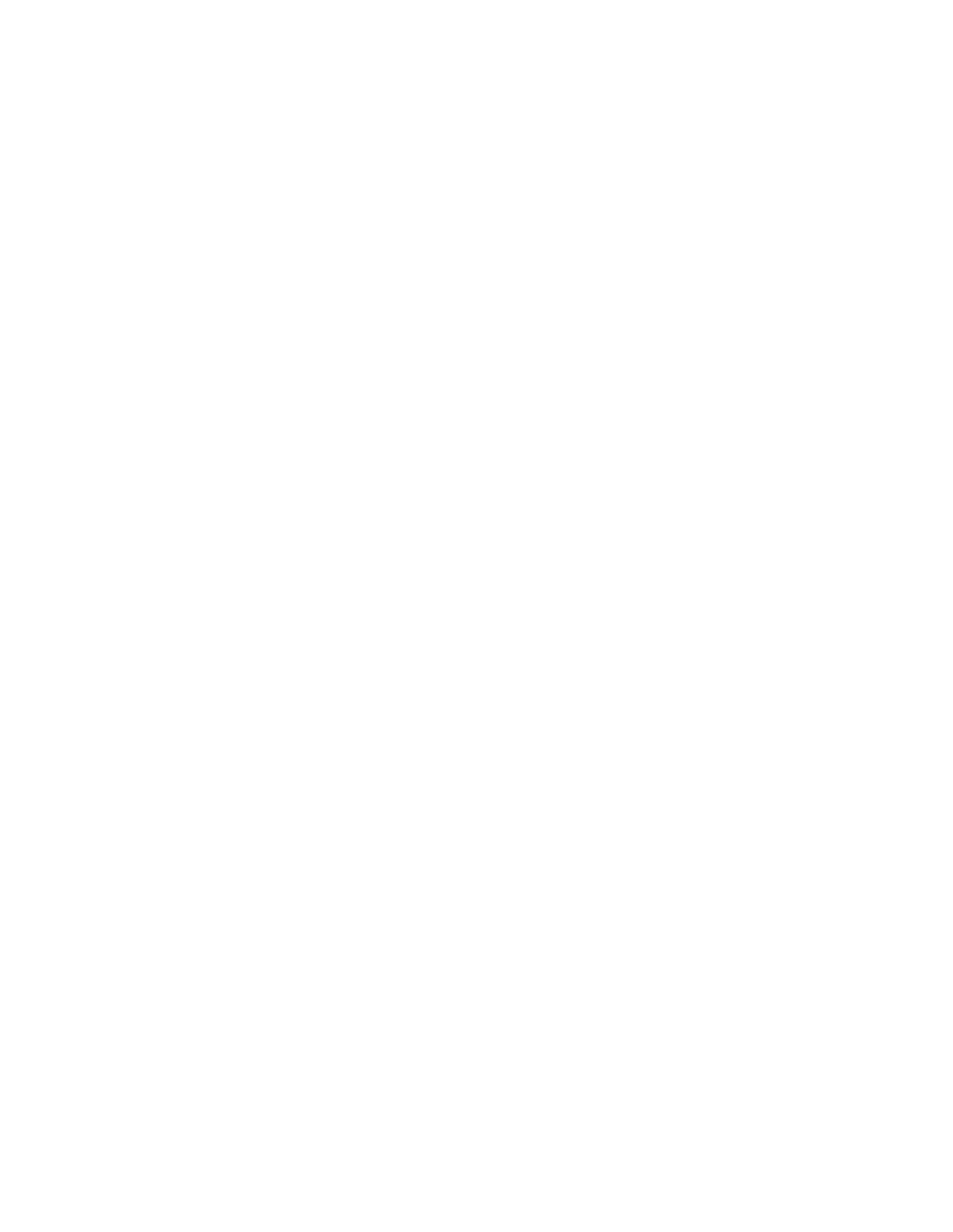#### **CHAPTER 3. LTPP DATA PROCESSING**

<span id="page-22-0"></span>LTPP's data processing operations started in 1988 at a time when modern database software was evolving. In the development of the data quality approach to LTPP data, all of the features covered in the IDQG were addressed. The data QC process started with procedures to calibrate and check the functioning of field data collection equipment. Data forms and data collection procedures always received an independent review prior to use. Extensive data editing checks were developed to automate the process of identifying and correcting erroneous data. Methods were developed to identify and address missing data. A codified procedure was developed to address the issue of computed parameters containing estimates, projects, and imputations. The data analysis plan and analyses were subjected to scrutiny from an expert panel operating outside the program.

#### <span id="page-22-1"></span>**DATA EDITING AND CODING**

Efforts are made to reduce errors at the source, i.e., during data collection. An extensive number of methods have been developed to identify, and where possible, correct erroneous data. Data checks are made before and after data are entered into the database. A primary objective of the data checks made prior to entry is to prevent "bad" data from being entered into the database. Some of the data editing and coding methods used by the LTPP program include the following:

- Predata entry processor programs developed by LTPP to prevent "bad" data from being entered into the database include:
	- o AWSCHECK—This program is used for Automated Weather Stations (AWS) operated by the program at some test section sites. In addition to range and integrity checks, the program plots the climate data allowing for time-history consistency checks to be performed. This preprocessor program allows deletion of "bad" measurement data and adjustments to data fields such as time to correct for daylight savings time adjustments. The output of this program is an input file for loading data into the LTPP database.
	- o SMPCHECK—The Seasonal Monitoring Program (SMP) includes instrumentation that measures air temperature, subsurface pavement gradient temperatures, subsurface electrical resistivity (frost indicator), and subsurface dielectric constant (moisture indicator) on a subset of test sections. In addition to automated range and integrity checks on the data, time-history plots of this temporal data are also used to identify data inconsistencies. This preprocessor program allows deletion of "bad" data and time-based adjustments. The output of this program is an input file for loading into the LTPP database.
	- o FWDSCAN—This program scans electronic FWD data files to identify data collection rules violation issues, data file format integrity, and range values violations.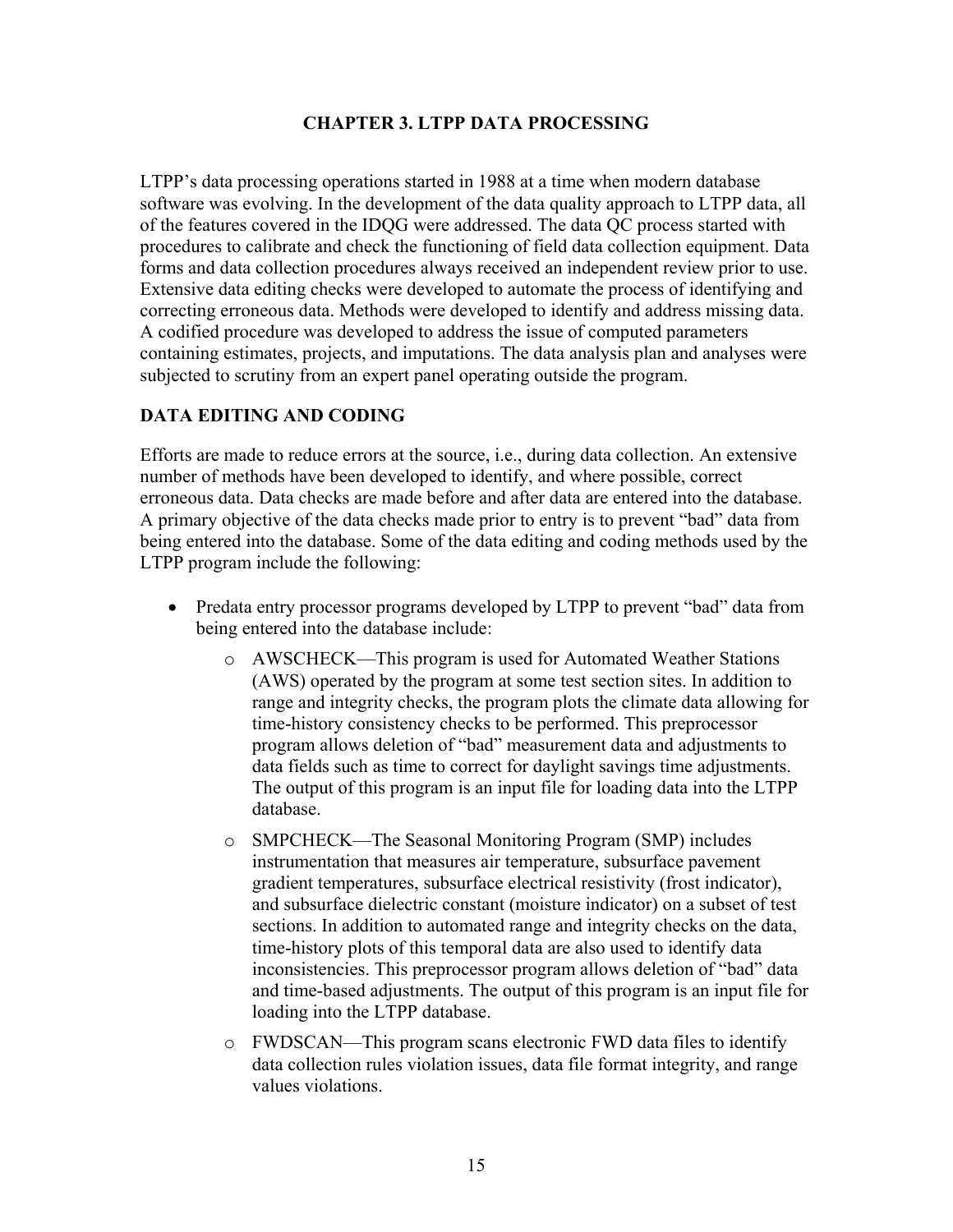- o P46CHECK—This preprocessor program automates checks on the results of laboratory resilient modulus tests on unbound materials. In addition to all of the routine checks on data values, advanced statistical based checks are performed on details such as conformance of load-pulse shape and duration to protocols rules.
- o P07CHECK—While the primary function of this preprocessor program is a check on the integrity of the results of resilient modulus measurements in indirect tension on asphalt concrete cores, it also uses a documented algorithm to calculate the test results from the raw measurement data, which are stored in the database.
- o PROQUAL—Like P07CHECK, this program is both a preupload data check processor and a computed parameter generator. This program processes, evaluates, and generates computed parameters for both longitudinal and transverse profile measurements. In the LTPP series of preupload programs, this software is unique in that it is the primary data-entry point for manually collected profile data. It automates detection of spatial-based measurement anomalies as well as computers parameters, such as International Roughness Index. The output files from this program are used as input files to load data into the LTPP database.
- o Traffic database—Since traffic load data are an input to the pavement performance database, separate data storage and processing functions were developed for traffic load, classification, and volume data. Graphical, automated-range, and statistical-based checks are employed to identify suspect, invalid, duplicate, and erroneous data. Since the bulk of traffic data for the LTPP program are supplied by participating highway agencies in the United States, Canada, and Puerto Rico, data identified as suspect are returned to the agency for review and comment. "Bad" data are purged from the system prior to generation of annual estimates.
- While calculated measures have been used to reduce the reliance on subjectivity in detecting data anomalies, there are still many errors that can not be detected using automated methods. With the complex data structures collected by the LTPP program, some of the simple time-based, distance-based, or binned statistical distribution plots have proven to be more effective at detecting data problems.
- To make some of the automated data checks effective, LTPP had to develop a system of human review of records failing the checks to weed out false positives. In order to make many automated data checks effective, such as range checks, a percentage of valid results must be flagged for further investigation. Another example is the check that LTPP uses to see if the ratio of the standard deviation to the mean is less than 0.5. While valid data sets can exist that fail this check, its purpose is to flag suspect data for further review.
- The best way to avoid deletion of valid outliers that violate a range check is with subjective human review. It is LTPP's policy not to delete something just because it is an outlier.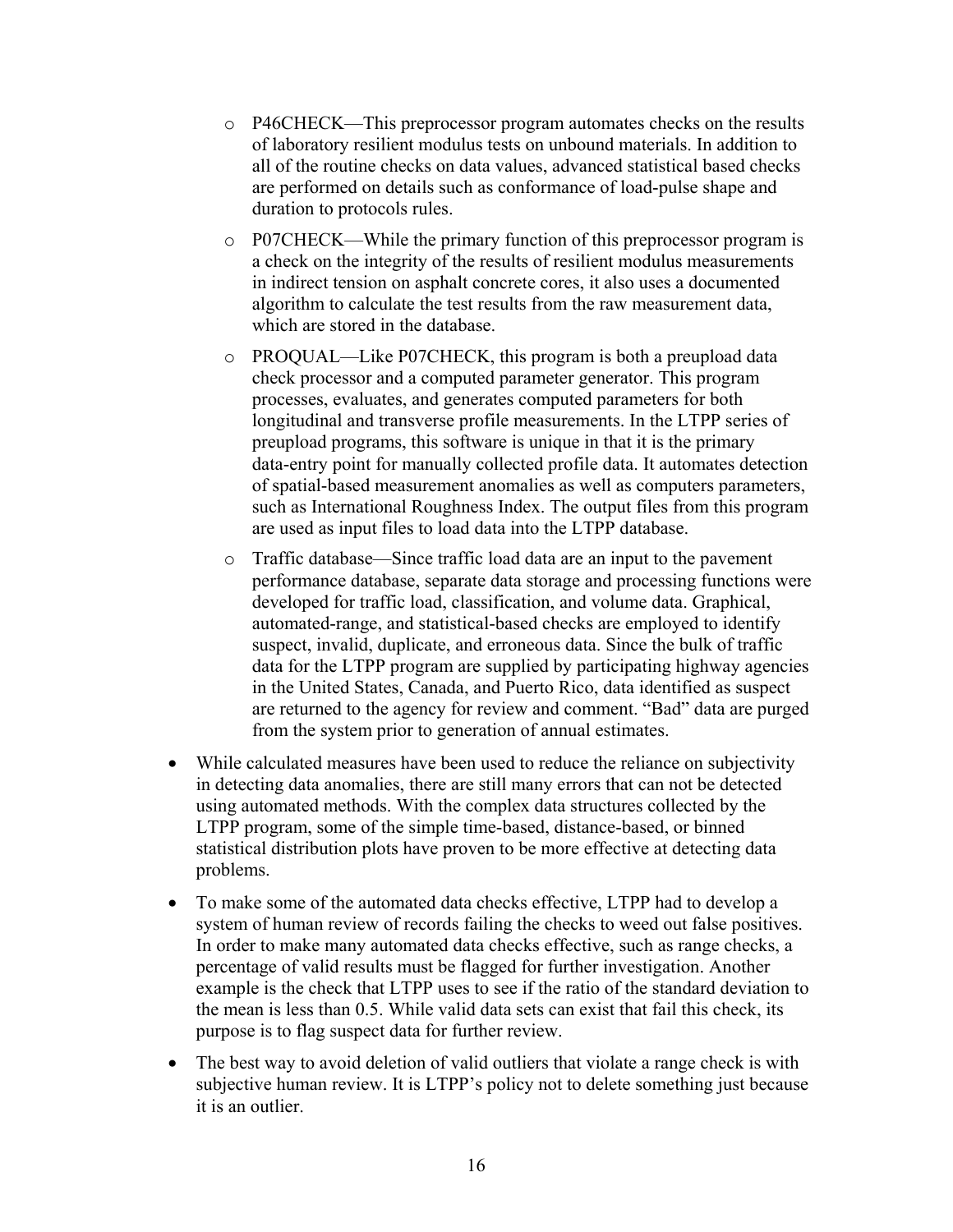- Entry of duplicate data into the database is primarily controlled by judicious use of key fields in the relational database software, which restricts entry of duplicate data sets. The key fields are specified such that only one logical record can exist for a given measurement or data set. To detect duplicate data sets in which one of the keys was changed, for example, the date of the measurement was changed; data studies are performed to detect this type of duplicates using Standard Query Language (SQL).
- The size of LTPP's database makes it impractical and cost prohibitive to both track and report all data edits. To track changes in the more than 7,000 data fields and more than 125 million records would be a worthless exercise to the data user. Some of the measures used by LTPP to address changes to measured data and data released to the public include:
	- o If corrections are required to a raw electronic data file, when possible, the corrections are made in the file prior to upload into the database.
	- o If corrections are required to data submitted on a paper data collection form, the corrected values are written onto the form with the previous values crossed out in a fashion that makes them still legible.
	- o Data releases are numbered and dated.
	- o To track important changes between data releases, a public data feedback report process was implemented. Problems identified in the data and their resolutions are posted on the LTPP Web page ([http://www.fhwa.dot.gov/](http://www.fhwa.dot.gov/pavement/ltpp/index.cfm)  [pavement/ltpp/index.cfm](http://www.fhwa.dot.gov/pavement/ltpp/index.cfm)).
- The size of the LTPP database also makes it impractical to comment on every piece of missing information. The complication is related to tables containing multiple data attributes, some of which may not be applicable in a specific situation. On average, each table contains 17 fields, and some tables contain up to 256 data fields. The missing data approach taken by LTPP includes the following:
	- o For data collected via paper form, nonapplicable data fields are identified on the form using a not applicable code. In many fields, a nonapplicable code is used in the database.
	- o For electronically measured data, a rigid enforcement of the use of null values is used. The objective is to differentiate between a zero and null, where null represents value not present, not measured, or removed. Modern database tools no longer translate null values into zeros when performing mathematical functions on a data set.
	- o For data types measured electronically, manually recorded on a data form, and manually input into the database, a variety of data checks are used to detect missing data.
		- The use of automated required data checks in the database to identify data that should be present but are not.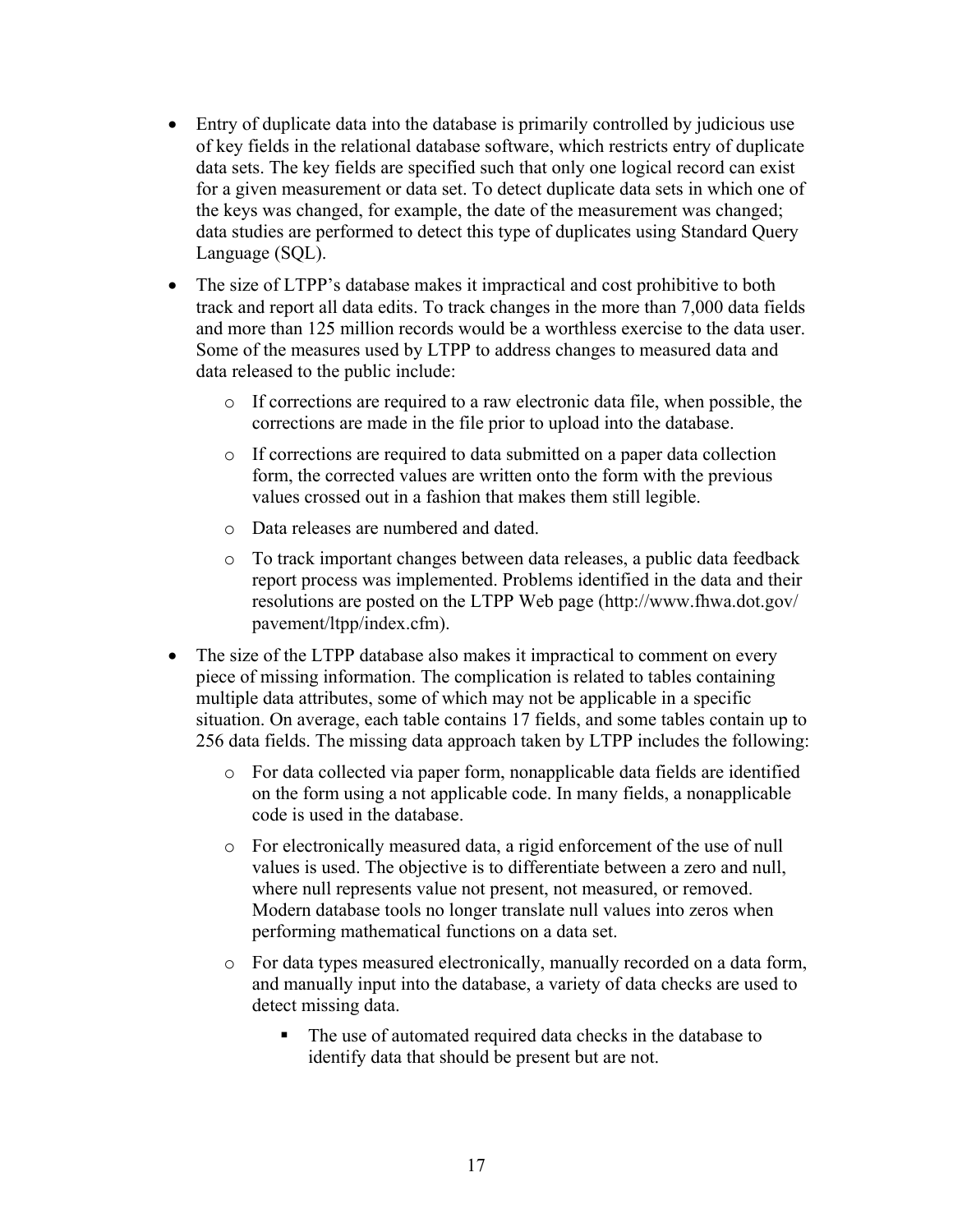- For groups of related data, both referential data integrity checks are directly coded into the database software, and external relational data checks are used.
- Data transcription error checks are made to identify improper data entries.
- Data checks are used to identify widows and orphans. A widow occurs when a parent table exists, but the related child table(s) containing some part of the data does not exist. An orphan is when a child table exists, but the parent table no longer contains a matching record. These types of checks are necessary when using relational databases to store a linked data set in multiple tables.
- There is an extensive set of comment fields included in the database where a controlled vocabulary is enforced using codes. A code table that describes all of the code fields is included in all data releases. Since some comment fields do not lend themselves to codes and a controlled vocabulary, these fields are regularly checked for spelling, grammar, and consistency prior to each data release.
- LTPP has produced extensive documentation on its data editing and processing procedures. Distributed with each standard data release is a Reference Library disk which contains copies of all important documents on LTPP data editing and processing procedures. Some of the measures used by LTPP to enhance the transparency and understanding of its data include the following:
	- o Inclusion of a database user reference guide with each data release. The user reference guide contains a listing of all operational documents for experimental designs, data collection methods, data checks, QC, data editing procedures prior to upload into the database, and missing data identification.
	- o A separate document is contained in the Reference Library that contains all of the data checks performed on the data after upload into the database. This document currently exceeds 700 pages.
	- o A data quality flag indicator is included in every record in the database containing "data." At this time, a single flag field is used to indicate a relative level of data completeness, data range, and relational data integrity. A comment table explains the actions taken on records failing the automated checks. This explanatory table is no longer distributed with the data due to the passage of time and changes in the data checks; some of the comments are no longer applicable, and due to funding cuts, a review of these comments has not been possible.
	- o A plan was devised to separate automated data quality flag fields into three distinct flags on the data quality attributes of completeness, logical range value, and data structure integrity. These flags would record each failure of a data check in a database table and indicate to a data user the action taken. Due to program budget cuts, this enhancement to the data quality system has not been implemented.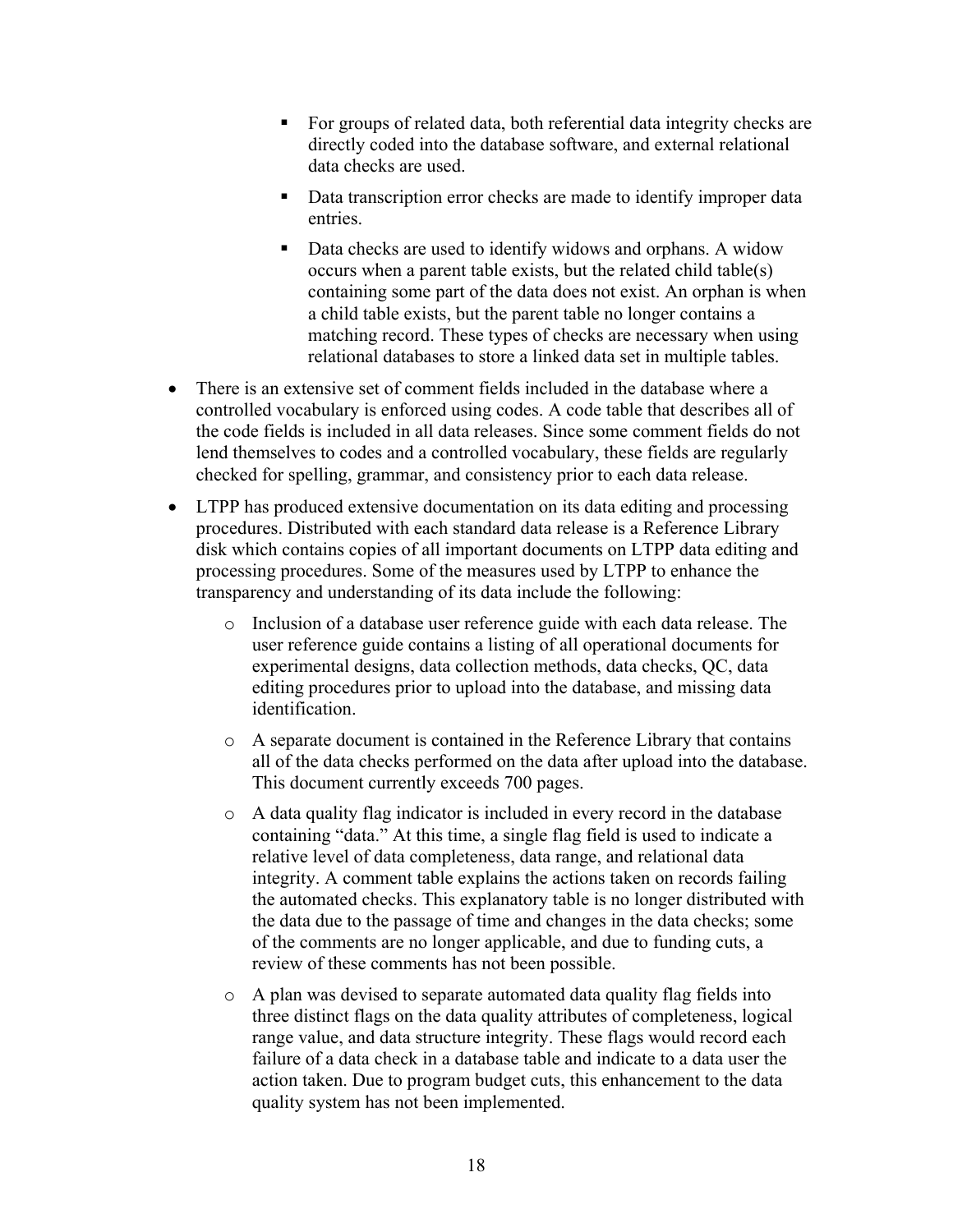#### <span id="page-26-0"></span>**HANDLING MISSING DATA, ESTIMATES, AND PROJECTIONS**

The approach to handling missing data, production of estimates, and projections for the LTPP program is similar enough to be classified under one topic.

- A truth in data concept was developed in the early days of LTPP since it was intended that users of the data would perform direct manipulations of the data. The truth in data concept requires that measured values be separated from imputed or estimated values. Information on the statistical nature and basis of values obtained from samples is stored in the database.
- Traffic volumes and loads over a test section are the only data that LTPP provides cumulative annual estimates for a data user from a monitoring data sample. While LTPP has developed various statistically-based traffic data sampling schemes, based on analysis of "real life" traffic monitoring data, in many cases, the best that participating highway agencies could do is provide LTPP with unstructured sample data. Thus, LTPP had to develop a wide range of estimation methods that included very basic time expansion algorithms that use days of the week, month of the year weighting factors to arrive at the best annual estimate from the data provided. The database contains information on the size of the sample used in the estimate which indirectly infers the amount of missing data.
- Although some attempts have been made to impute, estimate, forecast, backcast, or otherwise compute missing data through various data analysis studies, to date, none of these data have been added to the database. If these data are added, they will follow LTPP's policy on computed parameters that require algorithms and procedures used to be documented and available from the LTPP Web site ([http://www.fhwa.dot.gov/pavement/ltpp/index.cfm\)](http://www.fhwa.dot.gov/pavement/ltpp/index.cfm).
- Since most of the applications of LTPP data involve development, evaluation, calibration, or validation of complex models, missing critical data generally result in exclusion of a test section from the analysis. Thus, missing data rates and weights are not used in the bulk of LTPP analysis projects.
- Due to the diversity of uses of LTPP data in engineering pavement performance research, as well as the dynamic changing nature of the database, data analysts and users are charged with responsibility for their use and interpretation of the database relative to the data study design, imputations, statistical methodology, etc.
- Analysis of LTPP data have been used by universities as part of their engineering curriculum. The motto for use of LTPP in the classroom is, "LTPP…an endless source of unique problems." In this context, problems are questions assigned to students to solve as part of the curriculum.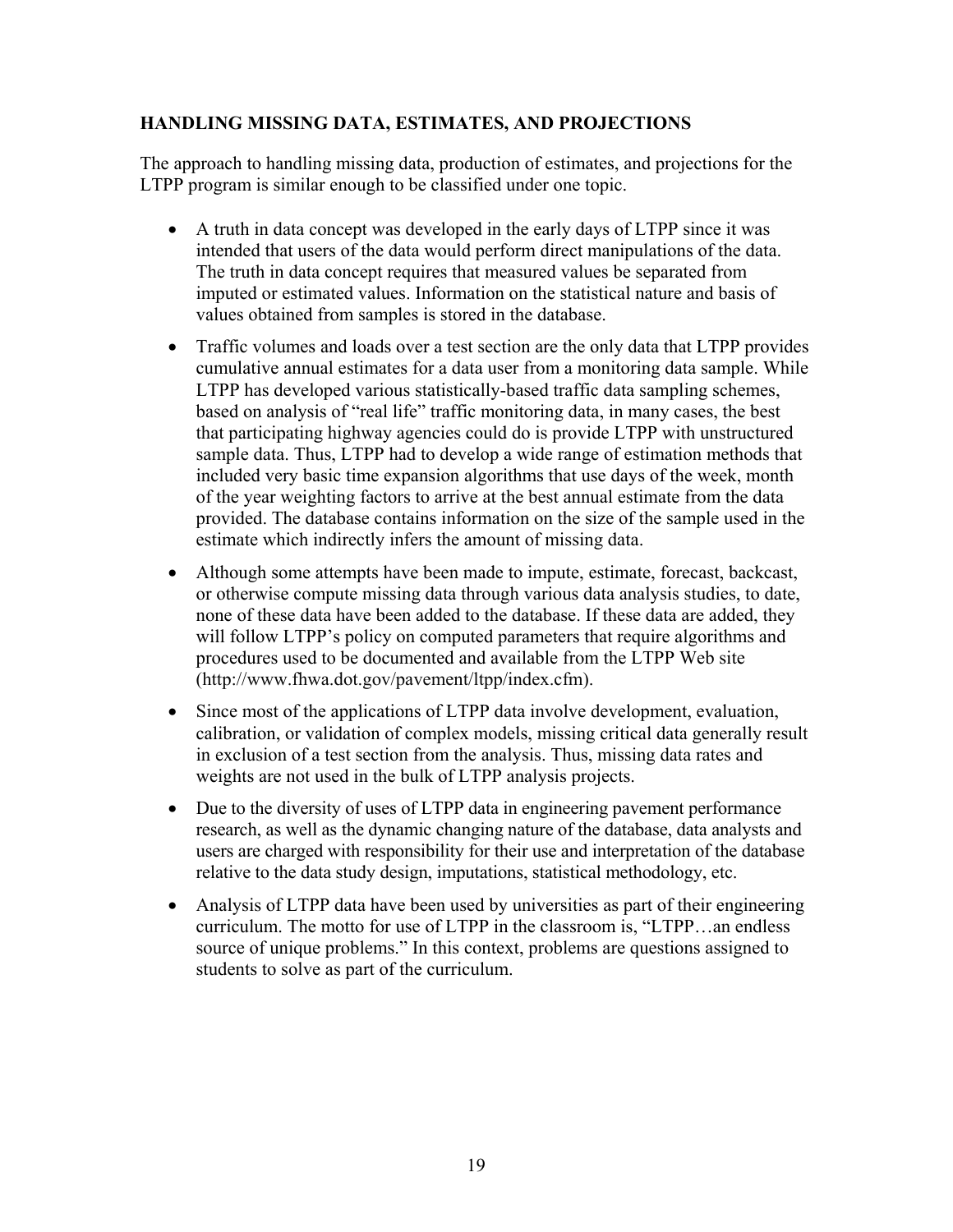#### **PRODUCTION OF ESTIMATES AND PROJECTIONS**

Due to the research nature of the LTPP program, there is a division between the LTPP database and the LTPP data analysis results. The responses to LTPP's actions relative to this part of the IDQG will focus on database contents. Discussion of production of estimates and projections from LTPP-sponsored analysis of the data are presented in the next portion of this document.

The LTPP database contains a vast array of derived data to enhance the data set and reduce user and data supplier burden. Since a primary purpose of the database is to provide raw data to researchers and analysts, only a limited number of estimates are contained in the database. Virtually no projections are contained in the database. These quantities are contained in published analysis reports distributed independently of the database.

Examples of derived data contained in the database include the following:

- The derived climate data are provided as virtual weather stations using weighting factors based on the distance from the test section site to each weather station. A gravity model is used in which the weighting factors are based on the square of the distance.
- Derived data are computed from climate data obtained from NCDC and the CCC after passing LTPP data quality checks. Derived climate data in the LTPP database include the following:
	- o Monthly and annual mean maximum, minimum, and standard deviation of air temperature. The number of days of data included in the time period is also reported.
	- o Monthly and annual freeze index, freeze-thaw index, days above 32 °C, and days below 0 °C.
- Derived data similar to that computed from climate data obtained from other sources is also computed for weather stations operated by LTPP.
- <span id="page-27-0"></span>• The LTPP database contains estimates of annual traffic loading statistics from traffic monitoring data supplied by participating highway agencies. A separate traffic database was established that contains the raw and processed data used to supply the annual estimates from monitored traffic data from highway agencies. The objective of this separation was to provide derived traffic estimates most commonly used by pavement researchers but to still maintain a comprehensive traffic data resource that can be used by other researchers. Examples of derived estimates of traffic data contained the LTPP database include the following:
	- o Axle weight distributions by vehicle class and axle configuration.
	- o Annual volume estimates by axle class.
	- o Weighting factors used to expand volume and weight measurements to annual estimates.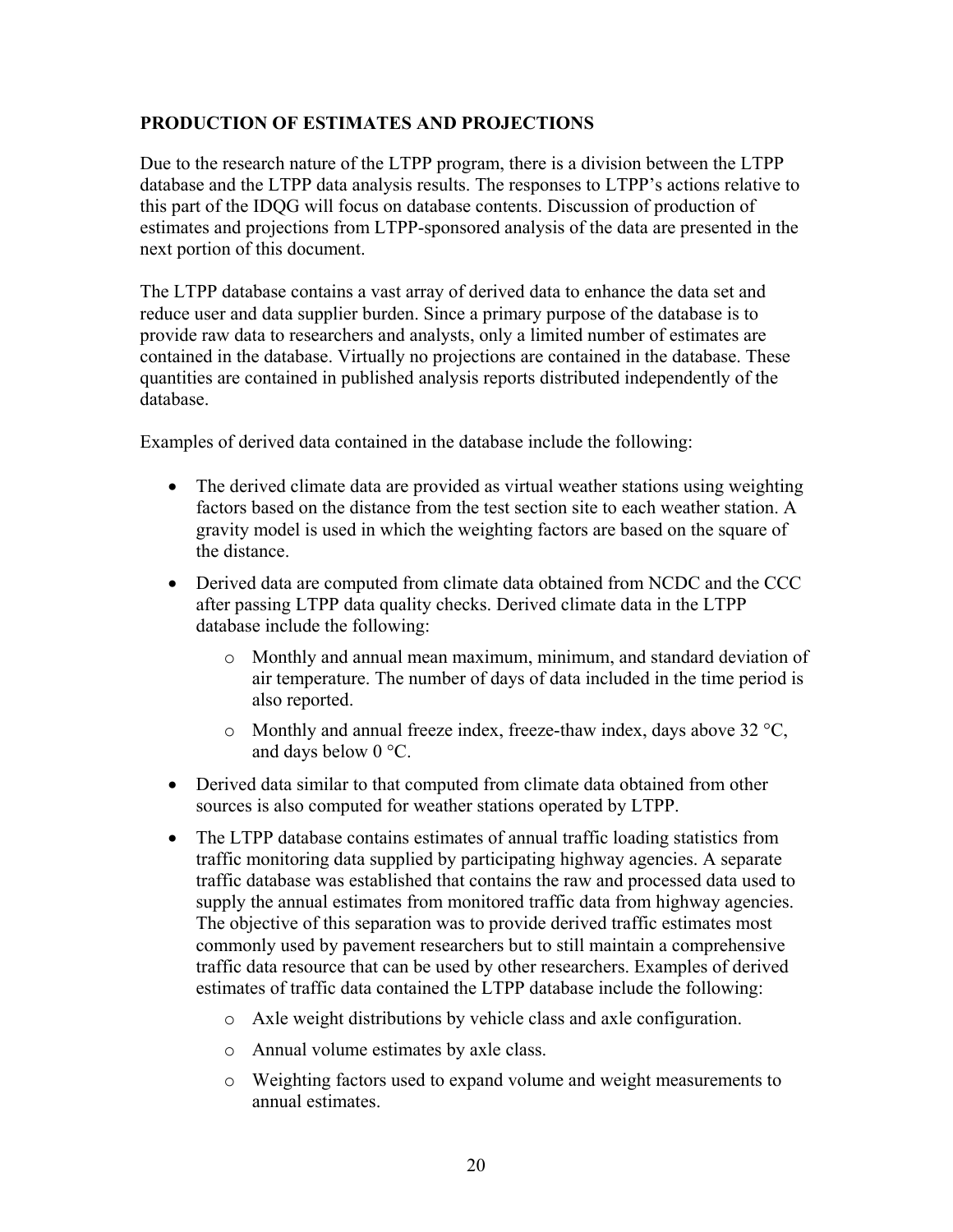- LTPP measures the longitudinal profile of its test sections. Along with the raw profile measurements, ride statistics such as the international roughness index are computed from the profile measurements and stored in the database.
- LTPP measures test section transverse profiles at varying distance intervals. Information such as rut depth, rut location, rut width, and other transverse profile distortion indices are computed from the raw profile measurements.
- The most important part of the measured material properties database module is derived data from laboratory measurements. Basic engineering properties computed from measurements of load, displacement, weight, volume, and time are provided in terms such as stress, strain, elastic modulus, resilient modulus, creep compliance, thermal coefficient of expansion, specific gravity, air voids, density, moisture content, etc.
- Most of the estimates of standard error contained in the database are based on simple descriptive statistics of standard deviation derived from repeat measurements. While research studies have been performed to investigate higher order levels of error and uncertainty, these data have not been included in the database.

# <span id="page-28-0"></span>**DATA ANALYSIS AND INTERPRETATION**

A multiproject approach by topic area is used for analysis of LTPP data. To date, there have been approximately 55 analysis projects performed under LTPP management and 21 LTPP analysis projects performed under the auspices and funding of the NCHRP. There have been more NCHRP- and State-sponsored research projects that have used LTPP data. With this volume of research, it is easy to understand that no single approach is used for LTPP data analysis, and different approaches have been used for analysis of the same set of data.

The bulk of LTPP sponsored analyses are performed under contracts with consultants, experts, academicians, and university researchers. Thus, a formal contractual approach to analysis is used. Topics are selected from the LTPP analysis plan; formal statements of work are developed; request for proposals are issued; proposals are evaluated; a contactor is selected; on some projects a project panel is used to review work in progress; and all results are reviewed prior to publication.

Highlights of LTPP conformance to the IDQG relative to data analysis and interpretation are as follows:

• The LTPP program was designed to serve a broad range of pavement management needs that dissect traditional engineering disciplines. Because the objectives contained in the initial project plans were written on a topical basis, LTPP was required to develop detailed plans for specific analysis topics covering a variety of inter-related topics. The LTPP data analysis plan was developed from input from program staff, highway agency personnel, industrial stakeholders, and academicians using an outreach process. The process was based upon solicitation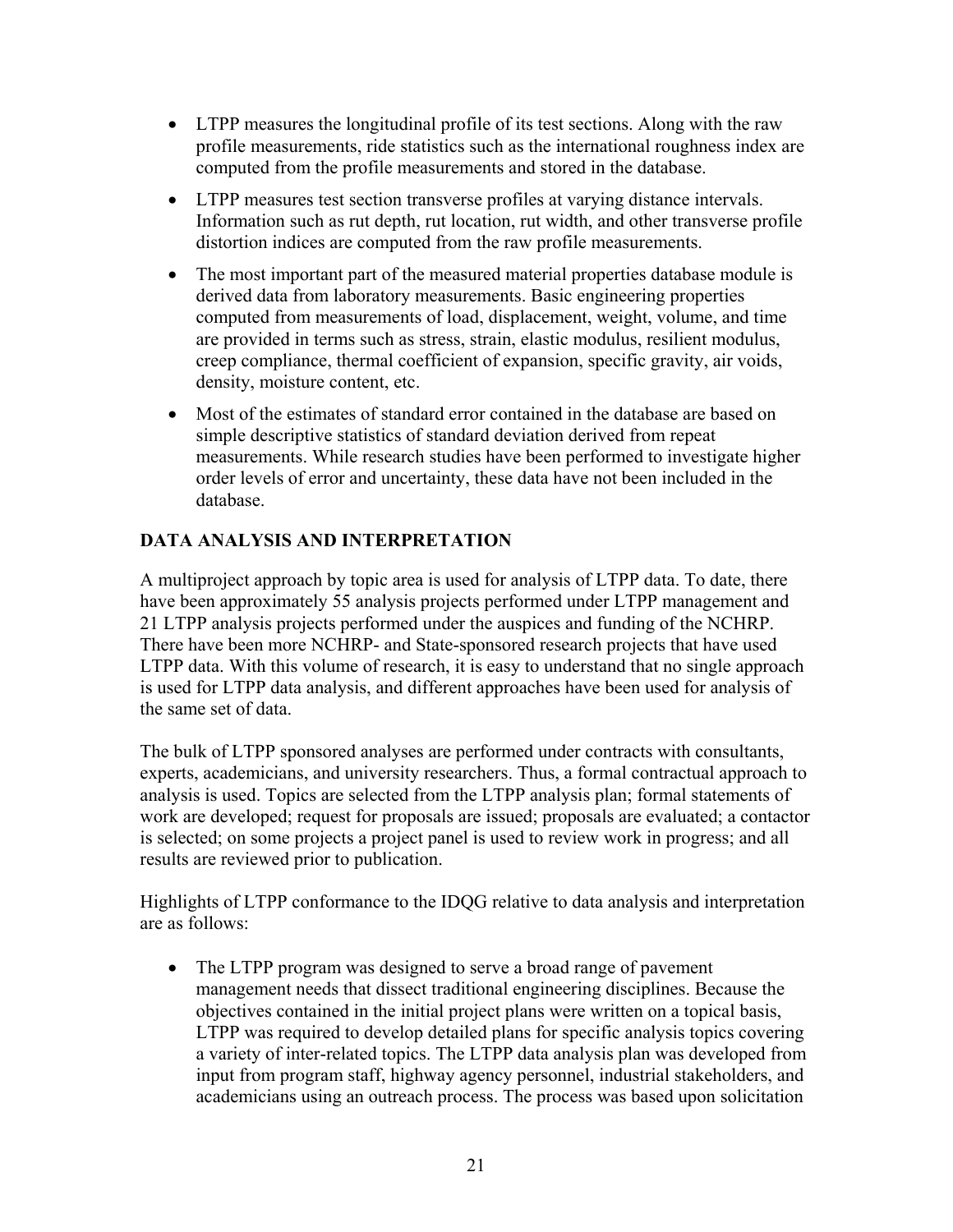of candidate research needs statements, combination of statements into projects, review and assessment of projects relative to data availability, and classification of projects into a unified plan. The unified plan was developed in concert with the LTPP ETG on Data Analysis. The analysis plan is periodically updated using the ETG peer review process. In addition to deriving new knowledge from higher order analytical investigations, the plan includes exploratory analyses, data studies, and development of derived data for input into the database. The analysis plan is publicly available on the LTPP Web site [\(http://www.fhwa.dot.gov/](http://www.fhwa.dot.gov/pavement/ltpp/index.cfm)  [pavement/ltpp/index.cfm](http://www.fhwa.dot.gov/pavement/ltpp/index.cfm)).

- A variety of statistical approaches have been used in the various LTPP-sponsored data analysis. All of the details contained in the IDQG guidelines have been addressed in one or more of the analyses. The degree to which statistical assumptions are tested, deviations are examined, and statistical sensitivities are evaluated depends on the nature of the analysis efforts. LTPP relies on a formal peer review process consisting of a panel of statistical experts.
- The issue of replication in a field study of pavement test sections is an ongoing source of debate within the LTPP program. It is the nature of field pavement performance studies that variance and errors from uncontrolled and, in some instances, unmeasured co-variates can overshadow the significance of main effects of experimental design constructs and make significant higher order interactions difficult to detect. In some cases, Bayesian modeling approaches have been used to deal with these issues.
- In many of the LTPP data analysis projects, modeling approaches are used to include related variables when the relationship between two or more primary variables are being assessed.
- The wording of results contained in LTPP-sponsored data analysis documents is peer reviewed by an expert panel before dissemination. One of the concepts used in the LTPP program concerning evaluation of statistical significance tests is the engineering or physical significance of a difference or similarity. For example, an analysis of variance may result in a highly significant effect due to a very low error term when the physical reality of the difference has no impact in engineering terms. The opposite is also true due to a very large variance in a data set—items with significant physical or engineering difference can be found to have no statistical significance. This is why LTPP has adopted the use of both statistical and physical tests of inference as indicators of the possible significance of an effect.
- LTPP does not always handle the results of 100 percent sample data. However, there are instances when external data sources on commonly expected variability inputs are needed to assess confidence intervals. One example is the assessment of variability in material test results from SPS projects where multiple test sections are located on the same site. Variance estimates from external industrial sources were used to assess the robustness of the variability in the material test results at these sites.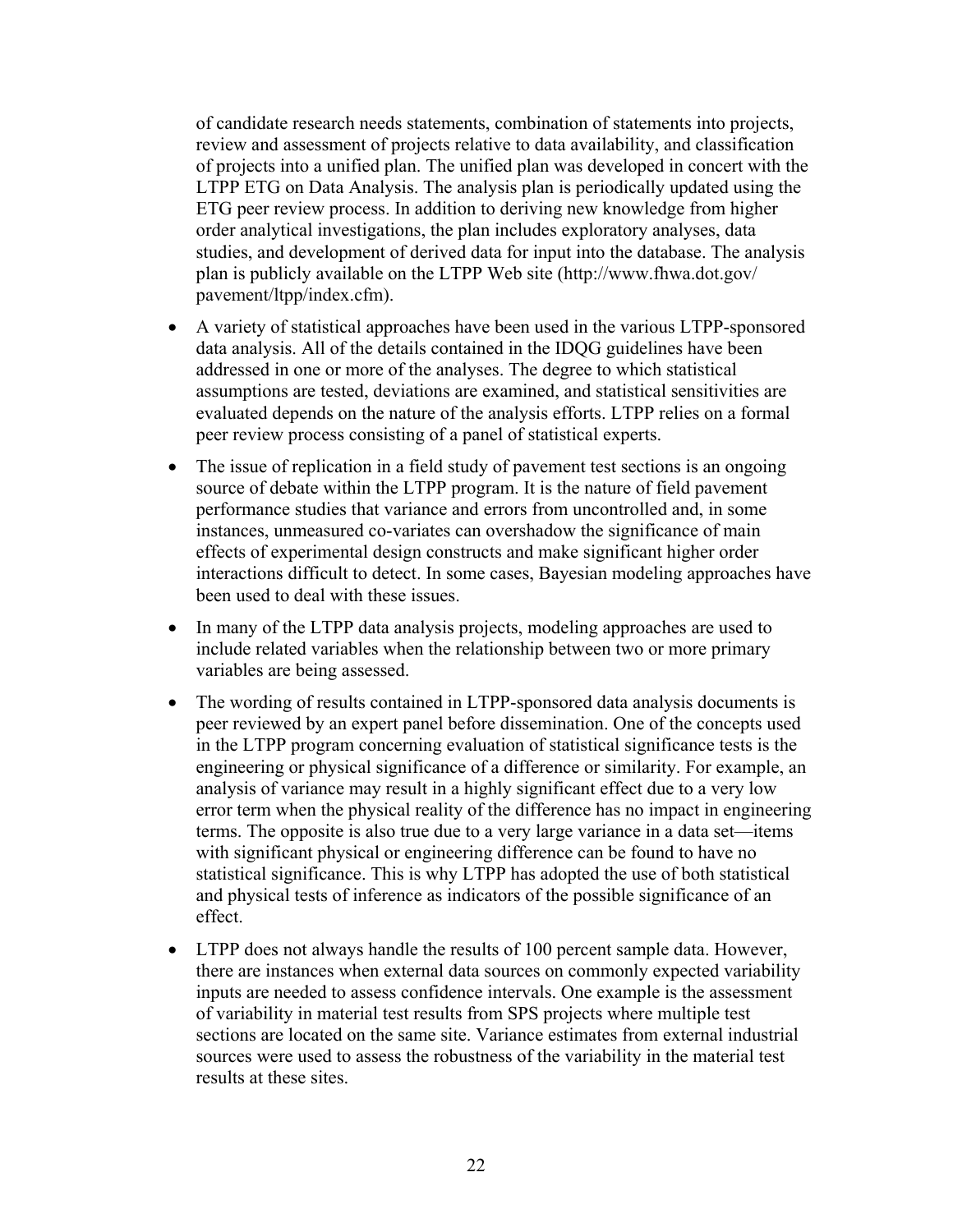• Since the basic nature of higher order analysis of LTPP data is a time series problem, stability of interim findings is addressed by requirements that the time stamp of the data set used for the analysis be documented, new analysis projects document findings from previous efforts, and recommendations are included regarding changes to improve the analysis topic within data collection operations.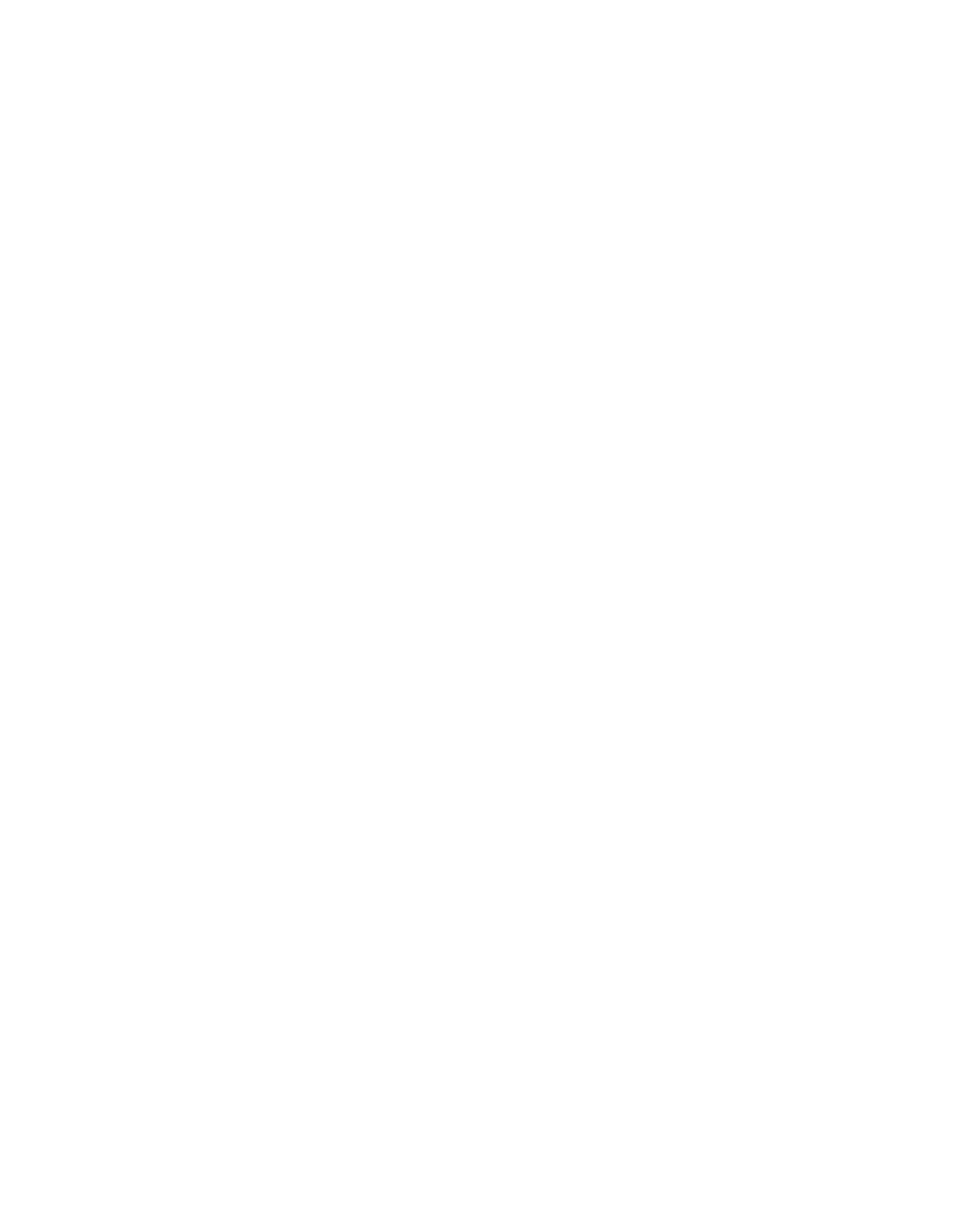#### **CHAPTER 4. DISSEMINATION OF INFORMATION**

<span id="page-32-0"></span>Dissemination of information is one of the stated objectives of the LTPP program. The primary focus of the program is to provide a macro release of raw data for use by scientists, engineers, and researchers for engineering based analysis. While published summaries and microdata releases are not the primary dissemination mechanism, a limited amount of data have been distributed in this fashion. The macrodata release includes documentation of data sources and, where possible, accuracy indicators. In accordance with the IDQG, all disseminated data are required to receive some type of review prior to release.

## <span id="page-32-1"></span>**PUBLICATIONS AND DISSEMINATED SUMMARIES OF DATA**

Since a primary objective of the LTPP program is to provide raw data for analysis and interpretation by researchers, dissemination of information in printed publications containing statistical summaries is not the primary dissemination mechanism.

- The published results of FHWA-sponsored data analysis of LTPP data contain statistical summaries and data interpretation relevant to the subject.
- All published reports are subjected to the FHWA publication process which includes editorial review for conformance with FHWA publication standards, inclusion of a report documentation page, which lists all pertinent meta information about the authors, contact information for the authors, contract reference, time period the work was performed, abstract, key words, and other metadata.
- Many of the LTPP publications predate the introduction of Section 508 of the Americans with Disabilities Act by more than 10 years; documents published after the act's implementation date have been formatted in conformance and are reviewed by individuals trained in DOT Section 508 compliance standards.
- References in publications are documented following FHWA publication guidelines. All documents are dated.
- Data analysis documents, which contain estimates and projections, are required to contain a description of the analysis methodology. These documents receive both an internal and independent external review by knowledgeable experts on the subject prior to publication.
- All publications contain contact information for the report author, FHWA Contract Officer's Technical Representative, and other citations as required on the FHWA's Technical Report Documentation Page (Form DOT F 1700).
- Due to the breadth of the LTPP program, a number of unpublished documents on specialty topics have been made available to the public. Due to practical budget constraints, these documents do not receive the same level of scrutiny or review as published documents. Although many of these documents do not receive a formal peer review, they are reviewed internally prior to release.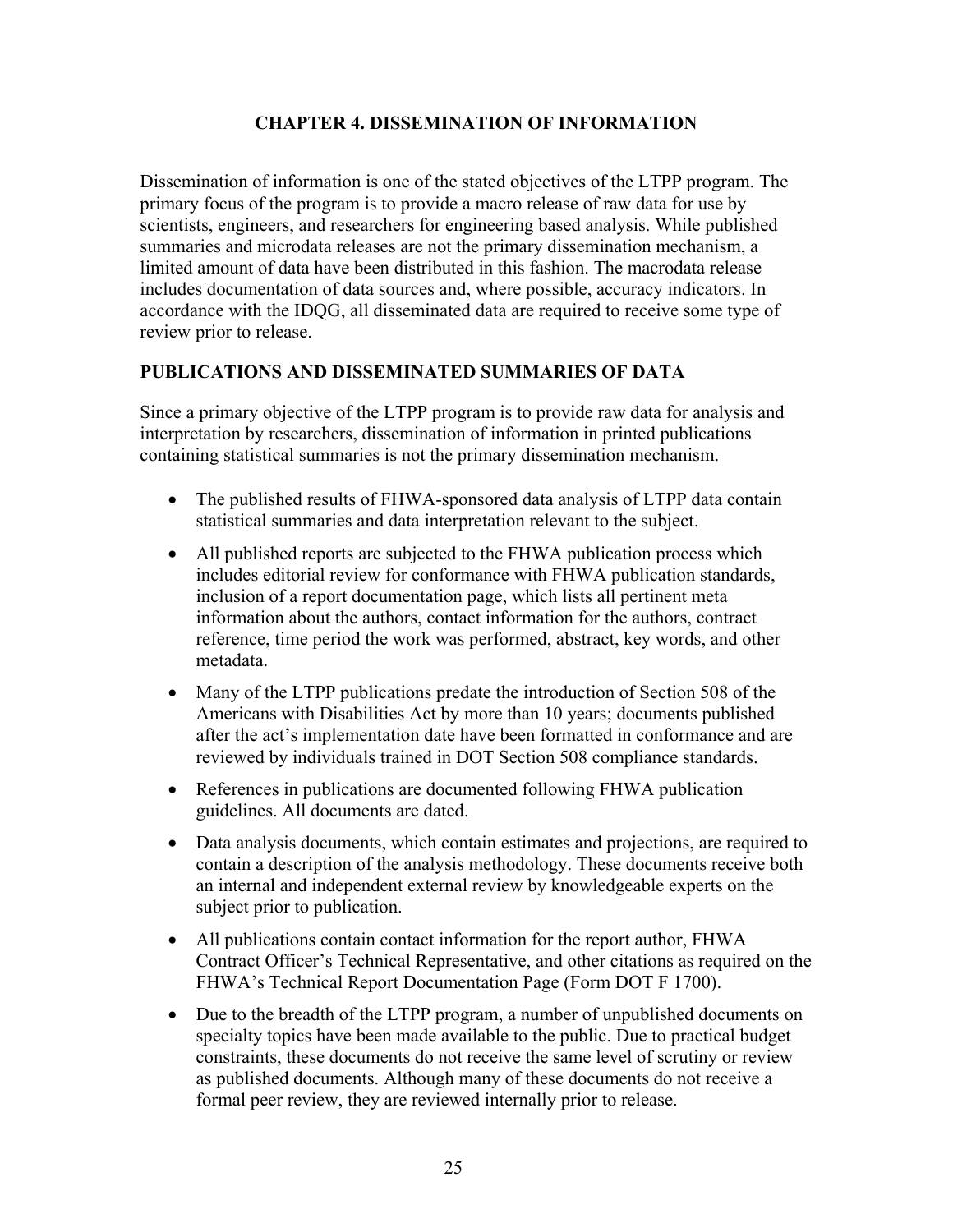#### <span id="page-33-0"></span>**MICRODATA RELEASES**

Although the primary thrust of the LTPP program are macrodata releases, the following microdata releases are used to encourage participation in the program and serve targeted sectors of the transportation research community:

- A microrelease of data is used for preparation of information packages intended to encourage continued highway agency voluntary participation in the program. These packages present data extracted from the database which show time history and pavement performance trends on the agency's test sections. The extracted data used in these releases have been subjected to all data QC and assurance checks.
- In order to better serve users of analysis software that require a specific data format, LTPP has provided microdata releases in standardized formats. These data have undergone data quality checks prior to release. Examples include the following:
	- o FWD time history data that are not included in the database, in the native format produced by the device.
	- o Profile data in an industry developed data interchange format.
	- o Raw traffic data measurements are provided in the FHWA standard "card" formats.
- LTPP offers a custom data extraction service. This service is designed to provide data to those interested in pursuit of analysis of a specific topic.

# <span id="page-33-1"></span>**SOURCE AND ACCURACY STATEMENTS**

While LTPP does not have formal publication-named Source and Accuracy Statements (S&As), it has developed a vast array of documents which contain the content covered in this part of the guidelines.

- In many cases, data sources are contained in code fields in each record in the database. For example, materials testing laboratories are assigned an identifying code that is contained in each database record containing data from that laboratory.
- Where possible, descriptive statistical information is contained in the database to permit data users to quantify variability and uncertainty in key measured data elements.
- A data user reference guide, distributed with data releases, contains documentation on data sources on a module and table basis. This document is updated with each data release to reflect changes in data sources and collection methods.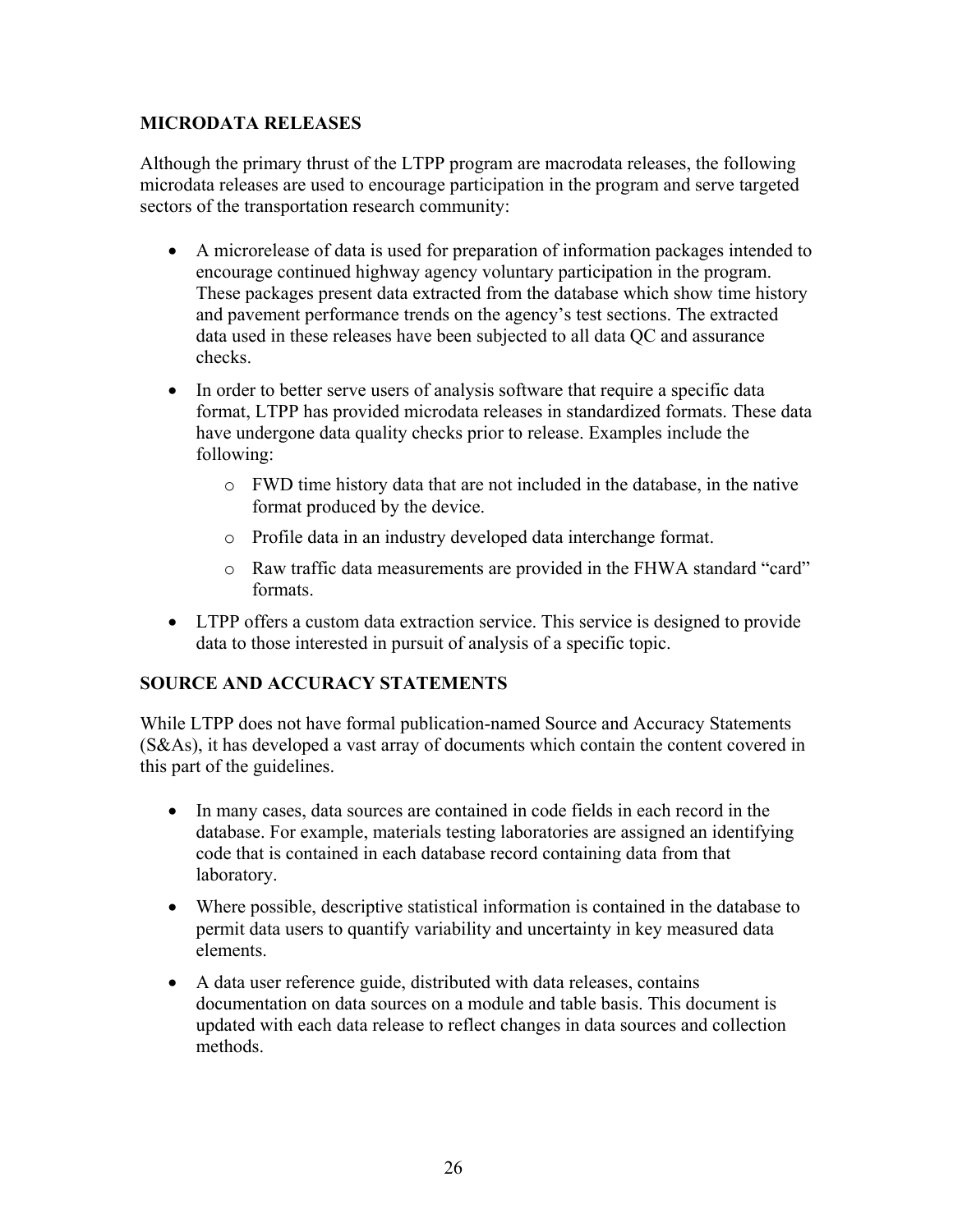• Topical data collection and data processing guides have been prepared by LTPP. Appendix A contains a list of this documentation. Updated data collection and data processing guides are documented by issuance of formal program directives.

LTPP has collected data that could be used to better evaluate data accuracy. Due to funding constraints, these data and reports have not been distributed on a published basis. Some of the information collected by LTPP that could potentially aid a user in assessing the accuracy of the reported measurements are as follows:

- Reference and relative calibration results on FWD geophones are not contained in the database. The electronic files created as a part of this function are considered part of the Ancillary Information Management System (AIMS). Efforts are currently underway to store these data in a central location and populate a metadata database on the contents of these files.
- The reports documenting the side-by-side comparison of FWD and profile equipment operated by LTPP have not been formally published. Through the TRB peer review process, data users have indicated that although these detailed measurement information could theoretically be valuable, the limited amount of research funding in the United States would create too many expenditures for the limited use of the data.

# <span id="page-34-0"></span>**PREDISSEMINATION REVIEWS**

All formal data disseminated by the LTPP program undergo some type of review prior to release. The type and extent of the review depends on the subject matter being released. LTPP is developing an information category for dissemination that does not receive a "formal" review prior to dissemination.

The following types of formal predissemination reviews have been conducted by LTPP:

- The contents of the database are reviewed by experts and specialists on the central Technical Support Services Contractor (TSSC) staff prior to release. These review staff members are not directly involved with data collection or analysis. Data collection is the responsibility of four regional data collection contractors who collect data, process data, and review data prior to each upload to the national database. At the national level, data from the four regions are combined into a single database. Prior to each release of the database, the TSSC staff members perform a predissemination review of the database contents, notify the regional data collection contractors on needed corrections, and review corrections received prior to the release. Known data problems not corrected prior to release are documented using the Data Analysis Operation Feedback Report process.
- Paper publications are subjected to a variety of predissemination reviews depending on subject content.
	- o All published paper documents are reviewed by editors employed or contracted by the FHWA TFHRC publication staff. These editors are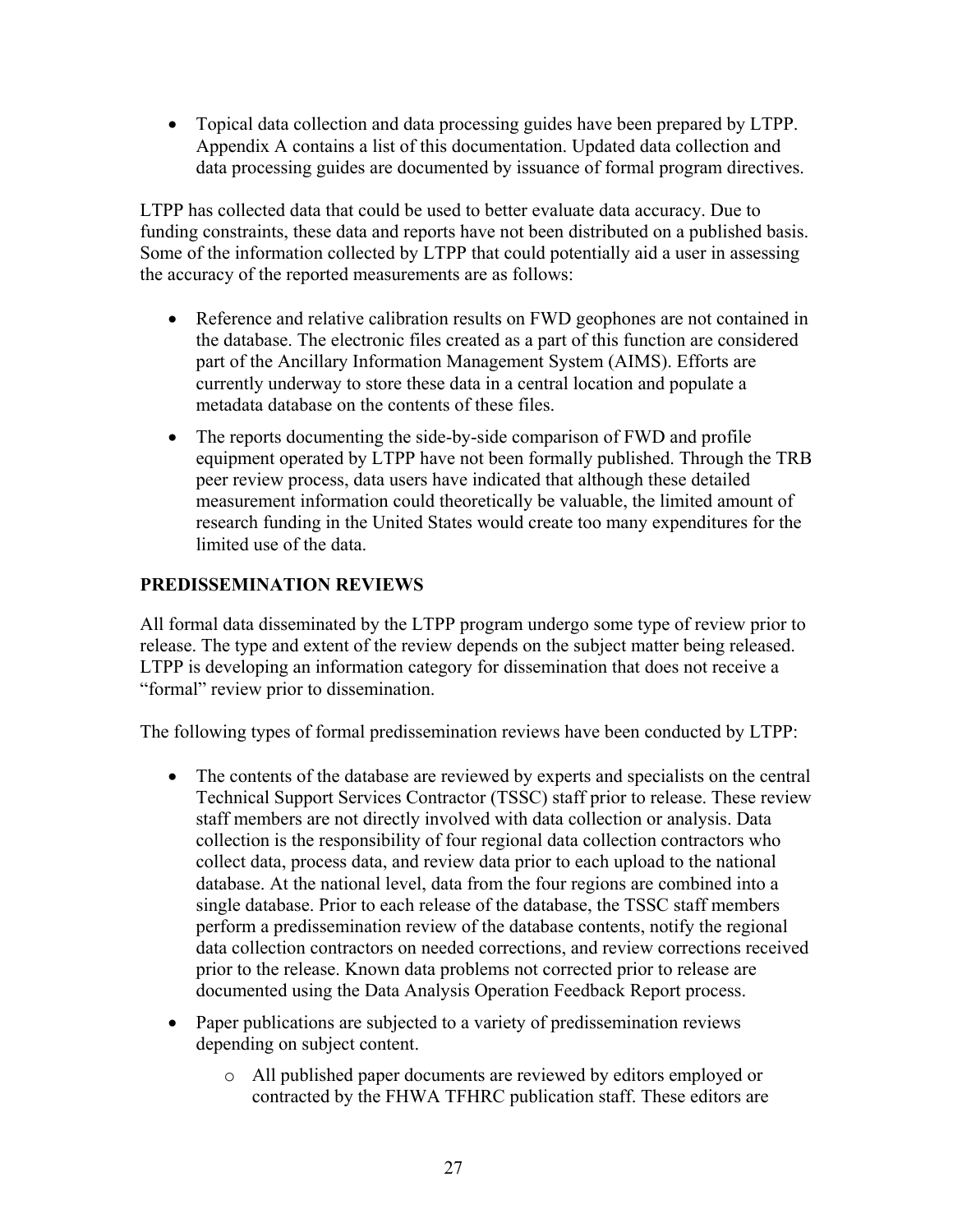specialists trained in style and visual information content of FHWA publication standards.

- o Program promotional material and status reports are reviewed by FHWA LTPP staff and contractors who did not actively participate in preparation of the draft document.
- o Research reports containing engineering and statistical analyses receive an external and internal peer review in addition to the other predissemination reviews previously mentioned. The peer reviews are conducted by a diverse group including voluntary experts from the TRB ETG on data analysis, paid experts from the LTPP TSSC, and, most importantly, engineering staff from the regional data collection contractors. This rigorous peer review process includes knowledgeable individuals from outside the program who represent program stakeholders and academia; a paid staff of researchers not involved with the performance of the data analysis work, but who have unique knowledge of the LTPP program and have resources available to independently check reported results; and, most importantly, reviewers who collected the data and possess knowledge on its proper analytical interpretation.
- o Report reviewers on the TRB ETGs are required to report prior DOT technical/policy positions on issues related to LTPP as part of their conflict-of-interest disclosures required by the National Academy of Sciences before being appointed.
- o LTPP contractors are required by the Federal Acquisition Regulation (FAR) guidelines to report conflict-of-interest concerns in their proposals.
- o The peer review process has resulted in nonpublication of program-funded analysis reports.
- After the passage of Section 508 of the Americans with Disabilities Act, all disseminations of information via electronic media have been reviewed by specialists who have received training on this legislation. All LTPP contractors responsible for managing Web pages containing LTPP program information have Section 508 compliance clauses included in their contracts. All LTPP-sponsored Web pages have been reviewed by LTPP staff for compliance conformance. As a long-term program, LTPP has been hampered by the lack of effective FHWA guidelines on implementation of this policy. To date, LTPP electronic documents have not been challenged by persons with disabilities for nonconformance with the Section 508 requirements.
- Data products were disseminated by LTPP prior to enactment of Section 508 of the Americans with Disabilities Act. Since these data products can no longer be controlled by the program, documentation has been published that these data products are no longer supported by the program, and concerned data users should use current data products or contact LTPP concerning accessibility accommodation for the disabled. To date, LTPP has not received such a request.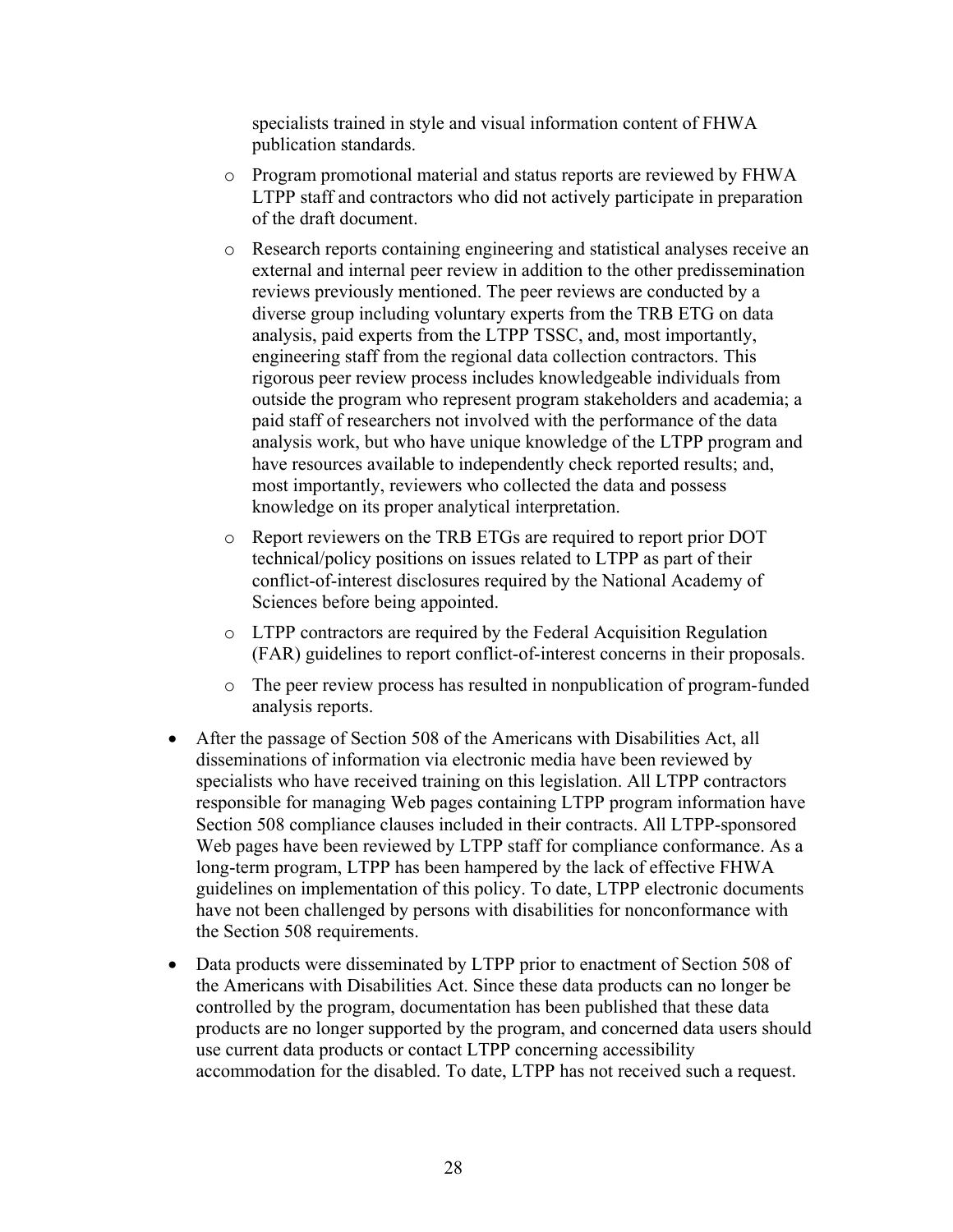LTPP had developed plans for a system that allows dissemination of raw data that has not undergone a formal predissemination review. While the bulk of these data are contained in the database, the data included in this category are classified as objects in database terminology. Most of these electronic objects consist of electronic picture formats, but, on the advice of the external peer reviewers, many are the unedited electronic files from data collection devices. This allows a data user the opportunity to evaluate LTPP data processing and quality systems. At the heart of the process was the creation of a metadata database. The concept that was previously developed is that the metadata about an object contain adequate information to describe the format, content, quality review level, and nature of the data included in this module. The LTPP metadata database was planned as an electronic library based on the Dublin Core Standard and in concert with electronic library standards currently under development by the U.S. National Archives, Library of Congress, and internal FHWA publications staff. Due to budget cuts, development of the formal metadata database has been curtailed to documents indexed by the FHWA library staff.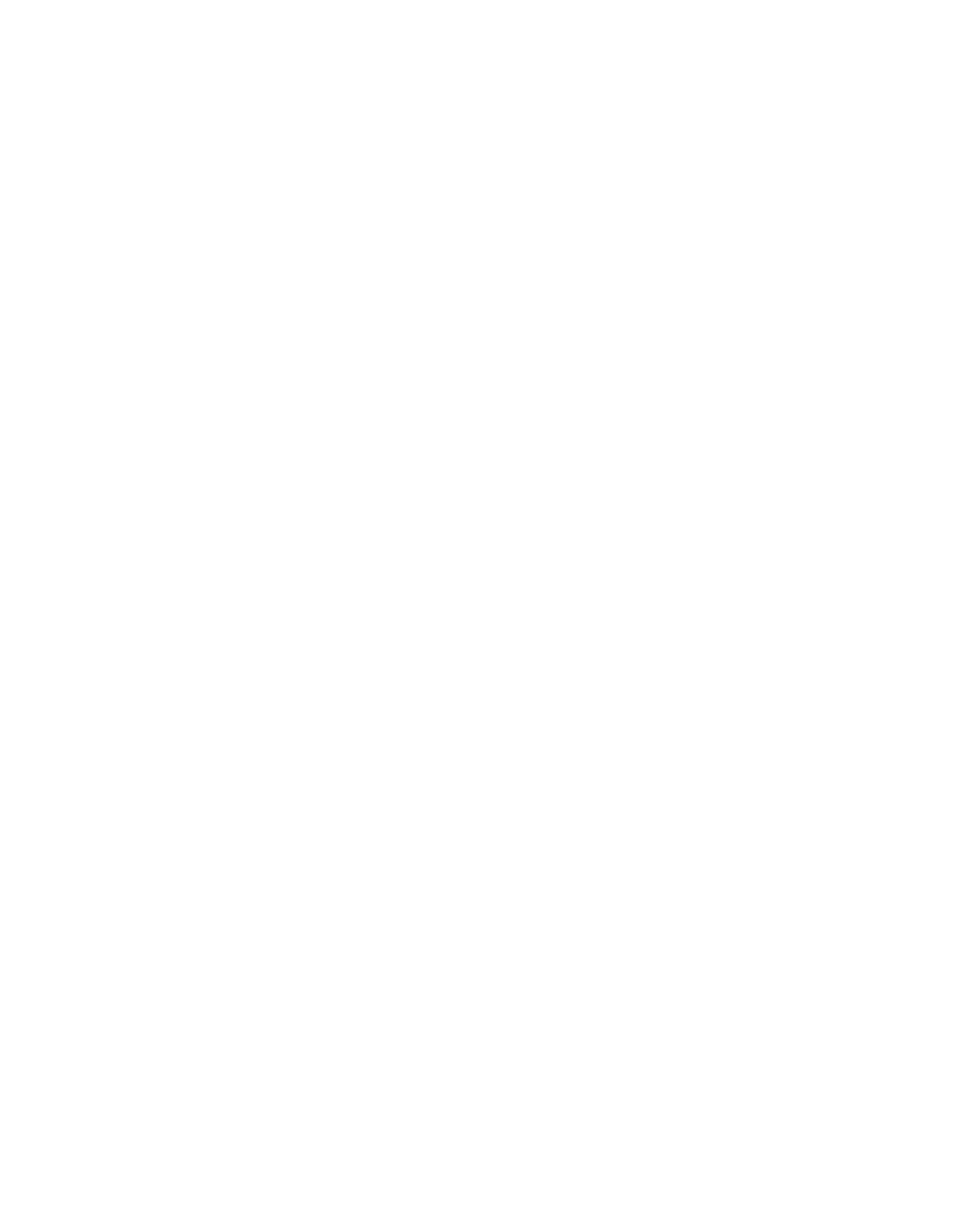## **CHAPTER 5. EVALUATING INFORMATION QUALITY**

The methods used by LTPP to evaluate and improve its data are the development of QC systems during data collection and processing, regular assessments of data quality, special studies of key aspects of the data, and data collection processes.

### **DATA QUALITY ASSESSMENTS**

LTPP has developed two approaches to quality assessments. The first approach was a major program assessment conducted in 1996–1998. The second approach was the development of a quality control/quality assurance system based on the ISO 9001 quality management principles.

The objective of the 1996 assessment was to evaluate the program goals, objectives, and future direction. This was completed by evaluation of the impacts on deviations from the program's plans, number of test sections, data collection deficiencies, and resources. The ultimate objective of the assessment was to develop a revised strategic plan that focused on high-payoff product objectives that met States' needs, improved program efficiency, and provided better quality data for product development. Some of the aspects of this assessment related to the Federal data quality guidelines, including the following:

- The assessment was conducted by a team composed of expert contractor staff and FHWA staff, in concert with a special peer review subcommittee made up of State DOT, TRB, and AASHTO representatives.
- Through the TRB advisory mechanism, stakeholders in State agencies were contacted to obtain input on agency needs as related to the goals and objectives of the program goal established 10 years earlier.
- One member of the assessment team was a FHWA loan staff member from Canada who was knowledgeable of data quality but did not participate in preparing data system information or public dissemination.
- The findings from this assessment resulted in a highly publicized "Campaign for Program Improvement," which involved meetings with each participating State and Canadian provincial highway agencies to resolve missing data issues and obtain a written agreement on their intended level of support for the program on a test section basis. Program priorities were changed to focus on high-payoff areas of research in the program, and resource allocation reductions were made in areas judged to provide limited impacts. In addition to numerous presentations at national, regional and local meetings, a report was prepared on the results of the assessment.

With the letting of the four regional LTPP data collection contracts in 2001, FHWA required documentation for the preparation of formal data collection and a processing QC system. After central review by a contractor with ISO 9001 certification, these QC documents were transformed into quality management documents based on ISO 9001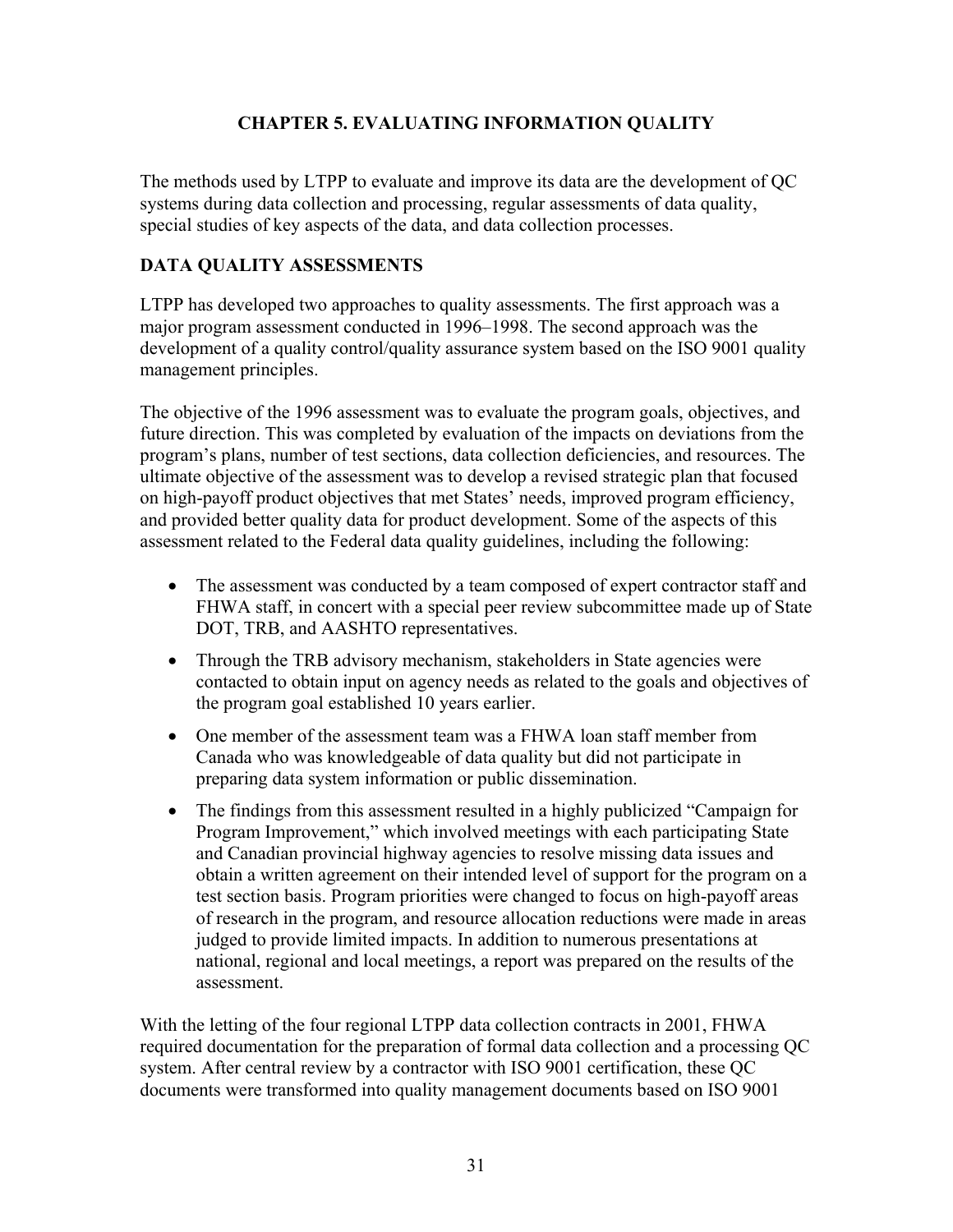principles. Some of the relevant features of this management process, as related to this portion of the Federal data quality guidelines, include the following:

- Designation of a regional data QC manager on each regional contractor staff. The regional data QC manager is responsible for the following:
	- o Conducting regularly scheduled and impromptu internal audits of compliance with quality control and data collection guidelines and procedures.
	- o Documenting internal audits conducted and their results.
	- o Documenting corrective actions resulting from both internal and external audit findings.
	- o Conducting annual or more frequent reviews and updates of the QC and management procedures.
- The central TSSC established a quality assurance audit team and process to assess compliance by the data collection contractors with their data quality control and management guidelines and compliance with LTPP program requirements. The quality assurance audits include the following:
	- o Announced office visits to review designated sections of the quality control and management plans. The different parts of the plans are rotated so that each part is reviewed on a 2-year cycle, if budget permits. Prior to an audit, a data review is conducted to identify data issues of concern to be investigated during the audit.
	- o Unannounced audits of primarily field data collection personnel. Each regional data collection contractor is required to maintain a data collection schedule posted on the Internet. Auditors arrive unannounced at data collection sites to observe activities and compliance with both the contractor's internal requirements and the program requirements. Negative findings from these inspections are discussed with field personnel and then reported to management.
	- o An example of an unanticipated and unannounced field audit was conducted in Hawaii. This audit was conducted since data collection efforts on sites not located on the mainland require an alternate set of procedures and tools not common to other test sections.
	- o All audit results are documented in an audit report that includes a description of audit activities, items reviewed, positive findings, correction action requests, and improvement recommendations. All corrective action requests and improvement recommendations are discussed with the data collection management contractor in order to reach an agreement on corrective actions to be taken. On each audit visit, all previously agreed to corrective action findings and improvement requests are reviewed.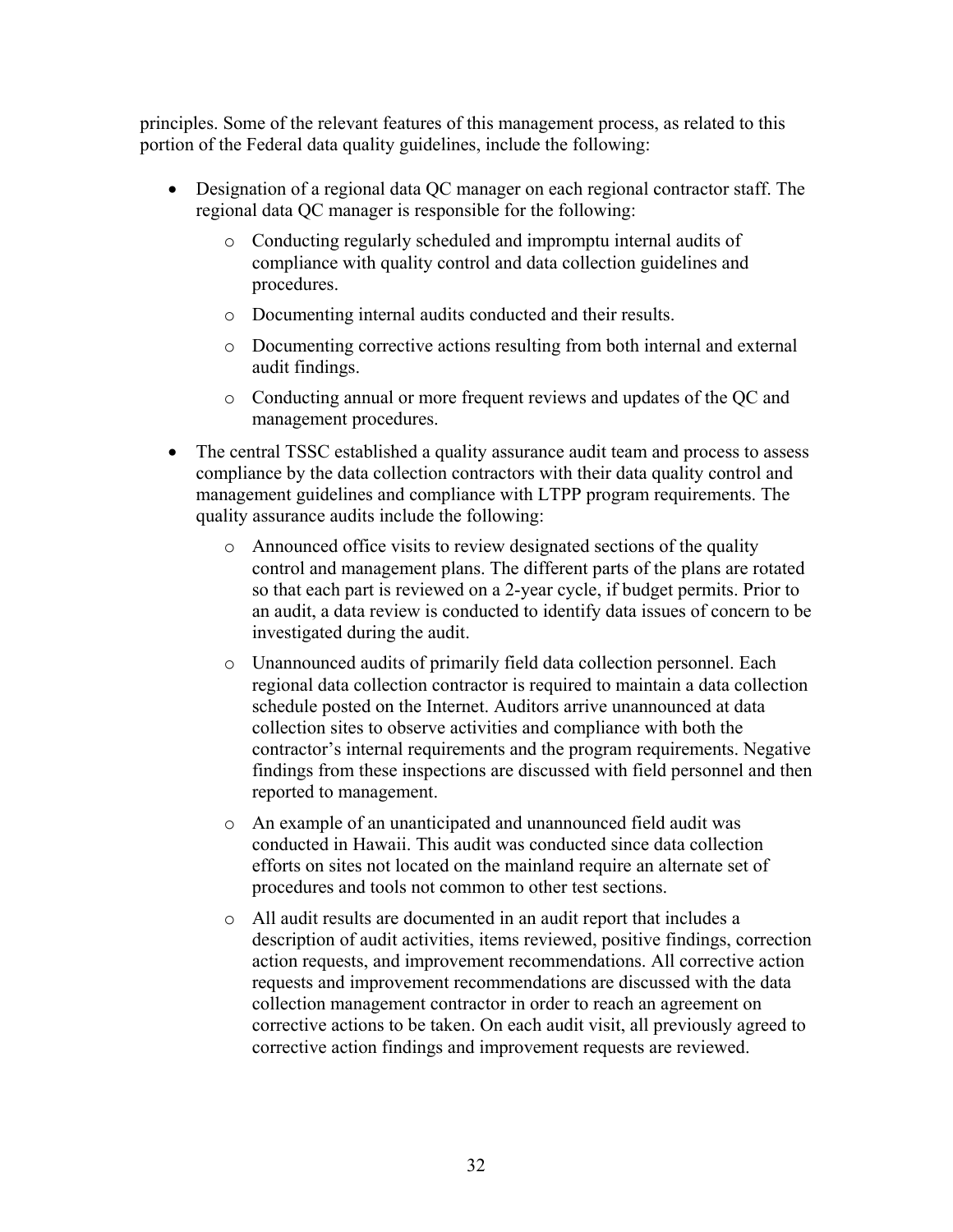Quality assurance audits are performed on highway agency operated FWD reference calibration facilities used by LTPP. These facilities were developed under cooperative agreements with select highway agencies. The facilities use LTPP-provided equipment and follow LTPP test protocols. Annual audits are performed on conformance to test protocols on the operators of these facilities. Audit results are documented and certificates of compliance are issued.

# **EVALUATION STUDIES**

LTPP has used evaluation studies to analyze data quality issues that can not be identified by mere inspection of the data. Evaluation studies have also been performed in the development, refinement, or implementation of new or advanced data collection systems. The following are some of the evaluation studies conducted by the LTPP program:

- Since the methods used to rate pavement distresses rely on a subjective interpretation by trained personnel, an evaluation study was conducted to examine the between rater variability and variability between rating methods. The study was conducted by engineering and statistical consultant experts and peer reviewed by a TRB ETG on pavement distress monitoring. The study was based on a statistical sample of data obtained from distress rater accreditation workshops. In addition to documenting probable ranges of uncertainty in these measurements, recommendations on improvements to the rating methods resulted from this work. The results of this work were published in the report, *Study of LTPP Distress Data Variability,* FHWA-RD-99-075.
- An evaluation study was performed on the resilient modulus test on AC in indirect tension developed by the LTPP program when it was managed by the National Academy of Sciences as part of the SHRP. Due to the severity of the problems found with the data from these tests and the uncertainty associated with test results which appear reasonable, the data were archived and removed from the database distributed to the public.
- As a part of the QC system, evaluation studies are routinely performed on advanced field data collection equipment which includes FWDs and pavement profilers. These evaluation studies typically consist of a statistically designed experiment that allows an analysis of variance approach to be used to evaluate the results of side-by-side equipment comparisons. These evaluation procedures have also been used to evaluate equipment during the procurement process.
- The State-sponsored pooled fund study, TPF-5(039), managed by LTPP FHWA staff was established in 2004 to investigate improvements to the LTPP-developed FWD calibration protocols. The contractor is charged with evaluating current methods, procedures, and instrumentation to develop an improved system compatible with current computer technology.

LTPP has established the basis for future evaluation studies that may not be able to be conducted with current funds. For important data elements based on measurements from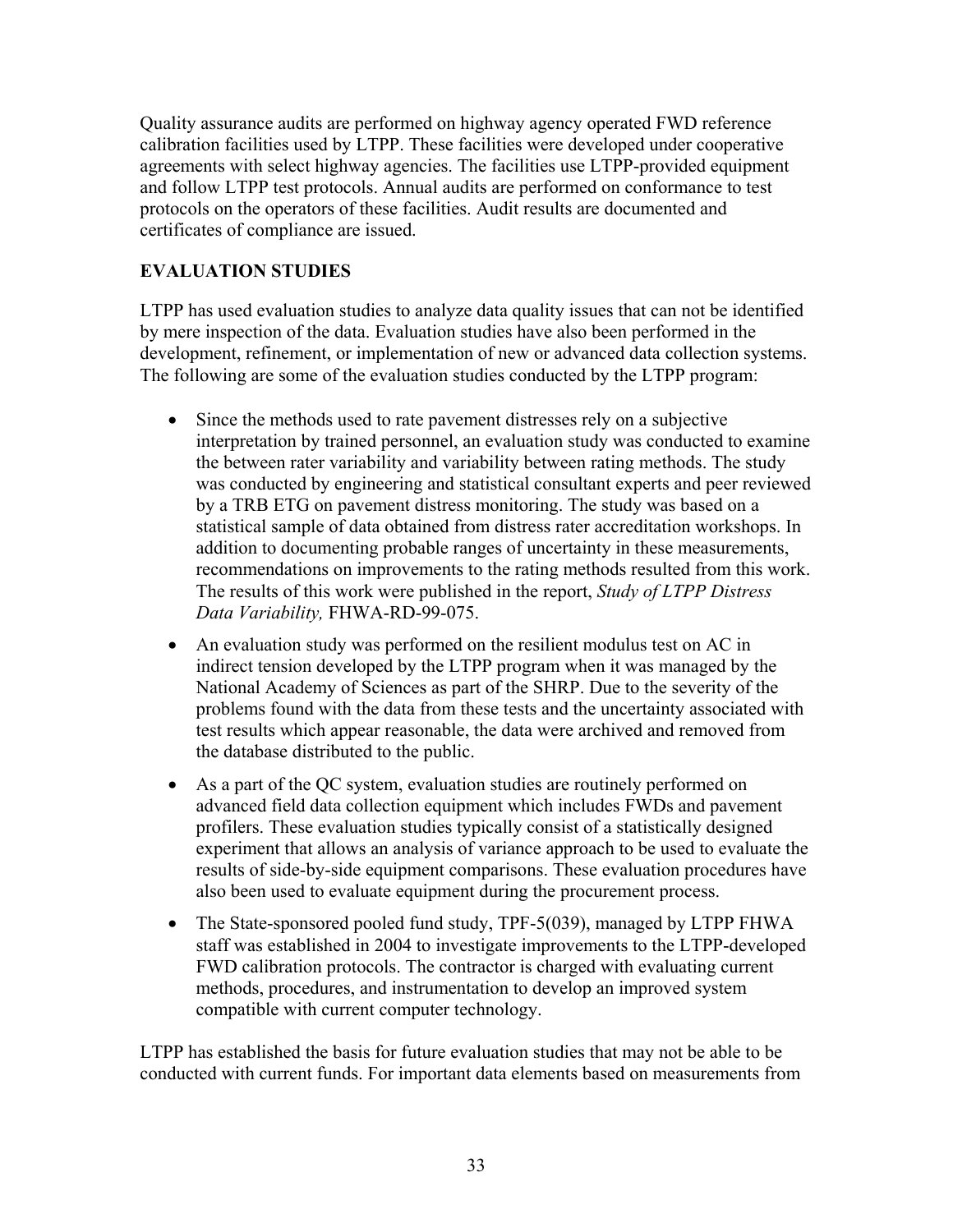instrumentation, when possible, equipment calibration factors are stored in the database. This permits evaluations of the effect of changes in the calibration factors over time.

# **QUALITY CONTROL SYSTEMS**

LTPP has invested significant resources in developing data QC systems to address the variety of data sources and measurement technologies employed in the program. The goal of these QC systems is to provide a preventive system of error identification to avoid data errors before entry of data into the database. Within the LTPP program, data quality control is defined as the processes and procedures used to inspect data and data collection equipment prior to entry of data into the database.

The major categories of QC systems developed by LTPP include equipment calibration procedures, equipment calibration checks, operator training and certification, post data collection reviews, data screening from external program sources, and formal quality control management procedures.

## **Equipment Calibration**

In the development of the data collection plan, it was determined that the LTPP program needed to own and operate specialized data collection equipment judged by panels of experts to be critical to its success. While the LTPP program tried to rely on existing technology, in some cases, it had to develop its own measurement technology. In some cases, LTPP had to develop calibration procedures for its specialized equipment and, in other cases, used exiting procedures. Some highlights of LTPP equipment calibration procedures include the following:

- LTPP developed the first reference calibration procedure for FWD in the United States. This procedure provides a calibration procedure independent from the equipment supply contractor. Federal, State, and international highway agencies have adopted the LTPP FWD reference calibration procedure. Changes to sensor calibration factors are stored in the database to permit analytical evaluation of potential impact of these changes by data users.
- LTPP developed cutting-edge equipment calibration procedures for the very sensitive tests on the elastic response of pavement materials in the laboratory. These tests, informally called start-up procedures, involve expert instrumentation engineers who check the internal functions of advanced laboratory electronic measurement equipment to identify sources of bias and error that can not be reliably detected by inspection of the output data. The nature of these checks is to measure the output from a controlled electrical input into the system. The objective is to discern if the instrumentation is correctly calibrated to the manufacturer's specifications. .
- Calibrations of distance measurement instruments critical to vehicle mounted pavement related measurements are codified in LTPP directives.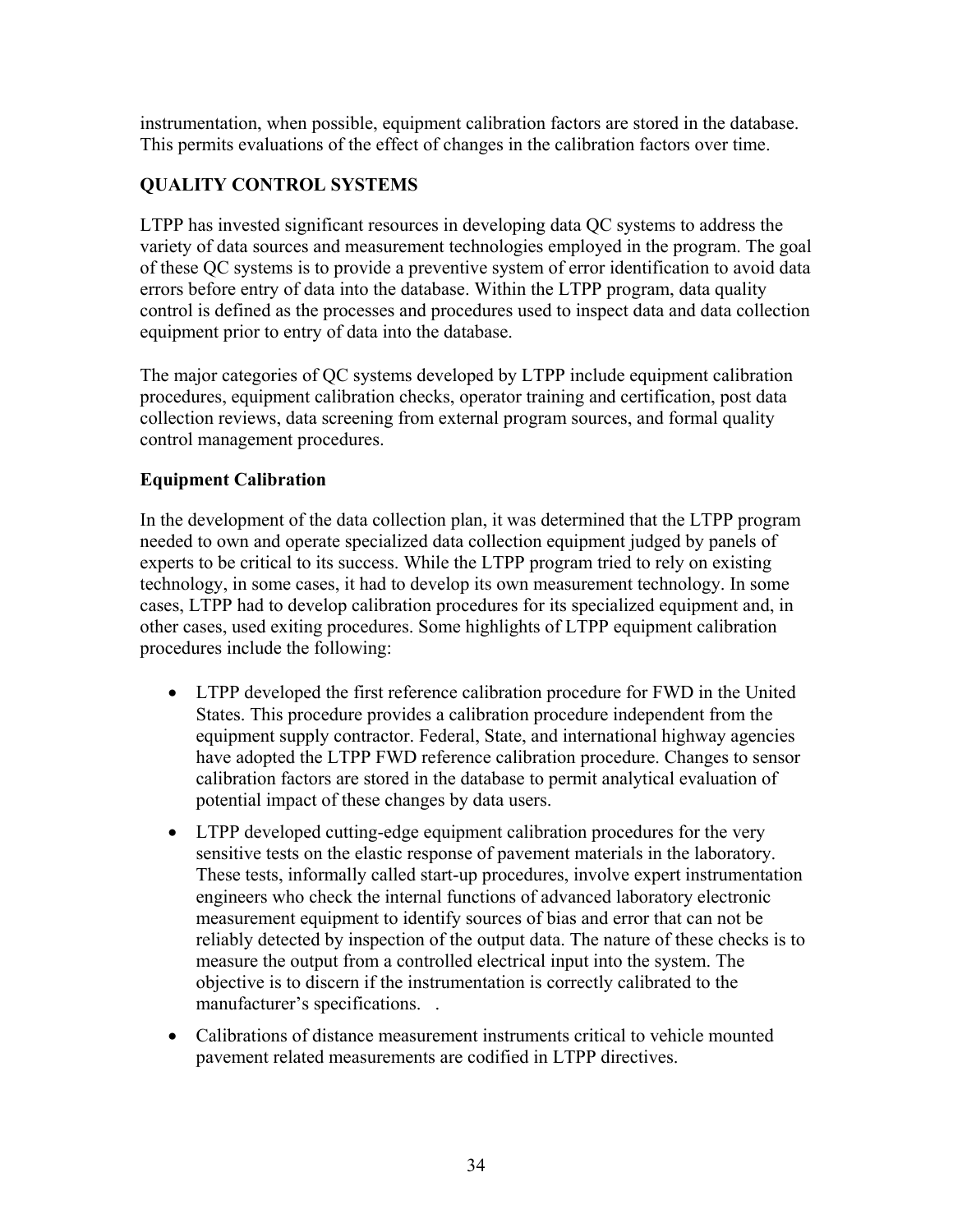• It is LTPP policy to use equipment whose calibration can be traced back to the National Institute of Standards and Technology, when possible.

In those cases where it is not possible to directly calibrate a device, equipment calibration checks are used to ensure proper function. For example, measurements by temperature sensors are conducted on items of known temperature such as ice and boiling water, and if found to be outside an established range, are either returned to the manufacturer for adjustment or replacement.

It is LTPP policy to identify data collection equipment operators or data collectors in the database to allow evaluation of operator biases and errors.

# **Data Collection Operator Training and Certification**

Due to the complexity and subjectivity of many of the LTPP data collection functions, LTPP has established formal data collection training classes and certification evaluations.

LTPP requires that collection and interpretation of pavement distress data be performed by someone who has an active certification from a LTPP distress rater accreditation workshop. Raters must meet minimum experience and time-based recertification requirements in order to maintain their certification.

The LTPP regional data collection contractors are required to train and certify operators of equipment used to collect LTPP data as a part of their formal data QC management plan. Regional equipment operator training is documented, as required. Evaluation of the performance of new personnel by the regional data collection management staff is also documented, as required.

To promote consistency among regional data collection contractors, national meetings of regional data collection operators have been conducted on each major data collection topic. When the program began, annual meetings of data collectors were held. Due to program budget cuts, national meetings were scheduled on a priority basis, and the use of teleconferences was increased.

When new data collection technologies are being implemented, the LTPP program has used the following process:

- Development of draft guidelines.
- Review and comment on draft guidelines.
- National meeting to develop final guidelines.
- Field pilot activities to test and refine the guidelines.
- Issuances of final guidelines.
- Use of problem reports to document and request guideline changes.
- Update guidelines as appropriate.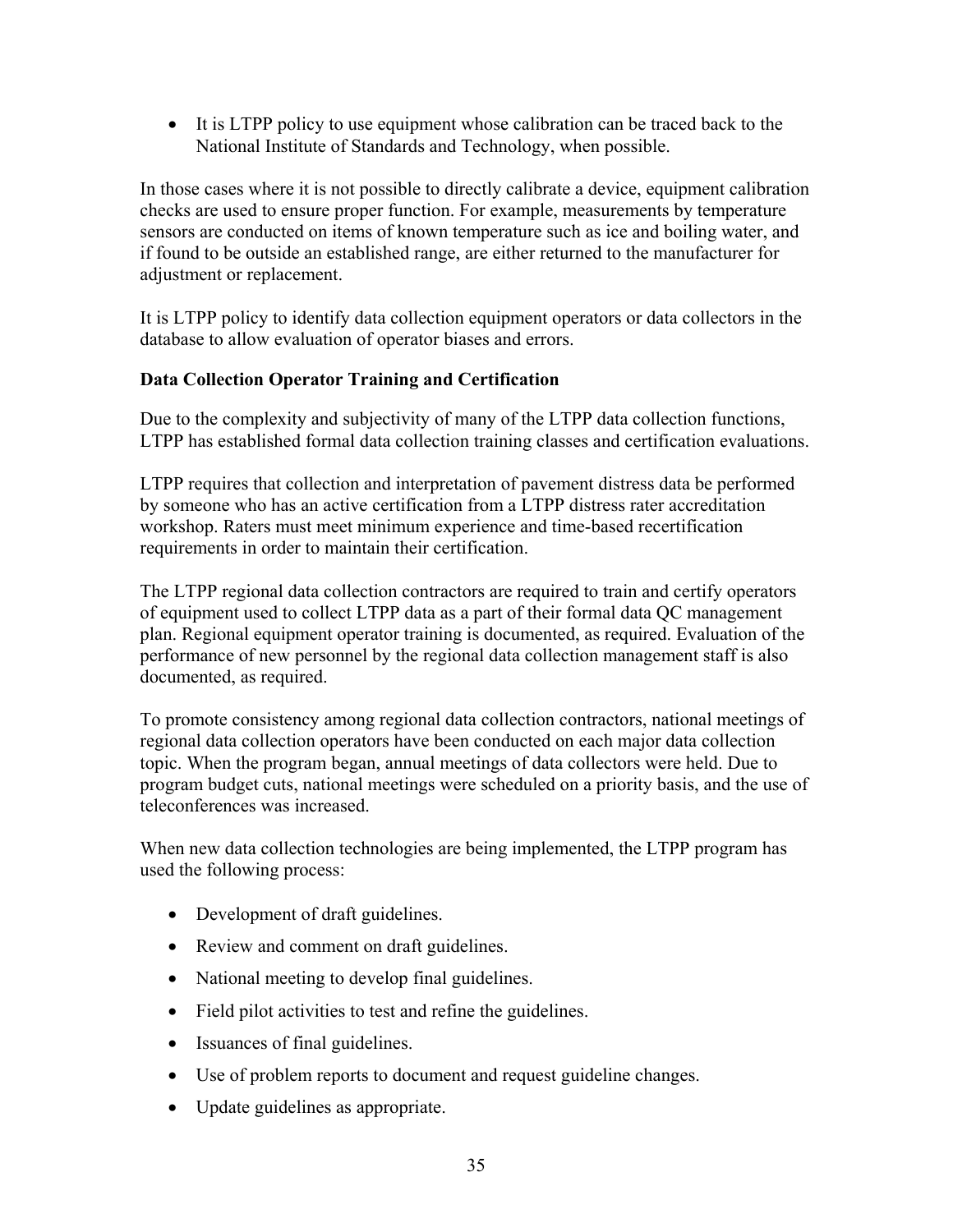#### **Screening of Data from External Program Sources**

The data collection plan relies upon multiple data sources. These data are screened prior to entry into the database. For data submitted on paper forms, the first level of screening is for completeness and logic checks on the provided information. Like all other data, these data are also screened after entry into the database using automated methods. A large amount of data is received in electronic format. Two of the largest modules of data from other agencies are traffic monitoring data and climate data. The following screen method demonstrates the steps used by LTPP on these data:

- Traffic monitoring data are supplied by participating highway agencies in the standard FHWA card formats used for HPMS. The first step in the screening process is to determine if the data are in the correct format and will load into traffic quality control software. After the data are loaded, diagnostic checks are performed on the data. Many of these are graphs of the data used to determine common errors. A data review package containing graphs, a summary of data problems, and proposed actions to deal with problem data is prepared and submitted to the highway agency for review and comment. After agency comments are received, the data are processed, as appropriate.
- Climate data are obtained from the NCDC and CCC. Due to the large amount of data, these data are loaded into database tables. Automated checks on completeness, range, and logical statistics are performed on these data, and flags are set in these records to store the results. Records not passing the checks are excluded from use in the analysis process that creates temporal summary climate statistics for each test site.

# **DATA ERROR CORRECTION**

The LTPP program has established standard and formal methods for data error correction. It has been LTPP's policy to not load known "bad" data into the database. Although steps are taken to prevent entry of erroneous data, there have been numerous instances when data in the database were found to contain errors, or, in some cases, unknown facts have caused previously entered data to be invalid.

When data errors are found, the standard mechanism is to correct the error if possible or remove the data from the database if the error cannot be corrected.

Error correction procedures are contained in formal documents issued by directive by data type. An example of an error correction policy is contained in the following excerpts from LTPP Directive I-85 on Manual Upgrades to QC Checks. This discussion describes the steps to be taken when data fail an automated check.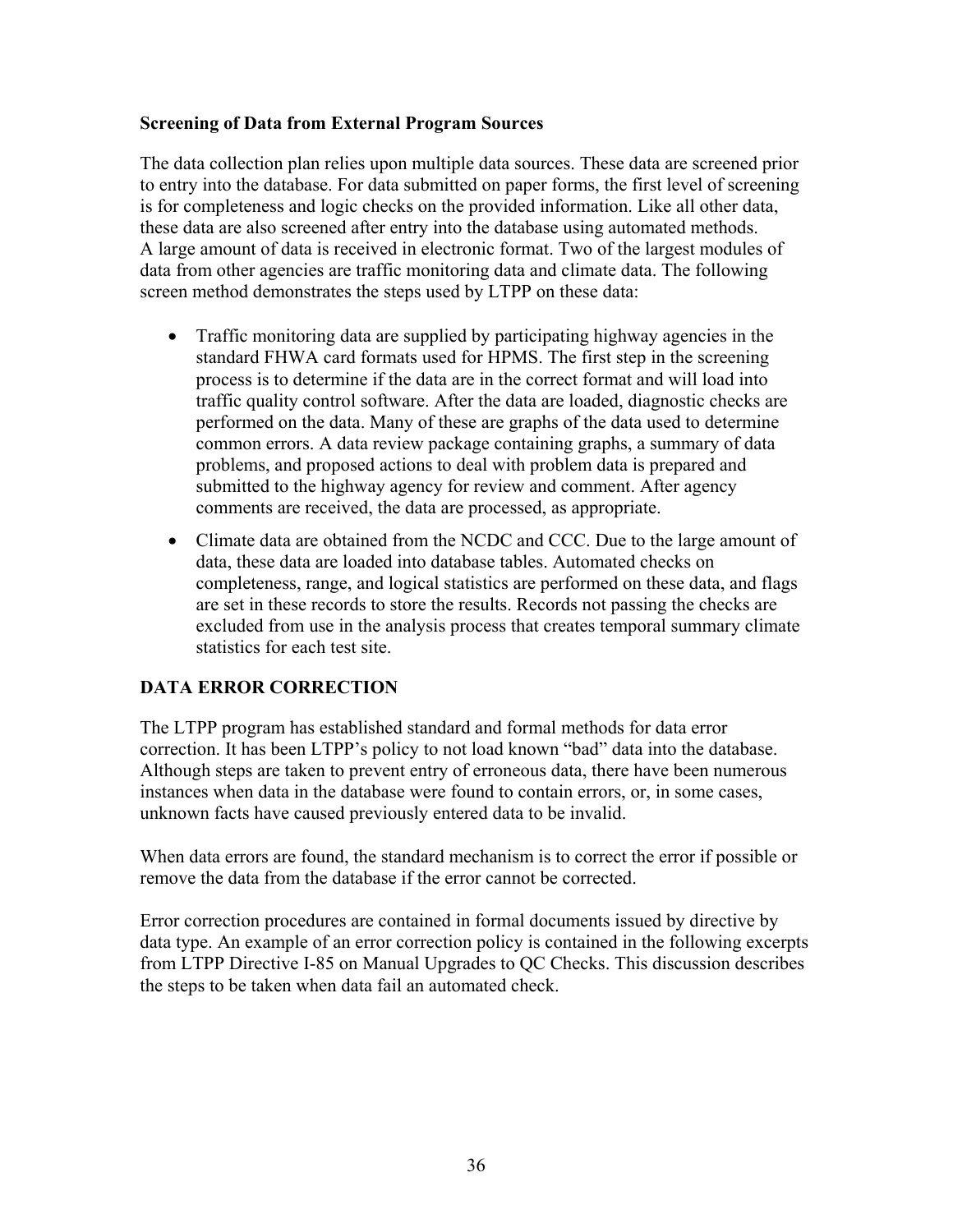When a record does not pass a QC check, the first action that should be taken is to determine the cause, examine the data in the record or other related records, and try to rectify the situation if possible. Some types of possible errors that can be corrected include the following:

- *Transcription errors*. Transcription errors are an inherent problem with any manual data entry system. All data entry should be double checked for this type of error prior to saving a record to the database. When a record fails a QC check, this should be one of the first errors investigated.
- *Improper referential data entry in another record.* Because LTPP data are obtained from multiple sources, it is possible that a field used for referential links between tables will not have been properly recorded. LAYER\_NO is a prime example of this type of correctable problem. There are times when a material testing laboratory may be assigned a LAYER\_NO that is later changed in the database due to factors unknown to the laboratory contractor. This can cause a mismatch of material types in the layer tables. This type of error can be easily corrected by assigning the correct LAYER\_NO in the mismatched record.
- *Improper data acquisition or interpretation.* In some cases, the supplier of the data may not have understood the intent or basis for the needed data element. These types of errors are usually associated with level-D range check errors. In these cases, the only recourse is to contact the data source and search for the correct value. For example, the percentage of longitudinal reinforcement steel in PCC pavements should never exceed 1 percent. When an agency has reported numbers in excess of this value, Regional Support Contract staff members should discuss the issue with agency contacts to decide if the correct value can be determined from the available records. In some cases, it may also be possible to resolve issues with photographs or direct field measurements.
- *Errors, oversights, and blunders with interpreted data.* There are instances where it is possible to reinterpret data from the raw measurements. Distress data from photographic based measurements is an example of a potentially correctable error in interpretation, since the photographs can be reinterpreted. When errors or problems are discovered in transverse profile measurements or distress measurements, the apparent errors should be referred to the data collector for possible correction.
- *Potentially rectifiable data.* The longitudinal and transverse profile data provide opportunities where erroneous data in the Information Management System (IMS) might be rectified. For longitudinal profile data, other measurement runs on a section may be available to replace runs, which contain spikes or other apparent data collection equipment errors, with other runs performed on the same day that do not contain such errors. Alternatively, on SPS projects, subsectioning of the raw data files can be corrected for apparent Distance Measuring Instrument (DMI) drift. Manually collected transverse profile data, in which the measurement width was varied along a section, may be salvaged with reinterpretation of the raw data.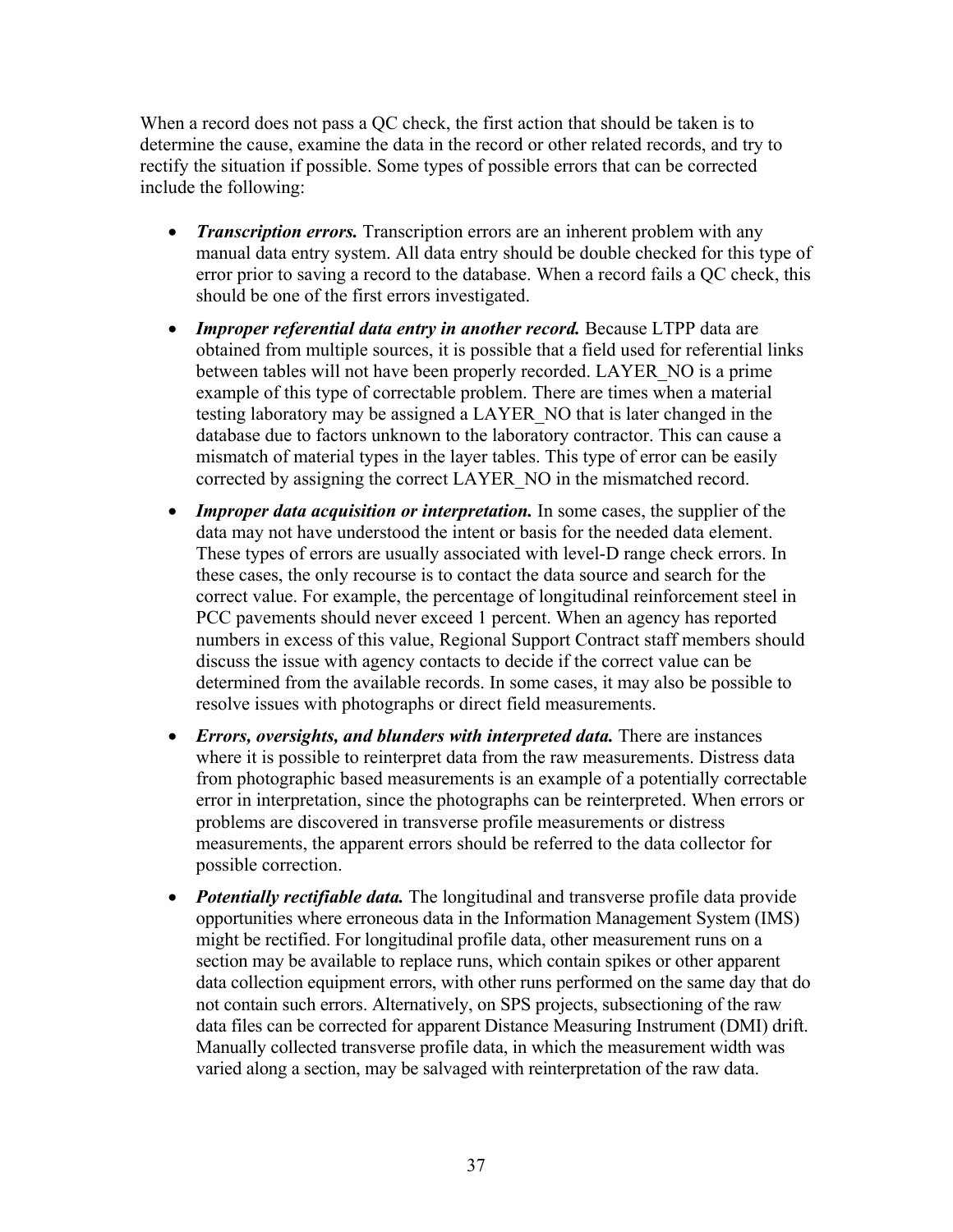• *Two directly linked fields in a record are in conflict*. For example, if a value is provided for the amount of admixture then the corresponding code indicating the type of admixture should not be null or no admixture.

During the QC error resolution process, it is also important to identify errors that are not possible to rectify. Some examples include the following:

- *Equipment measurement errors.* When a record failing a QC check can be traced to an identifiable equipment measurement error, manual upgrades should not be employed to elevate an erroneous data element to a higher status. When equipment malfunction can be determined, the errant data element should be deleted from the IMS. In records with multiple measurement fields, the "bad" data element should be set to null. In cases where all of the measurement data elements in a record are linked to the same measurement equipment malfunction, then complete removal of the record is the most appropriate action. In situations where a record contains multiple measurements from different sensors and the erroneous data removed from the record causes it to fail a QC check, manual upgrade may be appropriate.
- *Required data not available.* Circumstances can develop where critically required data are no longer available. There are instances when a required data element was not collected, was collected improperly, or is no longer possible to obtain or measure. These types of circumstance can potentially lead to a test section being removed from the LTPP study, taken out of study, or being recognized as not able to obtain the required data element.
- *Indeterminable problem that requires investigation.* When new tables are added to the IMS or new QC programs are issued, some records failing a QC check require further investigation to determine the cause. There are instances when it cannot be immediately determined if the error is a result of equipment malfunction, abnormal phenomena, or program error. In these instances, manual upgrades should not be performed until the exact cause for the problem can be determined. Some of these problems are resolved through the Software Performance Report (SPR) process. In general, SPRs should only be issued after it has been determined that the problem is not related to other issues.

The above policy and guidelines apply to data after entry into the LTPP database. Error correction guidelines are also contained in the data collection and processing documents for FWD measurements, profile measurements, seasonal monitoring measurements, AWS measurements, and traffic data.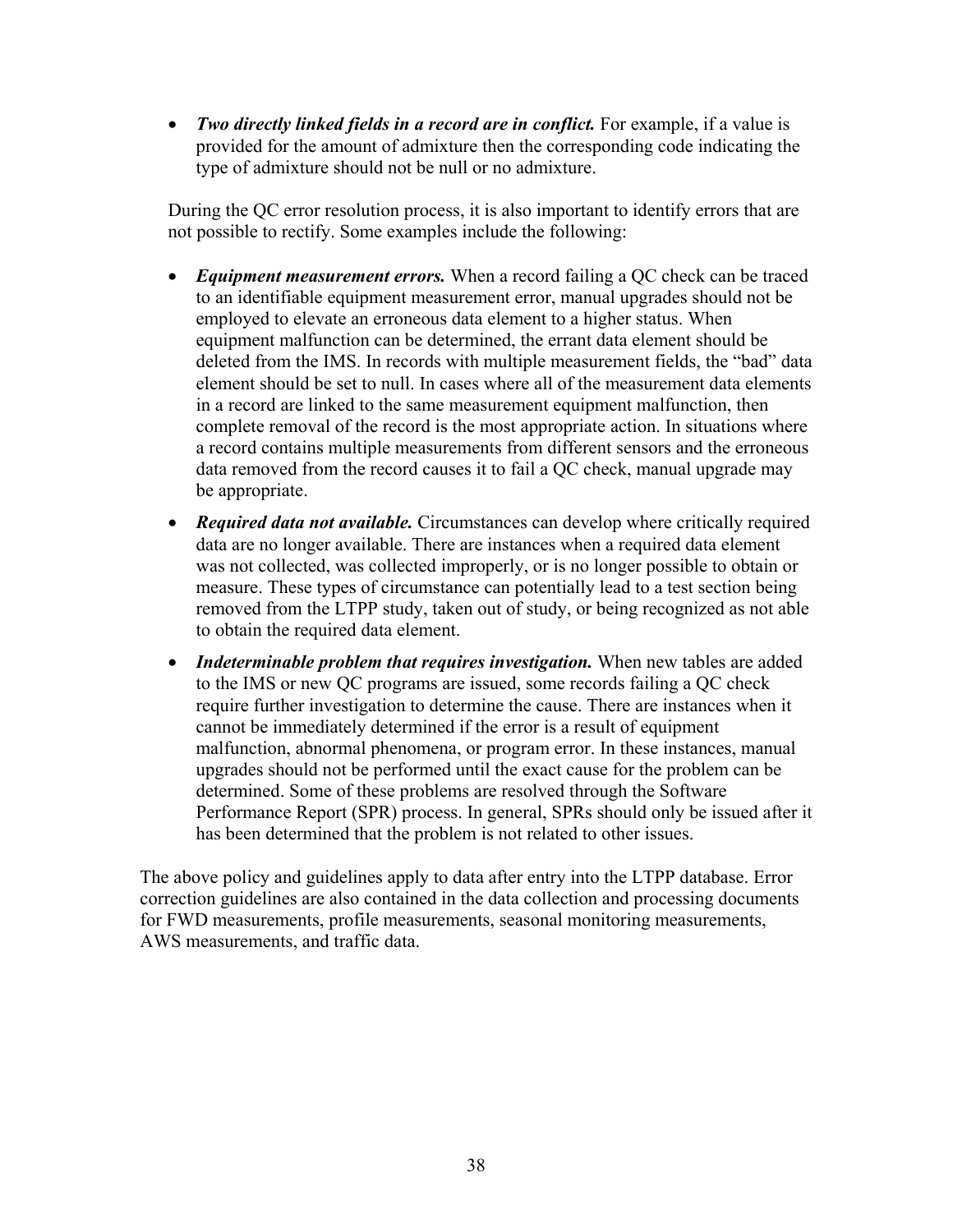### **CHAPTER 6. IMPROVEMENT OPPORTUNITIES**

This document demonstrates the LTPP program's focus on data quality in relationship to the DOT IDQG issued more than 10 years after the start of the LTPP program. While the LTPP program is proud of its record on data quality issues, this quality focus also results in identification of improvement opportunities. Implementation of these improvements is highly dependent upon program funding.

The improvement opportunities are organized and presented using the main topic areas contained in the DOT IDQG.

#### **PLANNING DATA SYSTEMS**

The current date for the end of the LTPP program is 2009. No changes to this portion of the program are anticipated.

## **COLLECTION OF DATA**

Although LTPP data collection operations have reached a mature stage, improvement opportunities currently identified by the program for possible implementation include the following:

- Introduction of new technology to collect previously collected data in a more efficient manner. An example is using instrumentation to automatically measure and record pavement gradient temperatures previously measured and recorded using a manual method. Another example is the use of LiDAR (Light Detection and Ranging) based profile technology, which provides an integrated measurement of both the transverse and longitudinal profile of a pavement.
- Issuance of a new contract for the collection of pavement surface distress permanent image records and interpreted distresses. The contract for this data collection operation expired in 2003 and has not been renewed due to a lack of funds. This data collection effort was rated a top priority from a peer review by the TRB LTPP Committee.
- Increased coverage of nondestructive measurements of within-section pavement thickness using ground penetrating radar. A limited number of measurements were previously performed on high priority sites due to budget considerations.
- Better characterization of the drainage related features at test sites which encompass geomorphologic, topographic, and engineered characteristics.
- Use of more advanced material characterization methods. The LTPP program is collaborating with other FHWA teams to develop a test protocol for using indirect tensile test methods to measure the dynamic modulus of AC from core samples obtained from in-service pavement test sections. The Mechanistic-Empirical Pavement Design Guide (<http://www.trb.org/mepdg/guide.htm>) developed by NCHRP uses this material property for characterization of the elastic modulus of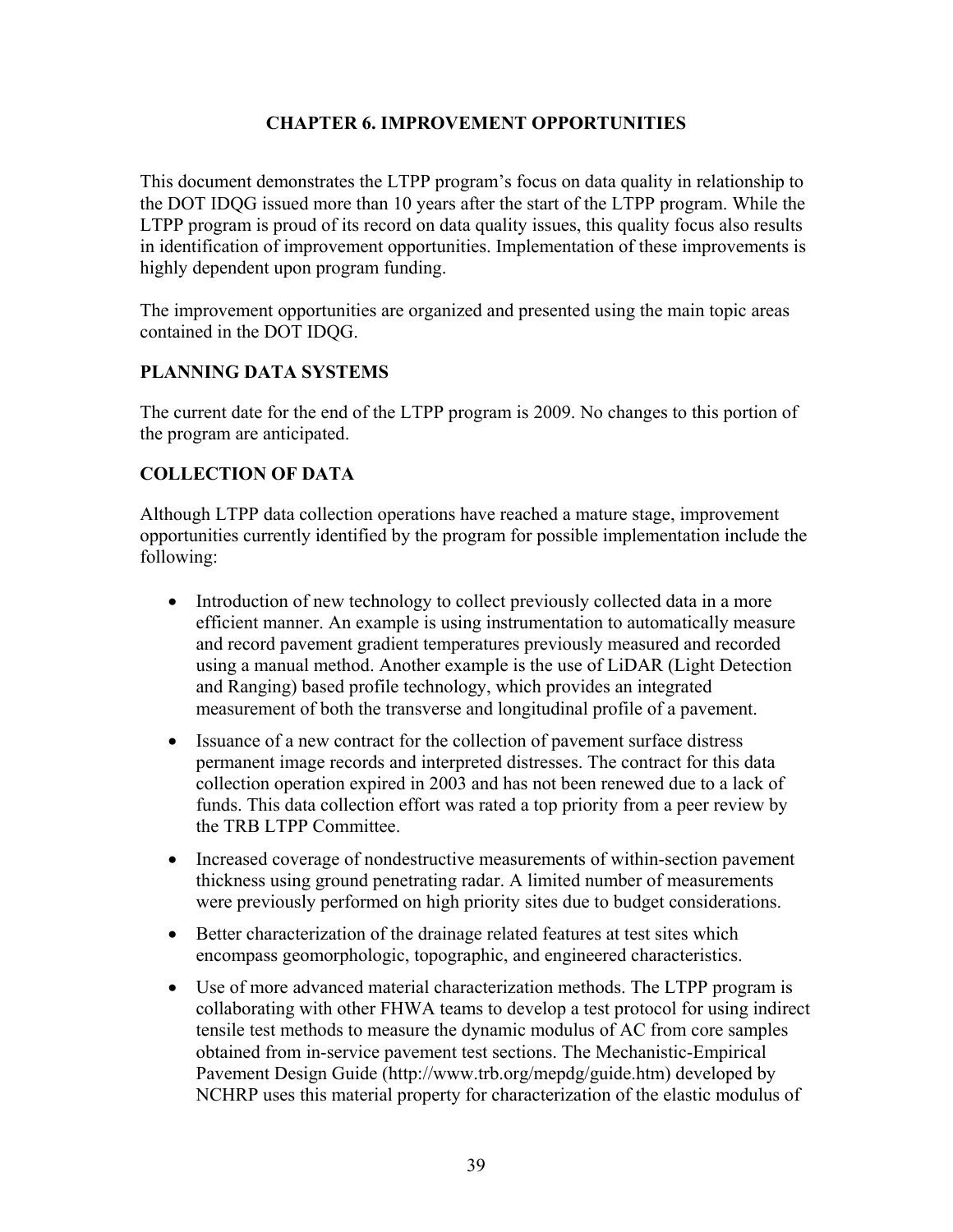AC mixtures. Measurement of this property from field samples did not exist when LTPP began, and no formal measurement protocol has yet to be developed and accepted by the industry.

- Use of LTPP-managed funds to collect missing data previously assigned as the responsibility of participating highway agencies. As a result from a previous assessment of the LTPP program, the lack of traffic data and materials data from SPS project sites was identified as a critical area for improvement. These efforts are contingent on funding.
	- o A pooled fund study was established to address missing traffic data issues.
	- o LTPP program funds were reappropriated to obtain and test material samples from priority SPS project sites to fill in the gaps of missing data, add measurements from new tests, and provide more time sequence material properties.

# **PROCESSING DATA**

This is an area where LTPP has internally documented improvement opportunities that have not been implemented due to dwindling budget resources. They include the following:

- Addition of computed parameters to the database to fill missing data gaps or add new parameters that is potentially useful to data users.
	- o Estimation of pavement temperature profile during FWD testing when measured data are not available.
	- o Estimation of load transfer efficiency from FWD tests.
	- o Estimation of faulting in PCC pavements from longitudinal profile measurements.
	- o Imputation of time based PCC material properties, such as the 28 day compressive strength.
	- o Estimation of the dynamic modulus of AC mixes using empirical models and agency supplied data.
	- o Estimation of joint opening from transverse joint gauge length measurements.
	- o Interpretations of instrumentation measurements to provide estimates of frost depth locations and moisture contents in subsurface layers.
- Improved automation to data error detection and editing software. Many of the legacy data edit programs need to be upgraded to current software platforms.
- Increased use of codes and controlled vocabulary for comment fields. While some comment fields will always need to be retained as free form entries, work is needed to clean up those fields which can be codified and subjected to vocabulary control.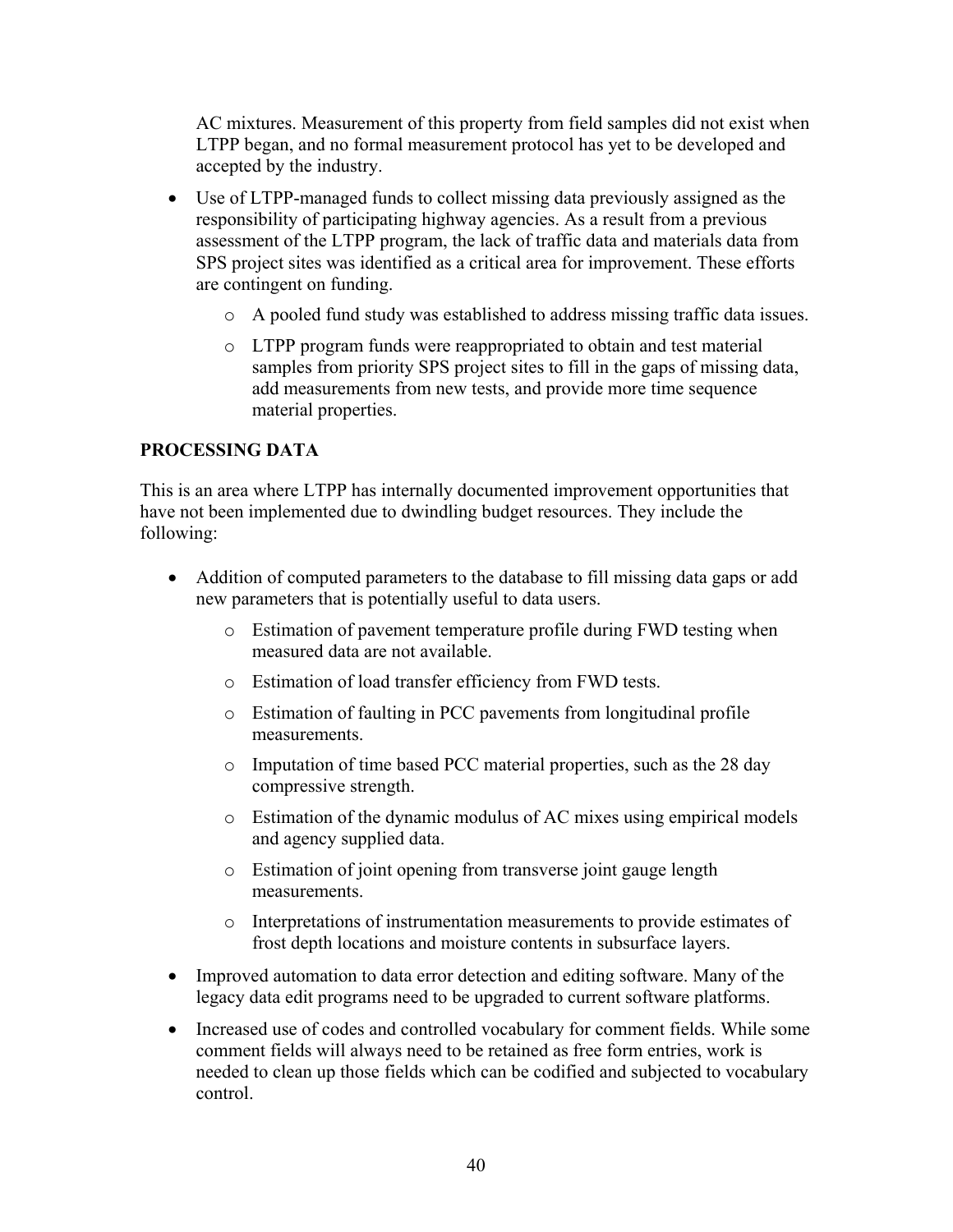- Application and adaptation of changes to standardized coding schemes.
- Requirements that analysis contractors include in their proposals a detailed discussion of their analytical approach, statistical assumption tests proposed for use, statistical deviations to be examined, and statistical sensitivities to be evaluated in their approach. It is noted that this requirement can increase the cost of proposal preparation. It also requires that proposal review panels contain expertise, experience, and training to adequately evaluate proposed statistical approaches.
- Develop data analysis contractor guidelines in conformance with DOT guidelines on statistical approaches and wording of the interpretation of statistical test outcomes.
- Develop data analysis peer review guidelines in conformance with DOT guidelines on statistical approaches and wording of the interpretation of statistical test outcomes.

# **DISSEMINATION OF INFORMATION**

In the last years of the LTPP program, improvements to information dissemination have been planned as a priority focus area. Some opportunities for improvements include the following:

- Improvements to uncertainty statements in measurements and statistical interpretations for traffic monitoring data.
- Improved access to updated planning documentation, collection, processing, and analysis methodology.
- Improvements in source and accuracy statements that accompany the data.
- Improved data user aids that simplify access to data stored in the LTPP relational database structure, including development of views and data user training aids.
- Development of a training course for data users.
- Use of technology advancements to improve data delivery, such as Web-based database servers optimized for delivery of large data sets.

# **EVALUATING INFORMATION QUALITY**

The LTPP program intends to continue its established practices relative to evaluation and improvement of data quality. At this time, the only recognized opportunity for improvement is the enhancement of documentation for user notification of data errors.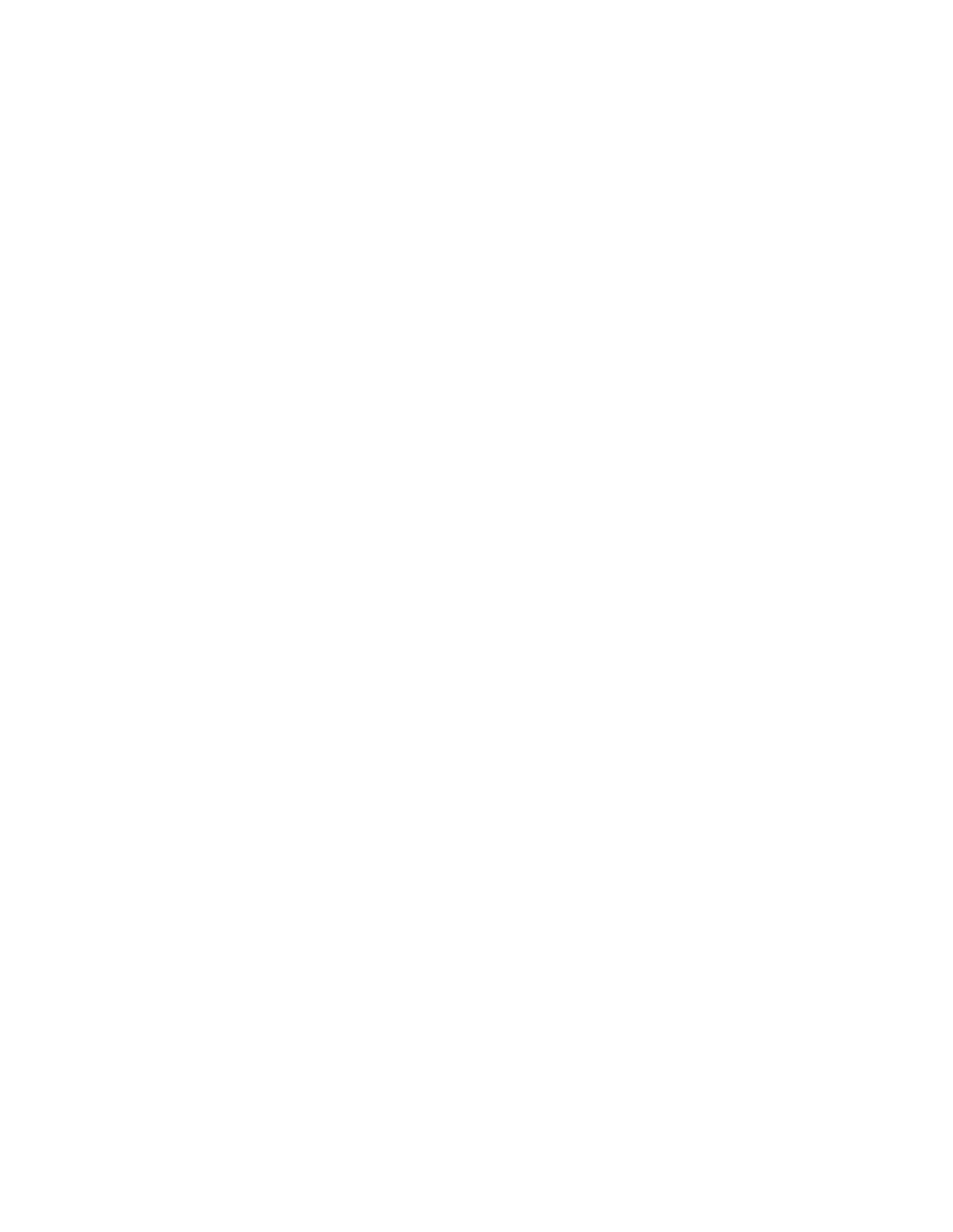#### **APPENDIX A. LTPP OPERATIONS REFERENCE DOCUMENTS**

### **A.1. GENERAL**

*America's Highways, Accelerating the Search for Innovation*, Special Report 202, TRB, National Research Council, June 1984.

*Data Collection Guide for Long-Term Pavement Performance Studies*, FHWA, Pavement Performance Division, LTPP Division, revised October 1993.

*Fulfilling the Promise of Better Roads*, A Report of the TRB Long-Term Pavement Performance Committee, TRB, 2001.

*An Investment Benefiting America's Highways, The Long-Term Pavement Performance Program,* FHWA, Pavement Performance Division, 2001.

*LTPP Product Plan*, Publication No. FHWA-RD-01-086, FHWA, Pavement Performance Division, 2001.

*SHRP-LTPP Overview: Five-Year Report*, Publication No. SHRP-P-416, SHRP, National Research Council, June 1994.

*Strategic Highway Research Program, Research Plans, Final Report*, TRB, National Research Council, NCHRP, May 1986.

*Saving Lives, Reducing Congestion, Improving Quality of Life*, SHRP, Special Report 260, TRB, National Research Council, 2001.

#### **A.2. PAVEMENT MONITORING**

*Analysis of Pavement Homogeneity, Non-Representative Test Pit and Section Data, and Structural Capacity, FWDCHECK, Version 2.0, Volume I: Technical Report, Volume 2: Users Guide*, Publication Nos. SHRP-P-633 and SHRP-P-634, SHRP, National Research Council, January 1991.

*Calibration of Reference Load Cell, Software User's Guide and Instruction Manual, LDCELCAL, Version 1.7*, FHWA, Pavement Performance Division, June 1993.

*Distress Identification Manual for the Long-Term Pavement Performance Studies*, Operational Guide No. SHRP-LTPP-OG-001, SHRP, National Research Council, 1993.

*Falling Weight Deflectometer, Relative Calibration Analysis, FWDCAL, Version 2.00, Program Manual*, SHRP, National Research Council, April 1992.

*Falling Weight Deflectometer, Relative Calibration Analysis, RELCAL, Version 3.00, Program Manual*, SHRP, National Research Council, May 1994.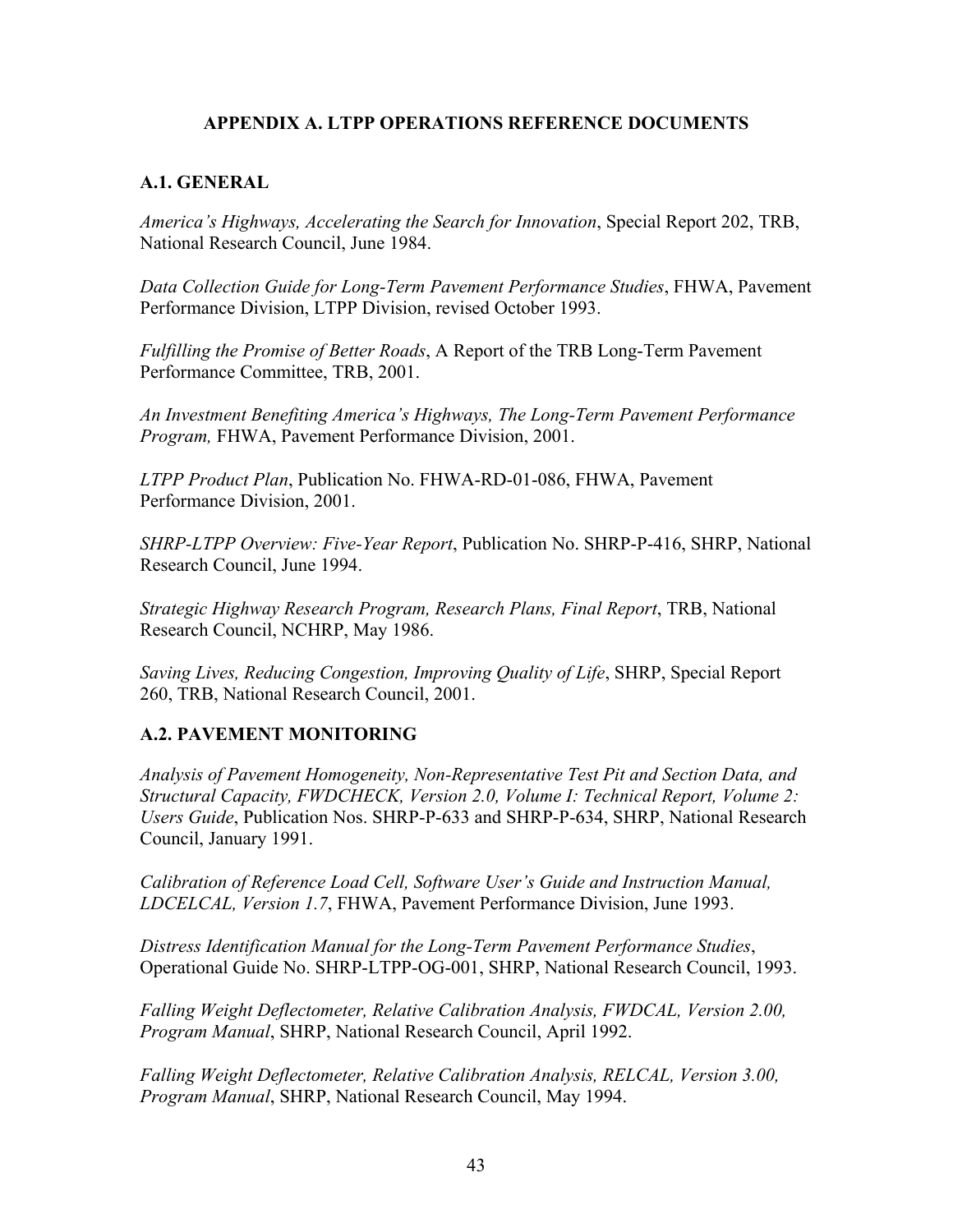*Guidelines for Users of the SHRP FWD Calibration Centers*, Publication No. FHWA-SA-95-038, FHWA, Pavement Performance Division, November 1994.

*Long-Term Pavement Performance PROQUAL User's Documentation, Version 2.08*, FHWA, June 1998.

*LTPP Manual for Profile Measurements, Operational Field Guidelines, Version 3.1*, FHWA, Pavement Performance Division, January 1999.

*LTPP Manual for Falling Weight Deflectometer Measurements, Operational Field Guidelines, Version 2.0*, FHWA, Pavement Performance Division, LTPP Division, February 1993.

*LTPP Manual for Falling Weight Deflectometer Measurements, Operational Field Guidelines, Version 3.0*, FHWA, Pavement Performance Division, LTPP Division, January 2000.

*LTPP Manual for Falling Weight Deflectometer Measurements, Operational Field Guidelines, Version 3.1*, FHWA, Pavement Performance Division, LTPP Division, August 2000.

*Manual for Profile Measurement: Operational Field Guidelines*, Publication No. SHRP-P-378, SHRP, National Research Council, February 1994.

*PROQUAL, Version 1.4, User Documentation*, FHWA, Pavement Performance Division, June 1992.

*Reference Calibration of Falling-Weight Deflectometers, Software User's Guide and Instruction Manual, FWDREFCAL, Version 3.72*, SHRP, National Research Council, March 1994.

*SHRP/LTPP FWD Calibration Protocol*, FHWA, Pavement Performance Division, March 1994.

*Study of LTPP Distress Data Variability, Volumes I and II*, Report Nos. FHWA-RD-99- 074 and FHWA-RD-99-075, FHWA, Pavement Performance Division, September 1999.

#### **A.3. MATERIALS SAMPLING AND TESTING**

*SHRP-LTPP Guide for Field Materials Sampling, Handling, and Testing*, Operational Guide No. SHRP-LTPP-OG-006, SHRP, National Research Council, February 1991.

*SHRP-LTPP Interim Guide for Laboratory Materials Handling and Testing*, Operational Guide No. SHRP-LTPP-OG-004, SHRP, National Research Council, November 1989, revised July 1997.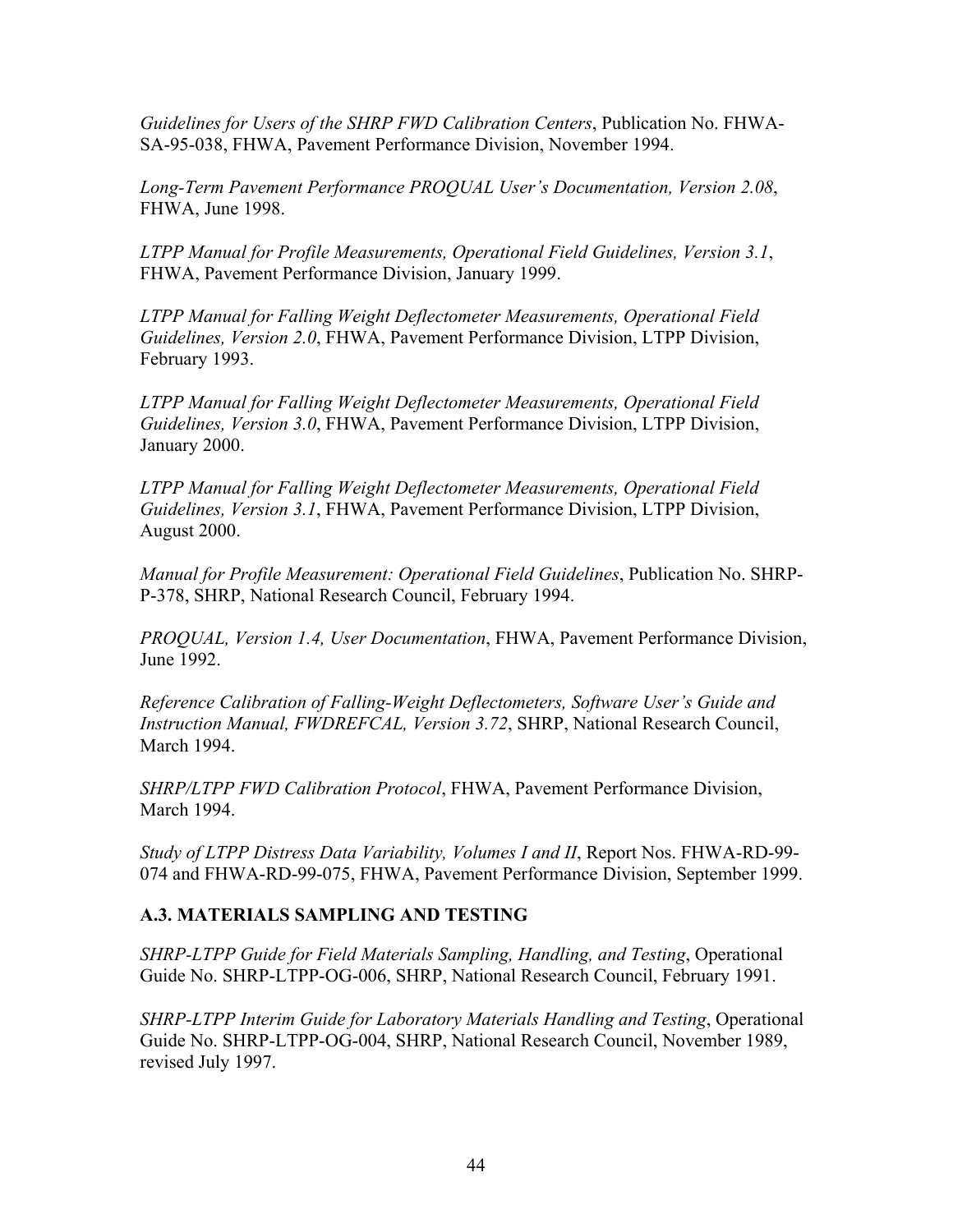### **A.4. SEASONAL MONITORING PROGRAM**

*CR10 Data Logger Software and CR10 Procedure Manager, Version 4.01*, FHWA, Pavement Performance Division, January 1997.

*LTPP Seasonal Monitoring Program: Instrumentation Installation and Data Collection Guidelines*, Publication No. FHWA-RD-94-110, FHWA, Pavement Performance Division, April 1994.

*LTPP Seasonal Monitoring Program: MOBFIELD Users Guide, Version 2.4*, FHWA, Pavement Performance Division, January 1997.

*LTPP Seasonal Monitoring Program: MOBFIELD Users Guide, Version 3.0,* FHWA, Pavement Performance Division, December 1999.

*LTPP Seasonal Monitoring Program: ONSFIELD Users Guide, Version 1.2*, FHWA, Pavement Performance Division, June 1996.

*LTPP Seasonal Monitoring Program: ONSFIELD Users Guide, Version 2.0*, FHWA, Pavement Performance Division, December 1999.

*LTPP Seasonal Monitoring Program: SMPCheck Users Guide, Version 2.5*, FHWA, Pavement Performance Division, October 1996.

*LTPP Seasonal Monitoring Program: SMPCheck Users Guide, Version 5.0*, FHWA, Pavement Performance Division, January 2000.

#### **A.5. GPS EXPERIMENTS**

*Recruitment Guidelines for Additional GPS Candidate Projects*, SHRP, National Research Council, October 1988.

#### **A.6. SPS EXPERIMENTS**

*Specific Pavement Studies, Experimental Design and Participation Requirements*, Operational Memorandum No. SHRP-LTPP-OM-005R, SHRP, National Research Council, July 1990.

*Specific Pavement Studies Pavement Layering Methodology*, FHWA, Pavement Performance Division, January 1994.

*Specific Pavement Studies, Construction Guidelines for Experiment SPS-1, Strategic Study of Structural Factors for Flexible Pavements*, Operational Memorandum No. SHRP-LTPP-OM-017, SHRP, National Research Council, December 1990, revised FHWA, December 1993.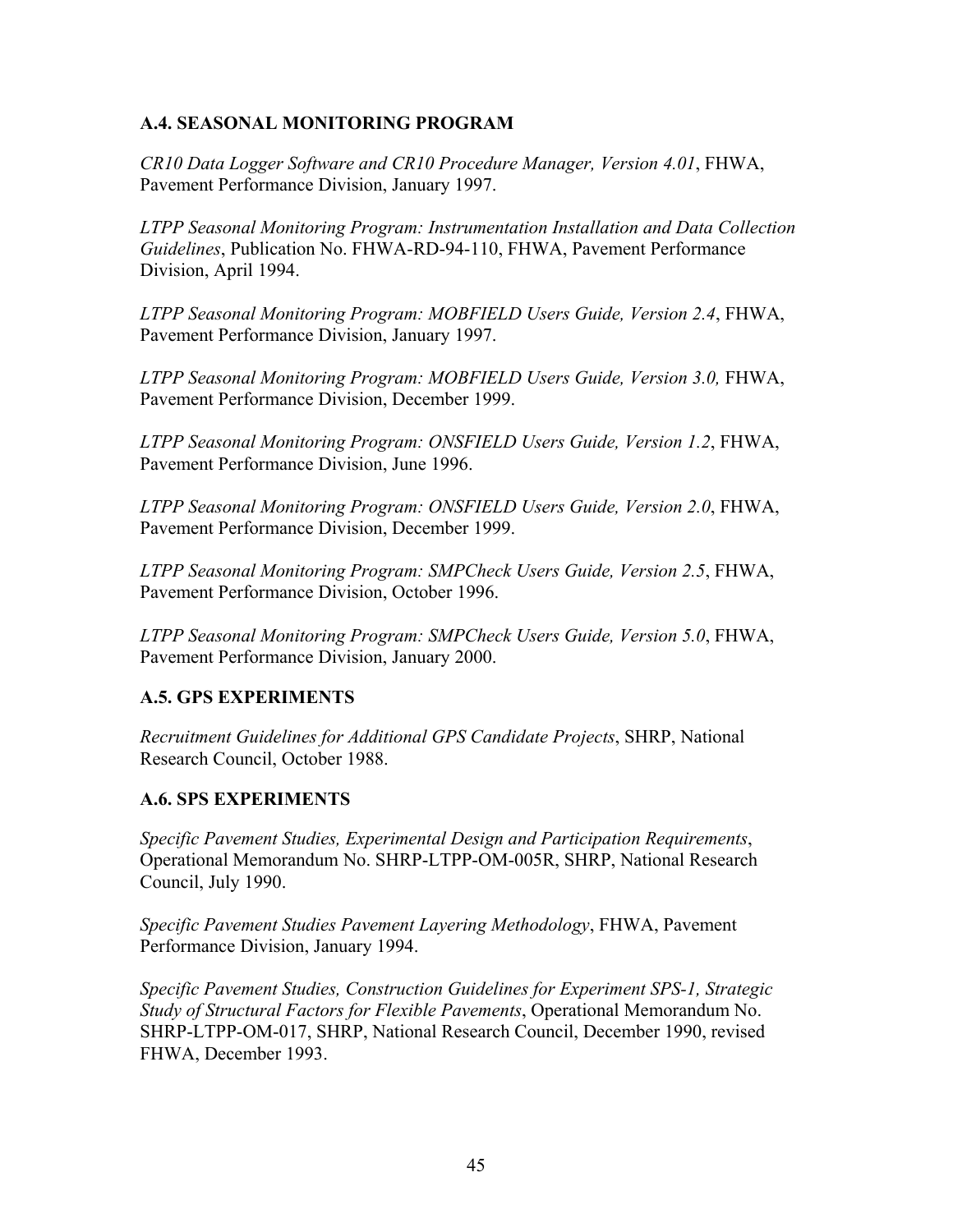*Specific Pavement Studies, Data Collection Guidelines for Experiment SPS-1, Strategic Study of Structural Factors for Flexible Pavements*, Operational Memorandum No. SHRP-LTPP-OM-026, SHRP, National Research Council, December 1991.

*Specific Pavement Studies, Experimental Design and Research Plan for Experiment SPS-1, Strategic Study of Structural Factors for Flexible Pavements*, SHRP, National Research Council, revised February 1990.

*Specific Pavement Studies, Guidelines for Nomination and Evaluation of Candidate Projects for Experiment SPS-1*, *Strategic Study of Structural Factors for Flexible Pavements*, Operational Memorandum No. SHRP-LTPP-OM-008, SHRP, National Research Council, February 1990.

*Specific Pavement Studies, Materials Sampling and Testing Requirements for Experiment SPS-1, Strategic Study of Structural Factors for Flexible Pavements*, FHWA, Pavement Performance Division, revised January 1994.

*Specific Pavement Studies, Construction Guidelines for Experiment SPS-2, Strategic Study of Structural Factors for Rigid Pavements*, Operational Memorandum No. SHRP-LTPP-OM-018, SHRP, National Research Council, 1991.

*Specific Pavement Studies, Data Collection Guidelines for Experiment SPS-2, Strategic Study of Structural Factors for Rigid Pavements,* Operational Memorandum No. SHRP-LTPP-OM-028, SHRP, National Research Council, February 1992.

*Specific Pavement Studies, Experimental Design and Research Plan for Experiment SPS-2, Strategic Study of Structural Factors for Rigid Pavements*, SHRP, National Research Council, April 1990.

*Specific Pavement Studies, Guidelines for Nomination and Evaluation of Candidate Projects for Experiment SPS-2, Strategic Study of Structural Factors for Rigid Pavements*, Operational Memorandum No. SHRP-LTPP-OM-009, SHRP, National Research Council, April 1990.

*Specific Pavement Studies, Materials Sampling and Testing Requirements for Experiment SPS-2, Strategic Study of Structural Factors for Rigid Pavements*, FHWA, Pavement Performance Division, revised June 1994.

*Specific Pavement Studies, Data Collection Guidelines for Experiment SPS*-3, *Maintenance Effectiveness for Asphalt Concrete Pavements*, SHRP, National Research Council, June 1990.

*Specific Pavement Studies, Data Collection Guidelines for Experiment SPS-4, Maintenance Effectiveness for Portland Cement Concrete Pavements*, SHRP, National Research Council, November 1991.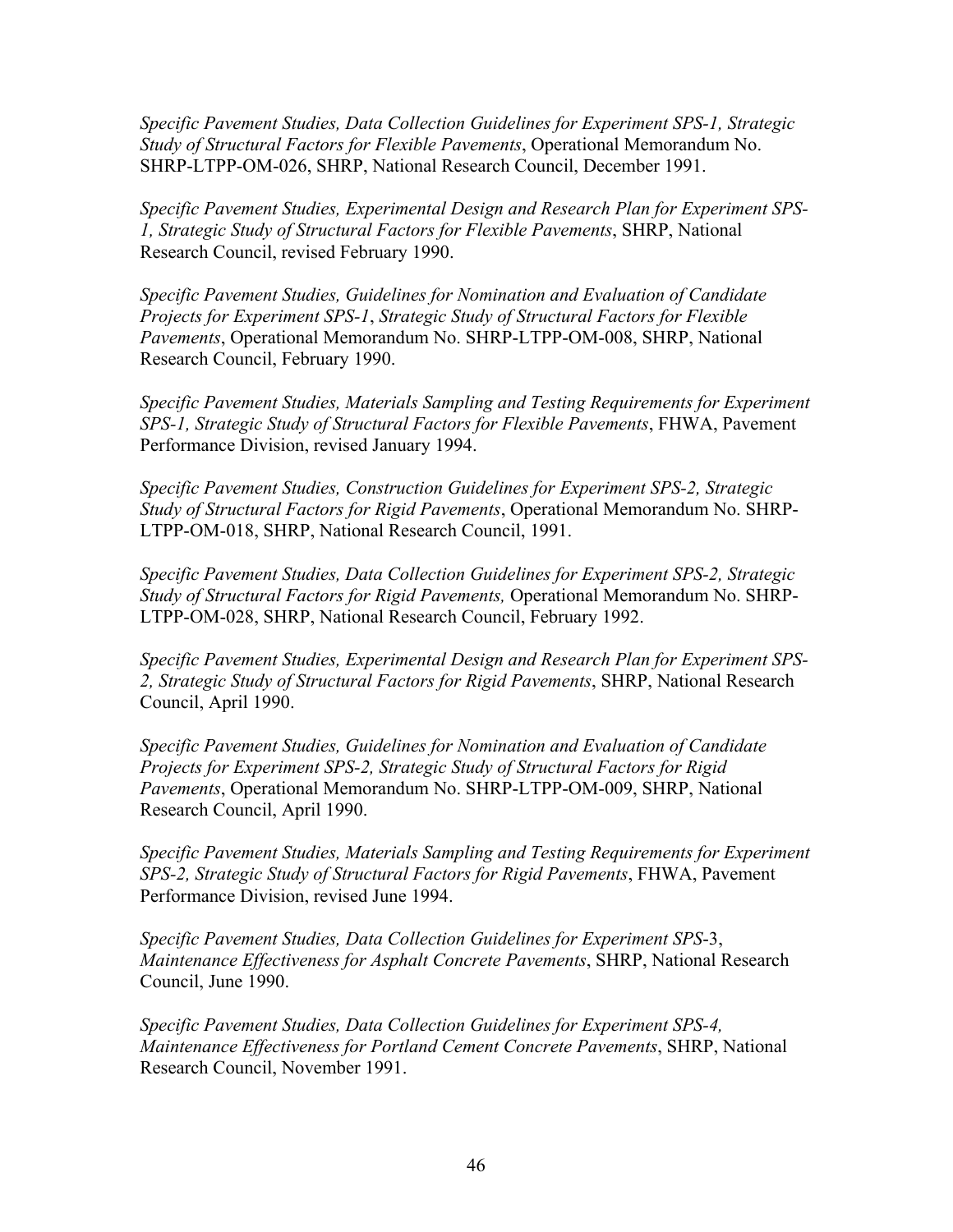*Specific Pavement Studies, Construction Guidelines for Experiment SPS-5, Rehabilitation of Asphalt Concrete Pavements*, Operational Memorandum No. SHRP-LTPP-OM-012, SHRP, National Research Council, June 1990.

*Specific Pavement Studies, Data Collection Guidelines for Experiment SPS-5, Rehabilitation of Asphalt Concrete Pavements*, Operational Memorandum No. SHRP-LTPP-OM-015, SHRP, National Research Council, October 1990.

*Specific Pavement Studies, Experimental Design and Research Plan for Experiment SPS-5, Rehabilitation of Asphalt Concrete Pavements*, SHRP, National Research Council, April 1989.

*Specific Pavement Studies, Guidelines for Nomination and Evaluation of Candidate Projects for Experiment SPS-5, Rehabilitation of Asphalt Concrete Pavements*, Operational Memorandum No. SHRP-LTPP-OM-006, SHRP, National Research Council, November 1989.

*Specific Pavement Studies., Materials Sampling and Testing Requirements for Experiment SPS-5, Rehabilitation of Asphalt Concrete Pavements*, Operational Memorandum No. SHRP-LTPP-OM-014, SHRP, National Research Council, October 1990.

*Specific Pavement Studies, Construction Guidelines for Experiment SPS-6, Rehabilitation of Jointed Portland Cement Concrete Pavements*, Operational Memorandum No. SHRP-LTPP-OM-013, SHRP, National Research Council, July 1990.

*Specific Pavement Studies, Data Collection Guidelines for Experiment SPS-6*, *Rehabilitation of Jointed Portland Cement Concrete Pavements*, Operational Memorandum No. SHRP-LTPP-OM-023, SHRP, National Research Council, May 1991.

*Specific Pavement Studies, Experimental Design and Research Plan for Experiment SPS-6, Rehabilitation of Jointed Portland Cement Concrete Pavements*, SHRP, National Research Council, November 1989.

*Specific Pavement Studies, Guidelines for Nomination and Evaluation of Candidate Projects for Experiment SPS-6, Rehabilitation of Jointed Portland Cement Concrete Pavements*, Operational Memorandum No. SHRP-LTPP-OM-007, SHRP, National Research Council, November 1989.

*Specific Pavement Studies, Materials Sampling and Testing Requirements for Experiment SPS-6, Rehabilitation of Jointed Portland Cement Concrete Pavements*, Operational Memorandum No. SHRP-LTPP-OM-019, SHRP, National Research Council, January 1991.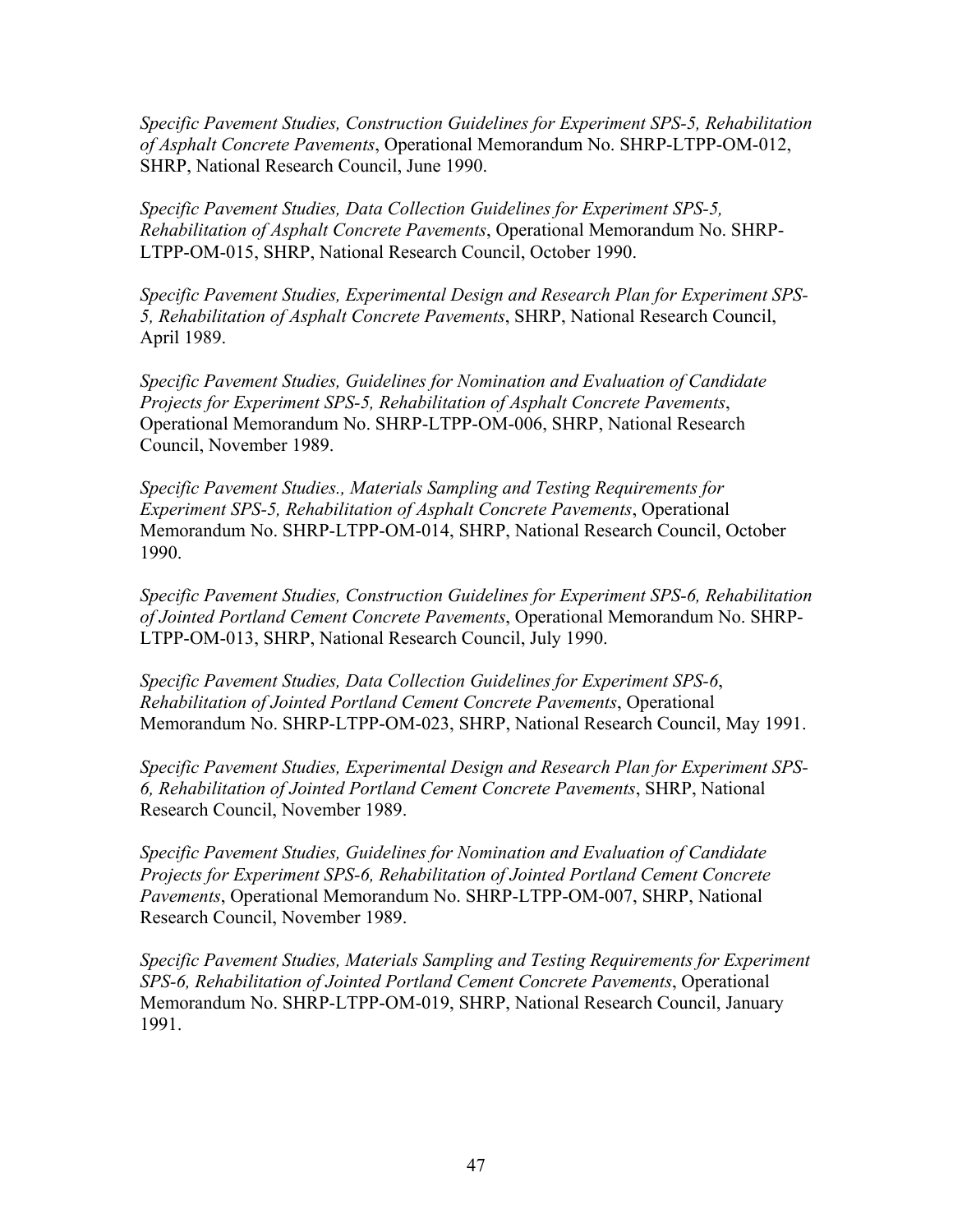*Specific Pavement Studies, Construction Guidelines for Experiment SPS-7, Bonded Portland Cement Concrete Overlays*, Operational Memorandum No. SHRP-LTPP-OM-016, SHRP, National Research Council, December 1990.

*Specific Pavement Studies, Data Collection Guidelines for Experiment SPS-7*, *Bonded Portland Cement Concrete Overlays*, Operational Memorandum No. SHRP-LTPP-OM-024, SHRP, National Research Council, July 1991.

*Specific Pavement Studies, Experimental Design and Research Plan for Experiment SPS-7, Bonded Portland Cement Concrete Overlays*, SHRP, National Research Council, February 1990.

*Specific Pavement Studies, Guidelines for Nomination and Evaluation of Candidate Projects for Experiment SPS-7, Bonded Portland Cement Concrete Overlays*, Operational Memorandum No. SHRP-LTPP-OM-011, SHRP, National Research Council, June 1990.

*Specific Pavement Studies., Materials Sampling and Testing Requirements for Experiment SPS-7, Bonded Portland Cement Concrete Overlays*, Operational Memorandum No. SHRP-LTPP-OM-020, SHRP, National Research Council, January 1991.

*Specific Pavement Studies, Construction Guidelines for Experiment SPS-8, Study of Environmental Effects in the Absence of Heavy Loads*, Operational Memorandum No. SHRP-LTPP-OM-029, SHRP, National Research Council, March 1992.

*Specific Pavement Studies, Data Collection Guidelines for Experiment SPS-8*, *Study of Environmental Effects in the Absence of Heavy Loads*, Operational Memorandum No. SHRP-LTPP-OM-031, SHRP, National Research Council, September 1992.

*Specific Pavement Studies, Experimental Design and Research Plan for Experiment SPS-8, Study of Environmental Effects in the Absence of Heavy Loads*, SHRP, National Research Council, August 1991.

*Specific Pavement Studies, Materials Sampling and Testing Requirements for Experiment SPS-8, Study of Environmental Effects in the Absence of Heavy Loads*, Operational Memorandum No. SHRP-LTPP-OM-030, SHRP, National Research Council, August 1992.

*Specific Pavement Studies, Materials Sampling and Testing Requirements for Experiment SPS-8, Study of Environmental Effects in the Absence of Heavy Loads*, FHWA, Pavement Performance Division, revised October 1997.

*Specific Pavement Studies, Experimental Design and Research Plan for Experiment SPS-9, Validation of SHRP Asphalt Specifications and Mix Design and Innovations in Asphalt Pavements*, SHRP, National Research Council, February 1992.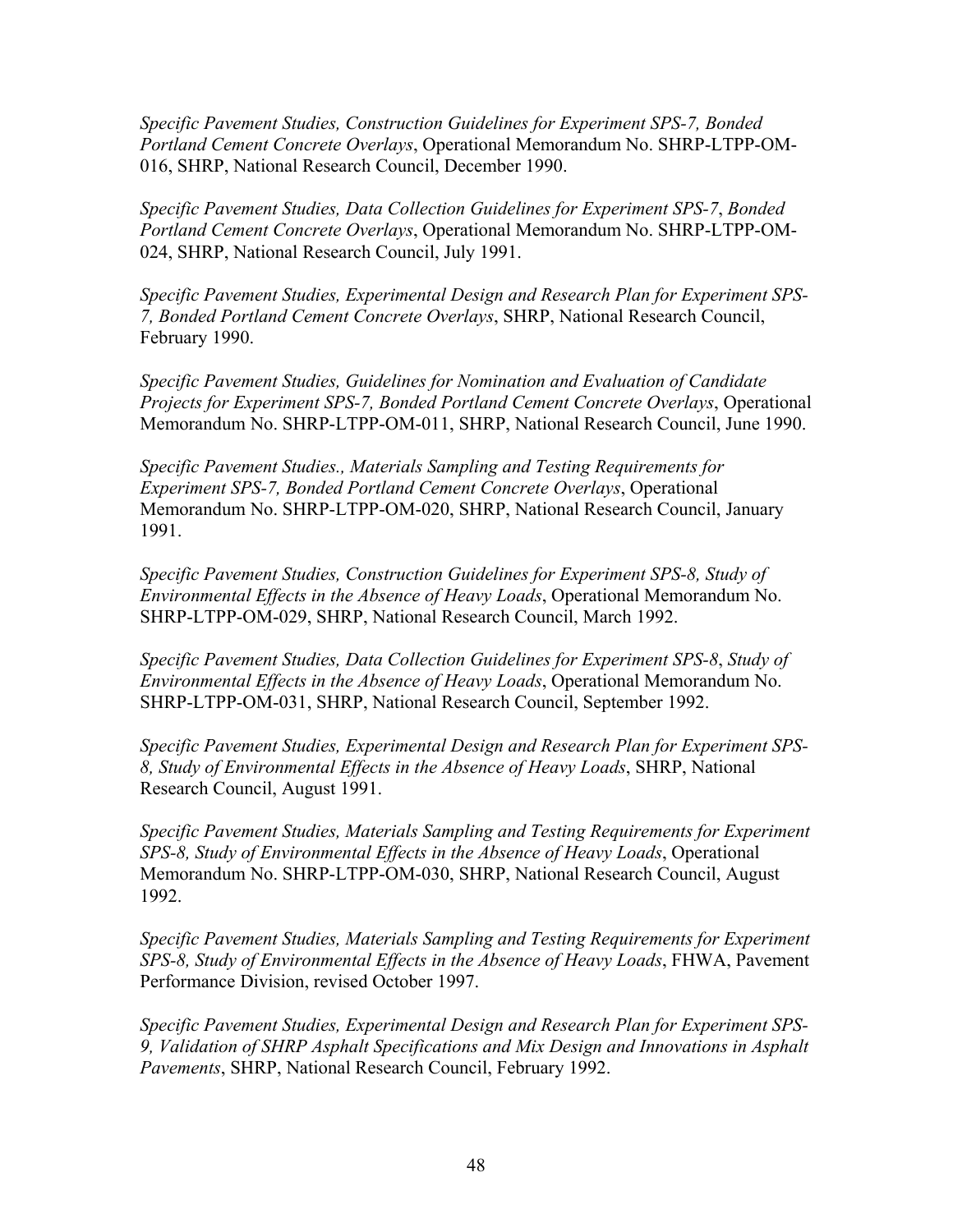*Specific Pavement Studies, Guidelines for Nomination and Evaluation of Candidate Projects for Experiment SPS-9, Validation of SHRP Asphalt Specifications and Mix Design and Innovations in Asphalt Pavements*, SHRP, National Research Council, February 1992.

*Specific Pavement Studies, Construction Guidelines for Experiment SPS-9A*, *Superpave Asphalt Binder Study*, FHWA, Pavement Performance Division, September 1995.

*Specific Pavement Studies., Experimental Design and Research Plan for Experiment SPS-9A, Superpave Asphalt Binder Study*, FHWA, Pavement Performance Division, January 1995.

*Specific Pavement Studies, Guidelines for Nomination and Evaluation of Candidate Projects for Experiment SPS-9A, Superpave Asphalt Binder Study*, FHWA, Pavement Performance Division, August 1994.

*Specific Pavement Studies, Materials Sampling and Testing Requirements for Experiment SPS-9A, Superpave Asphalt Binder Study*, FHWA, Pavement Performance Division, February 1996.

## **A.7. TRAFFIC DATA**

*Flexible Pavement Load Equivalency Factors (LEF) Based on Structural Number Estimates Using the SHRP-LTPP IMS Inventory Data*, Tech Memo No. AU-167, November 1990.

*Guide to LTPP Traffic Data Collection and Processing*, FHWA, Pavement Performance Division, March 2001.

*Load Equivalency Factors (LEF) Estimates for GPS-LTPP Rigid Pavements Based on SHRP-LTPP IMS Inventory Data*, Tech Memo No. AU-168, November 1990.

*Long-Term Pavement Performance Program Protocol for Calibrating Traffic Data Collection Equipment*, FHWA, Pavement Performance Division, April 1998.

*LTPP Traffic Database Librarian Software, Version 4.0*, FHWA, Pavement Performance Division, April 1997.

*LTPP Traffic QC Software, Technical Documentation*, FHWA, Pavement Performance Division, 1997.

*LTPP Traffic Software Technical Documentation*, FHWA, Pavement Performance Division, July 1997.

*LTPP Traffic Software Users Guide*, FHWA, Pavement Performance Division, June 1997.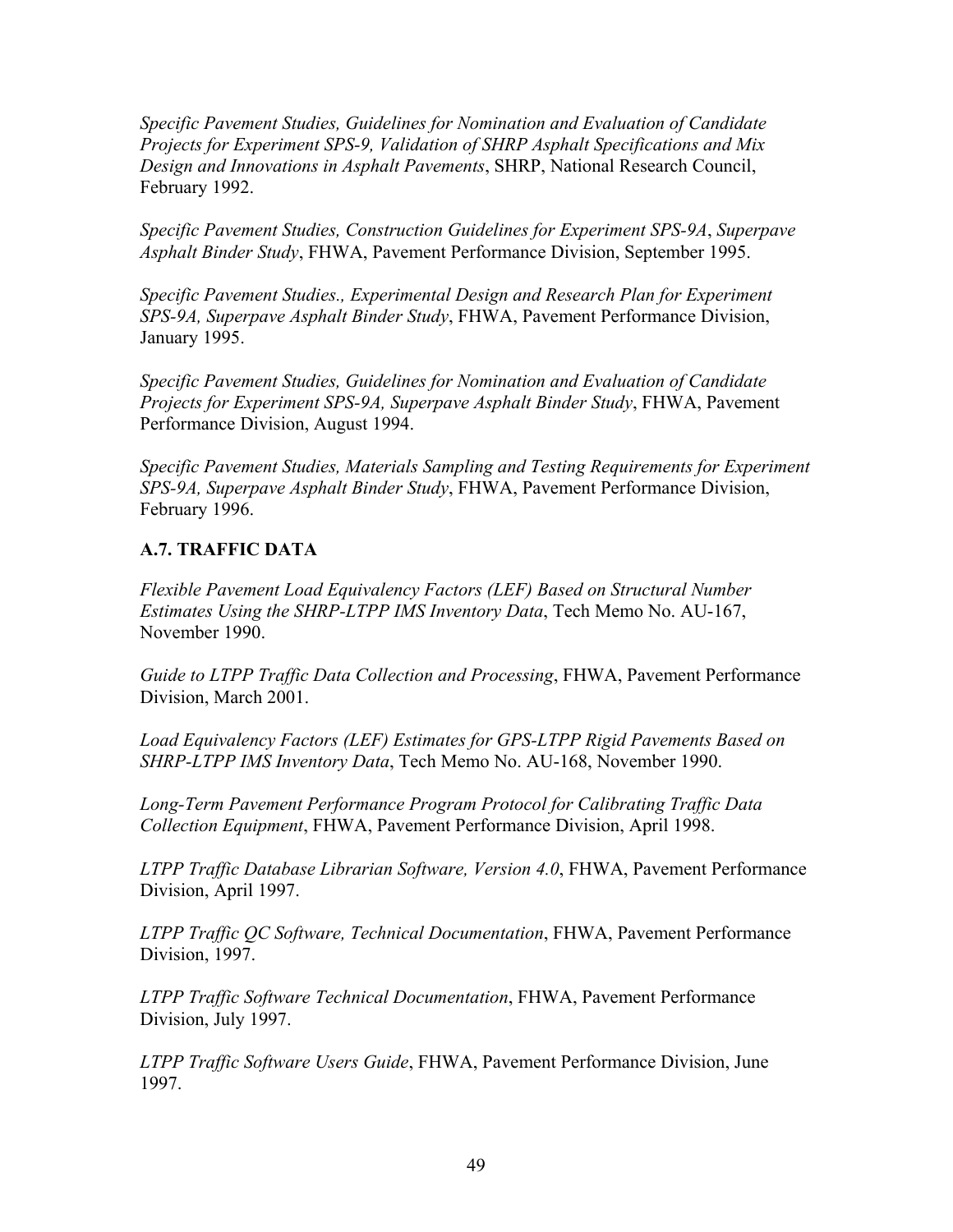*Managing Purge Documents Using Purge Operations Software*, FHWA, Pavement Performance Division, February 1998.

*Revised Data Collection Plan for LTPP Sites*, FHWA, Pavement Performance Division, April 1998.

*Running the Level 4 Traffic Quality Control Filter Program*, FHWA, Pavement Performance Division, June 1997.

*Traffic Analysis Software, Volume 1: User's Guide*, FHWA, Office of Infrastructure Research, Development, and Technology, August 2002.

*Users Manual for Level 3 Through 1 LTPP Traffic Quality Control Software*, FHWA, Pavement Performance Division, July 1997.

## **A.8. CLIMATIC DATA**

*Climate Data Collection Plan for SPS Test Sites*, FHWA, Pavement Performance Division, January 1993, revised May 1993.

*LTPP Climatic Database Revision and Expansion*, Draft Report, FHWA, Pavement Performance Division, July 1999.

*LTPP-SPS Automated Weather Stations: Automated Weather Station (AWS) Installation, Arizona DOT Open House*, Phoenix, AZ, July 20–21, 1994.

*LTPP-SPS Automated Weather Stations: AWSCheck Users Guide, Version 1.1*, FHWA, Pavement Performance Division, November 1996.

*LTPP-SPS Automated Weather Stations: AWSScan Program Background and Users Guide, Version 1.11,* FHWA, Pavement Performance Division, February 1996.

#### **A.9. DYNAMIC LOAD RESPONSE DATA**

*Development of an Instrumentation Plan for the Ohio SPS Test Pavement, Final Report*, Publication No. DEL-23-17.48, Ohio DOT and FHWA, October 1994.

*SPS-2*. *Seasonal and Load Response Instrumentation,* North Carolina DOT Open House, Lexington, NC, FHWA, Pavement Performance Division, May 9–11, 1994.

#### **A.10. SITE REPORTS**

#### **A.10.1. SPS Materials Sampling, Field Testing, and Laboratory Testing Plans**

The SPS materials sampling, field testing, and laboratory testing plans are very valuable sources of information for data users who want to interpret the materials data collected at SPS sites. Unlike the General Pavement Studies (GPS) materials sampling and testing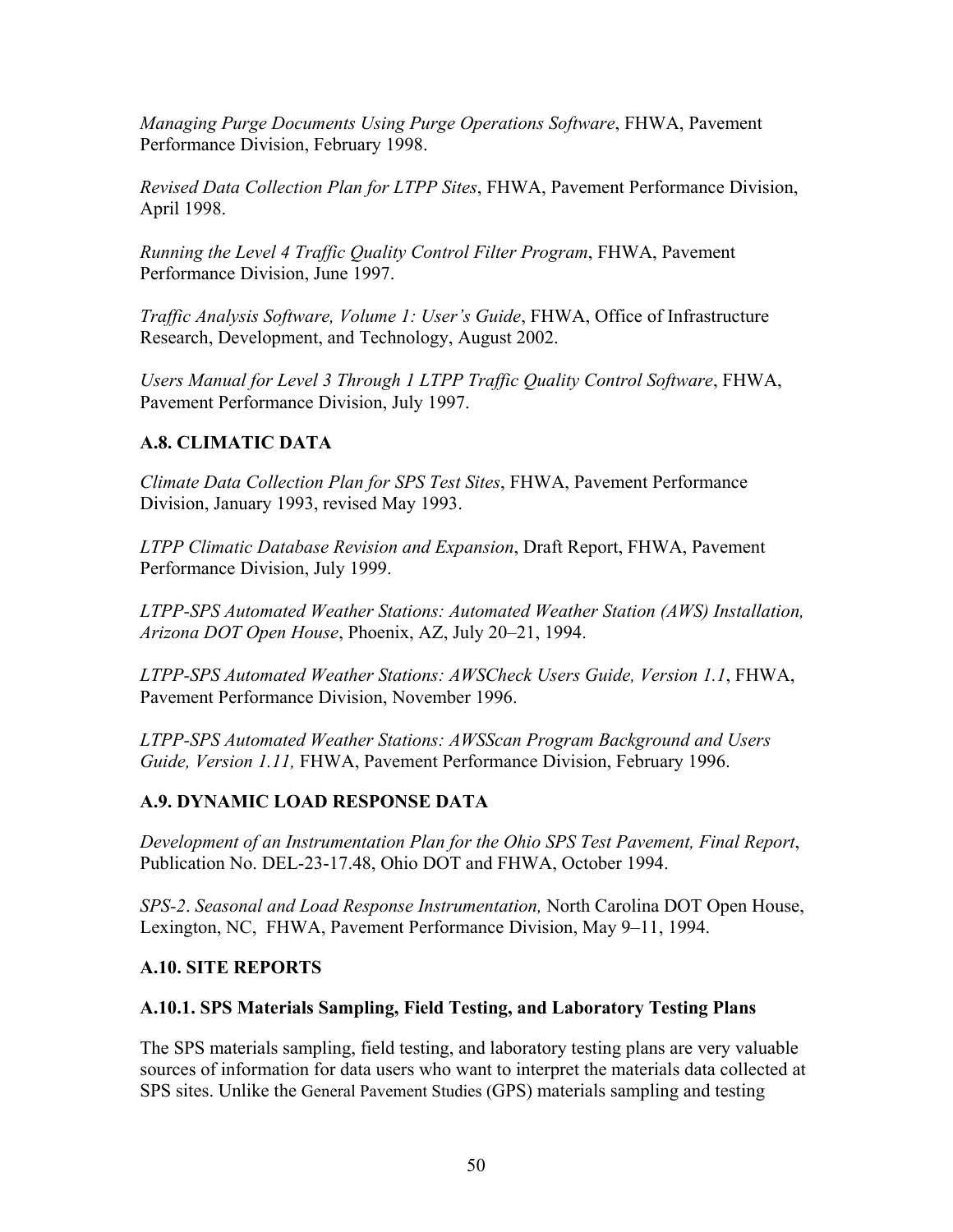plans, which are relatively uniform from site to site, the sampling plans for SPS sites vary substantially since they are tailored to site conditions, construction sequence, test section sequence, etc. For example, to compute certain material properties, the test results from samples obtained at different test sections must be combined.

### *A.10.1.1. North Atlantic Region*

*Updated Materials Sampling and Testing Plans for SPS-1 Project, US 113, SBL, Delaware*, FHWA, Pavement Performance Division, March 1995.

*SPS-1 Materials Sampling and Testing Plans, Project 510100, Rt. 265, SB, Danville, Virginia*, FHWA, Pavement Performance Division, November 1994.

*Revision to SPS-1 and SPS-2 Construction and Materials and Testing Guidelines, Delaware*, FHWA, Pavement Performance Division, April 1994.

*Report of Site Investigation on Delaware SPS-2 Problem Test Sections*, FHWA, Pavement Performance Division, August 1995.

*Revised Materials Sampling and Testing Plans SPS-2, US 113, SBL, Delaware*, FHWA, Pavement Performance Division, August 1994.

*Revised Materials Sampling and Testing Plans, SPS-2, US 52 SB, Lexington, By-Pass, North Carolina*, FHWA, Pavement Performance Division, February 1995.

*SPS-5 Materials Sampling and Testing Plans, Project 230500, I-95 NB, Argyle, Maine*, FHWA, Pavement Performance Division, July 1994.

*SPS-5 Materials Sampling and Testing Plans, Project 240500, US-15 NB, Frederick, Maryland*, FHWA, Pavement Performance Division, January 1992.

*SPS-5 Materials Sampling and Testing Plans, Project 340500, I-195 WB, Imlaystown, New Jersey*, FHWA, Pavement Performance Division, September 1994.

*SPS-6 Materials Sampling and Testing Plans, Project 420600, I-80 WB, Centre County, Pennsylvania*, FHWA, Pavement Performance Division, July 1994.

*SPS-8 Materials Sampling and Testing Plans, Project 340800, Port Authority of NY/NJ, JFK Airport*, FHWA, Pavement Performance Division, September 1994.

*SPS-8 Materials Sampling and Testing Plans, Project 360800, Lake Ontario State Parkway, Brockport, New York*, FHWA, Pavement Performance Division, February 1994.

*SPS-8 Materials Sampling and Testing Plans, Project 370800, SR 1245, Jacksonville, North Carolina*, FHWA, Pavement Performance Division, revised August and October 1997.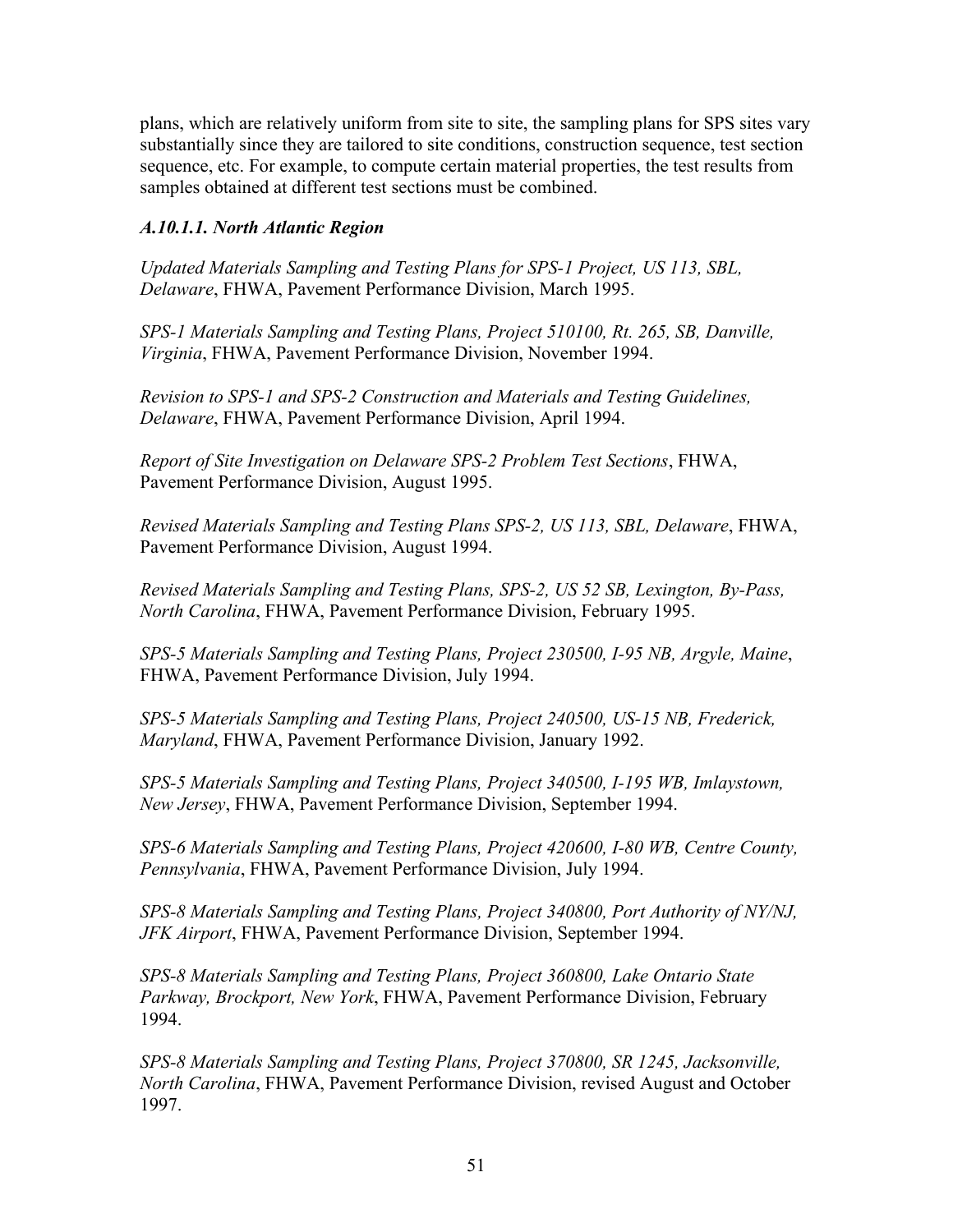*SPS-9 Pilot, Materials Sampling and Testing Plans, Project 240900, I-70 WB, Frederick, Maryland*, Memo, July and September 1992.

*SPS-9 A Materials Sampling and Testing Plan Revisions, Connecticut*, FHWA, Pavement Performance Division, December 1997.

*Revised SPS-9 A Materials Sampling and Testing Plans, Project 340900, I-195 EB, Allentown, New Jersey*, FHWA, Pavement Performance Division, December 1997, revised May 1998.

*SPS-9 A Materials Sampling and Testing Plans, Project 370900, NB/SB, Sanford, North Carolina*, FHWA, Pavement Performance Division, revised February and June 1997.

*SPS-9 A Materials Sampling and Testing Plans, Project 870900, Hwy. 17 WB, Petawawa, Ontario*, FHWA, Pavement Performance Division, revised May 1997.

*SPS-9 A Materials Sampling and Testing Plans, Projects 890900, NR 170 WB, and 89A900, NR 170 EB, Jonquiere, Quebec*, FHWA, Pavement Performance Division, revised February 1997.

## *A.10.1.2. North Central Region*

*As-Sampled, Sampling and Testing Plan, SPS-1 Experimental Project, US-27 Southbound, Clinton County, Michigan*, FHWA, Pavement Performance Division, March 1995.

*Sampling and Testing Plan, SPS-1 Experimental Project, US-27 Southbound, Clinton County, Michigan*, FHWA, Pavement Performance Division, February 1994.

*Sampling and Testing Plan, SPS-1 Experimental Project, STH 29, Marathon County, Wisconsin*, FHWA, Pavement Performance Division, updated July 1997.

*Mix Designs and Summary of Concrete Test Results, SPS-2 I-70 Westbound, Kansas*, FHWA, Pavement Performance Division, April 1993.

*Summary of Test Run at the Kansas SPS-2 Project in 1992*, FHWA, Pavement Performance Division, April 1993.

*As-Sampled Sampling and Testing Plan, SPS-2 Experimental Project, US-23 Northbound, Monroe County, Michigan*, FHWA, Pavement Performance Division, March 1995.

*Sampling and Testing Plan, SPS-2 Experimental Project, Westbound and Eastbound, Marathon County, Wisconsin*, FHWA, Pavement Performance Division, updated July 1997.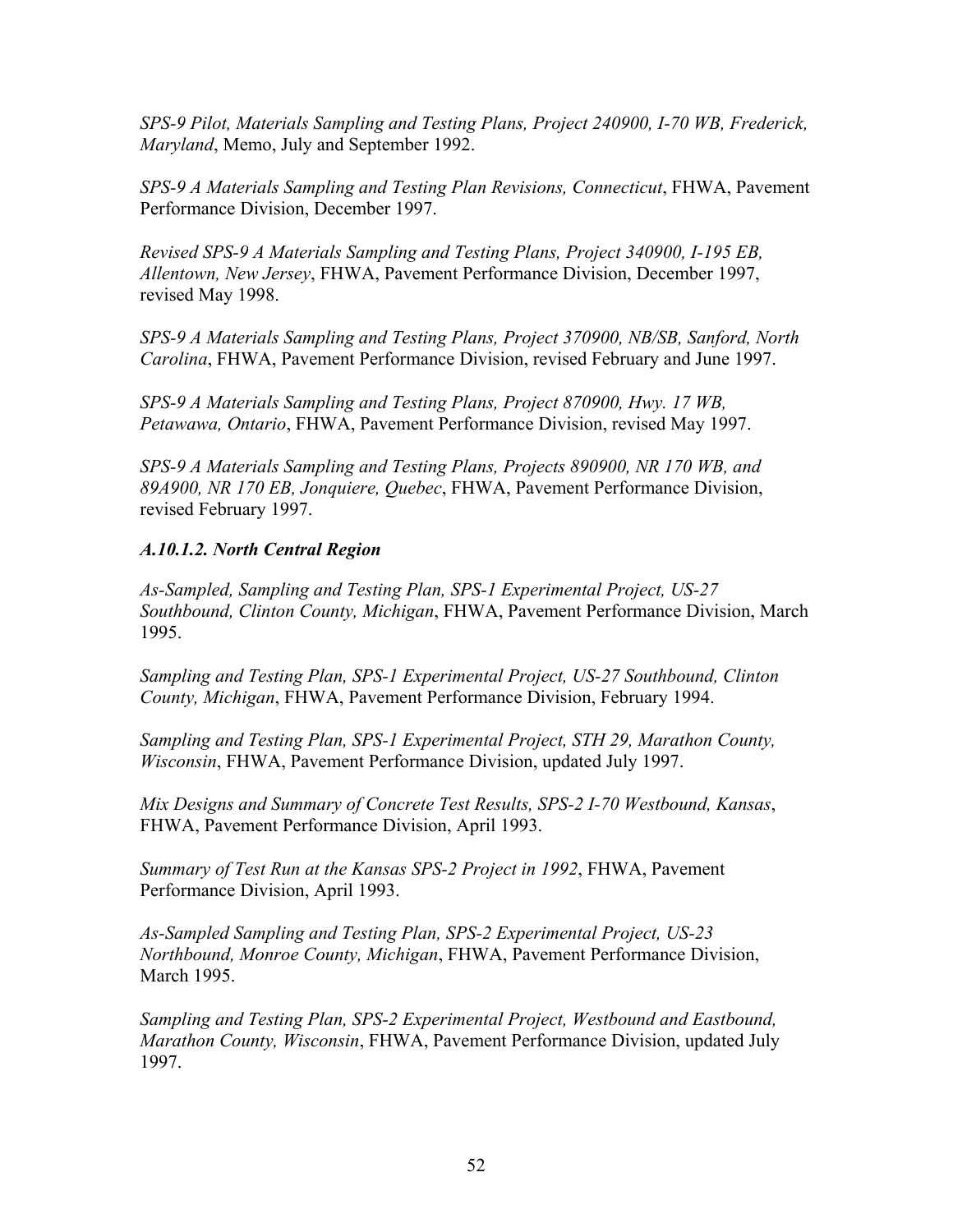*Sampling, Testing, and Monitoring Activities, SPS-5, Plan for Test Sections Located on Highway 1 Westbound Near Brokenhead River, Manitoba, Canada*, FHWA, Pavement Performance Division, June 1989.

*As-Sampled Sampling and Testing Plan, SPS-8 Experimental Project, Ramp A, Delaware County, Ohio*, FHWA, Pavement Performance Division, May 1995.

*Sampling and Testing Plan, SPS-8 Experimental Project, Ramp A, Delaware County, Ohio*, FHWA, Pavement Performance Division, May 1994.

*Draft Sampling and Testing Plan, SPS-8 Experimental Project, Apple Lane, Marathon County, Wisconsin*, FHWA, Pavement Performance Division, updated July 1997.

*Work Plan, Materials Sampling and Testing, Missouri SPS-9A*, FHWA, Pavement Performance Division, updated July 1996.

*Sampling and Testing Plan, SPS-9A, Experimental Project, US-23 Southbound, Delaware County, Ohio*, FHWA, Pavement Performance Division, September 1995.

*Materials Sampling and Testing Plan, SPS-9A, Highway 16 (Yellowhead Highway), Saskatoon, Saskatchewan*, FHWA, Pavement Performance Division, May 1996.

#### *A.10.1.3. Southern Region*

*Sampling and Testing Plan for SPS-1 Test Site in Alabama*, FHWA, Pavement Performance Division, April 1992.

*Materials Sampling and Testing Plan, Arkansas SPS-1 Project 050100, US-63 NBL, Craighead County, Arkansas*, FHWA, Pavement Performance Division, January 1993.

*Materials Sampling and Testing Plan, Florida SPS-1 Project 120100, US-27 SBL, Palm Beach County, Florida,* FHWA, Pavement Performance Division, August 1996.

*Laboratory Materials Testing for LTPP SPS-1 Project 2201, US-171, Calcasiu Parish, Louisiana*, FHWA, Pavement Performance Division, July 1995.

*Louisiana SPS-1 (220100), Revised Materials Sampling and Testing Plan,* FHWA, Pavement Performance Division, January 1993, revised December 1993.

*Materials Sampling and Testing Plan, New Mexico SPS-1 Project 350100, IH-25 NBL, Dona Ana County, New Mexico*, FHWA, Pavement Performance Division, June 1994.

*Materials Sampling and Testing Plan, Oklahoma SPS-1 Project 400100, US-62 EBL, Comanche County, Oklahoma*, FHWA, Pavement Performance Division, July 1996.

*Materials Sampling and Testing Plan, Texas SPS-1 Project 480100, US-281 SBL, Hidalgo County, Texas*, FHWA, Pavement Performance Division, December 1996.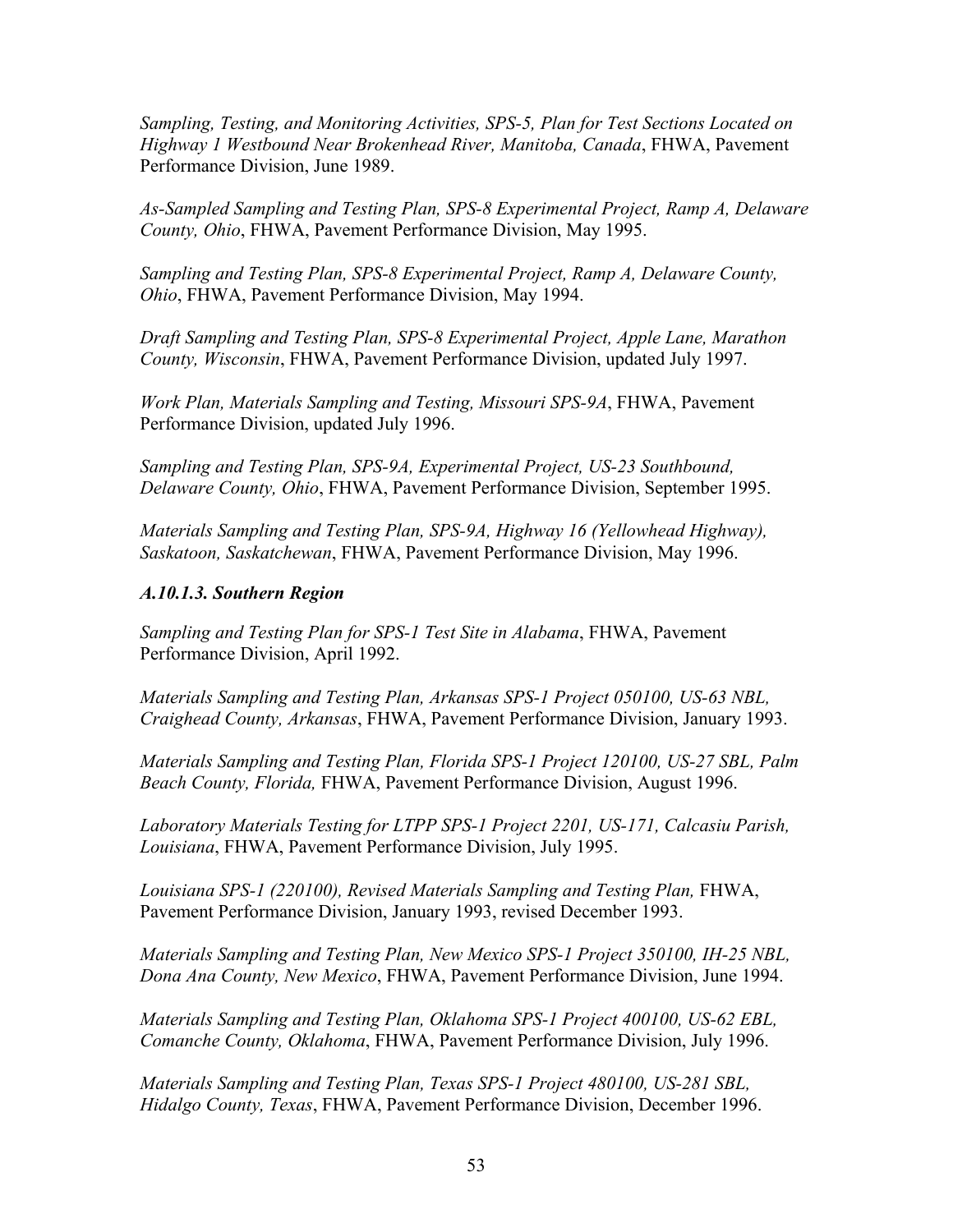*Arkansas SPS-2 (050200), Materials Sampling and Testing Plan*, FHWA, Pavement Performance Division, February 1994.

*Materials Sampling and Testing Plan, Arkansas SPS-2 Project 050200, IH-30 WBL, Hot Spring County, Arkansas*, FHWA, Pavement Performance Division, January 1997.

*Materials Sampling and Testing Plan, Alabama SPS-5 Project 010500, US-84 EBL, Houston County, Alabama*, FHWA, Pavement Performance Division, March 1996.

*Materials Sampling and Testing Plan, Florida SPS-5 Project 120500, US-1 SBL, Martin County, Florida*, FHWA, Pavement Performance Division, November 1994.

*Materials Sampling and Testing Plan, Georgia SPS-5 Project 130500, IH-75 SBL, Bartow County, Georgia*, FHWA, Pavement Performance Division, April 1993.

*Materials Sampling and Testing Plan, New Mexico SPS-5 Project 350500, IH-10 EBL, Grant County, New Mexico*, FHWA, Pavement Performance Division, September 1995.

*Materials Sampling and Testing Plan, Oklahoma SPS-5 Project 400500, US-62 WBL, Comanche County, Oklahoma*, FHWA, Pavement Performance Division, July 1996.

*Materials Sampling and Field Testing Plan for SPS Section 48A5 in Kaufman, Texas*, FHWA, Pavement Performance Division, December 1990.

*Alabama SPS-6 Project (010600), Materials Sampling and Field Testing Plan*, FHWA, Pavement Performance Division, February 1998.

*Materials Sampling and Field Testing Plan, Arkansas SPS-6 Project 05A6, US-65 Southbound, Jefferson County, Arkansas*, FHWA, Pavement Performance Division, June 1997.

*Materials Sampling and Field Testing Plan, Oklahoma SPS-6 Project 4006, IH-35 Southbound, Kay County, Oklahoma*, FHWA, Pavement Performance Division, March 1992.

*Materials Sampling and Field Testing Plan, Tennessee SPS-6 Project 4706, IH-40 Westbound, Madison County, Tennessee*, FHWA, Pavement Performance Division, June 1995.

*Materials Sampling and Field Testing Plan, Louisiana SPS-7 Project 2207, IH-10 Eastbound, Ascension Parish, Louisiana*, FHWA, Pavement Performance Division, May 1991.

*Materials Sampling and Testing Plan, Arkansas SPS-8 Project 050800, US-65 East Terminal Interchange, Right Frontage Road, Jefferson County, Arkansas*, FHWA, Pavement Performance Division, October 1996.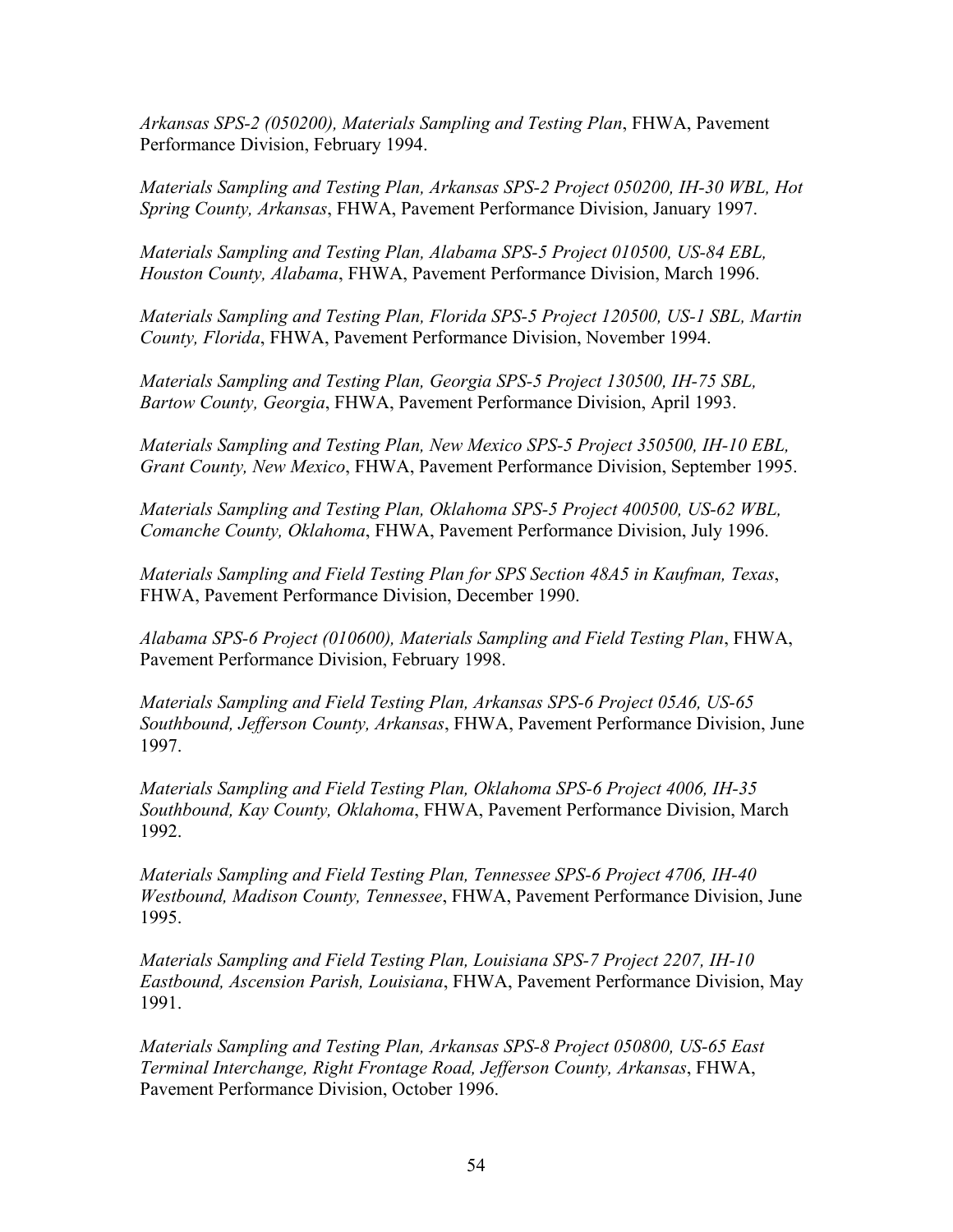*Materials Sampling and Testing Plan, Mississippi SPS-8 Project 280800, SR-315 NBL, Panola County, Mississippi*, FHWA, Pavement Performance Division, April 1996.

*Materials Sampling and Testing Plan, New Mexico SPS-8 Project 350800, Grant County, New Mexico, IH-10 Frontage Road Eastbound*, FHWA, Pavement Performance Division, August 1995.

*Materials Sampling and Testing Plan, Texas SPS-8 Project 480800, FM-2223 EBL, Brazos County, Texas*, FHWA, Pavement Performance Division, August 1995.

*Materials Sampling and Testing Plan, Texas SPS-8 Project 48A800, FM-2670, Bell County, Texas*, FHWA, Pavement Performance Division, March 2000.

*Materials Sampling and Testing Plan, Arkansas SPS-9A Project 050900, US-65 Southbound, Jefferson County, Arkansas*, FHWA, Pavement Performance Division, June 1997.

*Materials Sampling and Testing Plan, Florida SPS-9A Project 120900, Columbia County, Florida, IH-10 Eastbound*, FHWA, Pavement Performance Division, March 1996.

*Materials Sampling and Testing Plan, Mississippi SPS-9A Project 280900, Panola County, Mississippi, IH-55 Southbound*, FHWA, Pavement Performance Division, June 1995.

*Materials Sampling and Testing Plan, New Mexico SPS-9A Project 350900, Grant County, New Mexico, IH-10 Eastbound*, FHWA, Pavement Performance Division, August 1995.

*Materials Sampling and Testing Plan, Texas SPS-9A Project 480900, Bexar County, Texas, Loop 1604 Southbound*, FHWA, Pavement Performance Division, August 1995.

#### *A.10.1.4. Western Region*

*Materials Sampling, Field Testing, and Laboratory Testing Plan, Strategic Highway Research Program, SPS-1. Experimental Project, Federal Aid Project No. F-39-1-509, State Highway No. US-93, Mohave County, Arizona*, FHWA, Pavement Performance Division, March 1993.

*Materials Sampling, Field Testing, and Laboratory Testing Plan, Strategic Highway Research Program, SPS-1 and SPS-2 Experimental Projects, Interstate Highway No. I-80, Humboldt and Lander Counties, Nevada*, FHWA, Pavement Performance Division, September 1994.

*Addendum to Materials Sampling, Field Testing, and Laboratory Testing Plan, Strategic Highway Research Program, SPS-1 and SPS-2 Experimental Projects, Interstate*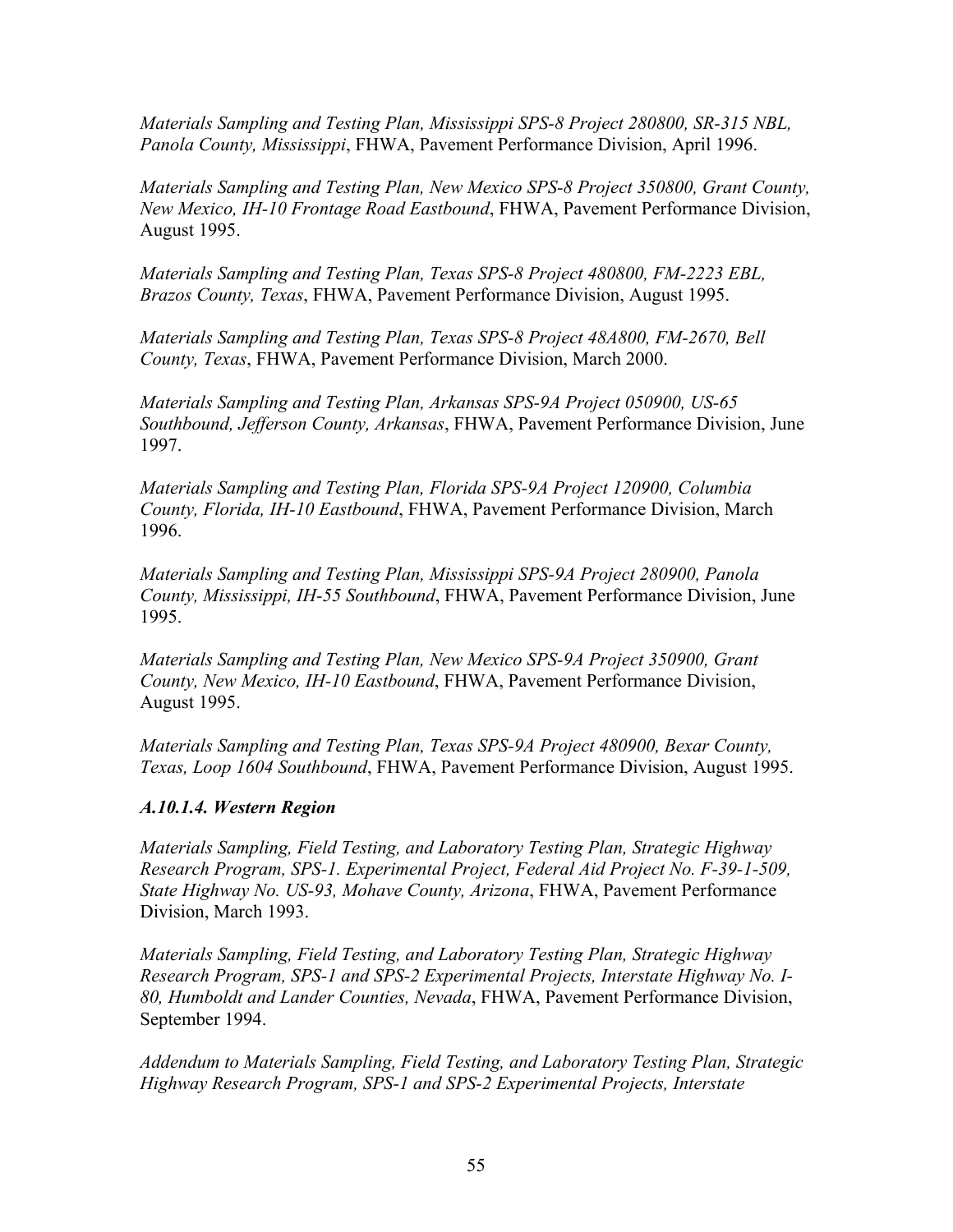*Highway No. I-80, Humboldt and Lander Counties, Nevada*, FHWA, Pavement Performance Division, April 1995.

*Materials Sampling, Field Testing, and Laboratory Testing Plan, Strategic Highway Research Program, SPS-1 and SPS-9 Experimental Projects, I-15, Cascade County, Montana*, FHWA, Pavement Performance Division, October 1997.

*Materials Sampling, Field Testing, and Laboratory Testing Plan, Strategic Highway Research Program, SPS-2 Experimental Project, Federal Aid Project No. IR-10-2(146), Ehrenberg-Phoenix State Highway, Maricopa County, Arizona*, FHWA, Pavement Performance Division, January 1993.

*Materials Sampling, Field Testing, and Laboratory Testing Plan, Strategic Highway Research Program, SPS-2 Experiment Project, Federal Aid Project No. ACNH-P099(370)Y, SR 99 at and Near Delhi and Various Locations, Merced County, California*, FHWA, Pavement Performance Division, February 1999.

*Materials Sampling, Field Testing, and Laboratory Testing Plan, Strategic Highway Research Program, SPS-2 Experimental Project, Federal Aid Project No. ACDPS-0027(001), 395–Lind to Ritzvile*, Washington, FHWA, Pavement Performance Division, March 1993.

*Materials Sampling, Field Testing, and Laboratory Testing Plan, Strategic Highway Research Program, SPS-2 and SPS-8 Experimental Projects, Federal Aid Project No. I 076-1(138), State Highway No. I-76, Adams County, Colorado*, FHWA, Pavement Performance Division, May 1992.

*Materials Sampling, Field Testing, and Laboratory Testing Plan, Strategic Highway Research Program, SPS-8 Experimental Project (Flexible and Rigid), Federal Aid Project No. ACNH-P099(370)Y, Sycamore Street, Delhi, Merced County, California*, FHWA, Pavement Performance Division, February 1999.

*Materials Sampling, Field Testing, and Laboratory Testing Plan, Strategic Highway Research Program, SPS-8 Experimental Project, Federal Aid Project No. RS 273-1(2)0, State Highway No. RS 273, Deerlodge County, Montana*, FHWA, Pavement Performance Division, April 1994.

*Materials Sampling, Field Testing, and Laboratory Testing Plan, Strategic Highway Research Program, SPS-8 Experimental Project, Utah Forest Highway and Federal Lands Highway Project 5-2(3), State Highway 35 (Wolf Creek Road), Wasatch County, Utah*, FHWA, Pavement Performance Division, April 1996.

*Materials Sampling, Field Testing, and Laboratory Testing Plan, Strategic Highway Research Program, SPS-8 Experimental Project, Project Nos. PFH 176-1(1) and RS-A070(002), North Touchet Road, Columbia County, Washington,* FHWA, Pavement Performance Division, June 1994.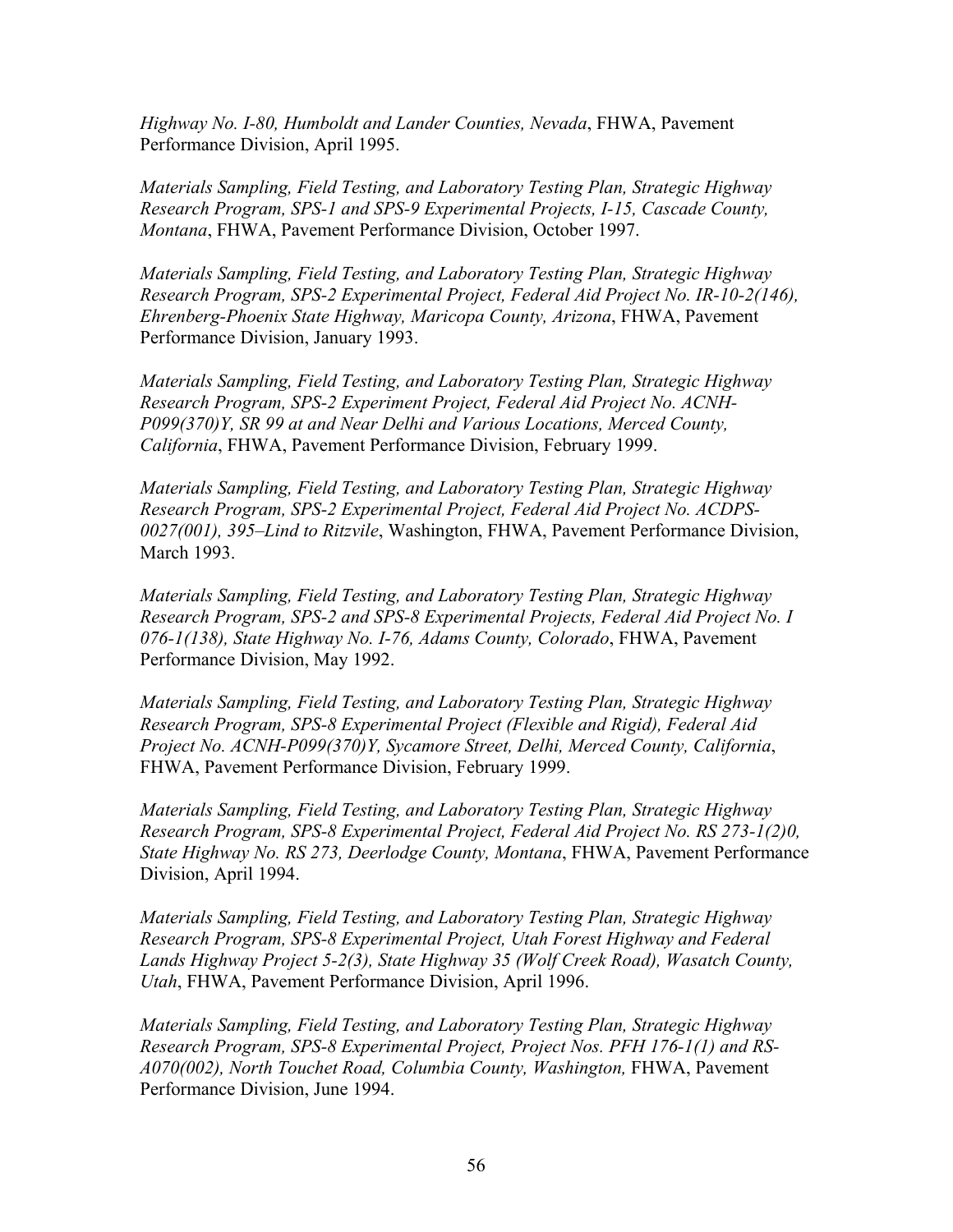*Materials Sampling, Field Testing, and Laboratory Testing Plan, Strategic Highway Research Program, SPS-8 Experimental Project (Rigid), Project No. CRP 93-13, Smith Springs Road, Walla Walla County, Washington,* FHWA, Pavement Performance Division, September 1999.

#### **A.10.2. SPS Construction Reports**

The SPS construction reports provide data users with site-specific information and notes on the general layout of the site, site features, construction problems, nonstandard construction features, and other information not easily captured on the data sheets.

#### *A.10.2.1. North Atlantic Region*

*Construction Report on SHRP 100100, SPS-1 Project, Ellendale, Delaware*, Publication No. FHWA-TS-96-10-01, FHWA, Pavement Performance Division, June 1996.

*Construction Report on LTPP 510100, SPS-1 Project, Danville, Virginia*, FHWA, Pavement Performance Division, June 1996.

*Construction Report on LTPP 100200, SPS-2 Project, Ellendale, Delaware*, Publication No. FHWA-TS-96-10-04, FHWA, Pavement Performance Division, October 1996.

*Report of Site Investigation on Delaware SPS-2 Problem Test Sections*, FHWA, Pavement Performance Division, July 1999

*Construction Report on LTPP 370200, SPS-2 Project, Lexington, North Carolina*, FHWA, Pavement Performance Division, August 1994.

*Construction Report on LTPP 24A300, SPS-3 Project, Ocean City, Maryland*, FHWA, Pavement Performance Division, October 1990.

*Construction Report on LTPP 36A300 and 36B300, SPS-3 Projects, Glen Falls and Cranberry Lake, New York*, FHWA, Pavement Performance Division, October 1990.

*Construction Report on LTPP 42A300 and 42B300, SPS-3 Projects, Lewisburg and Knoxville, Pennsylvania*, FHWA, Pavement Performance Division, October 1990.

*Construction Report on LTPP 51A300, SPS-3 Project, Petersburg, Virginia*, FHWA, Pavement Performance Division, 1990.

*Construction Report on LTPP 87A300 and 87B300, SPS-3 Projects, Moonstone and Bracebridge, Ontario*, FHWA, Pavement Performance Division, October 1990.

*Construction Report on LTPP 89A300, SPS-3 Project, Trois-Rivieres, Quebec*, FHWA, Pavement Performance Division, 1990.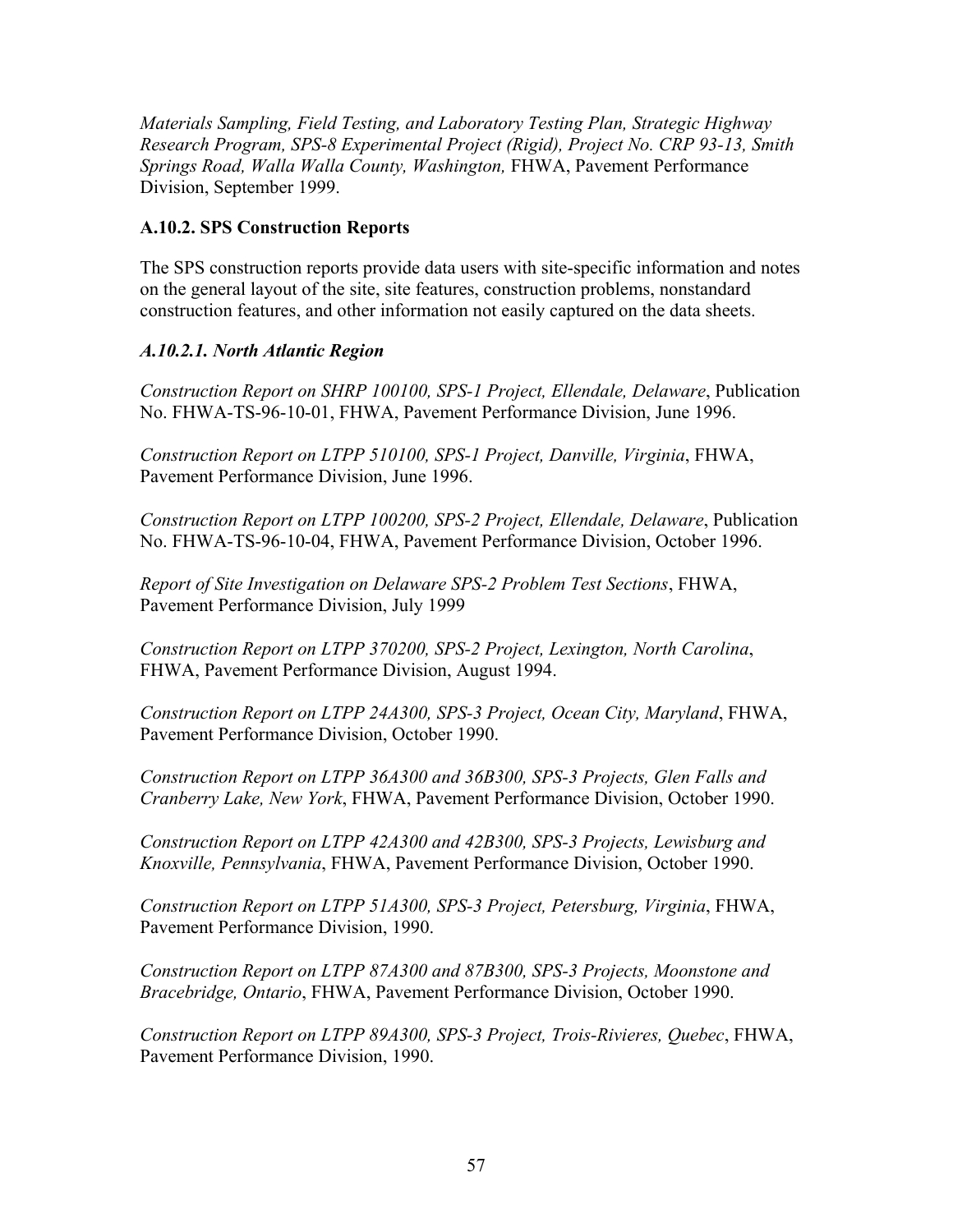*Construction Report on LTPP 230500, SPS-5 Project, Argyle, Maine*, Publication No. FHWA-TS-95-23-02, FHWA, Pavement Performance Division, December 1995.

*Construction Report on LTPP 240500, SPS-5 Project, Frederick, Maryland*, FHWA, Pavement Performance Division, March 1993.

*Construction Report on LTPP 340500, SPS-5 Project, Imlaystown, New Jersey,* FHWA, Pavement Performance Division, December 1994.

*Construction Report on LTPP 420600, SPS-6 Project, Snowshoe, Pennsylvania*, FHWA, Pavement Performance Division, May 1995.

*Construction Report on LTPP 340800, SPS-8 Project, NY/NJ, JFK Airport, Port Authority*, Publication No. FHWA-TS-94-34-01, FHWA, Pavement Performance Division, December 1994.

*Construction Report on LTPP 360800, SPS-8 Project, Lake Ontario State Parkway, Brockport, New York*, Publication No. FHWA-TS-95-36-01, FHWA, Pavement Performance Division, March 1995.

*Construction Report on LTPP 370800, SPS-8 Project, Jacksonville, North Carolina*, Publication No. FHWA-TS-98-37-02, FHWA, Pavement Performance Division, December 1998.

*Construction Report on LTPP 240900, SPS-9 Project, Frederick, Maryland*, FHWA, Pavement Performance Division, December 1992.

*Construction Report on LTPP 090900, SPS-9A Project, Colchester, Connecticut*, Publication No. FHWA-TS-98-09-02, FHWA, Pavement Performance Division, June 1998.

*Construction Report on LTPP 340900, SPS-9A Project, Allentown, New Jersey*, Publication No. FHWA-TS-00-34-01, FHWA, Pavement Performance Division, December 2000.

*Construction Report on LTPP 370900, SPS-9A Project, NB and SB, Sanford, North Carolina*, Publication No. FHWA-TS-00-37-02, FHWA, Pavement Performance Division, June 2000.

*Construction Report on LTPP 870900, SPS-9A Project, Petawawa, Ontario*, Publication No. FHWA-TS-98-87-02, FHWA, Pavement Performance Division, March 1998.

*Construction Report on LTPP 890900 and 89A900, SPS-9A Projects, Jonquiere, Quebec*, Publication No. FHWA-TS-98-89-02, FHWA, Pavement Performance Division, April 1998.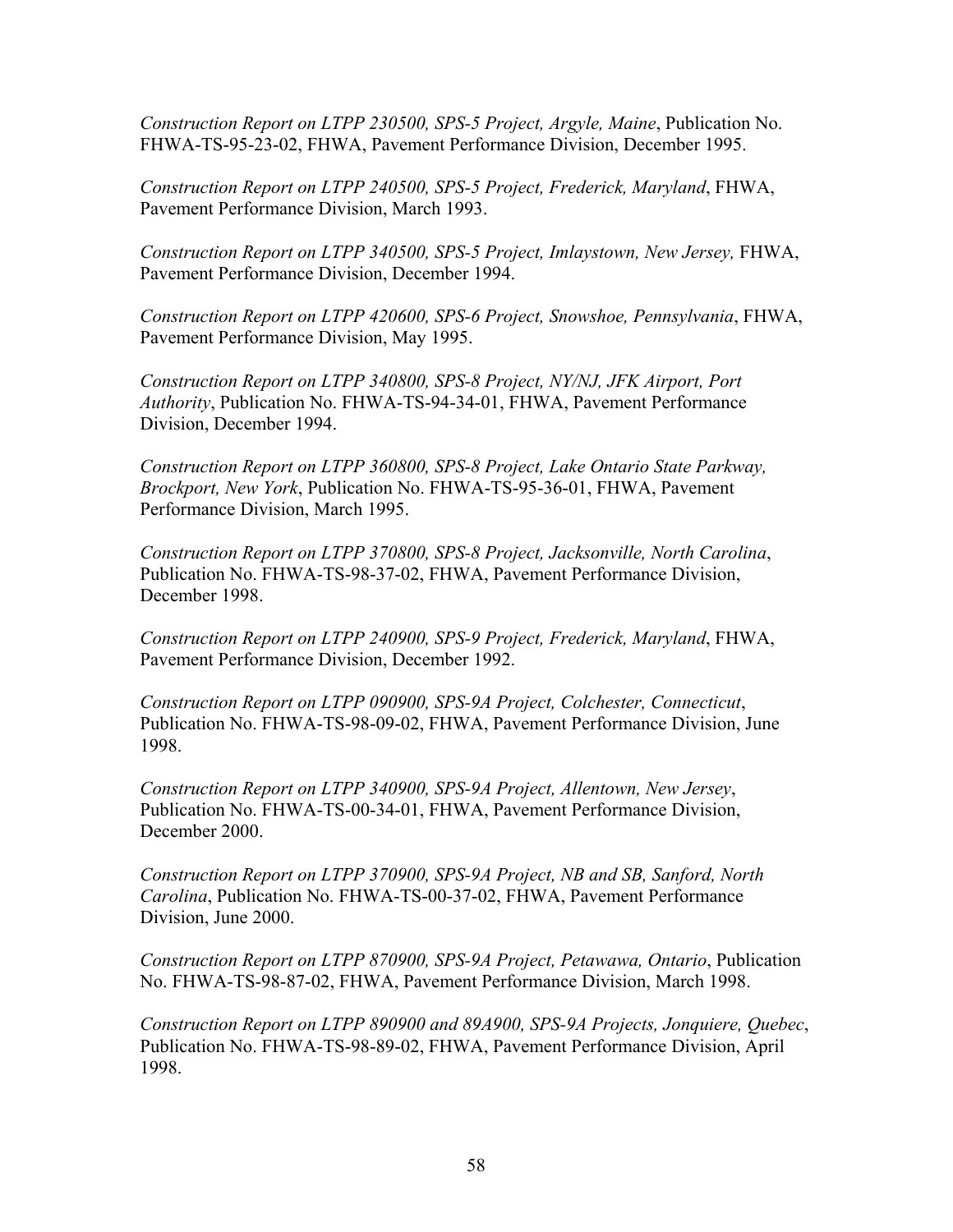#### *A.10.2.2. North Central Region*

*SPS-1 Construction Report, US-54 Near Fort Madison, Iowa, Sections 190101 to 190112,* FHWA, Pavement Performance Division, April 1994.

*SPS-1 Construction Report, US-54 Near Greensburg, Kansas, Sections 200101 to 200164*, FHWA, Pavement Performance Division, April 1994.

*SPS-1 Construction Report, U.S. Highway 81 Southbound, 80 Miles Southwest of Lincoln, Nebraska, (4 Miles) North of the Kansas Border, Sections 310113 to 310124*, FHWA, Pavement Performance Division, June 1996.

*SPS-1 Construction Report, U.S. Highway 23 Southbound, Delaware County, Ohio, Sections 390101 to 390112, 390159, and 390160*, FHWA, Pavement Performance Division, September 1998.

*SPS-1 Construction Report, STH 29 Westbound, Marathon County, Wisconsin, Sections 550113 to 550124*, FHWA, Pavement Performance Division, March 2000.

*SPS-2 Construction Report, US-65 Northbound, Polk County, Iowa, Sections 190213 to 190224,* FHWA, Pavement Performance Division, June 1996.

*SPS-2 Construction Report, I-70 Near Abilene, Kansas, Sections 200201 to 200212*, FHWA, Pavement Performance Division, March 1993.

*SPS-2 Construction Report, US 23 Northbound, Monroe County, Michigan*, FHWA, Pavement Performance Division, December 1995.

*SPS-2 Construction Report, I-94 Eastbound, West of Fargo, North Dakota, Sections 380213 to 380224*, FHWA, Pavement Performance Division, June 1996.

*SPS-2 Construction Report, U.S. Highway 23 Northbound, Delaware County, Ohio, Sections 390201 to 390212 and 390259 to 390265*, FHWA, Pavement Performance Division, September 1998.

*SPS-2 Construction Report, STH 29 Westbound, Marathon County, Wisconsin, Sections 550213 to 550224 and 550259 to 550266*, FHWA, Pavement Performance Division, December 1999.

*SPS-5 Construction Report, Trunk Highway 2 Westbound, 14 Miles West of Bemidji, Minnesota, Core Sections 270501 to 270509 and Supplemental Sections 270559 to 270561*, FHWA, Pavement Performance Division, June 1996.

*SPS-5 Construction Report, PTH No. 1 Westbound, 35 Miles East of Winnipeg, Manitoba, Sections 830501 to 830509*, FHWA, Pavement Performance Division, June 1996.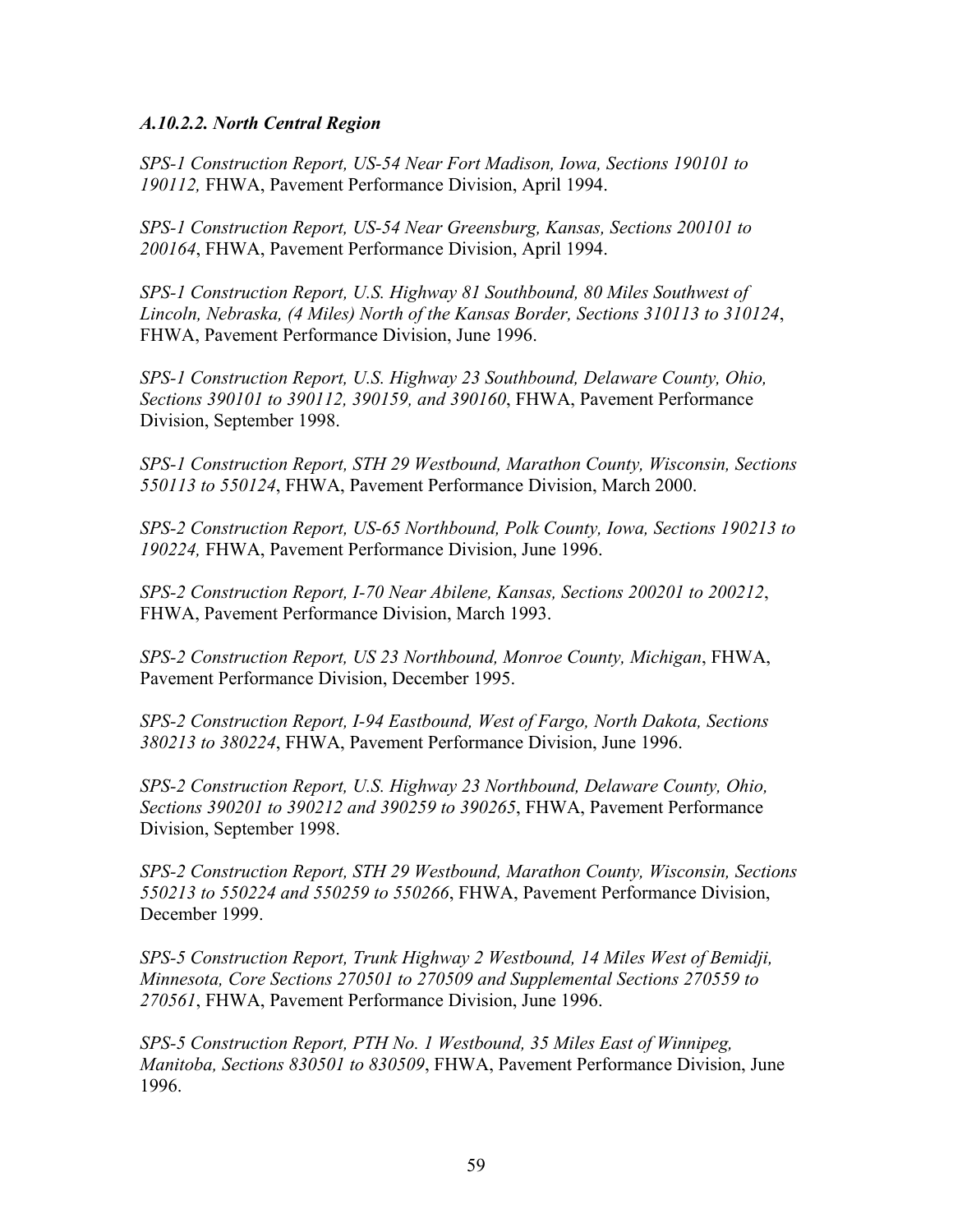*SPS-6 Construction Report, I-35 Southbound, Between Ames and Des Moines, Iowa, Test Sections 190601 to 190608*, FHWA, Pavement Performance Division, June 1996.

*SPS-6 Construction Report, US-10 Eastbound, Bay County, Michigan*, FHWA, Pavement Performance Division, December 1995.

*SPS-6 Construction Report, US Highway 12 Westbound, Approximately 15 Miles East of Aberdeen, South Dakota, Test Sections 460601 to 460608*, FHWA, Pavement Performance Division, June 1996.

*SPS-7 Construction Report, I-35 Near Ames, Iowa, Sections 190701 to 190710*, FHWA, Pavement Performance Division, April 1994.

*SPS-7 Construction Report, Interstate 94 Eastbound, Between Moorhead and Barnesville, Minnesota, Sections 270701 to 270709*, FHWA, Pavement Performance Division, June 1996.

*Construction Report for SPS-7*, *Route 67 Northbound, Jefferson County, Missouri*, FHWA, Pavement Performance Division, December 1995.

*Construction Report for SPS-8, Ramp A, Delaware County, Ohio*, FHWA, Pavement Performance Division, December 1995.

*SPS-8 South Dakota, Construction Report, State Highway 1804, Pollock, South Dakota, Sections 460803 and 460804, Supplemental Section 460859*, FHWA, Pavement Performance Division, June 1996.

*SPS-9 Construction Report, US-54 Near Greensburg, Kansas, Sections 200901 to 200903*, FHWA, Pavement Performance Division, December 1993.

*SPS-9 Construction Report, US-169, Near Belle Plaine, Minnesota, Sections 270901 to 270903,* FHWA, Pavement Performance Division, April 1995.

*SPS-9 Construction Report, I-94 Near Tomah, Wisconsin, Sections 550901 to 550909*, FHWA, Pavement Performance Division, June 1994.

*SPS-9 Construction Report, I-43 Near Milwaukee, Wisconsin, Sections 55A901 to 55A909 and Sections 55B901 to 55B909*, FHWA, Pavement Performance Division, June 1994.

*SPS-9A Construction Report, U.S. 65 Southbound, Sedalia, Missouri, Sections 290901 to 290903 and 290959 to 290964,* FHWA, Pavement Performance Division, September 1998.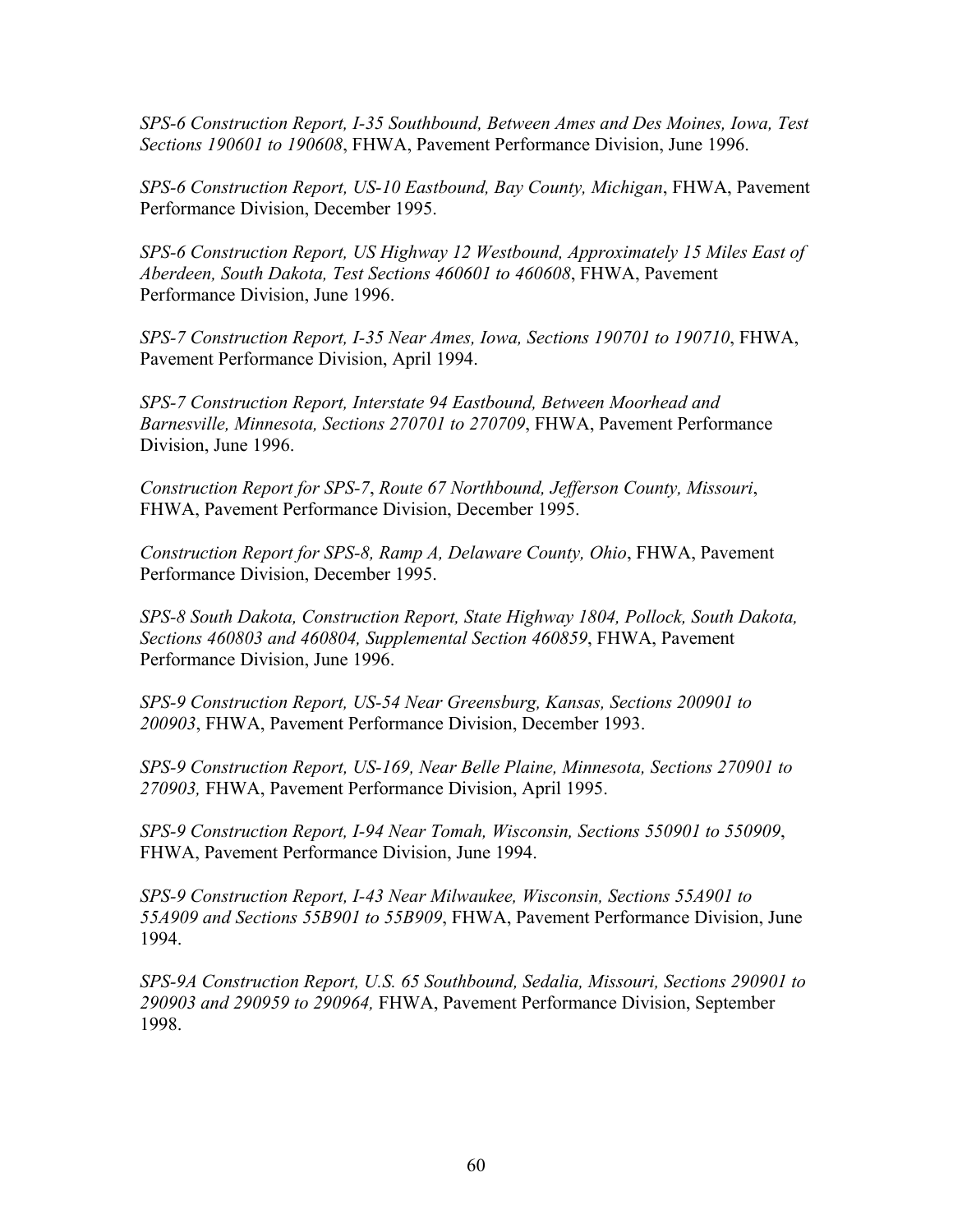*SPS-9A Construction Report, U.S. Highway 81 Southbound, 80 Miles Southwest of Lincoln, Nebraska, (4 Miles) North of the Kansas Border, Sections 310901 to 310903*, FHWA, Pavement Performance Division, June 1996.

*SPS-9A Construction Report, Yellow Head Highway Westbound, Radisson, Saskatchewan, Sections 900901 to 900903 and 900959 to 900962*, FHWA, Pavement Performance Division, September 1998.

#### *A.10.2.3. Southern Region*

*Southern Region SPS Tour*, FHWA, Pavement Performance Division, October 1995.

*SPS-1 Project 0101, Strategic Study of Structural Factors for Flexible Pavements, US-280 Westbound, Lee County, Alabama*, Final Report, FHWA, Pavement Performance Division, February 1996.

*SPS-1 Project 0501, Strategic Study of Structural Factors for Flexible Pavements, US-63 Northbound, Craighead County, Arkansas*, Final Report, FHWA, Pavement Performance Division, October 1996.

*SPS-1 Project 1201, Strategic Study of Structural Factors for Flexible Pavements, US-27 Southbound, Palm Beach County, Florida,* Final Report, FHWA, Pavement Performance Division, December 1996.

*SPS-1 Project 2201, Strategic Study of Structural Factors for Flexible Pavements, US-171 Northbound, Calcasieu Parish, Louisiana*, Final Report, FHWA, Pavement Performance Division, May 1998.

*SPS-1 Project 3501, Strategic Study of Structural Factors for Flexible Pavements, IH-25 Northbound, Dona Ana County, New Mexico*, Final Report, FHWA, Pavement Performance Division, April 1996.

*SPS-1 Project 4001, Strategic Study of Structural Factors for Flexible Pavements, US-62 Eastbound, Comanche County, Oklahoma*, Final Report, FHWA, Pavement Performance Division, August 1998.

*SPS-1 Project 4801, Strategic Study of Structural Factors for Flexible Pavements, US-281 Southbound, Hidalgo County, Texas*, Final Report, FHWA, Pavement Performance Division, December 1997.

*SPS-2 Project 0502, Strategic Study of Structural Factors for Rigid Pavements, I-30 Westbound, Hot Springs County, Arkansas*, Final Report, FHWA, Pavement Performance Division, November 1997.

*Report on the SPS-3 Experiment of the Long-Term Pavement Performance Project in the Southern Region*, Publication No. FHWA-IF-00-026, FHWA, Pavement Performance Division, August 2000.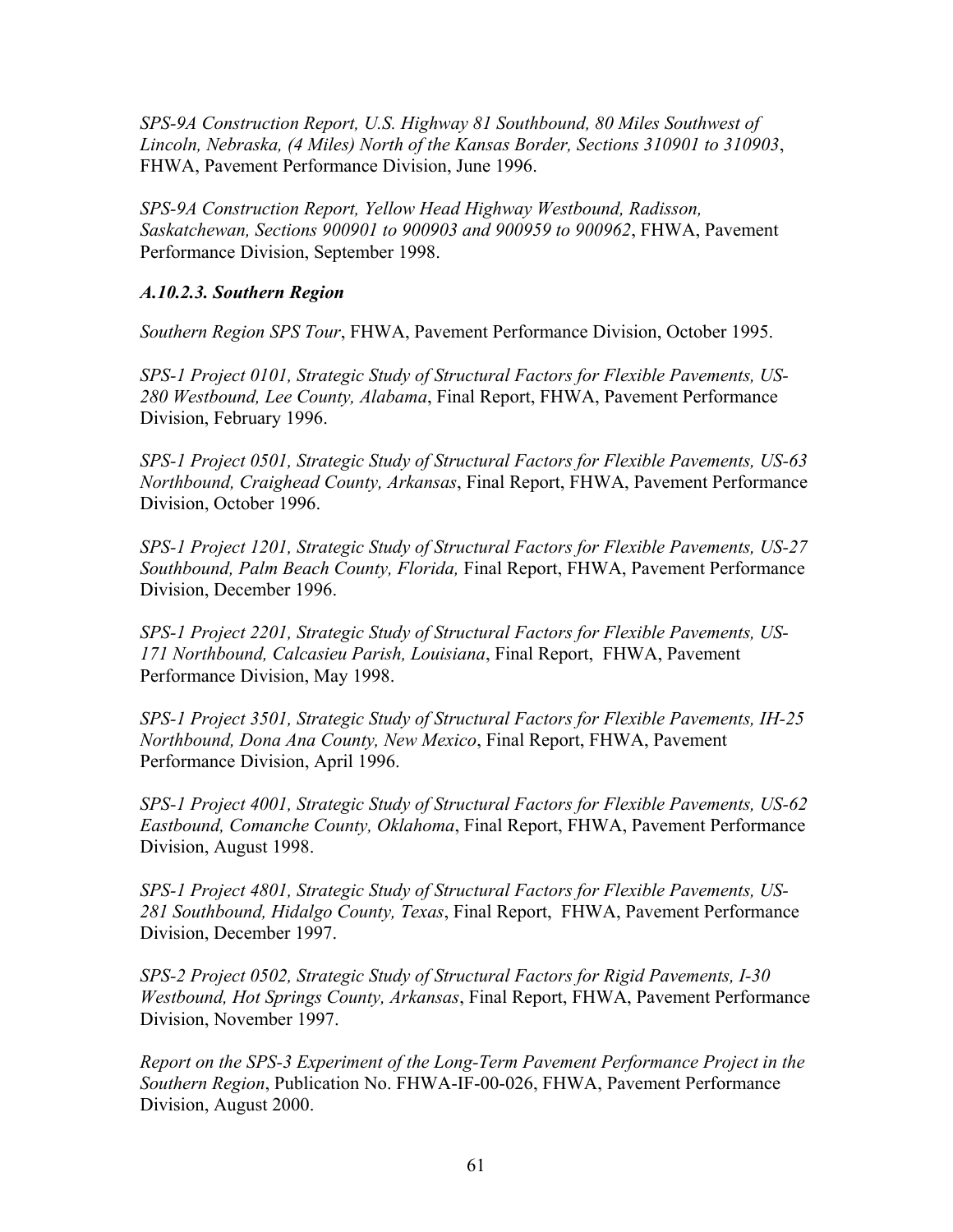*SPS-3 Construction Report*, SHRP Southern Region Coordination Office, FHWA, Pavement Performance Division, January 1991.

*SPS-4 Construction Report*, SHRP Southern Region Coordination Office, FHWA, Pavement Performance Division, February 1991.

*SPS-5 Project 0105, Asphalt Rehabilitation Study, US-84 Eastbound, Houston County, Alabama, Final Report*, FHWA, Pavement Performance Division, March 1996.

*SPS-5 Project 1205, Asphalt Rehabilitation Study, US-1 Southbound, Martin County, Florida, Final Report,* FHWA, Pavement Performance Division, April 1996.

*SPS-5 Project 1305, Asphalt Rehabilitation Study, IH-75 Southbound, Bartow County, Georgia, Final Report*, FHWA, Pavement Performance Division, January 1996.

*SPS-5 Project 2805, Asphalt Rehabilitation Study, IH-55 Northbound, Yazoo County, Mississippi, Final Report*, FHWA, Pavement Performance Division, April 1993.

*SPS-5 Project 3505, Asphalt Rehabilitation Study, IH-10 Eastbound, Grant County, New Mexico, Final Report,* FHWA, Pavement Performance Division, May 1997.

*SPS-5 Project 4005, Asphalt Rehabilitation Study, US-62 Westbound, Comanche County, Oklahoma, Final Report*, FHWA, Pavement Performance Division, October 1998.

*SPS-5 Project 4805, Asphalt Rehabilitation Study on US-175 in Kaufman County, Texas, Final Report*, FHWA, Pavement Performance Division, July 1992.

*SPS-6 Project 0106, Rehabilitation of Jointed Portland Cement Concrete Pavements, I-59 Southbound, Etowah County, Alabama, Final Report*, FHWA, Pavement Performance Division, May 1999.

*SPS-6 Project 05A6, Rehabilitation of Jointed Portland Cement Concrete Pavements, US-65 Southbound, Jefferson County, Arkansas, Final Report*, FHWA, Pavement Performance Division, October 1997.

*SPS-6 Project 4006, Rehabilitation of Jointed Portland Cement Concrete Pavements, IH-35 Southbound, Kay County, Oklahoma, Final Report*, FHWA, Pavement Performance Division, June 1993.

*SPS-6Project 4706, Rehabilitation of Jointed Portland Cement Concrete Pavements, IH-40 Westbound, Madison County, Tennessee, Final Report*, FHWA, Pavement Performance Division, March 1997.

*SPS-7 Project 2207, Bonded Concrete Overlay of a Concrete Pavement, IH-10 Eastbound, Ascension Parish, Louisiana, Final Report*, FHWA, Pavement Performance Division, April 1993.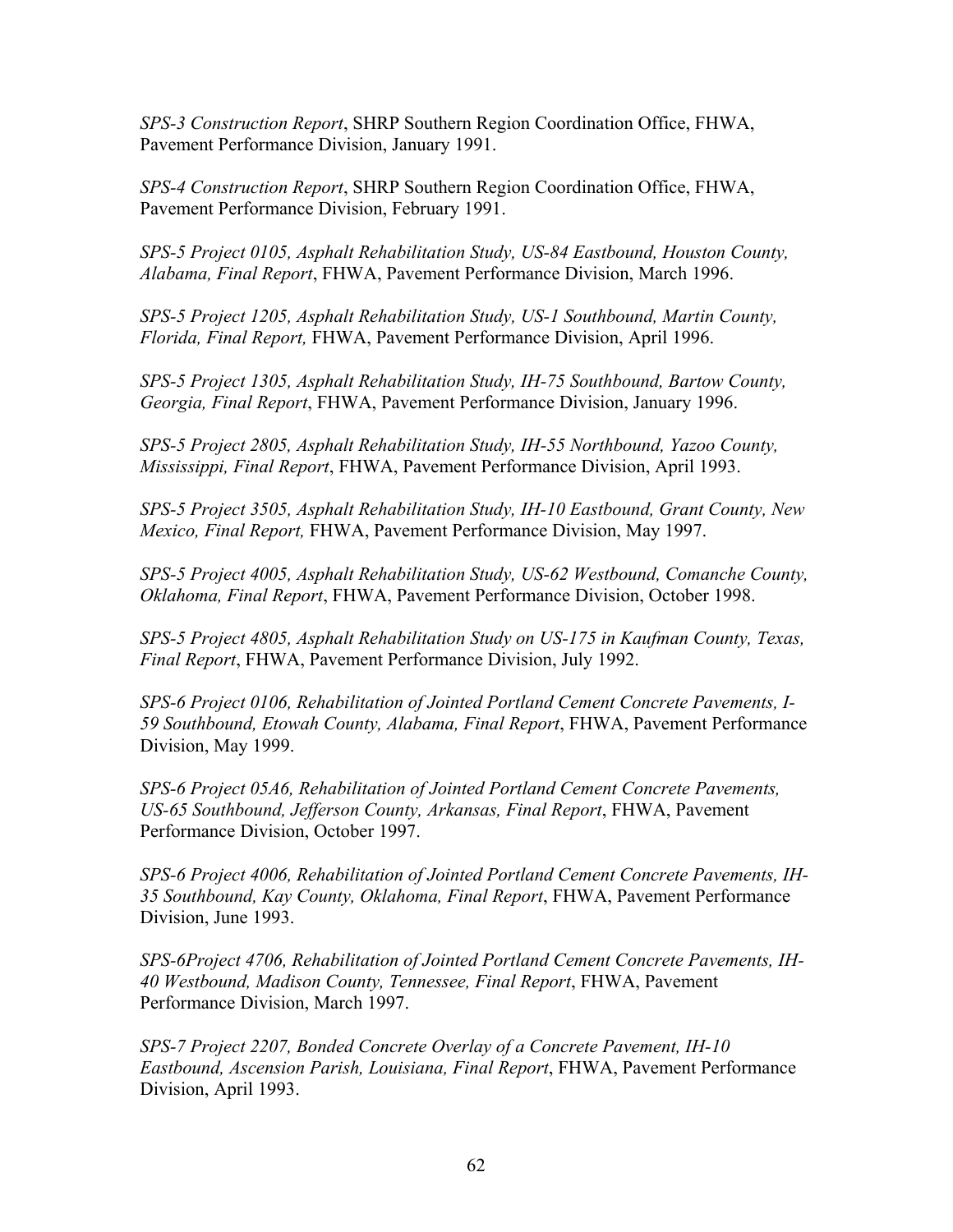*SPS-8Project 0508, Environmental Effects in the Absence of Heavy Loads, US-65 East Terminal Interchange, Right Frontage Road, Jefferson County, Arkansas, Final Report*, FHWA, Pavement Performance Division, December 1998.

*SPS-8 Project 2808, Environmental Effects in the Absence of Heavy Loads, SR-315 Westbound, Panola County, Mississippi, Final Report*, FHWA, Pavement Performance Division, February 1998.

*SPS-8 Project 3508, Environmental Effects in the Absence of Heavy Loads, IH-10 Frontage Road, Grant County, New Mexico, Final Report*, FHWA, Pavement Performance Division, May 1997.

*SPS-8 Project 4808, Environmental Effects in the Absence of Heavy Loads, FM-2223 Eastbound, Brazos County, Texas, Final Report*, FHWA, Pavement Performance Division, October 1996.

*SPS-8 Project 48A8, Environmental Effects in the Absence of Heavy Loads, FM-2670 Eastbound, Bell County, Texas, Final Report*, FHWA, Pavement Performance Division, July 2000.

*SPS-9A Project 0509, Superpave Asphalt Binder Study, US-65 Southbound, Pulaski County, Arkansas, Final Report*, FHWA, Pavement Performance Division, September 1997.

*SPS-9A Project 1209, Superpave Asphalt Binder Study, IH-10 Eastbound, Columbia County, Florida, Final Report*, FHWA, Pavement Performance Division, March 1997.

*SPS-9A Project 2809, Superpave Asphalt Binder Study, IH-55 Southbound, Panola County, Mississippi, Final Report*, FHWA, Pavement Performance Division, November 1996.

*SPS-9A Project 3509, Superpave Asphalt Binder Study, IH-10 Eastbound, Grant County, New Mexico, Final Report*, FHWA, Pavement Performance Division, May 1997.

*SPS-9A Project 4809, Superpave Asphalt Binder Study, FM-1604 Southbound, Bexar County, Texas, Final Report,* FHWA, Pavement Performance Division, January 1996.

#### *A.10.2.4. Western Region*

*Construction Report on Site 040200, Interstate Highway No. I-10, Maricopa County, Arizona, Final Report*, FHWA, Pavement Performance Division, May 1994.

*Construction Report on Site 040500, Interstate Highway No. I-8, Casa Grande, Arizona, Final Report*, Arizona Transportation Research Center, Arizona DOT, October 1990.

*Construction Report on Site 040600, Interstate Highway No. I-40, Flagstaff, Arizona, Final Report*, FHWA, Pavement Performance Division, November 1992.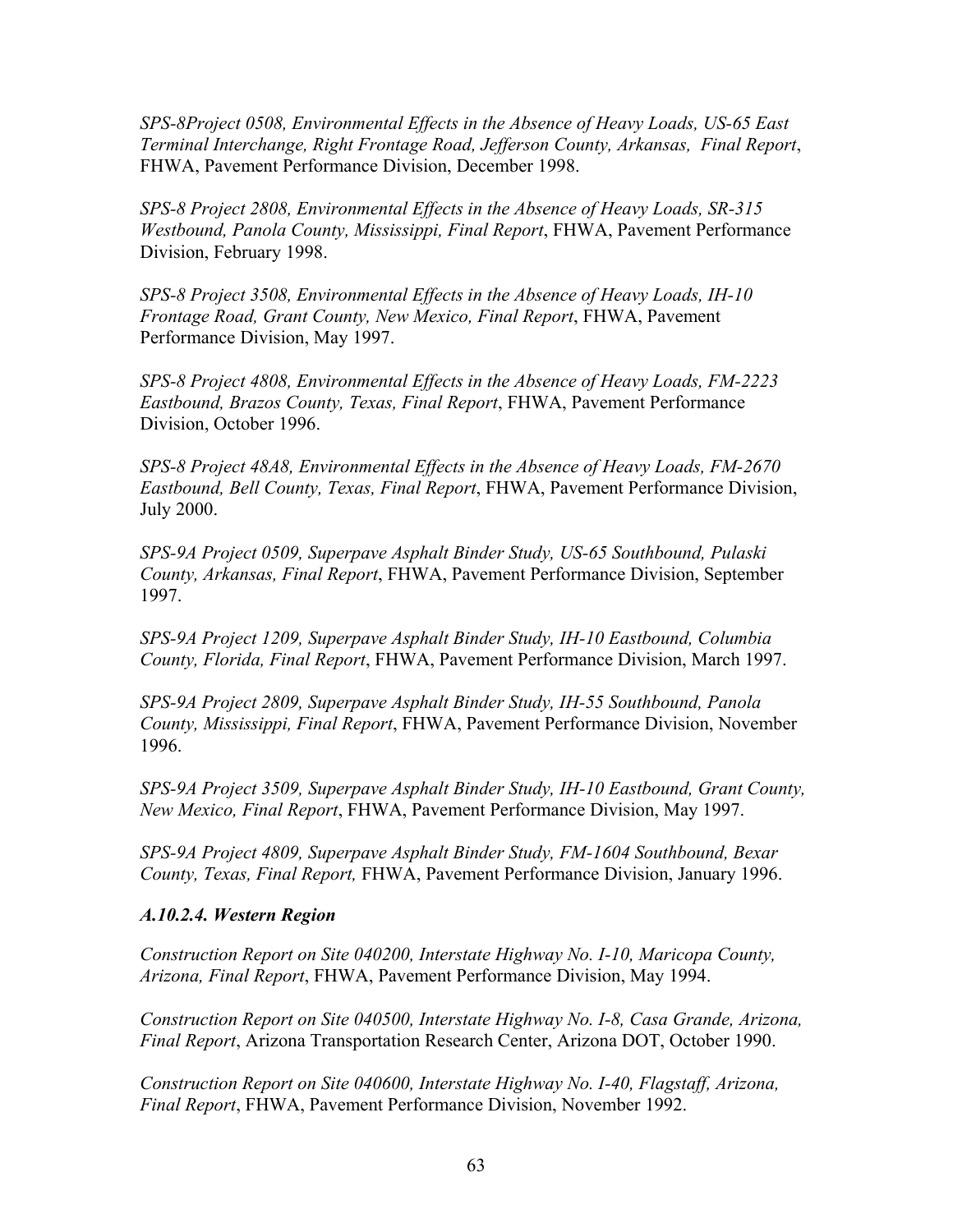*Construction Report on Site 040900/04A900, U.S. 93, Arizona Department of Transportation, Kingman, Arizona, Final Report*, FHWA, Pavement Performance Division, December 1997.

*Construction Report on Site 060200, SR 99, Delhi, California, Final Report*, FHWA, Pavement Performance Division, December 2002.

*Construction Report on Site 060500, Interstate 40, California Department of Transportation, Barstow, California, Final Report*, FHWA, Pavement Performance Division, April 1996.

*Construction Report on Site 060600, Interstate Highway No. I-5, Mt. Shasta City, California, Final Report*, FHWA, Pavement Performance Division, April 1996.

*Construction Report on Site 060800, Sycamore Street, Delhi, California, Final Report*, FHWA, Pavement Performance Division, August 2002.

*Construction Report on Site 06A800, Sycamore Street, Delhi, California, Final Report,* FHWA, Pavement Performance Division, August 2002.

*Construction Report on Site 080500, Interstate 70, Colorado Department of Transportation, Lincoln County, Colorado, Final Report,* FHWA, Pavement Performance Division, October 1994.

*Construction Report on Site 080800, Chestnut Street, Colorado Department of Transportation, Adams County, Colorado, Draft Report*, FHWA, Pavement Performance Division, June 1998.

*Construction Report on Site 300100, Interstate Highway 15, Cascade County, Montana, Final Report,* FHWA, Pavement Performance Division, November 2002.

*Construction Report on Site 300500, Interstate 90, Big Timber, Montana, Final Report,* FHWA, Pavement Performance Division, January 1992.

*Construction Report on Site 300900, Interstate Highway 15, Cascade County, Montana, Final Report*, FHWA, Pavement Performance Division, August 2002.

*Construction Report on Site 320100, Interstate Highway No. I-80, Humboldt and Lander Counties, Nevada, Final Report*, FHWA, Pavement Performance Division, March 1998.

*Construction Report on Site 320200, Interstate Highway No. I-80, Humboldt and Lander Counties, Nevada, Final Report*, FHWA, Pavement Performance Division, March 1998.

*Construction Report on Site 300800, SR 273, Adams County, Washington, Final Report*, FHWA, Pavement Performance Division, August 1996.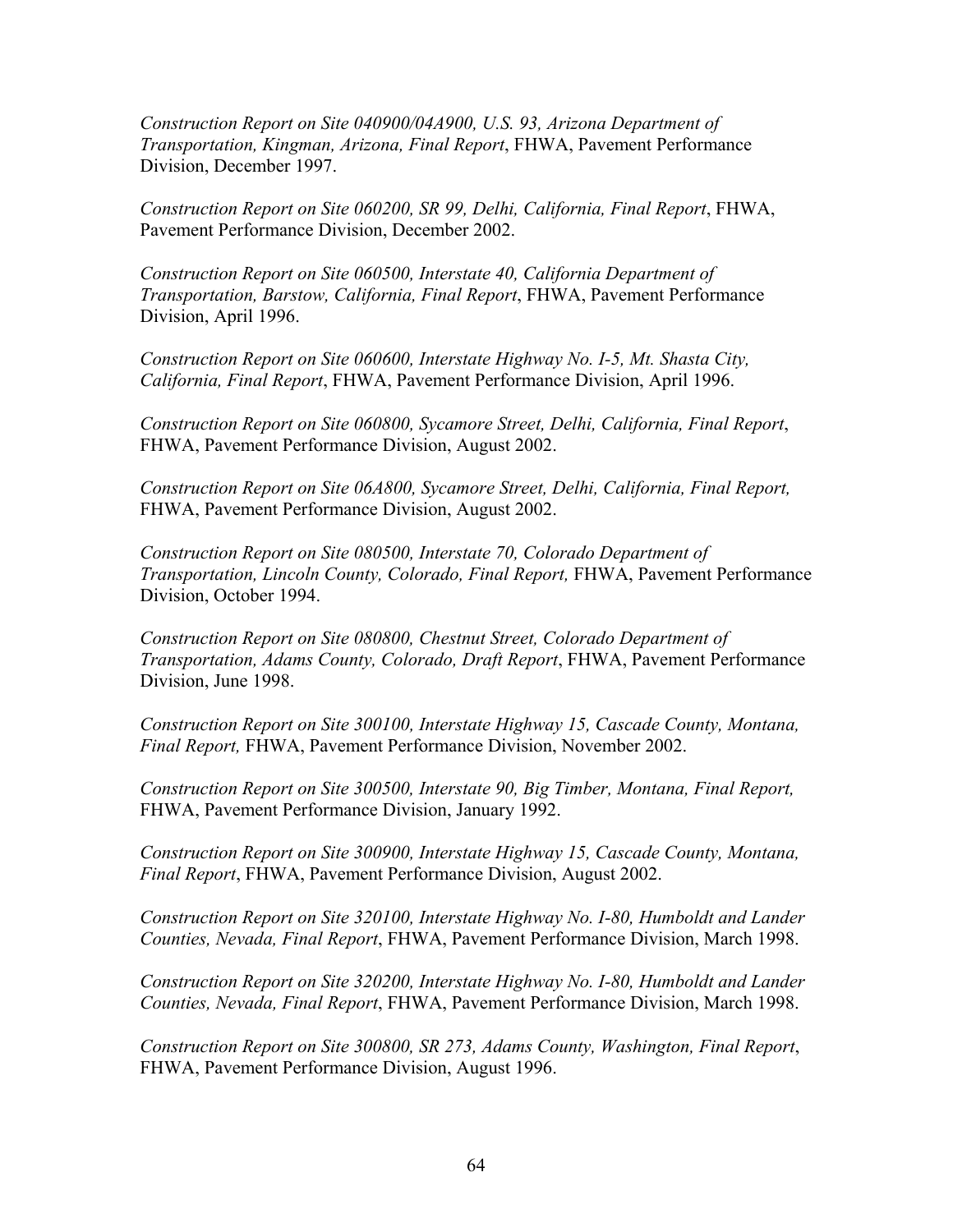*Construction Report on Site 530200, SR 395, Adams County, Washington, Final Report*, FHWA, Pavement Performance Division, March 1997.

*Construction Report on Site 530800, North Touchet Road, Dayton, Washington, Final Report*, FHWA, Pavement Performance Division, September 1997.

*Construction Report on Site 53A800, Smith Springs Road, Clyde, Washington, Final Report,* FHWA, Pavement Performance Division, August 2002.

*Construction Report on Site 810500, Highway 16, Alberta Transportation and Utilities Department, Edson, Alberta, Final Repor*t, FHWA, Pavement Performance Division, July 1993.

*Construction Report on Site 81A900, Highway 2, Alberta Transportation and Utilities Department, Okotoks, Alberta, Draft Report*, FHWA, Pavement Performance Division, March 1997.

*FHWA LTPP Specific Pavement Studies, Arizona SPS-1, Construction Report on SHRP 040100, Draft Report*, FHWA, Pavement Performance Division, April 1995.

*Investigation of Premature Distress in Asphalt Overlays on IH-70 in Colorado*, Cooperative Applied Research between the Asphalt Institute and Colorado DOT, Denver, Colorado.

*SPS-2 Construction Report, SHRP 080200, Federal Aid Project No. I 076-1 (138), I-76 Eastbound, Milepost 18.43, Adams County, Colorado,* FHWA, Pavement Performance Division, September 1998.

*SPS-3 Construction Report, SHRP Western Region, Final Report*, SHRP, National Research Council, December 1990.

*SPS-8 Construction Report on Site 490800, State Route 35 (Wolf Creek Road), Utah, Draft Report*, FHWA, Pavement Performance Division, September 1998.

*SPS-9A I-10 Westbound Milepost 112-123, Construction Report on Site 04B900, Arizona, Draft Report*, FHWA, Pavement Performance Division, August 1998.

# **A.10.3. SMP Installation Reports**

The SMP site installation reports provide valuable information to analysts interested in the LTPP SMP data. Information contained in these reports includes: sensor installation, sensor check and calibration, site layout, problems during installation, nonstandard installation features, gravimetric moisture measurements taken during TDR installation, site photographs, and pavement layer structure in the instrumentation hole.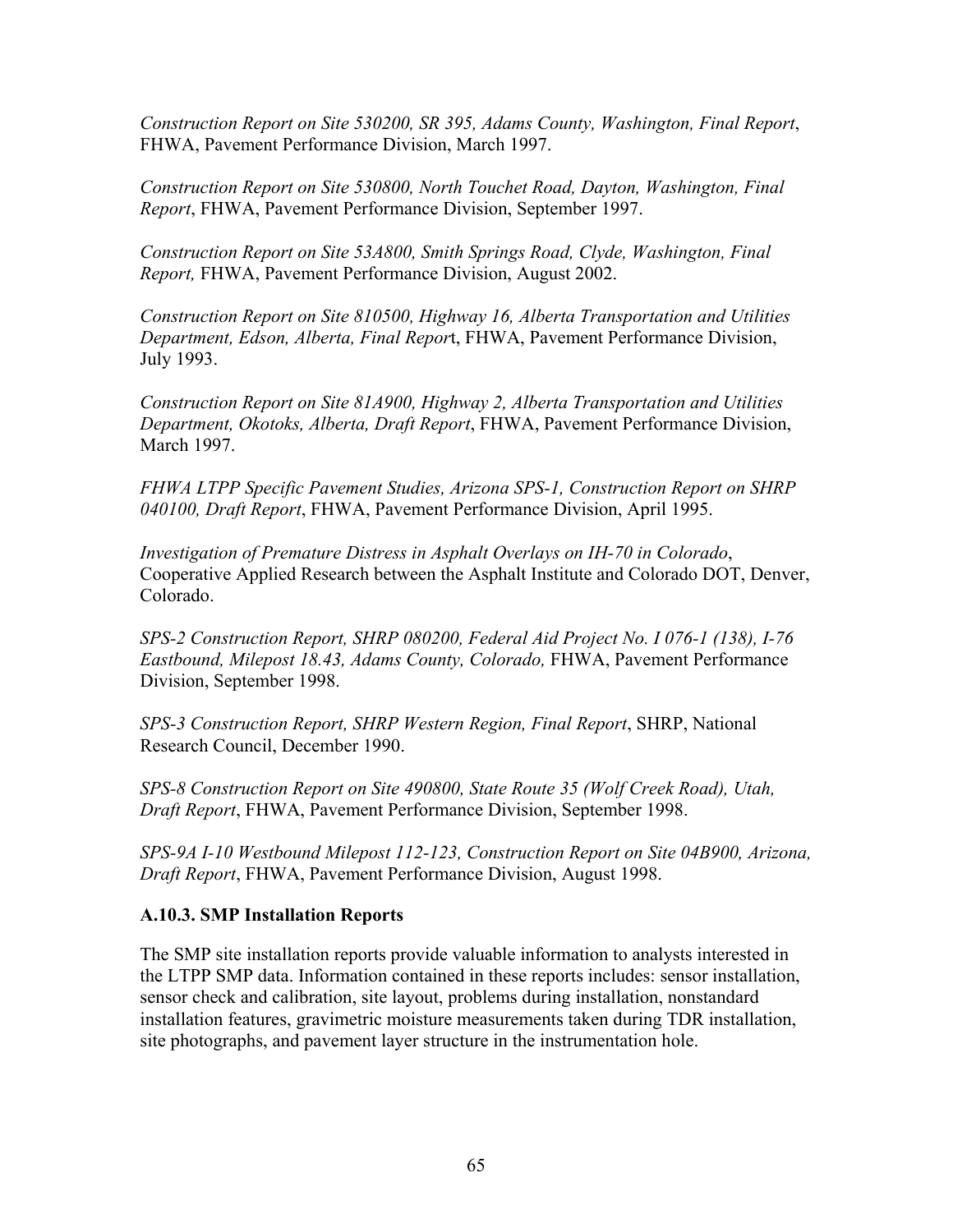#### *A.10.3.1. North Atlantic Region*

*LTPP Seasonal Monitoring Program: Site Installation and Initial Data Collection, Section 091803, Groton, Connecticut*, Publication No. FHWA-TS-95-09-01, FHWA, Pavement Performance Division, September 1995.

*LTPP Seasonal Monitoring Program: Site Installation and Initial Data Collection, Section 100102, Ellendale, Delaware*, Publication No. FHWA-TS-96-10-02, FHWA, Pavement Performance Division, June 1996.

*LTPP Seasonal Monitoring Program: Site Installation and Initial Data Collection, Section 231026, East Dixfield, Maine*, Publication No. FHWA-TS-94-23-01, FHWA, Pavement Performance Division, June 1994.

*LTPP Seasonal Monitoring Program: Site Installation and Initial Data Collection, Section 241634, Ocean City, Maryland*, Publication No. FHWA-TS-96-24-01, FHWA, Pavement Performance Division, June 1996.

*LTPP Seasonal Monitoring Program: Site Installation and Initial Data Collection, Section 251002, Chicopee, Massachusetts*, Publication No. FHWA-TS-94-25-01, FHWA, Pavement Performance Division, June 1994.

*LTPP Seasonal Monitoring Program: Site Installation and Initial Data Collection, Section 331001, Concord, New Hampshire*, Publication No. FHWA-TS-94-33-01, FHWA, Pavement Performance Division, June 1994.

*LTPP Seasonal Monitoring Program: Site Installation and Initial Data Collection, Section 360801 Hamlin, New York*, Publication No. FHWA-TS-96-36-01, FHWA, Pavement Performance Division, June 1996.

*LTPP Seasonal Monitoring Program: Site Installation and Initial Data Collection, Section 364018, Oneonta, New York,* Publication No. FHWA-TS-95-36-01, FHWA, Pavement Performance Division, September 1995.

*LTPP Seasonal Monitoring Program: Site Installation and Initial Data Collection, Sections 370201, 370205, 370208, and 370212, Lexington, North Carolina*, Publication No. FHWA-TS-97-37-01, FHWA, Pavement Performance Division, March 1997.

*LTPP Seasonal Monitoring Program: Site Installation and Initial Data Collection, Section 371028, Elizabeth City, North Carolina*, Publication No. FHWA-TS-96-37-01, FHWA, Pavement Performance Division, June 1996.

*LTPP Seasonal Monitoring Program: Site Installation and Initial Data Collection, Section 421606, Altoona, Pennsylvania*, Publication No. FHWA-TS-96-42-01, FHWA, Pavement Performance Division, June 1996.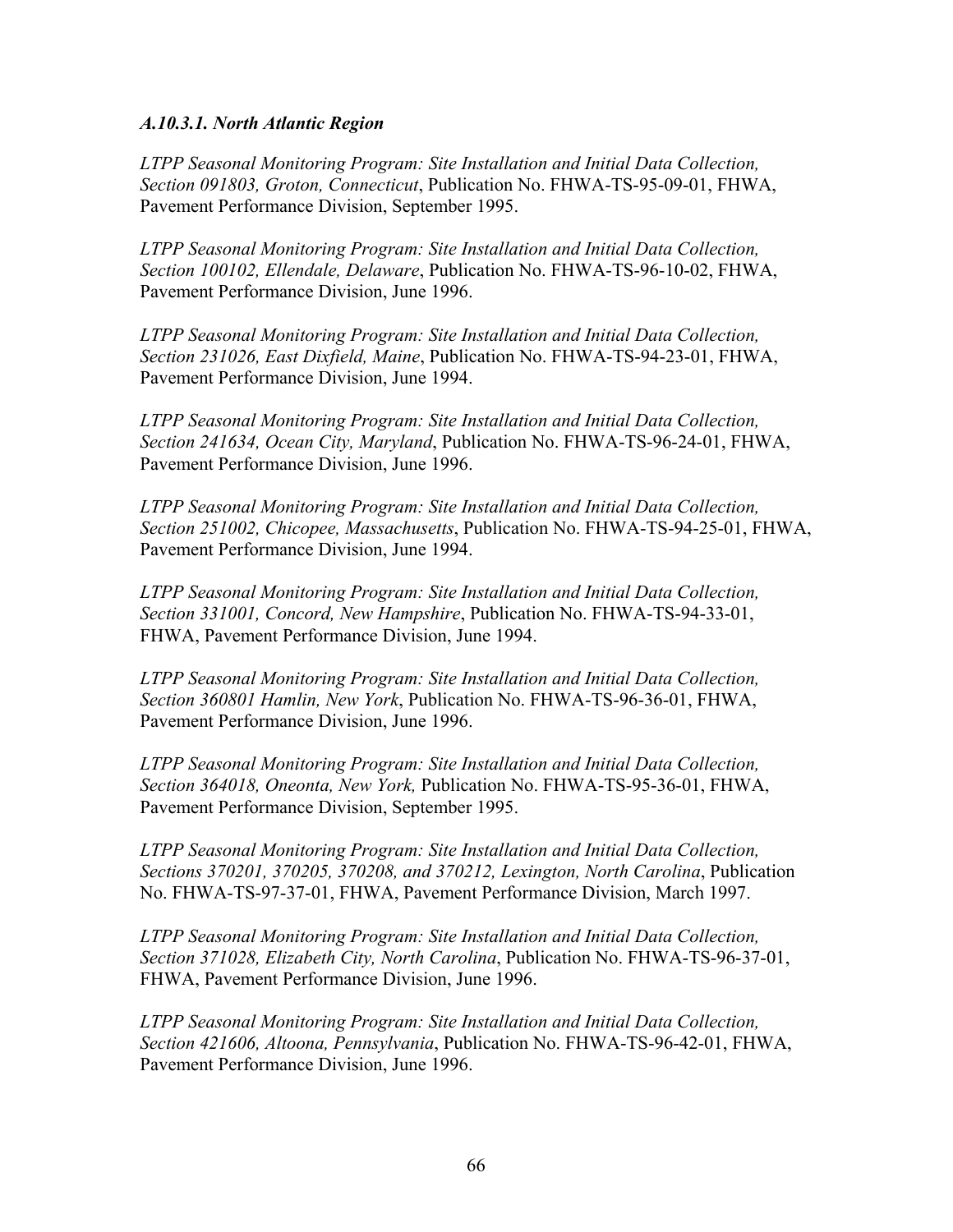*LTPP Seasonal Monitoring Program: Site Installation and Initial Data Collection, Section 501002, New Haven, Vermont*, Publication No. FHWA-TS-94-50-01, FHWA, Pavement Performance Division, December 1994.

*LTPP Seasonal Monitoring Program: Site Installation and Initial Data Collection, Section 510113, Danville, Virginia,* Publication No. FHWA-TS-96-51-03, FHWA, Pavement Performance Division, June 1996.

*LTPP Seasonal Monitoring Program: Site Installation and Initial Data Collection, Section 510114, Danville, Virginia*, Publication No. FHWA-TS-96-51-02, FHWA, Pavement Performance Division, June 1996.

*LTPP Seasonal Monitoring Program: Site Installation and Initial Data Collection, Section 871622, Bracebridge, Ontario*, Publication No. FHWA-TS-94-87-01, FHWA, Pavement Performance Division, December 1994.

*LTPP Seasonal Monitoring Program: Site Installation and Initial Data Collection, Section 893015, Trois-Rivieres, Quebec*, Publication No. FHWA-TS-94-89-01, FHWA, Pavement Performance Division, June 1996.

*Seasonal Testing Instrumentation Pilot, GPS 361011, 1H 481 SB, E. Syracuse, New York*, SHRP, National Research Council, October 1991.

### *A.10.3.2.North Central Region*

*LTPP Seasonal Monitoring Program, Site Installation Report for GPS Section 183002 (18A), Lafayette, Indiana*, FHWA, Pavement Performance Division, February 1996.

*LTPP Seasonal Monitoring Program, Site Installation Report for GPS Section 204054 (20A), Enterprise, Kansas*, FHWA, Pavement Performance Division, February 1996.

*LTPP Seasonal Monitoring Program, Site Installation Report for GPS Section 271018 (27A), Little Falls, Minnesota*, FHWA, Pavement Performance Division, January 1996.

*LTPP Seasonal Monitoring Program, Site Installation Report for GPS Section 271028 (27B), Detroit Lakes, Minnesota*, FHWA, Pavement Performance Division, January 1996.

*LTPP Seasonal Monitoring Program, Site Installation Report for GPS Section 274040 (27D), Grand Rapids, Minnesota*, FHWA, Pavement Performance Division, February 1996.

*LTPP Seasonal Monitoring Program, Site Installation Report for GPS Section 276251 (27C), Bemidji, Minnesota*, FHWA, Pavement Performance Division, January 1996.

*LTPP Seasonal Monitoring Program, Site Installation Report for SPS Section 310114 (31A), Hebron, Nebraska*, FHWA, Pavement Performance Division, February 1996.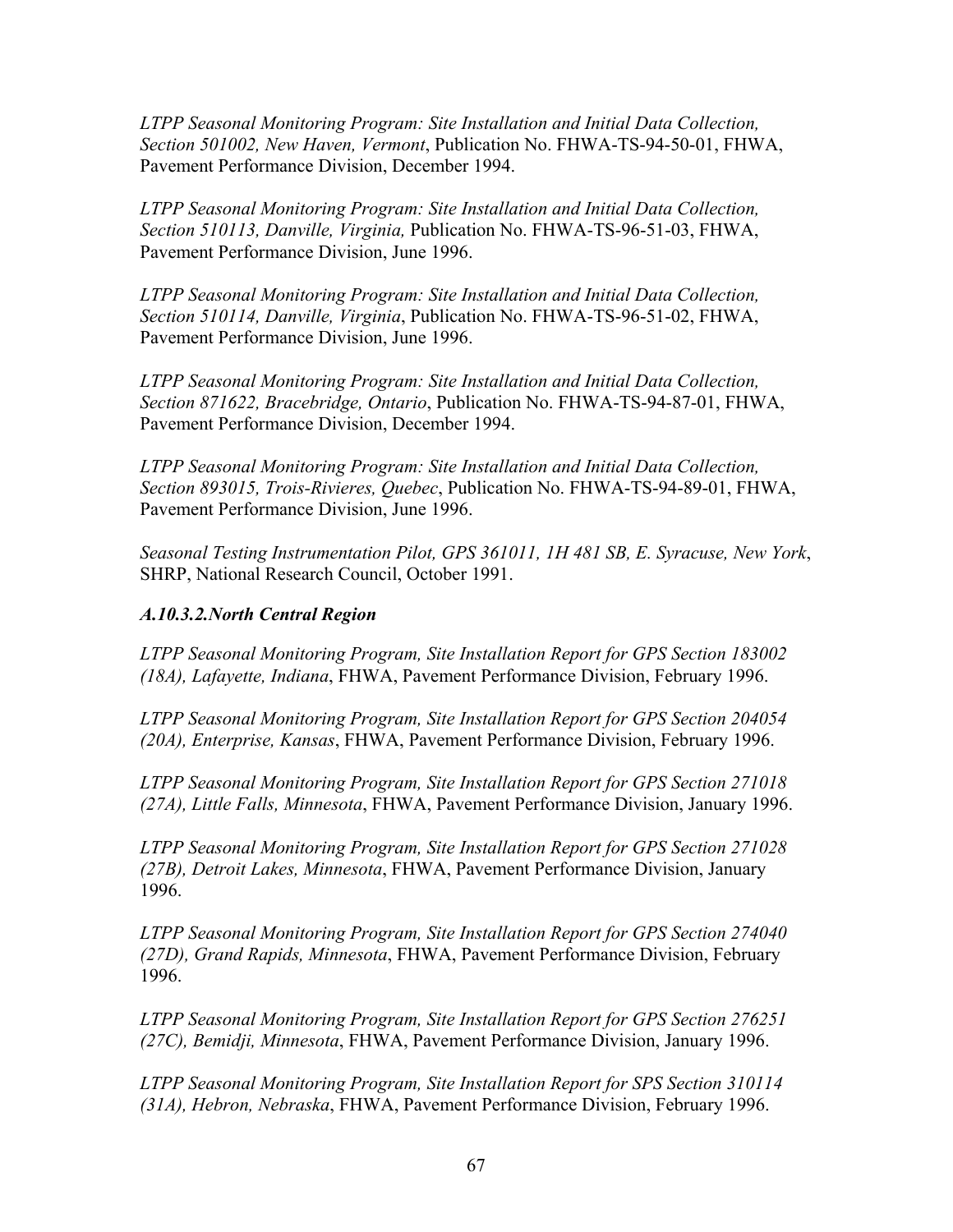*LTPP Seasonal Monitoring Program, Site Installation Report for GPS Section 313018 (31B), Kearney, Nebraska*, FHWA, Pavement Performance Division, February 1996.

*LTPP Seasonal Monitoring Program, Site Installation Report for SPS Section 460804 (46A), Pollock, South Dakota*, FHWA, Pavement Performance Division, February 1996.

*LTPP Seasonal Monitoring Program, Site Installation Report for GPS Section 469187 (46B), Faith, South Dakota*, FHWA, Pavement Performance Division, February 1996.

*LTPP Seasonal Monitoring Program, Site Installation Report for GPS Section 831801 (83A), Oak Lake, Manitoba*, FHWA, Pavement Performance Division, January 1996.

*LTPP Seasonal Monitoring Program, Site Installation Report for GPS Section 833802 (83B), Glenea, Manitoba,* FHWA, Pavement Performance Division, January 1996.

*LTPP Seasonal Monitoring Program, Site Installation Report for GPS Section 906405 (90A), Plunkett, Saskatchewan*, FHWA, Pavement Performance Division, January 1996.

# *A.10.3.3. Southern Region*

*LTPP Seasonal Monitoring Program: Site Installation and Initial Data Collection, Section 010102, Opelika, Alabama*, FHWA, Pavement Performance Division, February 1996.

*LTPP Seasonal Monitoring Program: Site Installation and Initial Data Collection, Section 131005, Warner Robins, Georgia*, FHWA, Pavement Performance Division, February 1996.

*LTPP Seasonal Monitoring Program: Site Installation and Initial Data Collection, Section 131031, Dawsonville, Georgia*, FHWA, Pavement Performance Division, February 1996.

*LTPP Seasonal Monitoring Program: Site Installation and Initial Data Collection, Section 133019, Gainesville, Georgia,* FHWA, Pavement Performance Division, February 1996.

*LTPP Seasonal Monitoring Program: Site Installation and Initial Data Collection, Section 281016, Kosciusko, Mississippi*, FHWA, Pavement Performance Division, February 1996.

*LTPP Seasonal Monitoring Program: Site Installation and Initial Data Collection, Section 281802, Laurel, Mississippi*, FHWA, Pavement Performance Division, February 1996.

*LTPP Seasonal Monitoring Program: Site Installation and Initial Data Collection, Section 351112, Hobbs, New Mexico*, FHWA, Pavement Performance Division, March 1995.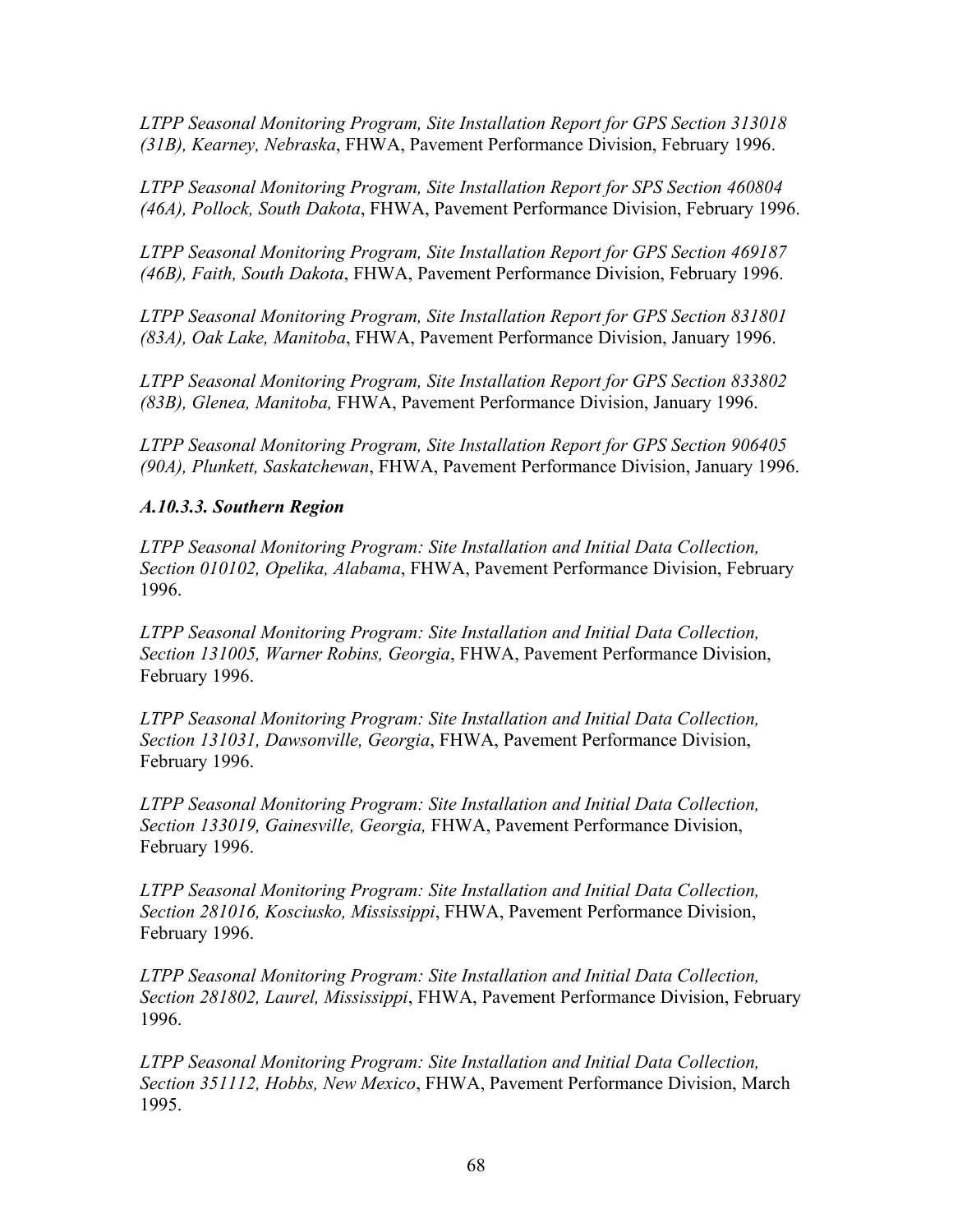*LTPP Seasonal Monitoring Program: Site Installation and Initial Data Collection, Section 404165, Cleo Springs, Oklahoma,* FHWA, Pavement Performance Division, March 1995.

*LTPP Seasonal Monitoring Program: Site Installation and Initial Data Collection, Section 481060, Victoria, Texas, FHWA*, Pavement Performance Division, March 1995.

*LTPP Seasonal Monitoring Program: Site Installation and Initial Data Collection, Section 481068, Paris, Texas*, FHWA, Pavement Performance Division, February 1995.

*LTPP Seasonal Monitoring Program: Site Installation and Initial Data Collection, Section 481077, Estelline, Texas*, FHWA, Pavement Performance Division, January 1995.

*LTPP Seasonal Monitoring Program: Site Installation and Initial Data Collection, Section 481122, Floresville, Texas,* FHWA, Pavement Performance Division, March 1995.

*LTPP Seasonal Monitoring Program: Site Installation and Initial Data Collection, Section 483739, Kingsville, Texas*, FHWA, Pavement Performance Division, March 1995.

*LTPP Seasonal Monitoring Program: Site Installation and Initial Data Collection, Section 484142, Jasper, Texas*, FHWA, Pavement Performance Division, February 1995.

*LTPP Seasonal Monitoring Program: Site Installation and Initial Data Collection, Section 484143, Beaumont*, Texas, FHWA, Pavement Performance Division, March 1995.

#### *A.10.3.4. Western Region*

*LTPP Seasonal Monitoring Program: Site Installation and Initial Data Collection, Section 040113, Kingman, Arizona*, Publication No. FHWA-04-0113, FHWA, Pavement Performance Division, May 1997.

*LTPP Seasonal Monitoring Program: Site Installation and Initial Data Collection, Section 040114, Kingman, Arizona*, Publication No. FHWA-04-0114, FHWA, Pavement Performance Division, May 1997.

*LTPP Seasonal Monitoring Program: Site Installation and Initial Data Collection, Section 040215, Kingman, Arizona*, Publication No. FHWA-04-0215, FHWA, Pavement Performance Division, May 1997.

*LTPP Seasonal Monitoring Program: Site Installation and Initial Data Collection, Section 041024, Flagstaff, Arizona*, Publication No. FHWA-04-1024, FHWA, Pavement Performance Division, May 1997.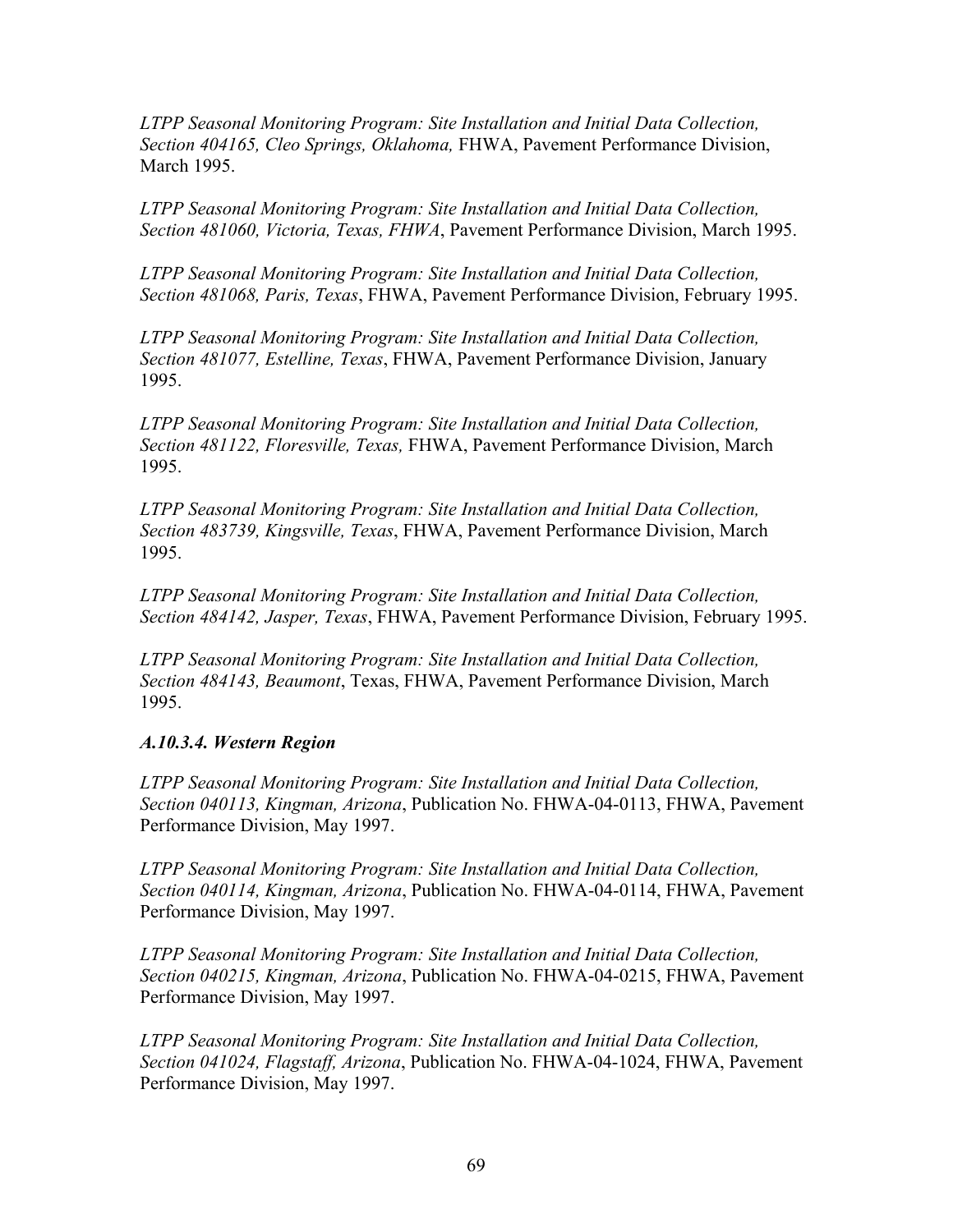*LTPP Seasonal Monitoring Program: Site Installation and Initial Data Collection, Section 063042, Lodi, California,* Publication No. FHWA-06-3042, FHWA, Pavement Performance Division, May 1997.

*LTPP Seasonal Monitoring Program: Site Installation and Initial Data Collection, Section 081053, Delta, Colorado*, Publication No. FHWA-08-1053, FHWA, Pavement Performance Division, January 1994.

*LTPP Seasonal Monitoring Program: Site Installation and Initial Data Collection, Section 161010, Idaho Falls, Idaho*, Publication No. FHWA-16-1010, FHWA, Pavement Performance Division, February 1994.

*LTPP Seasonal Monitoring Program: Site Installation and Initial Data Collection, Section 300114, Great Falls, Montana*, Publication No. FHWA-30-0114, FHWA, Pavement Performance Division, October 2001.

*LTPP Seasonal Monitoring Program: Site Installation and Initial Data Collection, Section 320101, Battle Mountain, Nevada,* Publication No. FHWA-32-0101, FHWA, Pavement Performance Division, June 1997.

*LTPP Seasonal Monitoring Program: Site Installation and Initial Data Collection, Section 320204, Battle Mountain, Nevada,* Publication No. FHWA-32-0204, FHWA, Pavement Performance Division, June 1997.

*LTPP Seasonal Monitoring Program: Site Installation and Initial Data Collection, Section 491001, Bluff, Utah*, Publication No. FHWA-49-1001, FHWA, Pavement Performance Division, February 1994.

*LTPP Seasonal Monitoring Program: Site Installation and Initial Data Collection, Section 493011, Nephi, Utah*, Publication No. FHWA-49-3011, FHWA, Pavement Performance Division, February 1994.

*LTPP Seasonal Monitoring Program: Site Installation and Initial Data Collection, Section 533813, Camas, Washington*, Publication No. FHWA-53-3813, FHWA, Pavement Performance Division, May 1997.

*LTPP Seasonal Monitoring Program: Site Installation and Initial Data Collection, Section 561007, Cody, Wyoming*, Publication No. FHWA-56-1007, FHWA, Pavement Performance Division, February 1994.

*Seasonal Instrumentation Pilot Study, Instrumentation Installation, Section 163023 in Idaho*, SHRP, May 1992.

*Seasonal Instrumentation Pilot Study, Instrumentation Installation, Montana Section 308129*, FHWA, Pavement Performance Division, December 1992.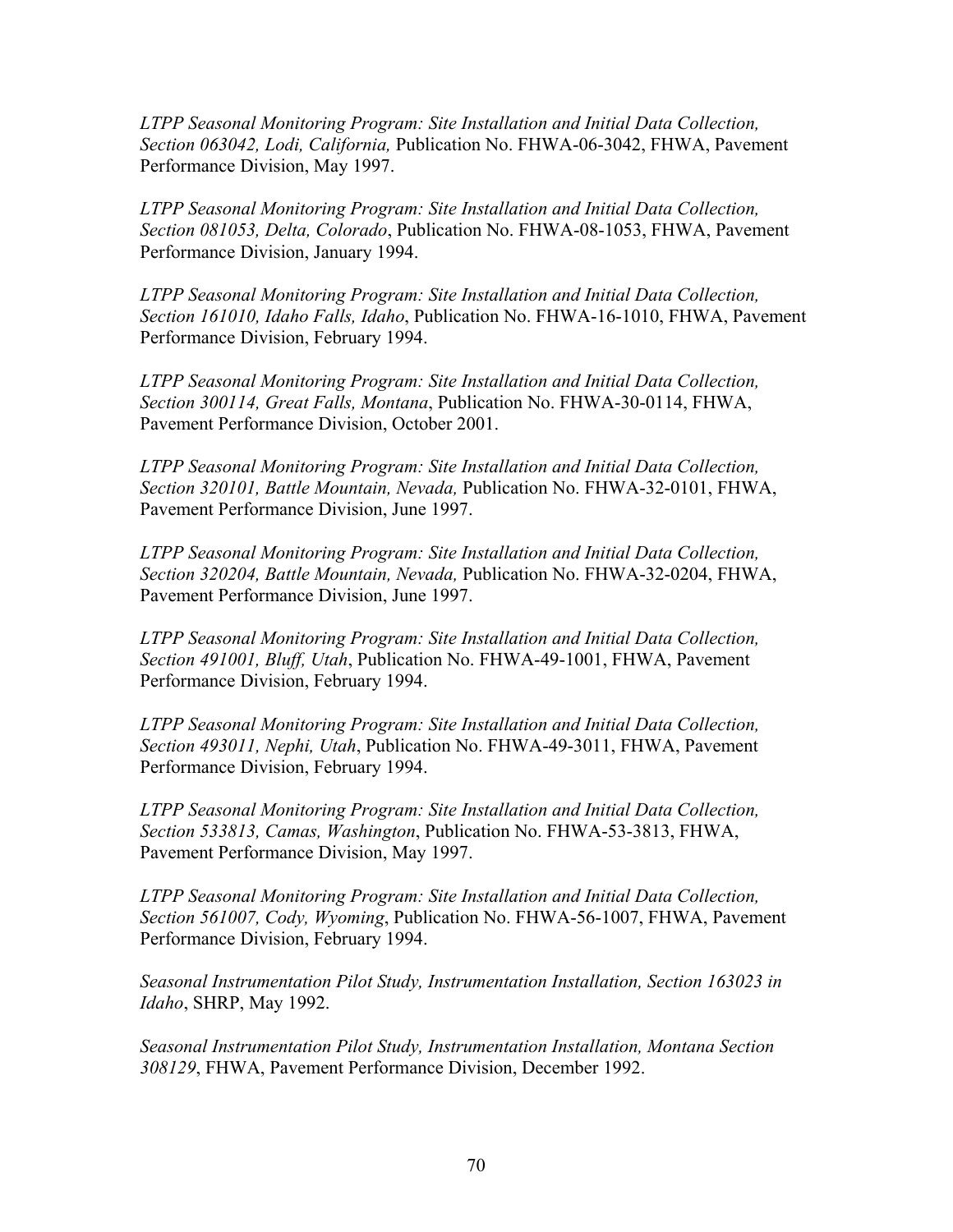### **APPENDIX B. LTPP DATA ANALYSIS REPORTS**

#### **DATA QUALITY ASSESSMENT STUDIES**

*Analyses Relating to Pavement Material Characterizations and Their Effects on Pavement Performance*, FHWA, Publication No. FHWA-RD-97-085, January 1998.

*Evaluation and Analysis of LTPP Pavement Layer Thickness Data*, FHWA, Publication No. FHWA-RD-03-041, May 2004.

*Guidelines for Review and Evaluation of LTPP Backcalculation Results*, FHWA, Publication No. FHWA-HRT-05-152, February 2006.

*LTPP Maintenance and Rehabilitation Data Review—Final Report,* FHWA, Publication No. FHWA-RD-01-019, February 2001.

*Assessment of the SPS-7 Bonded Concrete Overlays Experiment: Final Report,* FHWA, Publication No. FHWA-RD-98-130, October 1998.

*Assessment of LTPP Friction Data,* FHWA, Publication No. FHWA-RD-99-037, March 1999.

*Assessment of Selected LTPP Material Data Tables and Development of Representative Test Tables,* FHWA, Publication No FHWA-RD-02-001, March 2003.

*LTPP Profile Variability,* FHWA, Publication No. FHWA-RD-00-113, July 2000.

*Mechanistic Evaluation of Test Data From LTPP Flexible Pavement Test Sections, Volume I: Final Report,* FHWA, Publication No. FHWA-RD-98-012, April 1998.

*Mechanistic Evaluation of Test Data From LTPP Jointed Concrete Pavement Test Sections,* FHWA, Publication No. FHWA-RD-98-094, June 1998.

*Preliminary Evaluation and Analysis of LTPP Faulting Data—Final Report,* FHWA, Publication No. FHWA-RD-00-076, June 2000.

*Preliminary Evaluation of LTPP Continuously Reinforced Concrete (CRC) Pavement Test Sections,* FHWA, Publication No. FHWA-RD-99-086, July 1999.

*Study of LTPP Pavement Deflections,* FHWA, Publication No. FHWA-RD-03-093, August 2006.

*Study of LTPP Pavement Temperatures,* FHWA, Publication No. FHWA-RD-02-071, March 2005.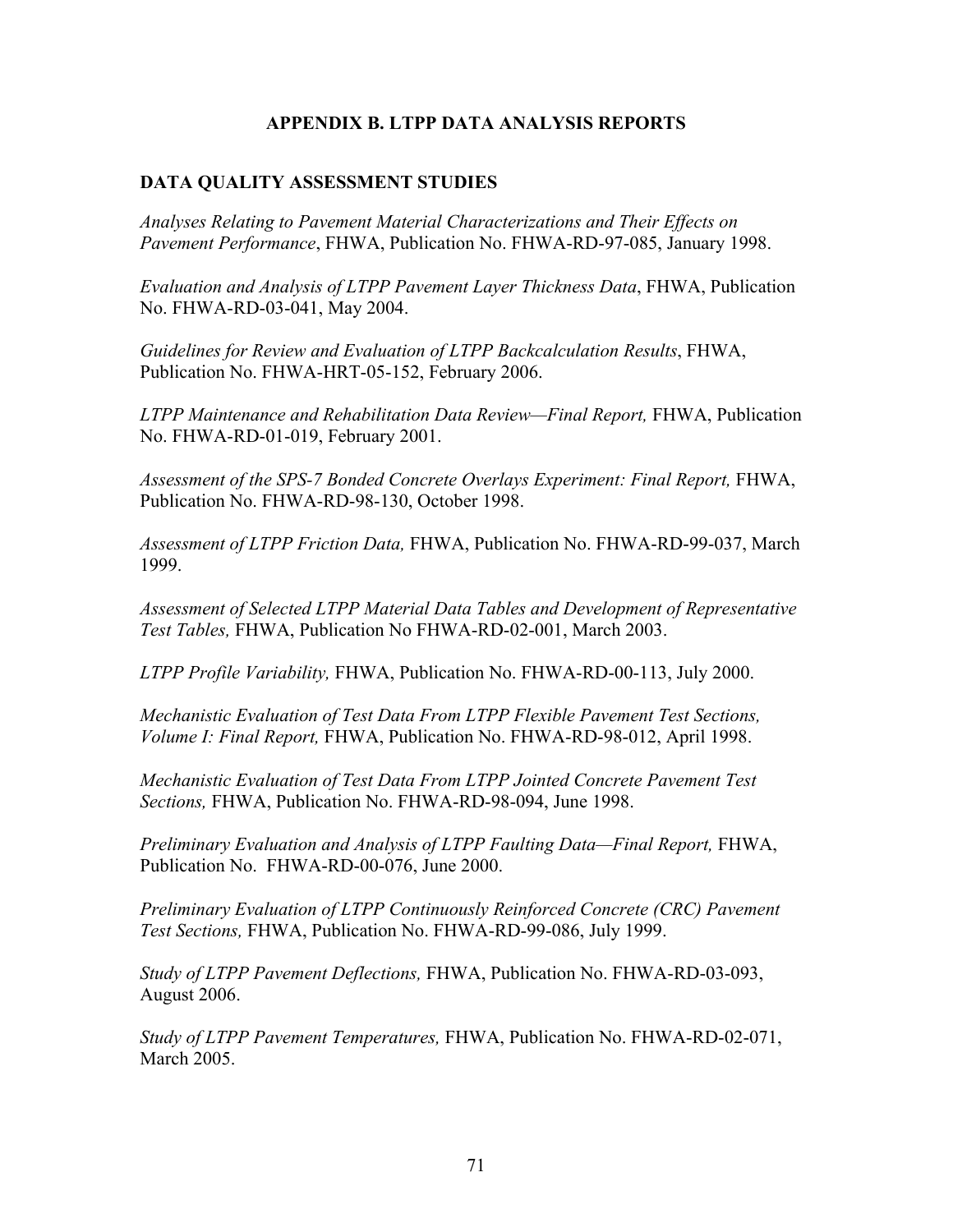*Structural Factors for Flexible Pavements—Initial Evaluation of the SPS-1 Experiment, Final Report,* FHWA, Publication No. FHWA-RD-01-166, June 2003.

*Structural Factors of Jointed Plain Concrete Pavements: SPS-2—Initial Evaluation & Analysis,* FHWA, Publication No. FHWA-HRT-01-167, April 2005.

*Study of LTPP Laboratory Resilient Modulus Test Data and Response Characteristics, Final Report,* FHWA, Publication No. FHWA-RD-02-051, October 2002.

*Review of the Long-Term Pavement Performance Backcalculation Results—Final Report,*  FHWA, Publication No.FHWA-HRT-05-150, February 2006.

*Researcher's Guide to the Long-Term Pavement Performance Layer Thickness Data,*  FHWA, Publication No. FHWA-RD-03-040, July 2002.

*LTPP Pavement Maintenance Materials: SPS-4 Supplemental Joint Seal Experiment, Final Report,* FHWA, Publication No. FHWA-RD-99-151, October 1999.

*LTPP Pavement Maintenance Materials: SHRP Crack Treatment Experiment, Final Report,* FHWA, Publication No. FHWA-RD-99-143, September 1999.

*LTPP Pavement Maintenance Materials: PCC Partial-Depth Spall Repair Experiment,* FHWA, Publication No. FHWA-RD-99-153, Final Report, October 1999.

*LTPP Pavement Maintenance Materials: SHRP Joint Reseal Experiment, Final Report,*  FHWA, Publication No. FHWA-RD-99-142, September 1999.

# **COMPUTED PARAMETERS**

*Backcalculation of Layer Moduli of LTPP General Pavement Study (GPS) Sites,* FHWA, Publication No. FHWA-RD-97-086, September 1997.

*Estimating Cumulative Traffic Loads, Final Report for Phase 1,* FHWA, Publication No. FHWA-RD-00-054, July, 2000.

*Estimating Cumulative Traffic Loads, Volume II: Traffic Data Assessment and Axle Load Projection for the Sites with Acceptable Axle Weight Data, Final Report for Phase 2,*  FHWA, Publication No FHWA-RD-03-094, March 2005.

*Backcalculation of Layer Parameters for LTPP Test Sections, Volume I: Slab on Elastic Solid and Slab on Dense-Liquid Foundation Analysis of Rigid Pavements,* FHWA, Publication No. FHWA-RD-00-086, January 2001.

*Back-Calculation of Layer Parameters for LTPP Test Sections, Volume II: Layered Elastic Analysis for Flexible and Rigid Pavements,* FHWA, Publication No. FHWA-RD-01-113, October 2002.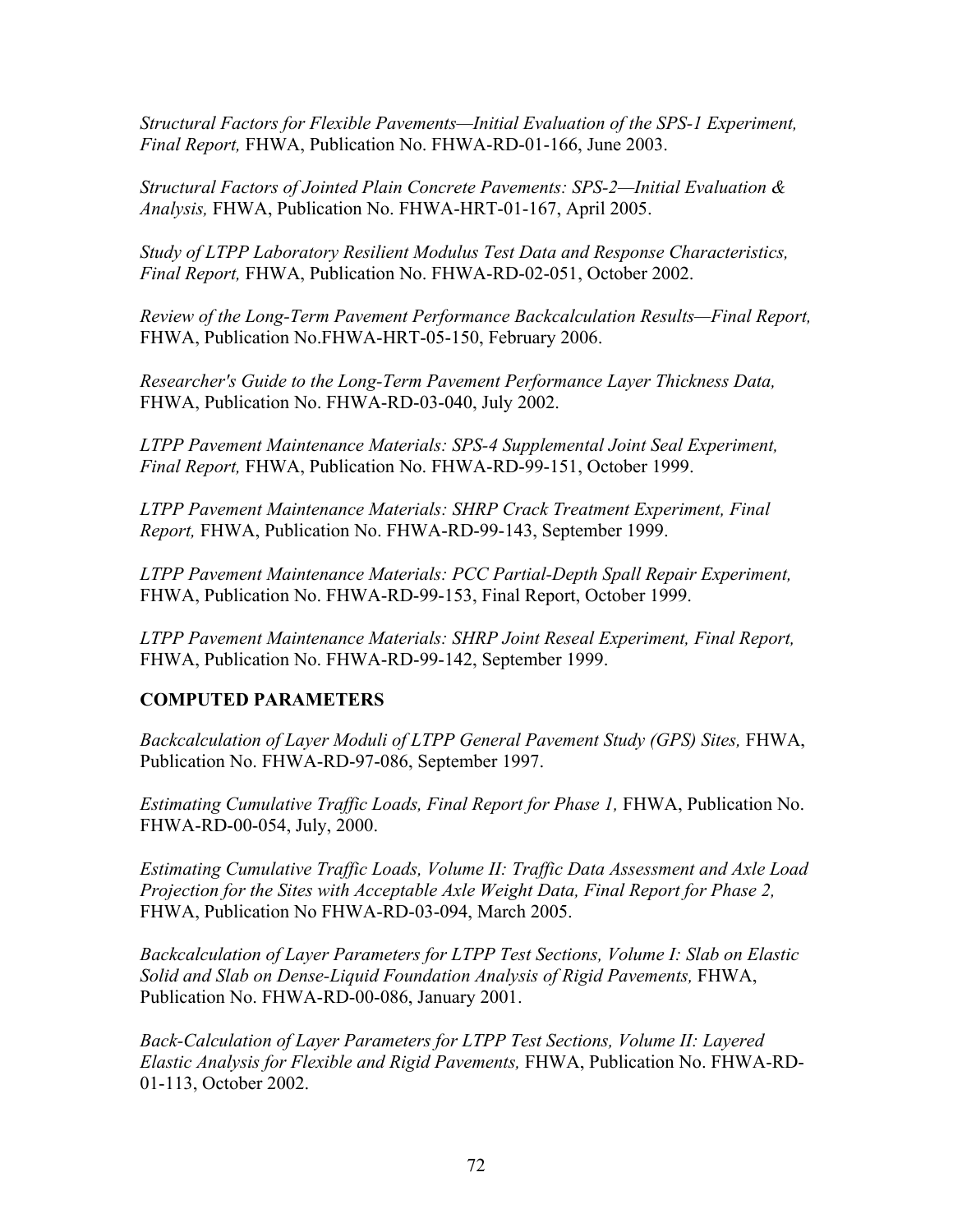*Characterization of Transverse Profiles,* FHWA, Publication No. FHWA-RD-01-024, April 2001.

*Evaluation of Joint and Crack Load Transfer, Final Report,* FHWA, Publication No. FHWA-02-088, October 2003.

*Determination of Frost Penetration in LTPP Sections, Final Report,* FHWA, Publication No. FHWA-RD-99-088, September 1999.

*Determining Soil Volumetric Moisture Content Using Time Domain Reflectometry,* FHWA, Publication No. FHWA-RD-97-139, February 1998.

*Analysis of Time Domain Reflectometry Data From LTPP Seasonal Monitoring Program Test Sections-Final Report,* FHWA, Publication No. FHWA-RD-99-115, July 1999.

*Distress Data Consolidation, Final Report,* FHWA, Publication No. FHWA-RD-01-143, October 2003.

*Verification of Virtual Weather Stations Phase I Report: Accuracy and Reliability of Virtual Weather Stations,* FHWA, Publication No. FHWA-RD-03-092, May 2006.

# **DATA COLLECTION STUDIES**

*Study of LTPP Distress Data Variability, Volume I,* FHWA, Publication No. FHWA-RD-99-074, September 1999.

*Study of LTPP Distress Data Variability, Volume II,* FHWA, Publication No. FHWA-RD-99-075, September 1999.

*Optimization of Traffic Data Collection for Specific Pavement Design Applications,* FHWA, Publication No.FHWA-HRT-05-079, May 2006.

*Quantification of Smoothness Index Differences Related to Long-Term Pavement Performance Equipment Type,* FHWA, Publication No. FHWA-HRT-05-054, September 2005.

*LTPP Materials Characterization Program: Verification of Dynamic Test Systems with an Emphasis on Resilient Modulus,* FHWA, Publication No. FHWA-RD-02-034, September 2005.

# **INTERIM RESEARCH FINDINGS**

*LTPP Data Analysis. Phase I: Validation of Guidelines for k-Value Selection and Concrete Pavement Performance Prediction*, FHWA, Publication No. FHWA-RD-96- 198, January 1997.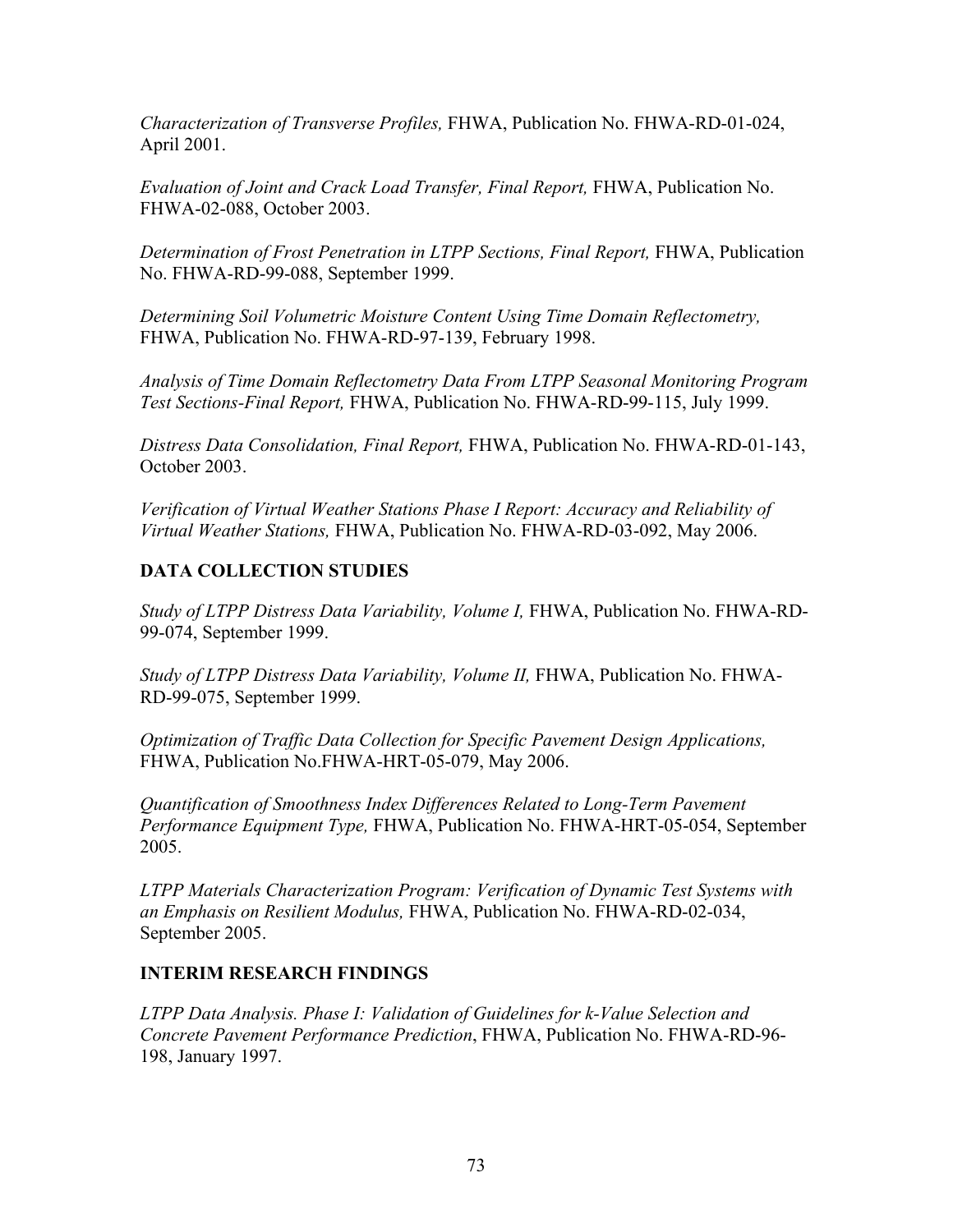*Design Pamphlet for the Backcalculation of Pavement Layer Moduli in Support of the 1993 AASHTO Guide for the Design of Pavement Structures*, FHWA, Publication No. FHWA-RD-97-076, September 1997.

*Common Characteristics of Good and Poorly Performing PCC Pavements*, FHWA, Publication No. FHWA-RD-97-131, January 1998.

*Design and Construction of PCC Pavements, Volume I: Summary of Design Features and Construction Practices That Influence Performance of Pavements,* FHWA, Publication No. FHWA-RD-98-052, March 1998.

*Maintaining Flexible Pavements–The Long-Term Pavement Performance Experiment SPS-3 5-year Data Analysis*, FHWA, Publication No. FHWA-RD-97-102, March 1998.

*Investigation of Development of Pavement Roughnes*s, FHWA, Publication NO. FHWA-RD-97-147, May 1998.

*Common Characteristics of Good and Poorly Performing AC Pavements*, FHWA, Publication No. FHWA-RD-99-193, November 1999.

*Concrete Pavement Maintenance Treatment Performance Review: SPS-4 5-Year Data Analysis,* FHWA, Publication No. FHWA-RD-97-155, July 1998.

*Design and Construction of PCC Pavements, Volume II: Design Features and Practices That Influence Performance of Pavements*, FHWA, Publication No. FHWA-RD-98-127, October 1998.

*Design and Construction of PCC Pavements, Volume III: Improved PCC Performance Models*, FHWA, Publication No. FHWA-RD-98-113, January 1999.

*Effects of Multiple Freeze Cycles and Deep Frost Penetration on Pavement Performance and Cost: Final Report,* FHWA, Publication No. FHWA-HRT-06-121, November 2006.

*Long-Term Monitoring of Pavement Maintenance Materials Test Sites*, FHWA, Publication No. FHWA-RD-98-073, July 1998.

*Performance of Rehabilitated Asphalt Concrete Pavements in LTPP Experiments (Data Collected Through February 1997)*, FHWA Publication No. FHWA-RD-00-029, January 2000.

*Rehabilitation of Asphalt Concrete Pavements - Initial Evaluation of the SPS-5 Experiment: Final Report*, FHWA, Publication No. FHWA-RD-01-168, July 2006.

*Rehabilitation of Jointed Portland Cement Concrete Pavements—SPS-6 Initial Evaluation and Analysis,* FHWA, Publication No. FHWA-RD-01-169, October 2005.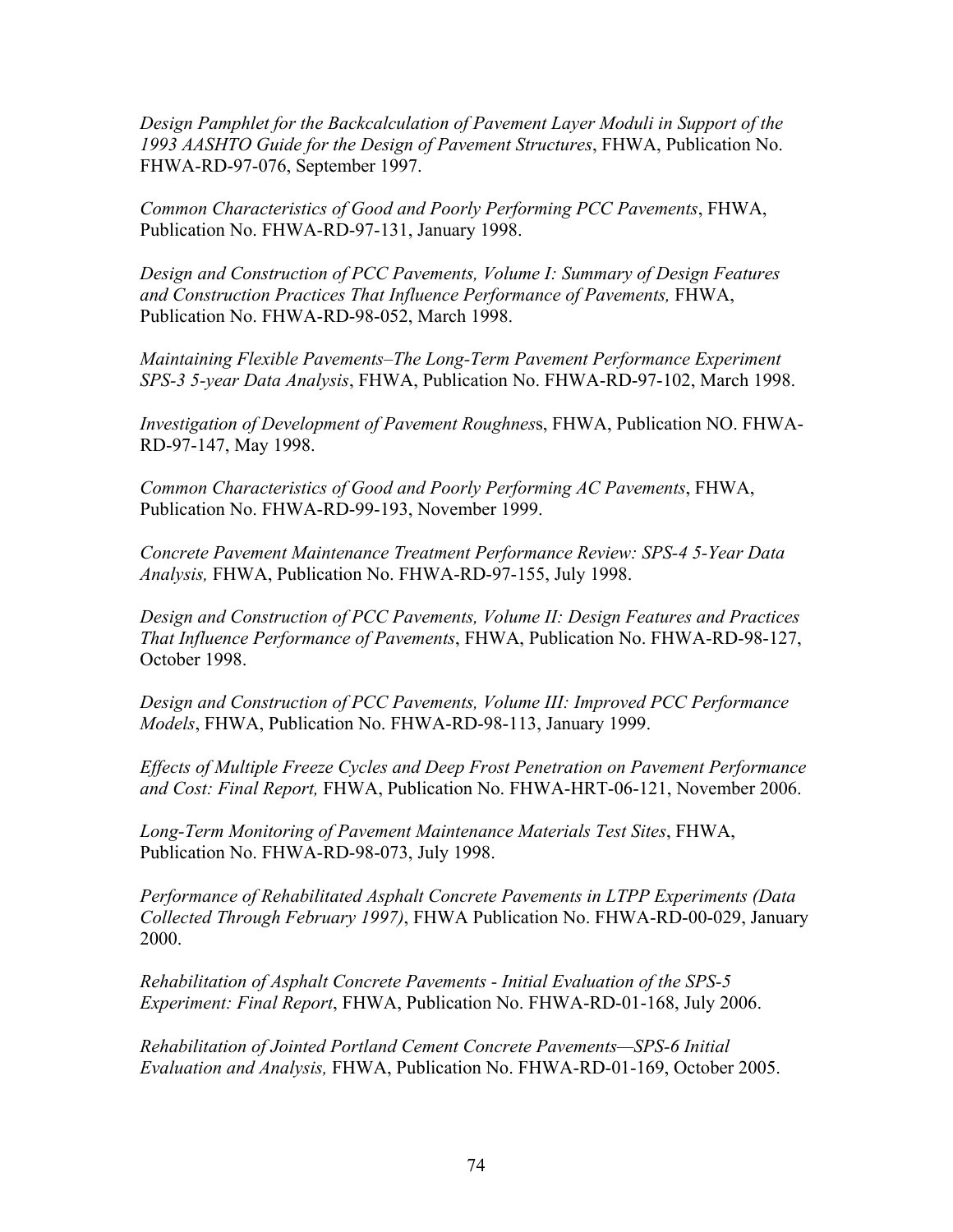*Rehabilitation Performance Trends: Early Observations From Long-Term Pavement Performance (LTPP) Specific Pavement Studies (SPS)*, FHWA, Publication No. FHWA-RD-97-099, January 1998.

*LTPP Seasonal Asphalt Concrete (AC) Pavement Temperature Models*, FHWA, Publication No. FHWA-RD-97-103, September 1998.

*Materials and Procedures for Rapid Repair of Partial-Depth Spalls in Concrete Pavements—Manual of Practice*, FHWA, Publication No. FHWA-RD-99-152, December 1999.

*Materials and Procedures for Repair of Potholes in Asphalt-Surfaced Pavements— Manual of Practice*, FHWA, Publication No. FHWA-RD-99-168, December 1999.

*Materials and Procedures for Repair of Joint Seals in Portland Cement Concrete Pavement Joints—Manual of Practice*, FHWA, Publication No. FHWA-RD-99-146, December 1999.

*Materials and Procedures for Sealing and Filling Cracks in Asphalt-Surfaced Pavements—Manual of Practice*, FHWA, Publication No. FHWA-RD-99-147, December 1999.

*Pavement Smoothness Index Relationships: Final Report*, FHWA, Publication No. FHWA-RD-02-057, October 2002.

*Pavement Treatment Effectiveness, 1995 SPS-3 and SPS-4 Site Evaluations, National Report*, FHWA, Publication No. FHWA-RD-96-208, May 1997.

*Seasonal Variations in the Moduli of Unbound Pavement Layers*, FHWA, Publication No. FHWA-HRT-04-079, July 2006.

*Temperature Predictions and Adjustment Factors for Asphalt Pavement,* FHWA, Publication No. FHWA-RD-98-085, May 2000.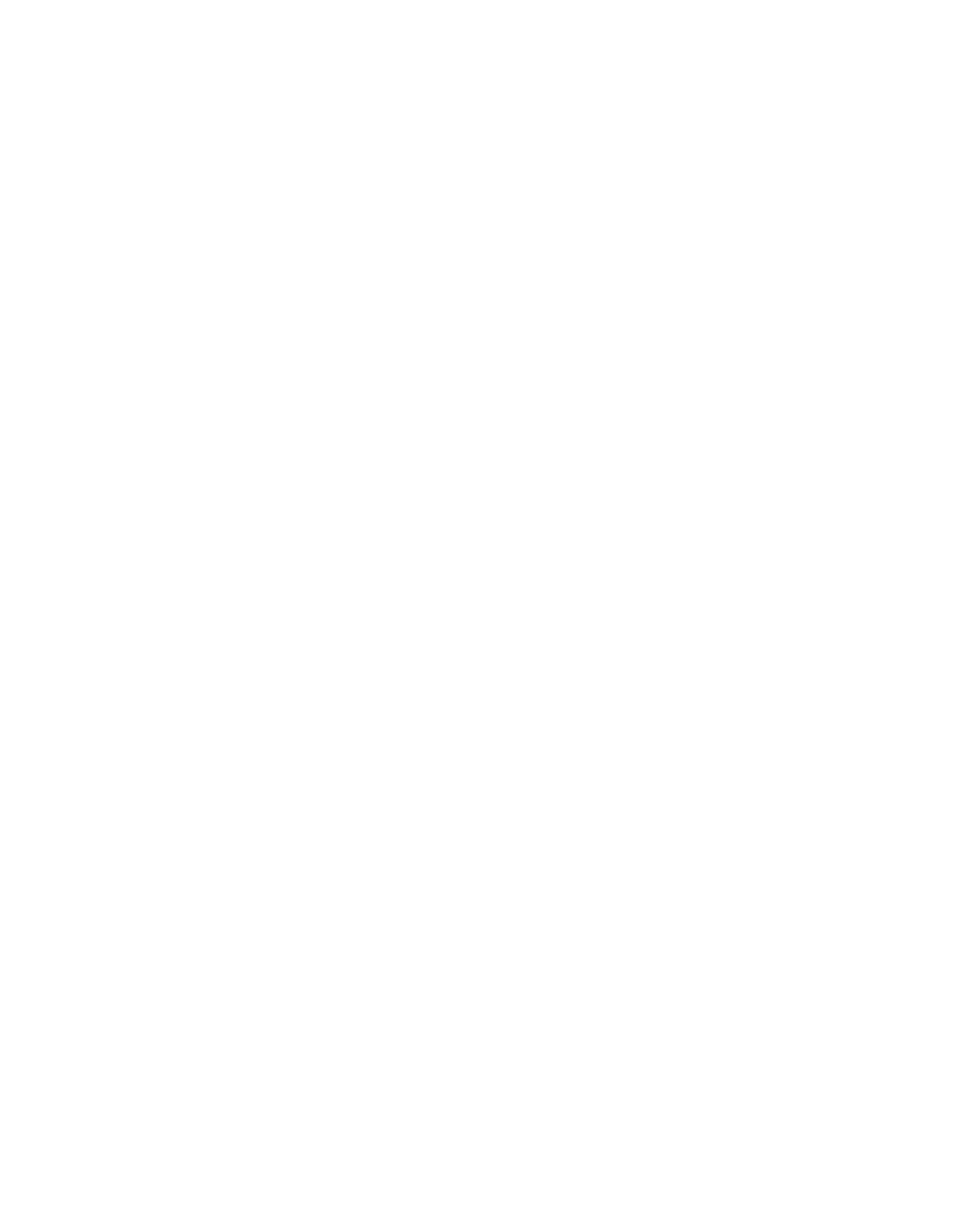# **REFERENCES**

- 1. Lytton, R. L., Rauhut, J. B., and Darter, M.I., "Long-Term Pavement Monitoring Program Development of Pavement Monitoring," Federal Highway Administration, Contract DTFH61-83-C-00164, August 1984.
- 2. FHWA, "Accuracy of LTPP Traffic Loading Estimates," Publication FHWA-RD-98–124, July 1998.